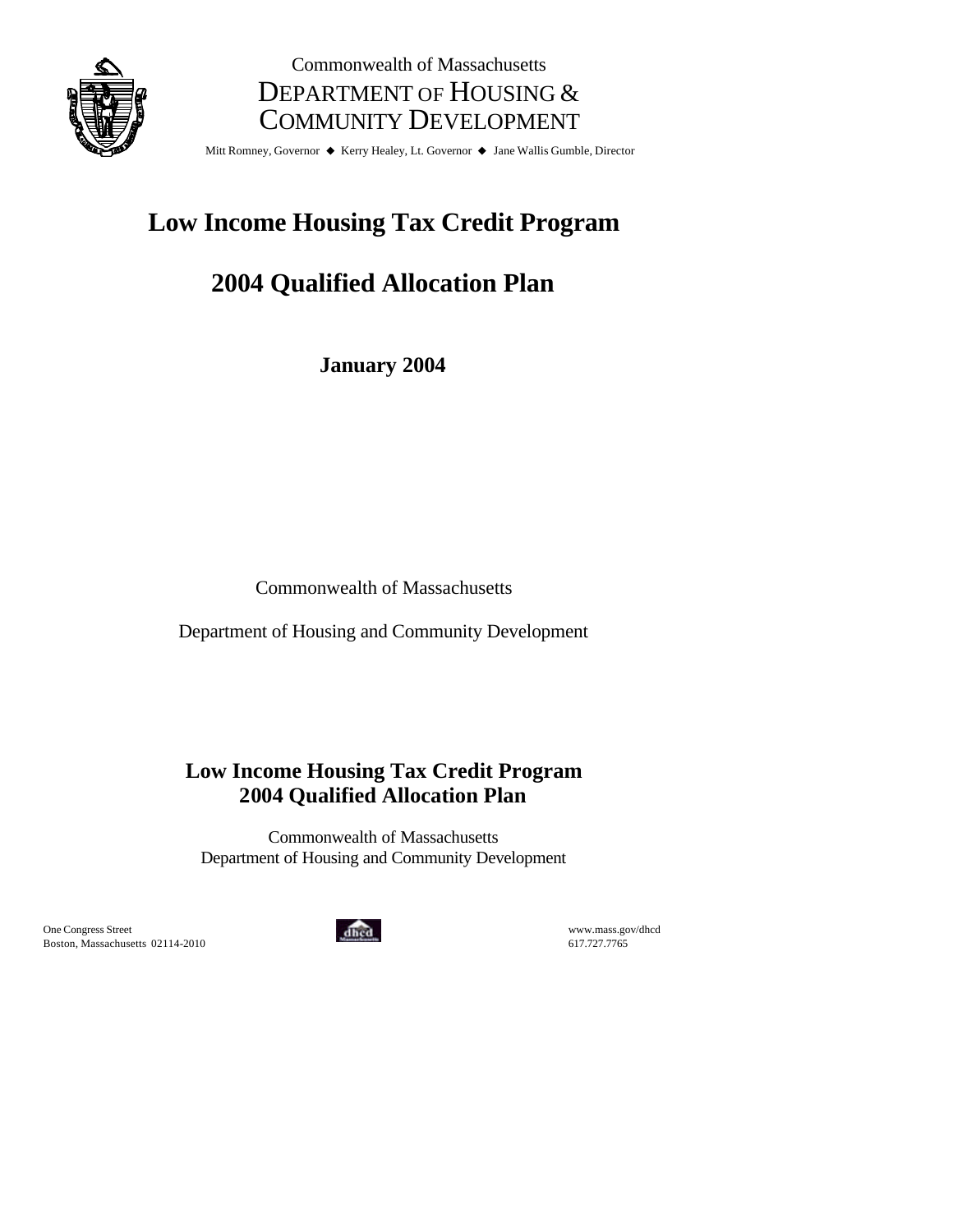## **Table of Contents**

| L     |                                                                                                                                                |  |  |  |  |
|-------|------------------------------------------------------------------------------------------------------------------------------------------------|--|--|--|--|
| П.    |                                                                                                                                                |  |  |  |  |
| Ш.    |                                                                                                                                                |  |  |  |  |
| IV.   | Executive Order 418 and The Massachusetts State Housing Tax Credit9                                                                            |  |  |  |  |
| V.    |                                                                                                                                                |  |  |  |  |
| VI.   |                                                                                                                                                |  |  |  |  |
| VII.  |                                                                                                                                                |  |  |  |  |
| VIII. | Recommended Cost Limits; Caps on Eligible Basis and Allocations Per Project 20                                                                 |  |  |  |  |
|       |                                                                                                                                                |  |  |  |  |
| IX.   |                                                                                                                                                |  |  |  |  |
| X.    | A. Fundamental Project Characteristics: 100 points<br>B. Special Project Characteristics: 68 points<br>C. Executive Order 418: 14 bonus points |  |  |  |  |
| XI.   |                                                                                                                                                |  |  |  |  |
| XII.  |                                                                                                                                                |  |  |  |  |
| XIII. |                                                                                                                                                |  |  |  |  |

## **Appendices:**

| A. | <b>Compliance Monitoring Procedures</b> |  |
|----|-----------------------------------------|--|
|    |                                         |  |

- B. Future Changes to the 2004 Allocation Plan
- C. Summary of Comments and Suggestions from the Public Process
- D. Massachusetts Low Income Housing Tax Credit Program
- E. Glossary of Terms
- F. Self Assessment Checklist

## **Section I. Federal Requirements of the Qualified Allocation Plan**

Each year, the state allocating agency for the federal Low Income Housing Tax Credit is required to publish a plan describing how it intends to award the credit. The requirement that states publish a plan was established in the Omnibus Reconciliation Act of 1989. The plan is called the Qualified Allocation Plan, or QAP.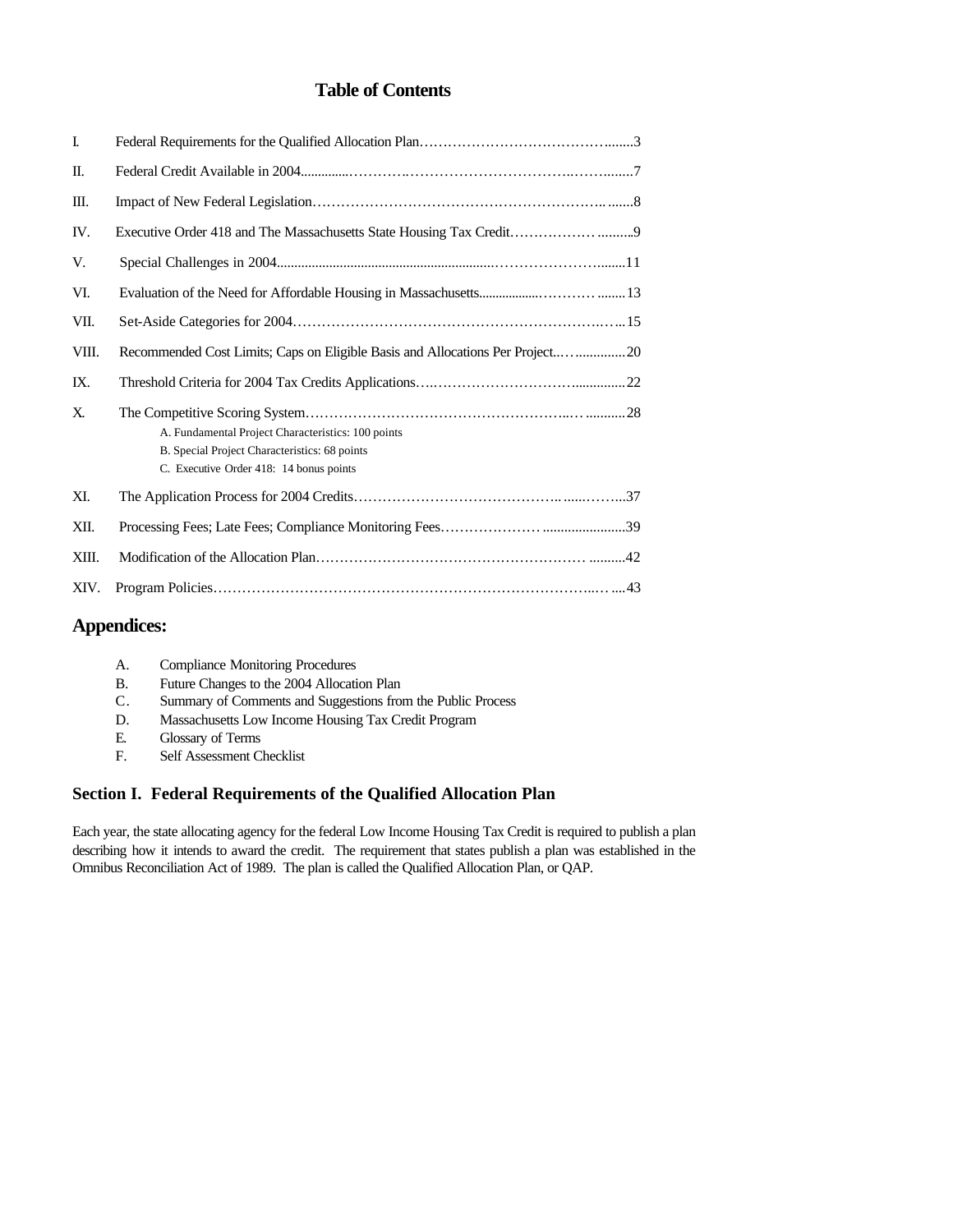In the Commonwealth of Massachusetts, the Department of Housing and Community Development, or DHCD, is the allocating agency for tax credits. The Department is responsible for preparing the annual allocation plan and making it available for review by interested members of the public before final publication.

Section 42 of the Internal Revenue Code is the federal statute governing the tax credit program. In accordance with Section 42(m), each state allocating agency must include the following in the annual allocation plan:

- Selection criteria for projects receiving tax credit allocations
- Preference for projects serving the lowest income tenants and for projects serving tenants for the longest period of time
- Preference for projects located in qualified census tracts, the development of which will contribute to a concerted community revitalization plan. (Qualified census tracts now are defined as tracts either in which 50 percent or more of the households have income less than 60 percent of the area median gross or with a poverty rate of 25% or greater.)

In addition, Section 42(m) states that the selection criteria must take into consideration the following project, community, or development team attributes:

- Location
- Need for affordable housing
- Project characteristics
- Sponsor capacity
- Tenants with special needs as a target population
- Public housing waiting lists
- Individuals with children as a target population
- Projects intended for tenant ownership

The 2004 Qualified Allocation Plan prepared by the Department of Housing conforms to all the plan requirements summarized in the paragraphs above. In preparing the QAP, the Department has paid particular attention to the first three project attributes (location, need and project characteristics) in order to implement the Commonwealth's development principles and to address the critical need to produce new housing in Massachusetts.

The 2003 Qualified Allocation Plan also reflects the priorities of Governor Mitt Romney. In June 2003, Governor Romney announced a series of actions and principles to guide a newly created Office for Commonwealth Development (OCD). OCD is an umbrella agency responsible for coordinating the mission and activities of the state's housing, transportation, environmental and energy agencies so that

planning and development decisions result in stewardship of resources, wise investments in infrastructure, and opportunity for all Massachusetts residents. In order to achieve its objectives, OCD will encourage cooperation and coordination among agencies, invest public funds in sustainable development, and give priority to investments that deliver living wage jobs, transit access, housing, open space and community-serving enterprises. The agency is further guided by ten Sustainable Development principles. The ten principles are listed below and on the following pages. The Department has incorporated the ten principles into the tax credit scoring system in the Design section of Fundamental Project Characteristics and in the section titled "Special Project Characteristics",

DRAFT Page 4 of 80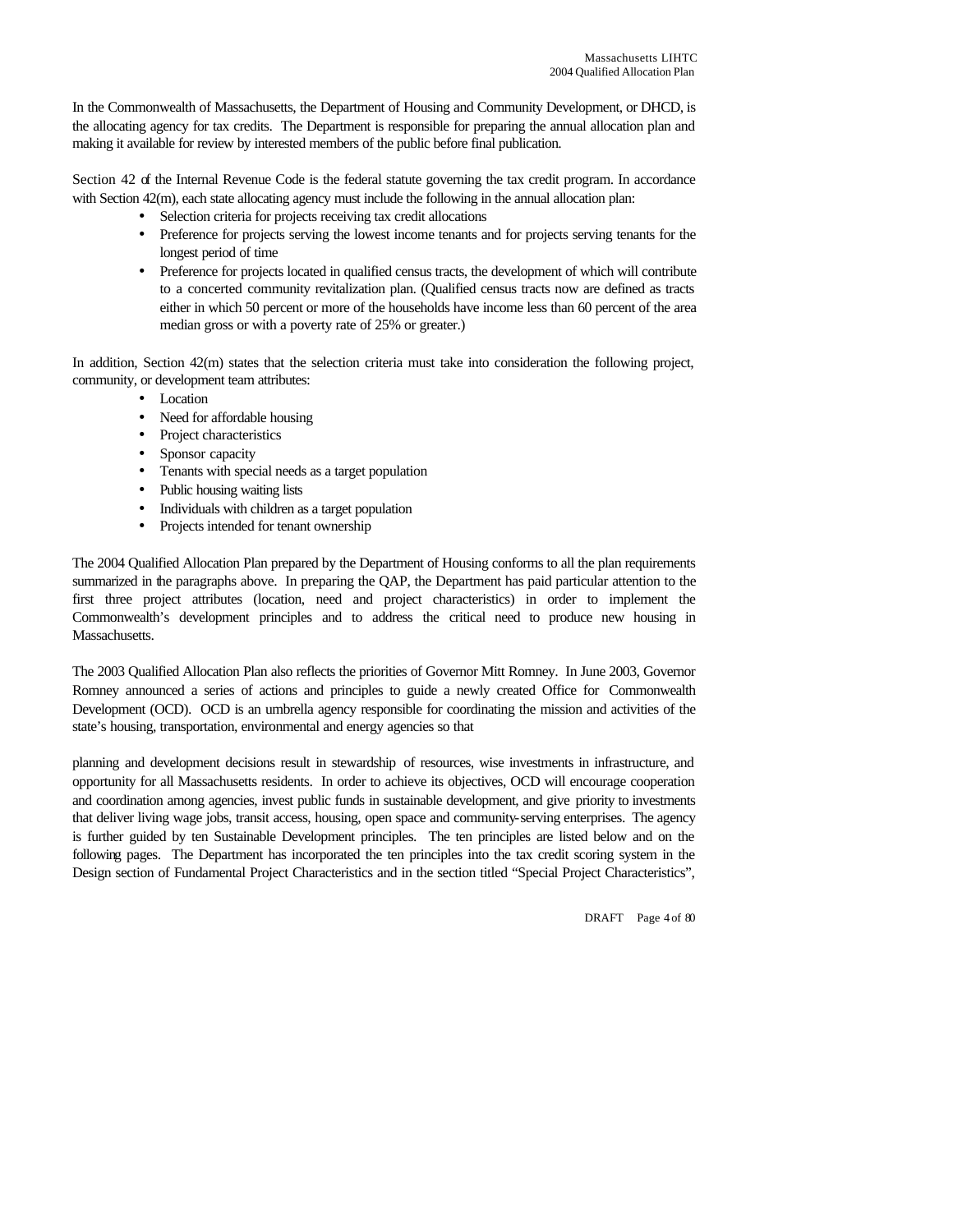(see page 33).

The ten principles are:

- 1. **Redevelop first.** Support the revitalization of community centers and neighborhoods. Encourage reuse and rehabilitation of existing infrastructure rather than the construction of new infrastructure in undeveloped areas. Give preference to redevelopment of brownfields, preservation and reuse of historic structures and rehabilitation of existing housing and schools.
- 2. **Concentrate development.** Support development that is compact, conserves land, integrates uses and fosters a sense of place. Create walkable districts mixing commercial, civic, cultural, educational and recreational activities with open space and housing for diverse communities.
- 3. **Be fair.** Promote equitable sharing of the benefits and burdens of development. Provide technical and strategic support for inclusive community planning to ensure social, economic and environmental justice. Make regulatory and permitting processes for development clear, transparent, cost-effective, and oriented to encourage smart growth and regional equity.
- 4. **Restore and enhance the environment.** Expand land and water conservation. Protect and restore environmentally sensitive lands, natural resources, wildlife habitats, and cultural and historic landscapes. Increase the quantity, quality and accessibility of open space. Preserve critical habitat and biodiversity. Promote developments that respect and enhance the state's natural resources.
- 5. **Conserve natural resources.** Increase our supply of renewable energy and reduce waste of water, energy and materials. Lead by example and support conservation strategies, clean power and innovative industries. Construct and promote buildings and infrastructure that use land, energy, water and materials efficiently.
- 6. **Expand housing opportunities.** Support the construction and rehabilitation of housing to meet the needs of people of all abilities, income levels and household types. Coordinate the provision of housing with the location of jobs, transit and services. Foster the development of housing, particularly multifamily, that is compatible with a community's character and vision.
- 7. **Provide transportation choice.** Increase access to transportation options, in all communities, including land and water based public transit, bicycling and walking. Invest strategically in transportation infrastructure to encourage smart growth. Locate new development where a variety of transportation modes can be made available.
- 8. **Increase job opportunities.** Attract businesses with good jobs to locations near housing, infrastructure, water, and transportation options. Expand access to educational and entrepreneurial opportunities. Support the growth of new and existing local businesses.
- 9. **Foster sustainable businesses.** Strengthen sustainable natural resource-based businesses, including agriculture, forestry and fisheries. Strengthen sustainable businesses. Support economic development in industry clusters consistent with regional and local character. Maintain reliable and affordable energy sources and reduce dependence on imported fossil fuels.
- 10. **Plan regionally.** Support the development and implementation of local and regional plans that have broad public support and are consistent with these principles. Foster development projects, land and water conservation, transportation and housing that have a regional or multi-community benefit. Consider the long-term costs and benefits to the larger Commonwealth.

DRAFT Page 5 of 80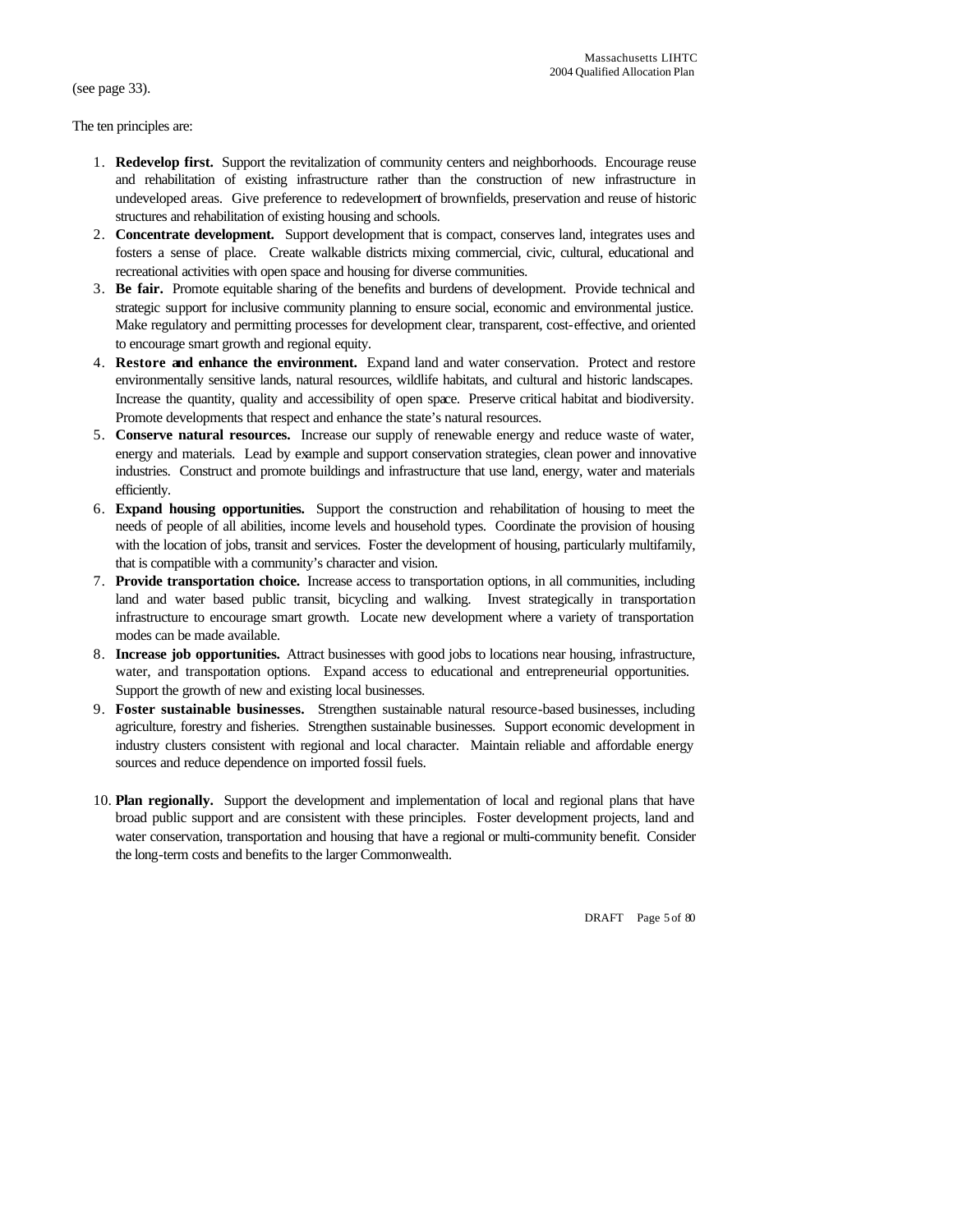During 2004, the Department will continue to examine its use of the Sustainable Development principles in evaluating projects that request assistance. Future Qualified Allocation Plans may have more explicit requirements for projects seeking tax credit allocations in order to assure their consistency with the principles. The Department intends to work closely with the development community and will seek their input in determining appropriate criteria.

In preparing the 2004 plan, the Department also evaluated various measures and indicators of affordable housing need in Massachusetts. The measures or indicators included the number of households on public housing waiting lists; average and median sales prices and rental rates, both statewide and in various regions; vacancy rates for rental housing; median household income, both statewide and in various regions; number of households living below the federal poverty level; and so on. More detailed information on housing need is presented in a later section of this allocation plan.

After evaluating the available information on housing need and reviewing the comments and suggestions from interested parties, the Department has established in this allocation plan its priorities for allocating the housing credit in 2004. The Department intends to allocate credit to:

- 1) projects that create new affordable housing units, in particular units suitable for families
- 2) projects that are consistent with the ten Sustainable Development principles
- 3) projects that are part of comprehensive neighborhood improvement plans or initiatives, including HOPE VI projects with approved federal grants
- 4) projects that preserve valuable existing affordable units
- 5) projects that include units for individuals or households with incomes below 30% of area median income
- 6) projects with low per-unit costs

This allocation plan also sets forth the application process and scoring system for 2004.

It is important to note that the priorities included in this plan to some extent are priorities for the Department's other affordable housing programs as well. This is true for two reasons. First, tax credit projects often require other DHCD resources in order to proceed. Thus, the priorities established for the tax credit program have a direct impact on DHCD's other production programs. For example, when DHCD, through the tax credit allocation plan, establishes recommended cost limits for tax credit projects, the cost limits clearly apply to other DHCD programs in support of the same project.

The second reason is that the tax credit program, through the annual allocation plan, undergoes greater and more frequent scrutiny than other DHCD housing production programs. Although other production programs have guidelines and regulations that are modified from time to time, the annual tax credit allocation plan is the public document in which the Department most clearly and most frequently attempts

to state its priorities for state-assisted affordable housing projects.

Section 42 also requires allocating agencies to make an allocation plan available for public review and comment before publishing a final plan. In preparing the 2004 plan, the Department encouraged interested parties to

DRAFT Page 6 of 80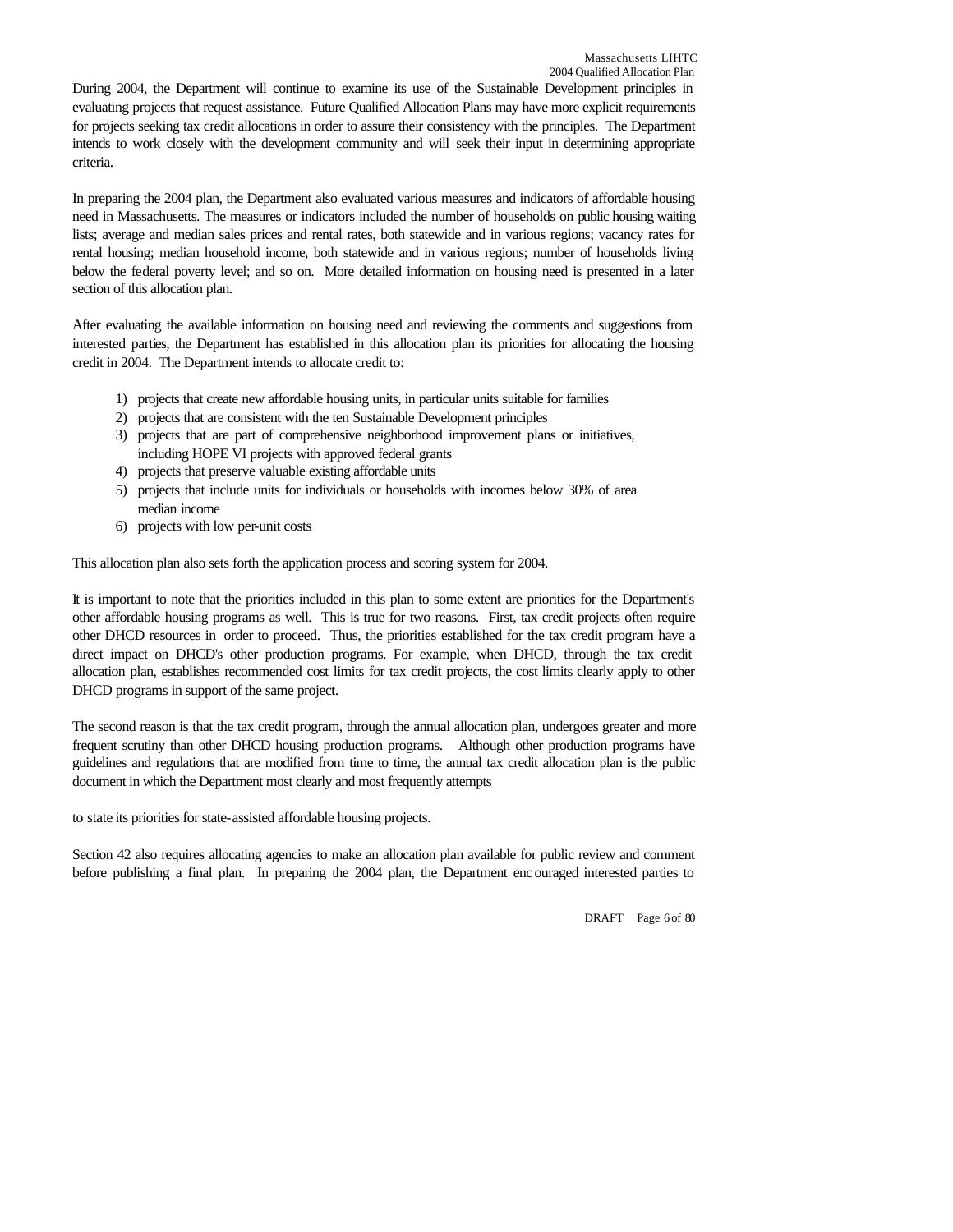#### Massachusetts LIHTC 2004 Qualified Allocation Plan

comment before the plan was developed. As it prepared the 2004 plan, the Department encouraged suggestions and comments from housing professionals, other experts, municipal officials, and concerned citizens and conducted seve ral discussion groups on important tax credit issues. Housing professionals and experts representing a wide range of interests and specialties participated in these discussions and contributed to the development of the 2004 allocation plan. The Department wishes to publicly acknowledge their contribution, and to thank them for their time and effort. Finally, in accordance with code requirements, the Department presented the draft allocation plan for public review and comment at a public hearing held on January 5, 2004.

DRAFT Page 7 of 80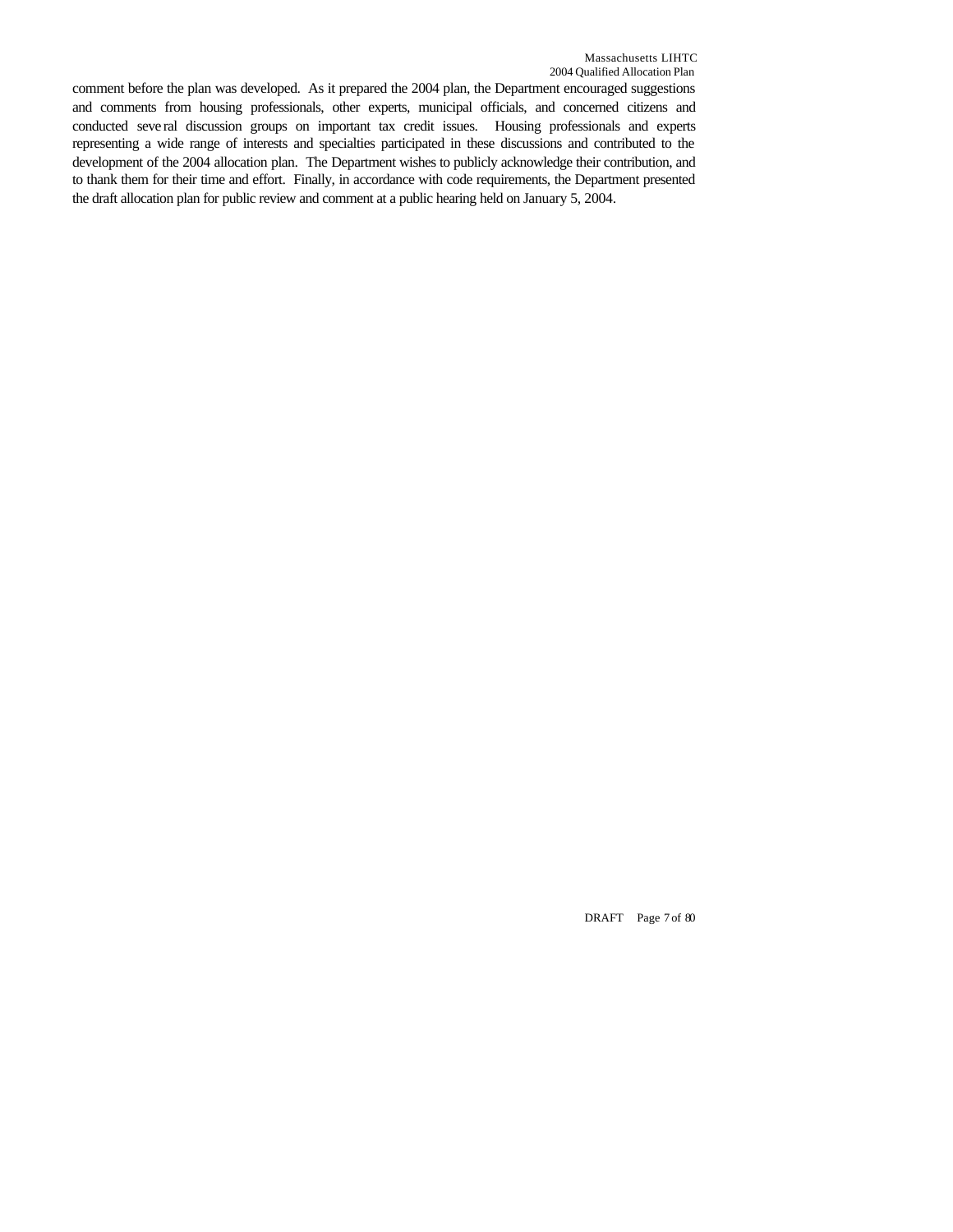## **Section II. Federal Credit Available in 2004**

As of the date on which this allocation plan becomes final, the Department of Housing and Community Development anticipates having a total of \$3,135,679 in 2004 federal credit available for allocation during 2004. In accordance with Internal Revenue Code Section 42 and Treasury Regulation 1.42 - 14, the credit available for allocation consists of:

- 1) \$11,570,042 in per capita tax credits, based on the factor \$1.80 multiplied by the Massachusetts estimated population of 6,427,801 (based upon IRS Notice 2002-21); less,
- 2) \$1,360,000 in 2004 credit forward committed to Maverick HOPE VI under the Set-Aside outlined in the Massachusetts 2003 Qualified Allocation Plan; less,
- 3) \$8,434,363 of 2004 binding commitments made under the Massachusetts 2003 Qualified Allocation Plan.

The total amount of tax credits available for allocation in 2004 is subject to change. Additional credit may become available if projects that received allocations in prior years return tax credits to DHCD. Additional credit also may become available in the case of a cost of living adjustment determined in accordance with the Internal Revenue Code Section 42; or if national pool credit is allocated to the Commonwealth of Massachusetts. In addition, Massachusetts state tax credits will be available for allocation during calendar year 2004. The provisions of this allocation plan will apply to the total amount of tax credits the Commonwealth of Massachusetts is authorized to allocate during 2004. The evaluation criteria and selection process for applications submitted during 2004 are included in later sections of this plan.

**MHFA and MassDevelopment tax-exempt bond financed projects:** DHCD has delegated authority to the Massachusetts Housing Finance Agency (MHFA) and MassDevelopment to administer tax credits used in conjunction with tax-exempt bond-financed projects that are subject to the state's private activity bond volume cap. Such tax credits do not count against the state's per capita tax credit allocation cap and, therefore, these projects do not have to compete for credits through the DHCD funding round process. However, these noncompetitive projects must meet threshold requirements of the Qualified Allocation Plan. Sponsors of bondfinanced credit projects should contact staff at the Massachusetts Housing Finance Agency (617-854-1371) or MassDevelopment (617-727-8257) to discuss the application process for tax-exempt financing and the 4% credit.

DRAFT Page 8 of 80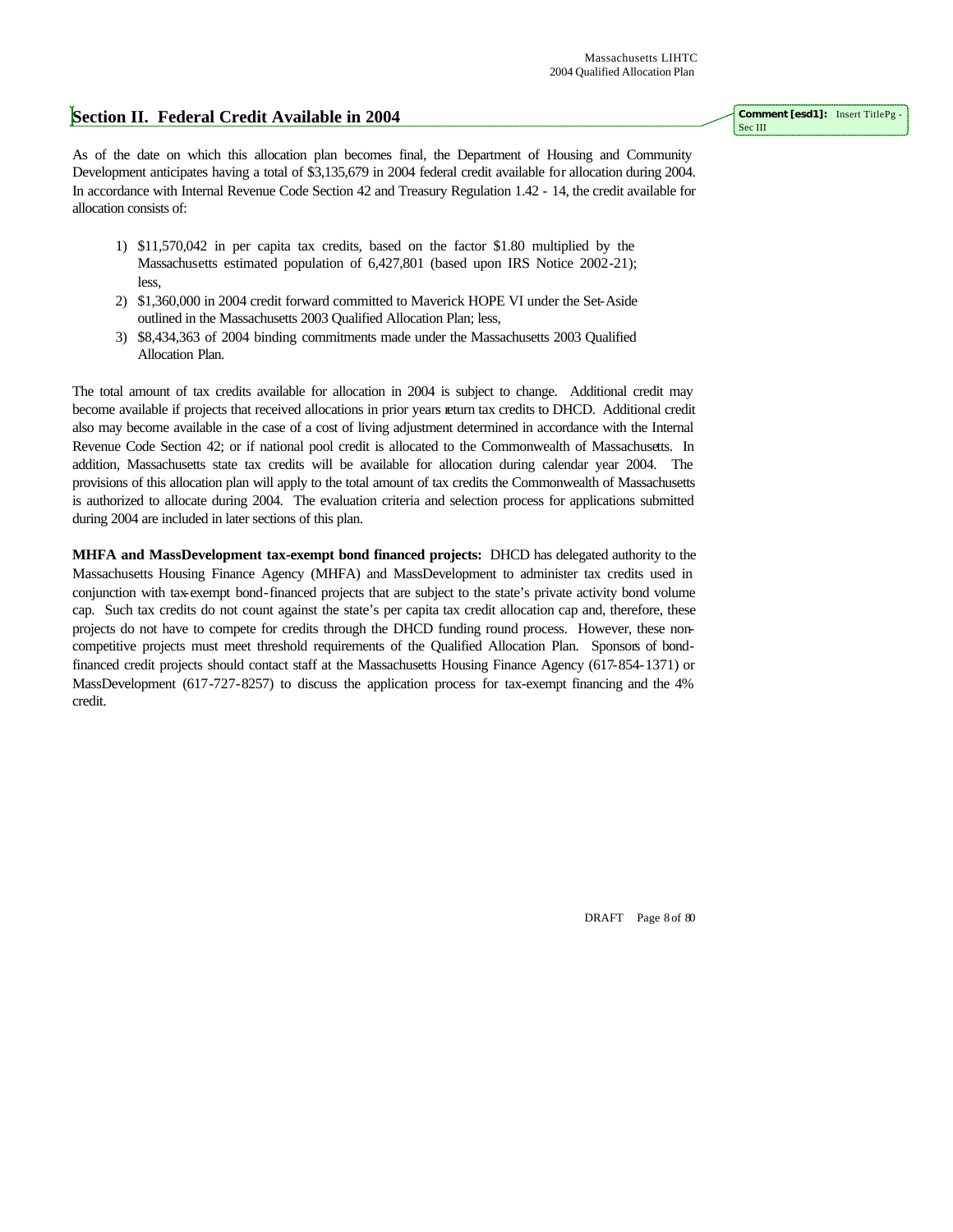## **Section III. Impact of December 2000 Federal Legislation**

On December 15, 2000, the U.S. Congress passed long-awaited legislation increasing the per capita tax credit authority for all states. As a consequence of the legislation, each state received annual tax credit allocating authority of \$1.75 per capita subject to a cost of living increase during 2004. The increase in allocating authority is very welcome and for 2004 the Commonwealth's allocation will be based on \$1.80 per capita. DHCD anticipates fully allocating all available credit during two funding competitions scheduled for 2004.

In addition to providing a per capita increase, the December 2000 legislation required all states to incorporate certain changes in their annual Qualified Allocation Plans. Based on an advisory memo to all state allocating agencies from the National Council of State Housing Agencies (NCSHA), DHCD incorporated the following program changes in the 2002 QAP. These changes remain in effect in the 2004 QAP.

- In accordance with the December 2000 law, the 2004 QAP must give preference to community revitalization projects located in qualified census tracts. (Please note that the Commonwealth of Massachusetts QAP's historically have given preference to such projects.)
- In accordance with the law, the 2004 QAP requires every tax credit applicant to submit a market study of the housing needs of low income individuals in the area to be served. A non-related party approved by DHCD must conduct the study at the developer's expense.
- In accordance with the law, DHCD will continue its practice of conducting regular site inspections to monitor compliance. (Please note that DHCD inspects projects at least once every three years.)
- In accordance with the law, DHCD will make available to the general public a written explanation of any allocation not made "in accordance with the established priorities and selection criteria of the agency."
- In accordance with the law, DHCD will permit sponsors of tax credit projects that receive allocations "in the second half of the calendar year" to qualify under the ten percent test within six months of receiving the reservations, regardless of whether the 10% test is met "by the end of the calendar year." (Please note that developers who receive reservations during he first half of a calendar year must meet their ten percent deadline by the end of the calendar year, or by an earlier deadline established by DHCD.) In addition, and in accordance with NCSHA's recommended industry practices, DHCD will require that developers provide a certified accountant's opinion relative to the ten percent test. (DHCD previously accepted an attorney's opinion as the standard.) The accountant's opinion must be in the format prescribed by NCSHA.

A copy of the December 2000 legislation is included in an appendix to this allocation plan.

DRAFT Page 9 of 80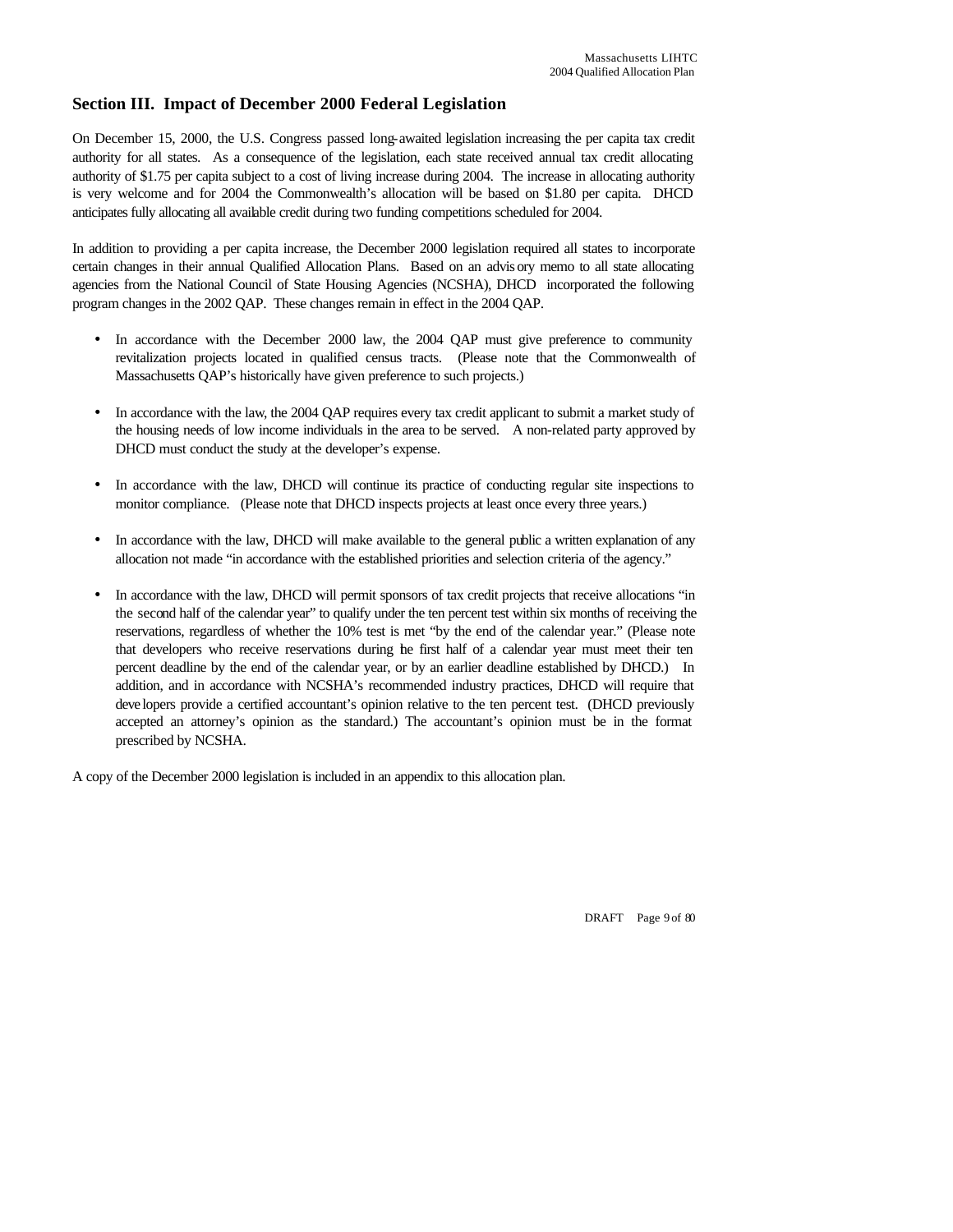## **Section IV. Executive Order 418 and The Massachusetts State Housing Tax Credit**

Two state level actions continue to have an impact on the Low Income Housing Tax Credit Program in Massachusetts in 2004. They are Executive Order 418, and the enactment of the statute creating the Massachusetts Low Income Housing Tax Credit Program.

#### **Executive Order 418**

Executive Order 418 strongly encourages all Massachusetts municipalities to take steps to provide housing opportunities to individuals and households across a "broad range of incomes." Communities that comply with the Executive Order are given a competitive advantage in seeking critical funding resources from agencies including the Department of Housing and Community Development. During 2004, applications submitted from municipalities that have complied with the Executive Order will receive a 14-point bonus in the tax credit competitive scoring process. Thus, applications that meet all threshold requirements of the program and are scored competitively will receive extra points – as long as such applications represent projects located in communities that are in compliance with Executive Order 418. **For purposes of the two tax credit funding competitions to be held during 2004, communities either must have been certified as complying with Executive Order 418 or must have submitted all required certification documentation no later than the tax credit application deadline. If a community has neither be en certified nor submitted its documentation by the deadline, the bonus points will not be made available to the tax credit application**. More information on the Executive Order is included in the section of this allocation plan entitled "The Competitive Scoring System".

#### **The Massachusetts State Housing Tax Credit**

During 2001, the Department of Housing and Community Development made a valuable new resource -- the Massachusetts state housing credit -- available for the first time. During 2001 competitions, DHCD selected five worthy projects to receive the first state credit allocations. The Department's 2001 decisions on how to allocate the state credit were based in large part on input from the Massachusetts affordable housing community, including for-profit and non-profit developers, syndicators, attorneys, development consultants, other lenders, and housing advocacy organizations.

During 2004, the Department will allocate the available state housing credit by following the same process used in 2001. In accordance with the enabling statute and state tax credit regulations, the state housing credit can be awarded to projects that receive an allocation of federal tax credit or to tax exempt bond financed projects with respect to which the federal low income tax credit is allowable. Thus, the selection process for state credit projects fundamentally will be the same as the selection process for federal credit projects. On a voluntary basis, the sponsors of certain projects may request an allocation of state credit in combination with federal credit. **However, it is important to note that state credit typically will be allocated in lieu of a portion of federal credit, which the project might otherwise receive. The state credit typically will not be allocated in addition to the full allocation of federal credit for which a project is deemed eligible.** 

DRAFT Page 10 of 80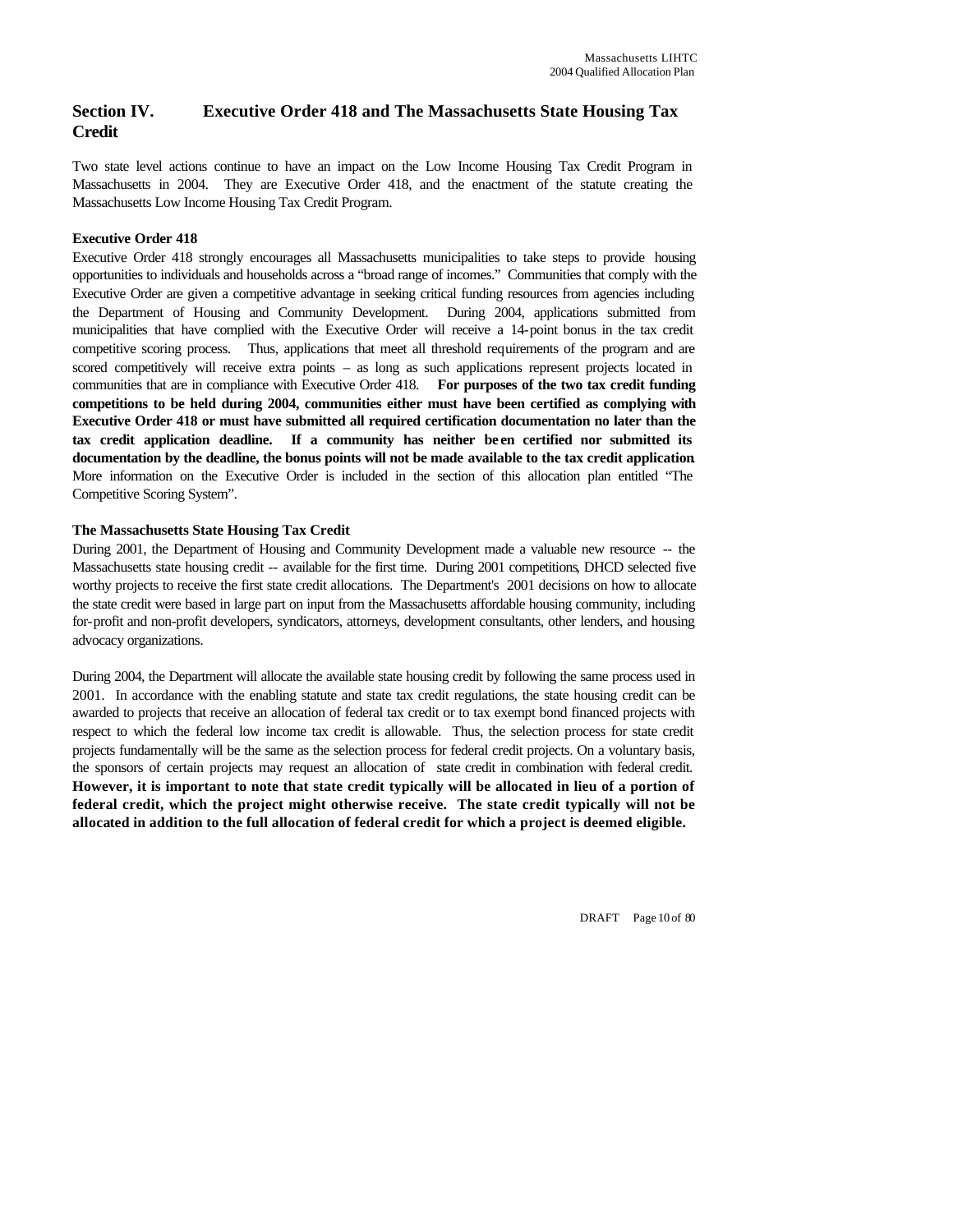At present, DHCD has the authority to allocate up to \$4 million per year in state credit for a five-year period that began in 2001. An eligible investor may claim each dollar of state credit allocated for a five-year period. Based on the current demand for state credit, DHCD expects to allocate the entire amount available in 2004 at the conclusion of the first 2004 funding round. In accordance with the

process set forth in Section XI below, DHCD may in 2004 issue binding forward commitments of 2005 state credit.

In selecting projects to receive federal/state credit allocations during the first 2004 funding round, DHCD will evaluate the capacity of the development team to process a blended federal/state project; the potential net equity raise to the project estimated by one or more syndicators; and the location of the project. Consistent with the enabling statute, DHCD intends to achieve a degree of geographic balance in the allocation of the new state credit.

Sponsors of projects seeking allocations of both state and federal credit should immediately contact the Department's Division of Private Housing (617-727-7824) to schedule time to discuss their plans. The state tax credit regulations are included in this document as Appendix D.

DRAFT Page 11 of 80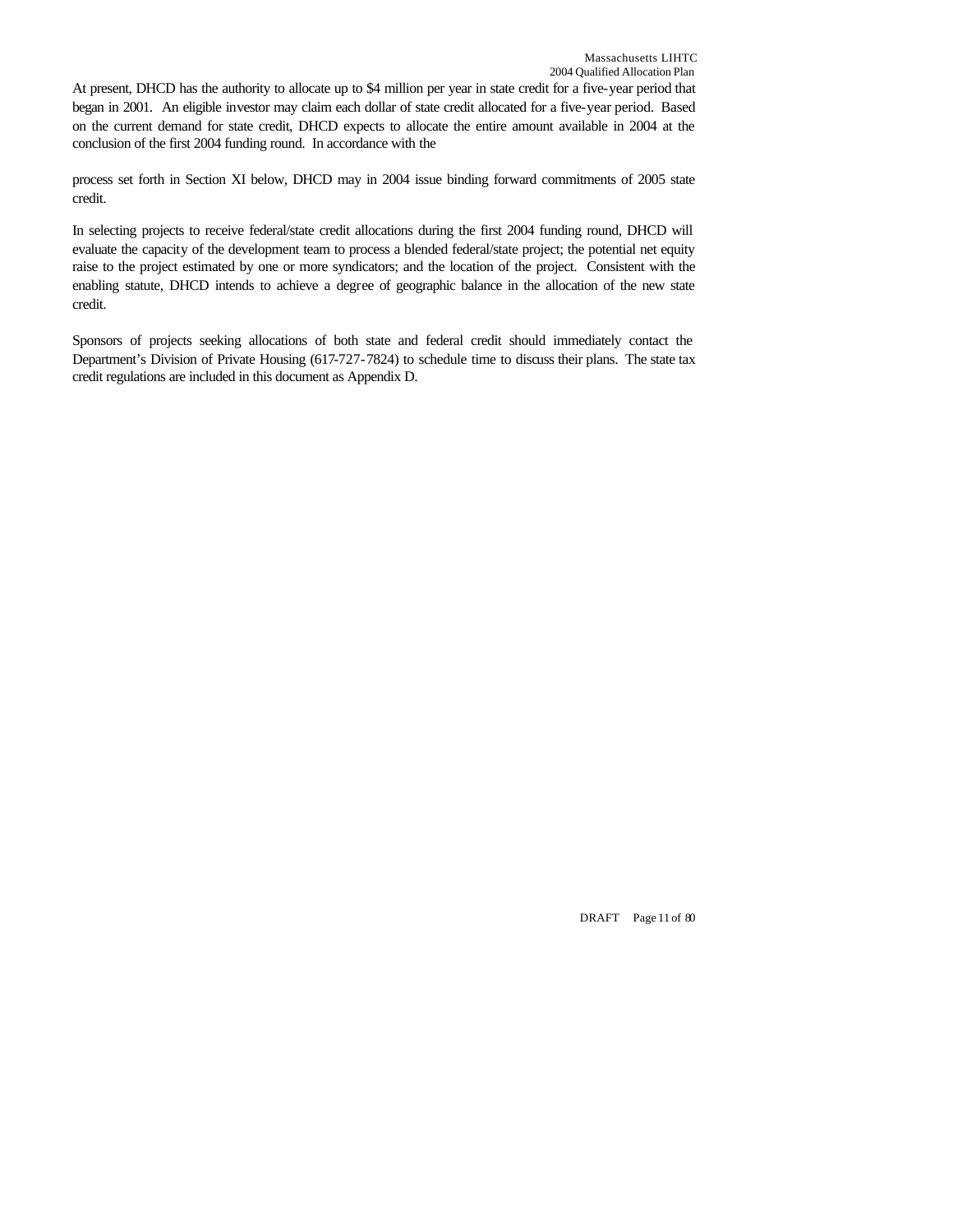**Comment [esd2]:** Insert TitlePg Sec IV

Several years ago, the competition among Massachusetts projects seeking tax credits was not as intense as it is today. As the credit allocating agency during the early 1990's, the Executive Office of Communities and Development was able to award credit to virtually every project in the development pipeline that met threshold criteria.

During recent years, several factors have heightened the competition for credit, including changes in federal programs intended to support affordable housing. The federal government, through the U.S. Dept. of Housing & Urban Development (HUD), provides billions of dolla rs each year in support of affordable housing. Several HUD programs are having an impact on many affordable housing projects, particularly the HOPE VI projects. In recent federal budgets, Congress has authorized expenditures of significant federal resources to support the revitalization of deeply distressed federal public housing projects. Unfortunately, the federal funding available for the HOPE VI projects is often insufficient to complete the financing packages. In many states, including Massachusetts, the sponsors of HOPE VI projects seek other housing resources to fill the financing gaps. If they are unable to obtain other affordable housing resources, they may lose the millions of dollars in federal funds set aside specifically for their projects.

In Massachusetts during the past few years, several sponsors of HOPE VI projects and of large projects with expiring use restrictions applied for housing tax credits allocated by DHCD to complete their financing packages. The pressure on available credit from these projects is expected to continue during 2004. The sponsor of at least one Massachusetts HOPE VI project, the Maverick HOPE VI, is expected to seek a 9% credit allocation during 2004 and 2005 competitions

Actively trying to compete for credit with these large projects are numerous smaller community-based projects, often sponsored by local non-profits. Also trying to compete are numerous preservation projects with use restrictions expiring during the next few years and significant unmet capital needs.

In preparing the 2004 allocation plan, the Department has tried to fairly evaluate the needs of all these projects and their importance to the communities they will serve. Ideally, the Department would provide support to each type of project described in this section. For example, the HOPE VI projects bring millions of dollars in federal housing funds to Massachusetts and have the potential to greatly improve the distressed neighborhoods in which they are located as well as the lives of individual tenants. If the redevelopment of individual HOPE VI projects is successful, some very troubled neighborhoods will improve significantly. The Department fully recognizes the positive and dramatic changes to the Boston neighborhoods in which the comple ted Orchard Gardens and Mission Main HOPE VI units are located.

But the Department also wishes to support smaller-scale projects that result in the creation of new affordable housing units. These projects often are developed by non-profit sponsors whose organizations also are deeply invested in improving troubled neighborhoods. By acquiring and developing key properties -- properties that often are abandoned or seriously deteriorated -- the non-profit sponsors have a chance to make a real impact, block by block, on a neighborhood in distress.

DRAFT Page 12 of 80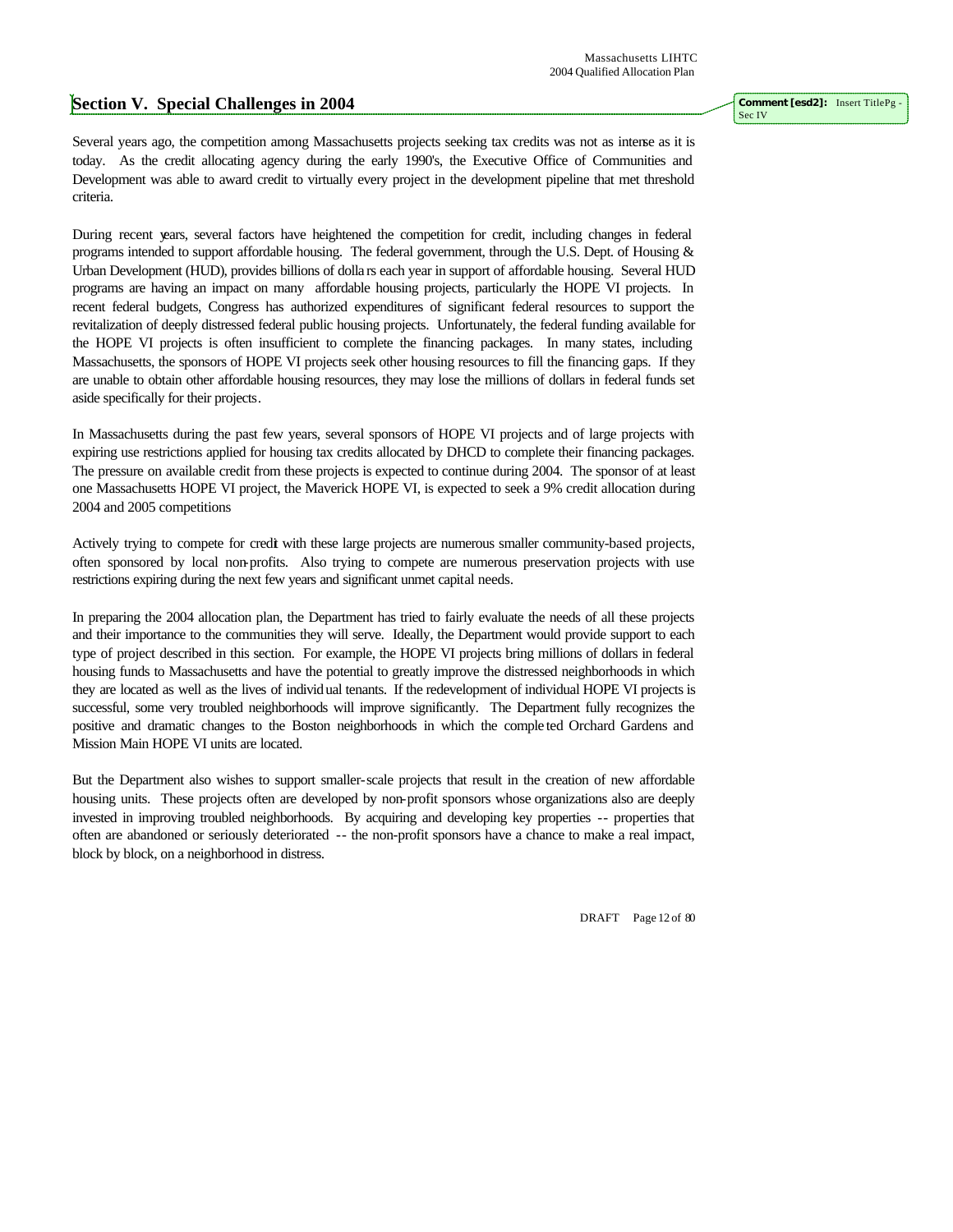#### Massachusetts LIHTC 2004 Qualified Allocation Plan

These conflicting interests make the process of preparing the annual qualified allocation plan challenging for DHCD. In developing the 2004 plan, Department staff has focused, as always, on two basic questions:

- What kind of projects does DHCD most want to support?
- What is the fair division of tax credits among these projects?

In trying to answer these questions, the Department has considered the following:

- Where is the need for affordable rental units the greatest, as defined by rental rates, vacancy rates, public housing waiting lists, and other factors?
- What kind of impact will a tax credit project have on the surrounding neighborhood?
- Will the project demonstrate consistency with the Office for Commonwealth Development's Sustainable Development principles?
- What kind of unique and beneficial services will be available to the tenants of the completed project?
- What is the proper division of resources between family housing and housing intended to serve individuals, including the frail elderly?

The body of this 2004 Qualified Allocation Plan sets forth in detail the answers to the Department's basic questions and establishes the scoring system for 2004 tax credit applications. In brief, the answers to the two basic questions are as follows:

- 1) The Department wishes to support a reasonable mix of affordable housing projects, including small to medium-size projects that create new affordable units; preservation projects that maintain rents at affordable levels for low- income households; and HOPE VI redevelopment projects that have the potential to improve devastated neighborhoods.
- 2) During 2004, the Department intends to divide the available credit among these worthy projects such that:
	- 65% of the remaining credit is allocated to projects that create new units, either through rehabilitation or new construction, with an emphasis on small or medium-sized projects.
	- 35% of the remaining credit is allocated to large-scale projects with significant federal resources, such as expiring use restrictions projects, and other preservation projects.
- 3) Whether production or preservation, the ideal project should contain certain characteristics that make it worthy of tax credit consideration. These characteristics are described in later sections of the 2004 allocation plan. These characteristics are also described in Appendix F.

The key changes to the 2004 plan are described in the sections entitled "Threshold Criteria" and "Scoring System".

DRAFT Page 13 of 80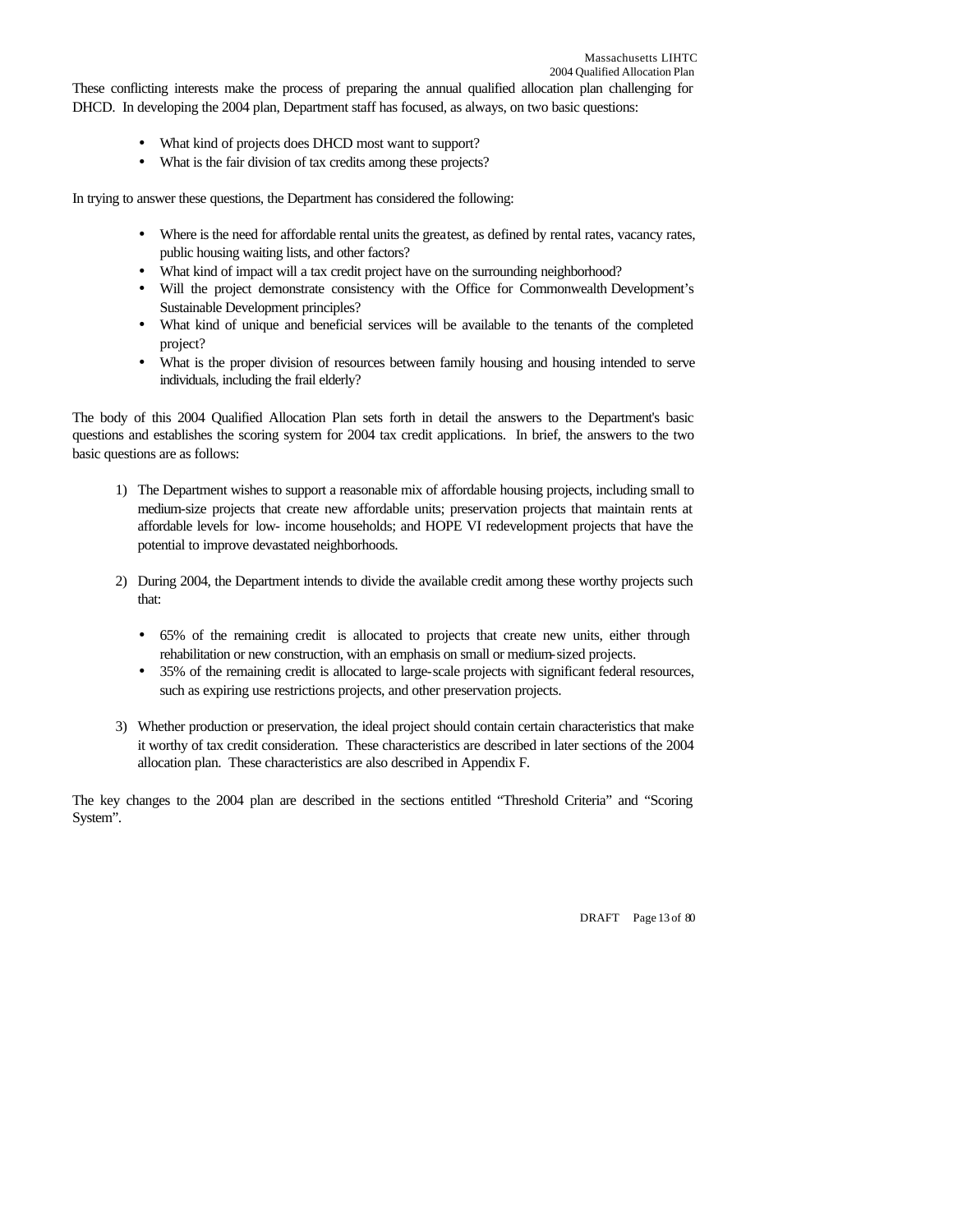Massachusetts LIHTC 2004 Qualified Allocation Plan

DRAFT Page 14 of 80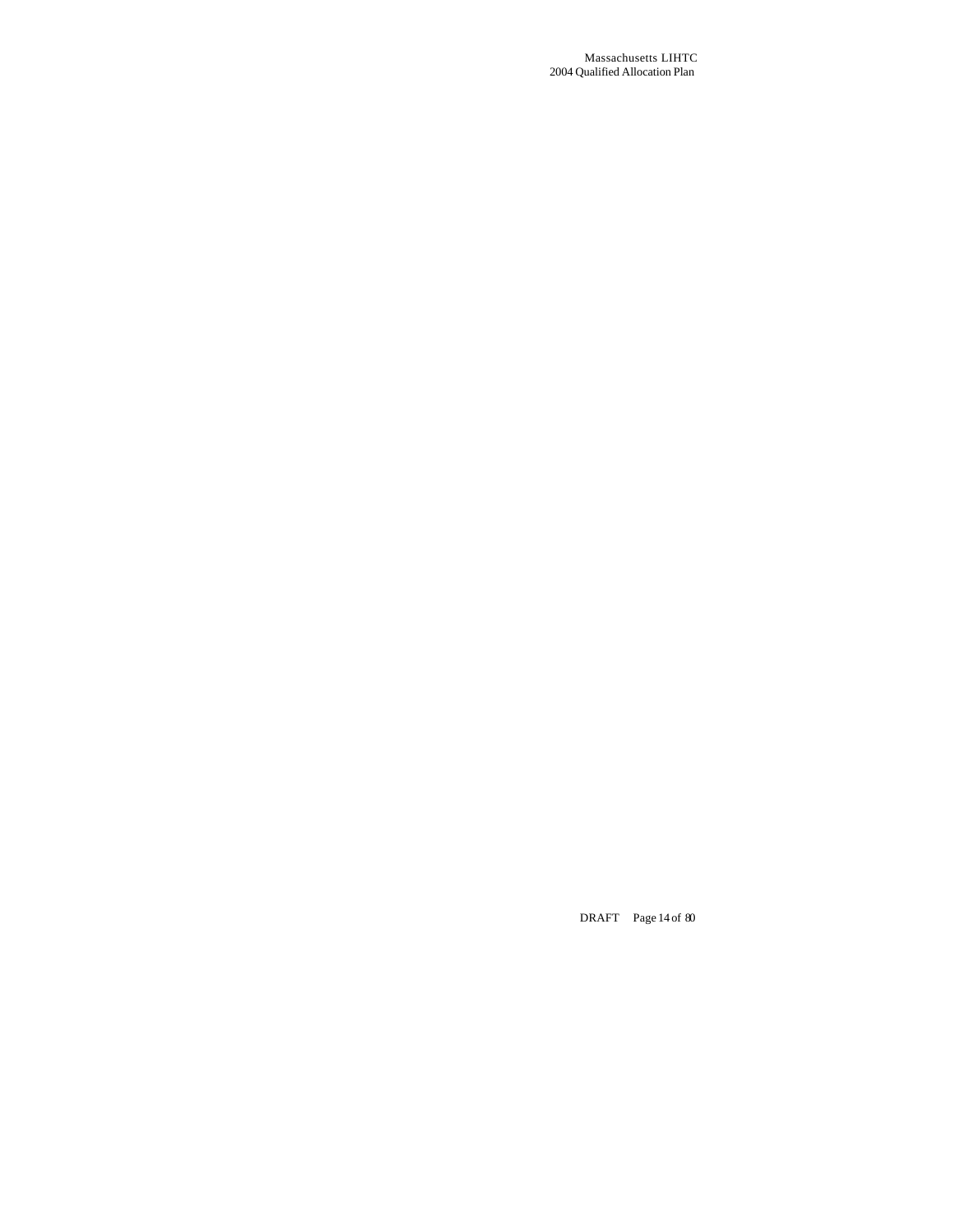## **Section VI. Evaluation of the Need for Affordable Housing in Massachusetts**

**Comment [esd3]:** Insert TitlePg - Sec V

Each year, in deciding how to allocate the housing credit, the Department of Housing and Community Development must consider the need for affordable units throughout Massachusetts. The effort to evaluate need is complicated by the fact that there is no single Massachusetts housing market. Rather, there are hundreds of local housing markets, and they differ significantly from each other. The median home sales prices in the most affluent western suburbs of Boston exceed \$800,000, yet homebuyers in the more rural areas of the state can still find units priced below \$150,000.

Because of the disparate characteristics of various local housing markets, the best measures of affordable housing need in one market may not be the best measures in another. For example, some communities have relatively few residents with household incomes below 50% of area median income. But the average sales prices for homes in these communities may be above \$300,000, and there may be virtually no rental units available. So, while one indicator of need -- the number of poverty households -- may be low, another indicator -- average or median sales prices -- may be extremely high.

Despite the complexity of the task, the Department still must establish and evaluate certain measures of affordable housing need for purposes of allocating the credit available in 2004. While the indicators or measures of need are too numerous to list in full, the most basic measures of need in a given market area include many or all of the following:

- low median household income
- high percentage of low income households
- high percentage of households at extreme poverty level
- high percentage of renters in proportion to homeowners
- high percentage of households receiving welfare
- generally poor condition of the housing stock
- high rate of unemployment
- high rental rates in and near the market area
- high condominium and single family sales prices in and near the market area
- low vacancy rates
- long public housing waiting lists

Section 42 of the Internal Revenue Code provides some guidance to allocating agencies on which measures of need must be considered, but not to what degree. For example, Section 42 specifically requires the tax credit allocating agency to "give preference...among selected projects to projects serving the lowest income tenants", and, in addition, to consider public housing waiting lists. But Section 42 does not mandate the relative importance an allocating agency must assign to either consideration.

In preparing recent allocation plan, the Department has attempted to evaluate the need for affordable rental units throughout the state and has reached the following conclusions. The Commonwealth's stock of subsidized housing increased from 150,841 units in late 1979 to 203,260 units by 1997. Most of the housing stock added during this

DRAFT Page 15 of 80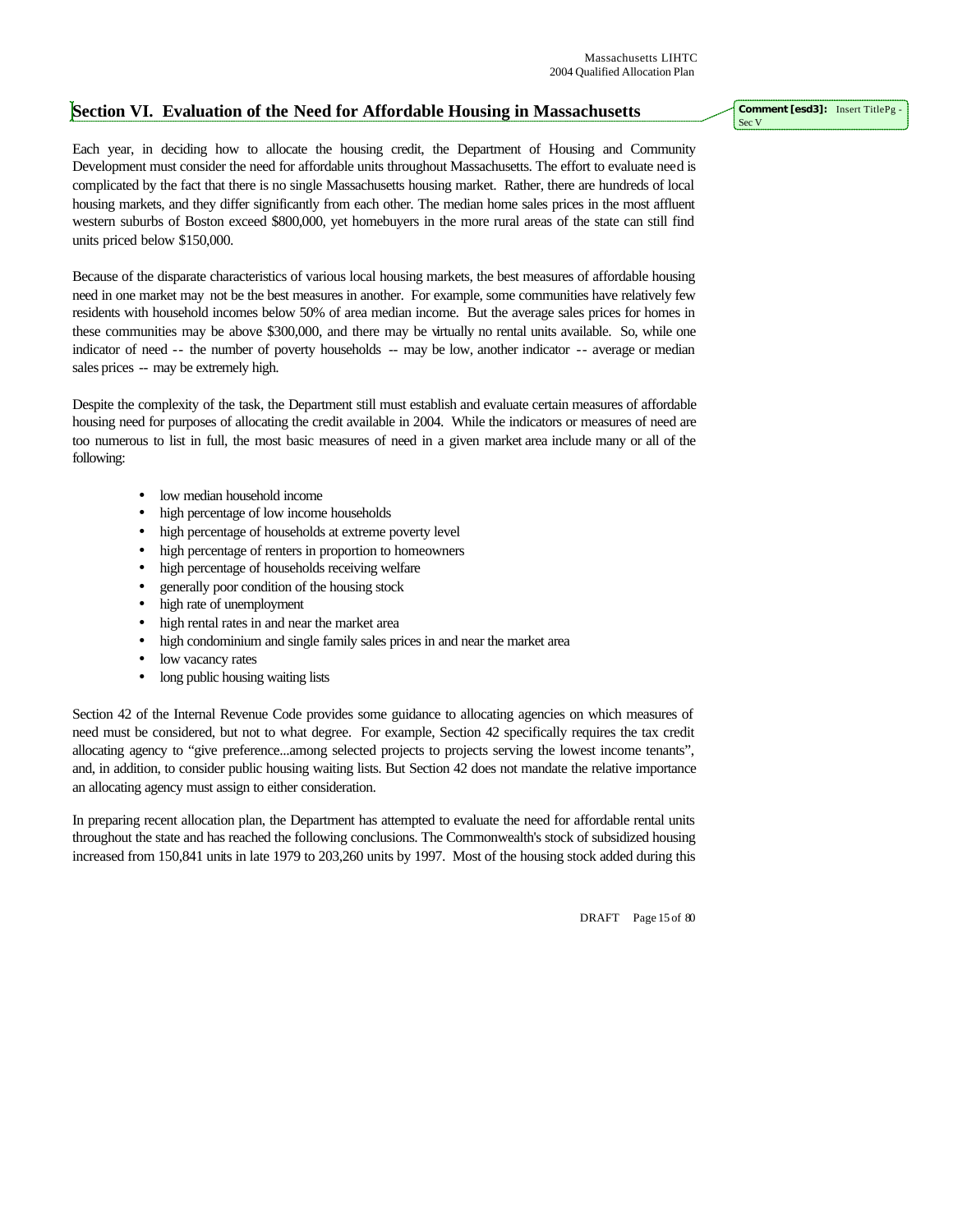period consisted of rental units. The total percentage of existing housing stock in the Commonwealth that is subsidized housing (i.e., housing that has at least one form of project-

based assistance) is roughly eight and one -half percent. This percentage includes both rental and homeownership units.

As of 1996, over 160,000 low income Massachusetts renter households (with incomes below 80% of median) were paying more than 50 percent of their income toward rent and utilities. Almost 95 percent of these households were very low income with incomes below 50% of the area median income. In addition, nearly 30,000 low income renter households were living in overcrowded conditions; the majority of these households included five or more persons.

Thus, despite the construction booms of the 1980s and the late 1990s and public efforts to support the development of affordable housing, there is still a substantial need for affordable rental housing in Massachusetts. After evaluating the available information, the Department has drawn the following basic conclusions regarding need:

- In most Massachusetts communities, there is a shortage of affordable rental units in good condition.
- There is still a greater need for family rental housing than for other types of affordable rental housing.
- In certain areas with low rental rates and sales prices, the housing stock is so deteriorated that it must either be rehabilitated or demolished and replaced by new units or rehabilitated.
- In other areas, the affordable housing stock includes affordable rental projects faced with expiring use restrictions. In some areas, these units will be lost as affordable housing unless there is intervention. Thus, a need for affordable housing may not exist today, but it may well exist in a year or two.
- In some communities in metropolitan Boston, rapidly escalating rental rates and median home sales prices have clearly eroded the supply of affordable housing. New affordable rental units are badly needed in these communities.

The Department's determination of need is reflected in the set-aside categories established for 2004 and described in detail in Section VII of this allocation plan. DHCD's determination of need also is reflected in the scoring system established for 2004 applications and described in Section X of this plan.

DRAFT Page 16 of 80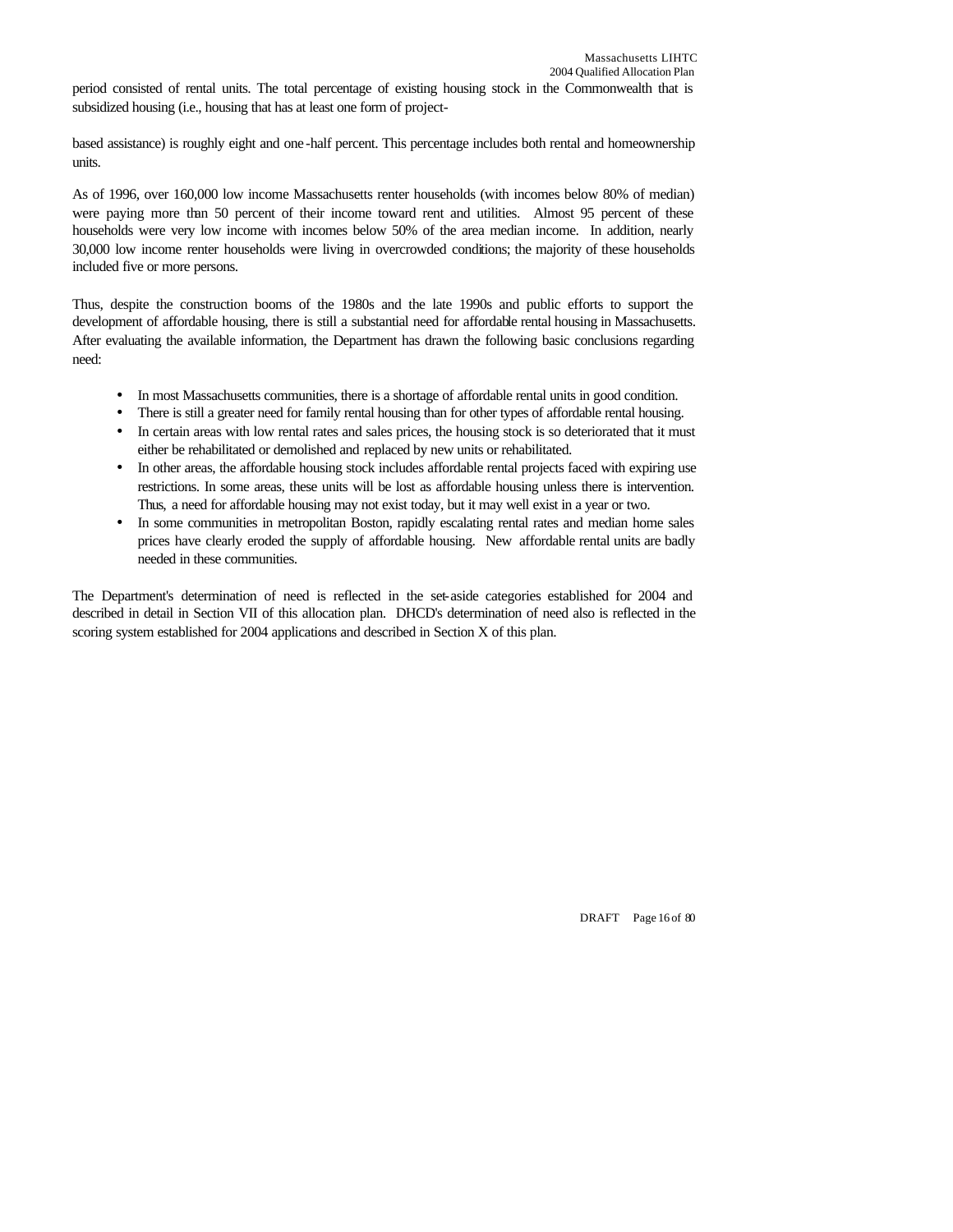## **Section VII. Set-Aside Categories for 2004**

After taking into consideration the particular challenges it faces in 2004 and after evaluating the need for affordable housing throughout the state, the Department has established three set-asides for purposes of allocating the credit in the year 2004: a set-aside for production projects; a set-aside for preservation projects; and a setaside for the Maverick HOPE VI project in Boston. In detail, the three set-aside categories for the year 2004 are as follows:

- 1) **A set aside of calendar 2004 credit for the Maverick HOPE VI project,** pending submission of a fundable One -Stop Affordable Housing application, also approved by the U.S. Dept. of HUD and the Boston Housing Authority (BHA). In addition, the Department will issue binding forward commitments of calendar 2005 and calendar 2006 credit to Maverick. The aggregate amount of 9% credit to be allocated to Maverick in 2004, 2005, and 2006 will not exceed \$3.48 million. The Department has established this set-aside because of the unique characteristics of Maverick as of the date of this allocation plan. These characteristics include but are not limited to the following:
	- The need for the units: DHCD wishes to support rapid completion of all phases of the HOPE VI project, so that all 396 units are ready for occupancy by July 2006. The Department believes that rapid completion based on approved costs is in the best interests of the tenants and all the participating lenders.
	- The size of the project: No other pending tax credits application represents a project of the magnitude of Maverick. No other current project has the potential to create improvements as dramatic and widespread in a geographic area as large as Maverick.
	- The potential impact of the project: DHCD has closely watched the successful redevelopment of Boston's other HOPE VI projects, Orchard Park and Mission Main. As Orchard Park became Orchard Gardens, with HOPE VI funds as well as tax credit allocations from the Department, the positive impact on the Dudley Square neighborhood was quickly obvious. The redevelopment of Mission Main has had a similar impact on the Mission Hill/Lower Roxbury neighborhood.
	- The importance of the project to the City of Boston: The City of Boston has informed the Department that Maverick is one of its top priorities for tax credits funding during the next few years. While full support from a municipality is never an automatic guarantee of a tax credits allocation, it is important to the Department that a project has such support.
	- The services for tenants: The HOPE VI program provides funding for extensive support services for tenants of the completed projects. Services are intended to help tenants develop skills that either will help them become ready for work or help them compete for better jobs with higher wages. DHCD fully supports the provision of such services with federal HOPE VI funds and recognizes the uniqueness of projects that can offer such services to tenants.

DRAFT Page 17 of 80

**Comment [esd4]:** Insert TitlePg - Sec VI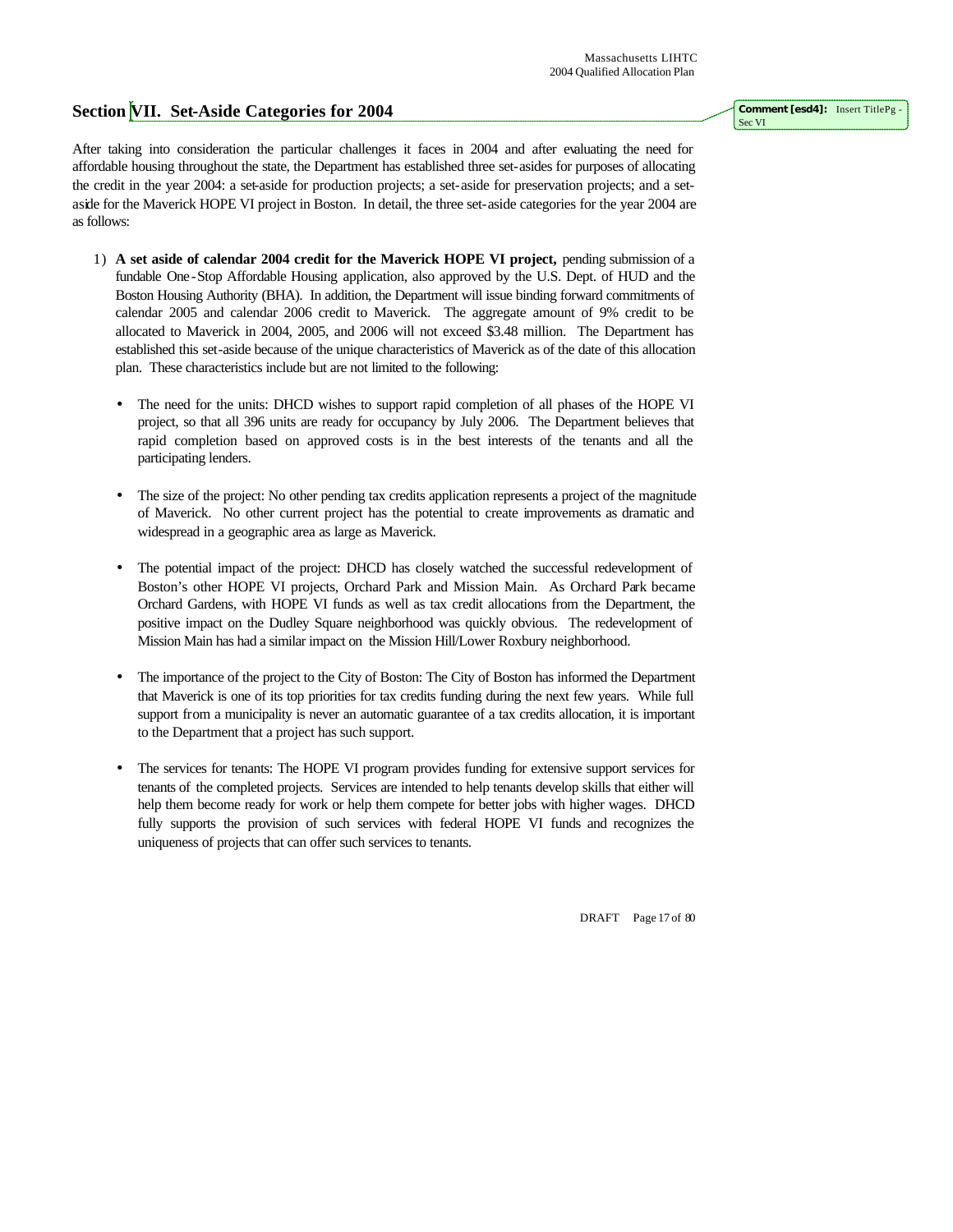#### Massachusetts LIHTC 2004 Qualified Allocation Plan

In summary, for the following reasons, the Department has set aside calendar 2004 credit and will issue binding forward commitments of 2005 and 2006 credit not to exc eed \$3.48 million:

- the degree of support from the city and the BHA;
- the level of resources already committed to Maverick by the U.S. Dept. of HUD;
- the magnitude and complexity of the project;
- the substantial momentum the project now has;
- the potential neighborhood impact;
- types of services that will be available to returning and new tenants of the project, to help them achieve greater personal success.

#### **1) Production set-aside**-- **65% of the available 2004 credit**

The need and demand for affo rdable rental units is directly linked to the relative shortage of supply. Through this set-aside, the Department intends to allocate credit to support the production or creation of new affordable rental units. Applications for new construction projects will be evaluated in the production category. In addition, applications for rehabilitation will be evaluated in this category if:

- a) The units have been vacant for two or more years; or
- b) The units have been condemned or made uninhabitable through fire damage.

Sixty five percent of the credit available for allocation in 2004 is intended to support production. The minimum project size will be eight units. Applications for small or medium-sized projects -- projects with fewer than 50 units -- are strongly encouraged.

## **2) Preservation set-aside -- 35% of the available 2004 credit**

Thousands of affordable housing units currently exist in privately owned properties and in federally funded public housing projects. Applications for preservation projects will be considered in this category only if:

- The units are located in expiring use restriction projects. An "expiring use restriction project" is defined as a project whose owner is able to prepay an FHA-insured or MHFA- financed loan within nine months of the date of the tax credit application to DHCD. In addition, the project cannot be subject to any other use restriction that would effectively limit the owner's ability to convert the development to non-affordable use. When the use restrictions expire, low- or moderate-income tenants in some locations may face steep rent increases they cannot afford. While not all units in expiring use restriction projects can or should be preserved as affordable housing, many units are too valuable to lose. The replacement cost would far outweigh the cost to the state of helping to preserve the existing stock.
- In some cases, valuable Section 8 project-based units are located in projects whose owners have the legal right to terminate the Section 8 contracts, or to "opt-out" of the contracts. An "opt-out" project is defined as a project whose owner is able to prepay and opt-out of a Section 8 project-based contract within nine months of the date of the tax credit application to DHCD. In addition, the project cannot be subject to any other use restriction that would effectively limit the owner's ability to convert the

DRAFT Page 18 of 80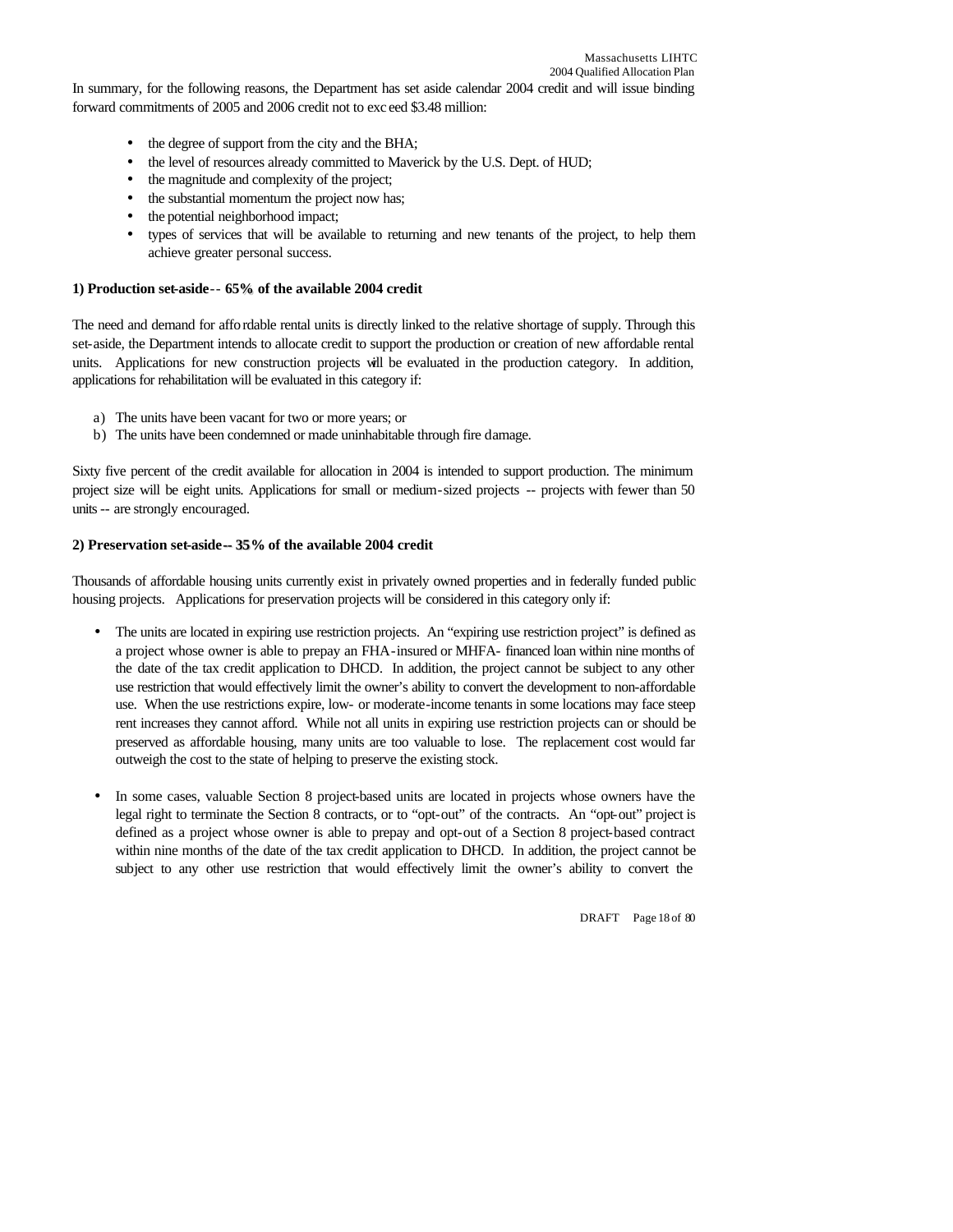development to non-affordable use. When an owner "opts-out" in a strong housing market, he or she may elect to raise the rents significantly, including the rents paid by low-

or moderate-income tenants. Thus, the "opt-out" projects represent affordable stock that potentially could be lost from the inventory.

The units are located in distressed or foreclosed properties and are at risk of being lost as affordable housing without an infusion of new capital and/or a new ownership structure. Such "distressed and "at risk" properties will be based on a capital needs study commissioned by DHCD or a public agency or lender (e.g. MHFA, MHP) that indicates that at least \$10,000 per unit of new capital is needed to address immediate repair and replacement needs.

During 1999, the Department worked closely with William Breitbart of MBL Housing in Springfield -- an expert on preservation projects and issues -- and with other industry leaders perceived as experts on preservation. Mr. Breitbart prepared a detailed memorandum on the Massachusetts preservation projects faced with expiring use restrictions and/or Section 8 opt-out provisions during the next few years. With input from the public lenders as well as many other professionals specializing in affordable housing, Mr. Breitbart also prepared a series of recommendations for the Department on ways to "triage" the preservation projects seeking DHCD's valuable, but necessarily limited, resources.

In keeping with the preservation recommendations, the Department intends to allocate its most valuable resources, such as tax credits and HOME, to the projects most at risk from expiring use restrictions and/or Section 8 optout. As an example, assume that two projects both qualify as preservation projects and meet the Department's allocation thresholds and fundamental scoring criteria. One project is at risk from expiring use restrictions, but the owner is willing to sell to a purchaser who will maintain long-term affordability in part through an allocation of 9% credit. The other project is occupied but has rehabilitation needs; the owner seeks tax credits to make necessary capital improvements. For purposes of allocating the 9% credit during 2004, the Department will give priority to the project at risk from expiring use restrictions -- if the project meets threshold and fundamental scoring criteria. If sufficient credit is available, the other project might receive an allocation as well, but it is not a priority project within the preservation set-aside.

Through the preservation set-aside, the Department intends to support projects with expiring use restrictions, HOPE VI projects, and other preservation projects. The minimum project size is eight units, although the Department expects that most or all applications in this category will represent fairly large -scale projects. There is no maximum project size in this category. However, certain cost limits, eligible basis limits, and DHCD allocation and subsidy limits will apply to virtually all 2002 projects and will effectively restrict total project size. Limits on cost, basis, and allocation amounts are described in a later section of this allocation plan. DHCD subsidy limits are described in the section of this plan entitled "Scoring System".

Federal law requires that at least 10% of the credit available in 2004 be allocated to projects involving "qualified non-profit organizations". DHCD will meet the 10% requirement by allocating credit to such organizations through either or both of the set-aside categories described in this section.

To be considered a "qualified non-profit", an organization must:

DRAFT Page 19 of 80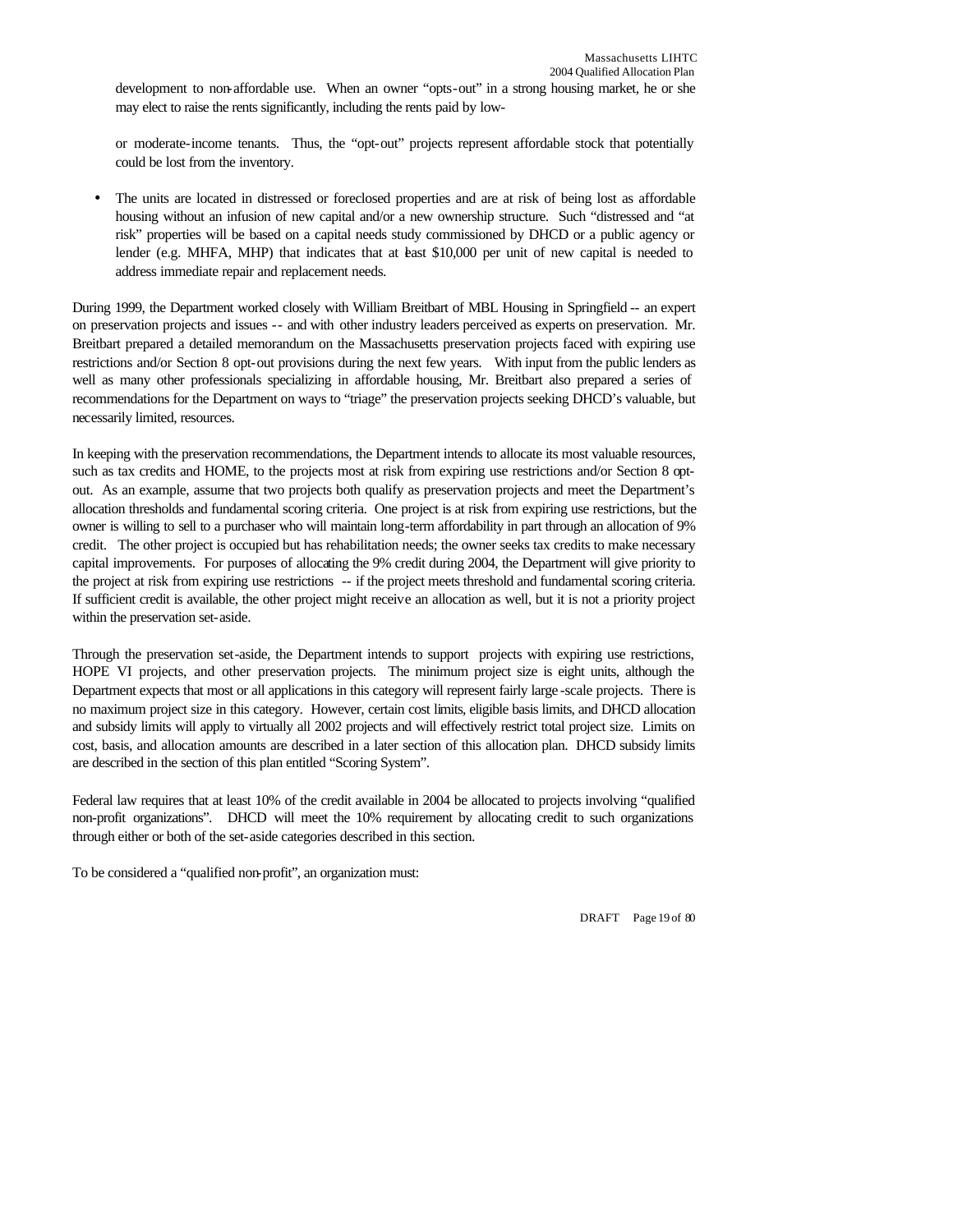• Be described in Section  $501(c)(3)$  or (4) of the Internal Revenue Code and be exempt from

payment of taxes under Section 501(a);

- Have as one of its exempt purposes the fostering of low income housing; and
- Not have a prohibited affiliation with, or be controlled by, a for-profit organization, as determined by DHCD.

DHCD will include in the tax credit application the necessary certification to substantiate qualified non-profit status. DHCD will make the required determination after reviewing the certification.

In order to count toward the 10% set-aside, a qualified non-profit organization, in accordance with Section 42 of the Internal Revenue Code, must:

- Own an interest in the project, directly or through a partnership; and
- Must materially participate (on a regular, continuous, and substantial basis within the meaning of Section 469(h) of the Internal Revenue Code) in the development and operation of the project throughout the tax credit compliance period.

In addition, qualified non-profit developers -- with or without material participation -- may have a right of first refusal to acquire a tax credit project after year 15, in accordance with Section 42 of the code.

It is likely that some applications will be submitted for projects that include both production and preservation units, as described in this plan. If the majority of the units in a project qualify for the production set-aside, DHCD will evaluate the project in the production category. Conversely, if the majority of the units qualify for the preservation set-aside, DHCD will evaluate the project in the preservation category.

The percentages of available credit established for each set-aside in 2004 are program goals, rather than absolute minimums or maximums. In evaluating all projects and determining the most effective use of the available credit, DHCD, in its sole discretion, may choose to modify the percentages established as goals for each set-aside.

Regardless of whether an application is submitted as production or preservation, it must represent a project worthy of consideration by numerous housing and development standards. While no project is ever ideal, the Department is intent on allocating its extremely valuable resource, the 9% credit, only to the strongest possible applications. The following statements describe some of the characteristics the Department seeks to encourage and reward through the scoring system, regardless of project type:

- The project will fill a genuine, documented need, readily supported by available market information.
- The completed project will have a positive impact on the surrounding neighborhood.
- The completed project will have characteristics consistent with sustainable development principles.

DRAFT Page 20 of 80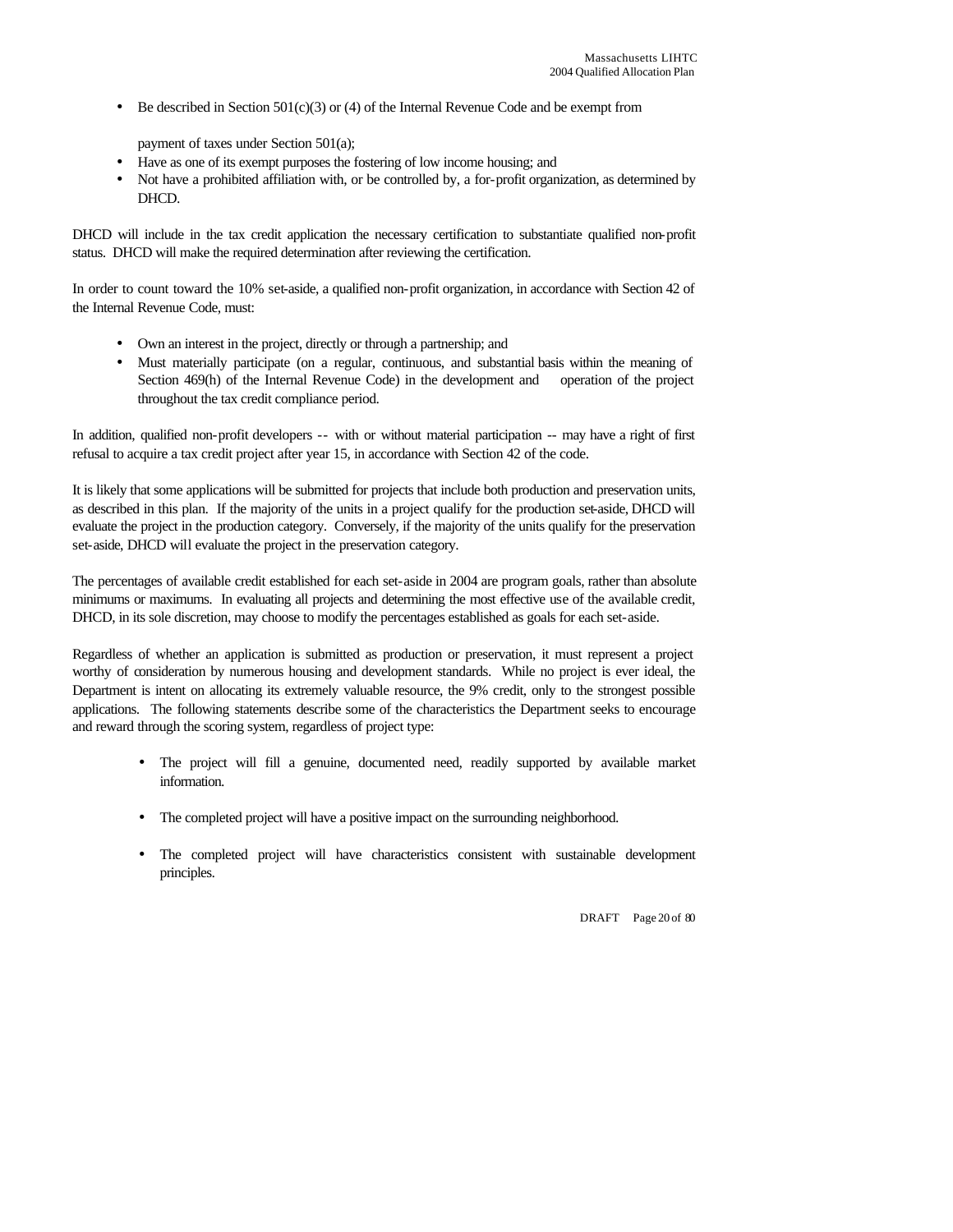- From an architectural perspective, the project will be compatible with the surrounding neighborhood.
- The units, including the affordable units, will be well-designed, desirable places to live.
- The completed project will include units reserved for individuals or families earning less than 30% of area median income
- Local elected officials and neighbors actively support the project.
- The development team has the financial strength to carry out the project.
- The development team has an excellent record in affordable housing development and management.
- Whether new construction or rehabilitation, the intended scope of work is appropriate.
- The total development cost of the project is reasonable, both in the context of industry standards and in the context of public perception.
- The developer's fee and overhead are consistent with the Department's written standards.
- Specific categories of project costs are reasonable, including estimated hard costs, estimated soft costs, and projected operating costs.
- The amount of public subsidy to be invested in the project is reasonable.
- No member of the development team will profit unduly from participating in the project.
- The project meets a recognizable public purpose.

DRAFT Page 21 of 80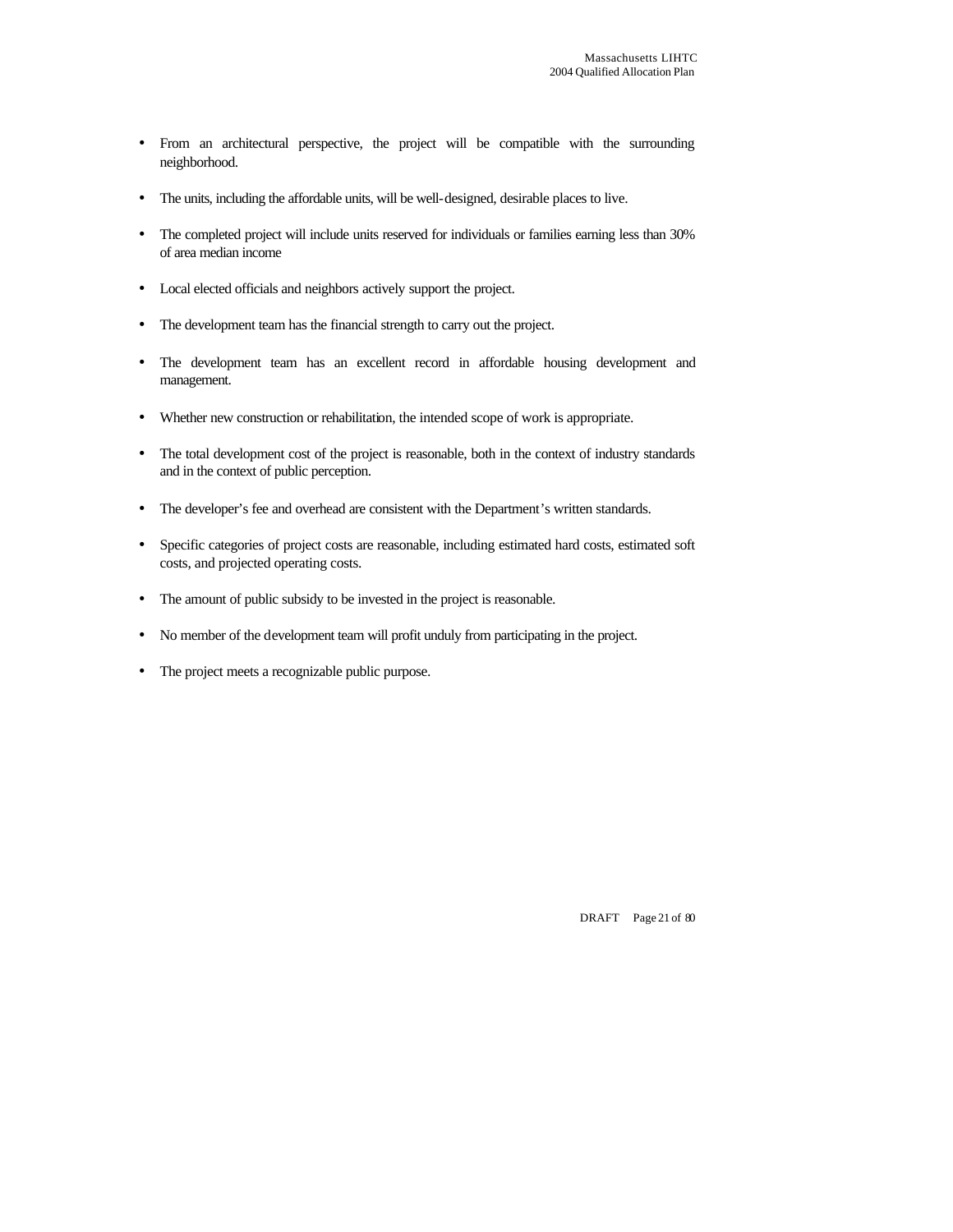Massachusetts LIHTC 2004 Qualified Allocation Plan

DRAFT Page 22 of 80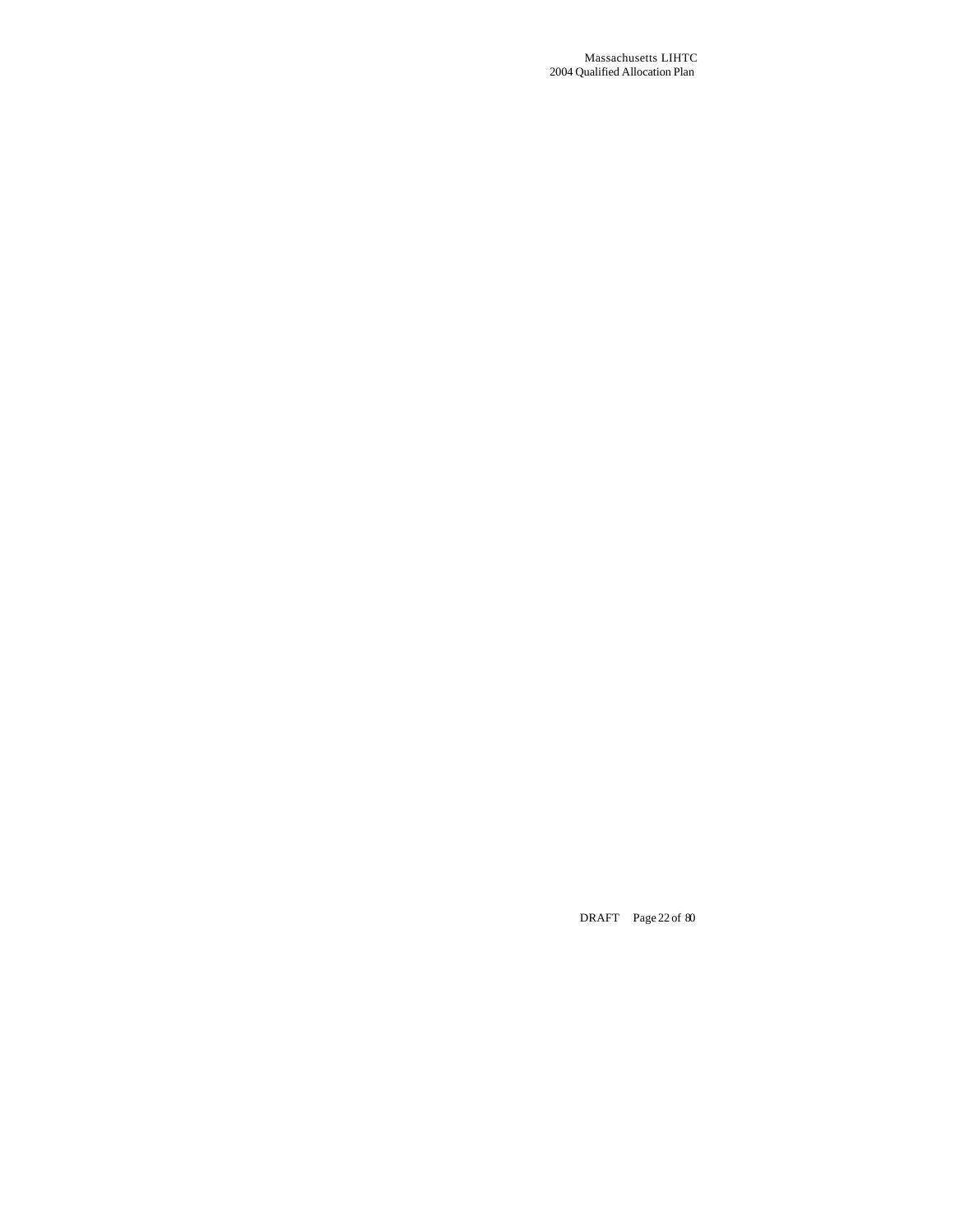## **Section VIII. Recommended Cost Limits; Caps on Eligible Basis; Cap on Allocations Per Project**

The Massachusetts economy and real estate market conditions have changed substantially -- and for the better -since recommended cost limits for tax credit projects were included in the 1992 Qualified Allocation Plan. During 1998, the Department decided to evaluate the cost limits and modify them, as necessary, to better reflect current market conditions. An established real estate consulting firm, Byrne McKinney Associates of Boston, worked with agency staff and numerous housing professionals throughout 1998 to evaluate the existing tax credit portfolio and the reasonable costs associated with the development of tax credit projects in Massachusetts. At the conclusion of the evaluation, Byrne McKinney prepared a report for the Department recommending higher cost limits for all categories of tax credit projects. For purposes of allocating the credit during 1999, DHCD increased the recommended cost limits for tax credit projects in accordance with the table below. The recommended cost limits are replacement costs, defined as total development costs net of project reserves and syndication costs. The recommended cost limits established in the 1999 allocation plan are the recommended cost limits in this allocation plan with the exception of higher cost limits for large projects within the Boston metro area under the production set-aside.

The increases in some categories are less than the increases recommended in the Byrne McKinney study - copies of which are available from the tax credit staff at DHCD. At this time, the Department feels that additional evaluation of the various factors contributing to cost is necessary before the recommended cost limits are raised further. Raising the cost limits to permit higher cost projects would result in even greater pressure on a limited resource. In addition, it is clear that neither the media nor the public adequately understands the issue of cost as it relates to the development of complicated affordable housing projects in expensive real estate markets. For purposes of the 2004 tax credit competitions, the recommended cost limits are as follows:

| SRO <sub>s</sub> outside the Boston metro area                           | \$75,000 |
|--------------------------------------------------------------------------|----------|
| SROs within the Boston metro area                                        | 95,000   |
| Enhanced SROs outside the Boston metro area                              | 90,000   |
| Enhanced SROs within the Boston metro area                               | 110,000  |
| Assisted living units projects outside the Boston metro area             | 100,000  |
| Assisted living units projects within the Boston metro area              | 140,000  |
| Small unit projects outside the Boston metro area                        | 100,000  |
| Small unit projects within the Boston metro area                         | 125,000  |
| Large unit projects outside the Boston metro area                        | 125,000  |
| Large unit projects within the Boston metro area- preservation set-aside | 150,000  |
| Large unit projects within the Boston me tro area- production set-aside  | 155,000  |

*Large unit projects* must have an average of at least two bedrooms per unit or consist of at least 75% two or more bedroom units and 25% three or more bedroom units.

*Enhanced SRO projects* must contain kitchen and bathroom facilities in at least two-thirds of the units.

DRAFT Page 23 of 80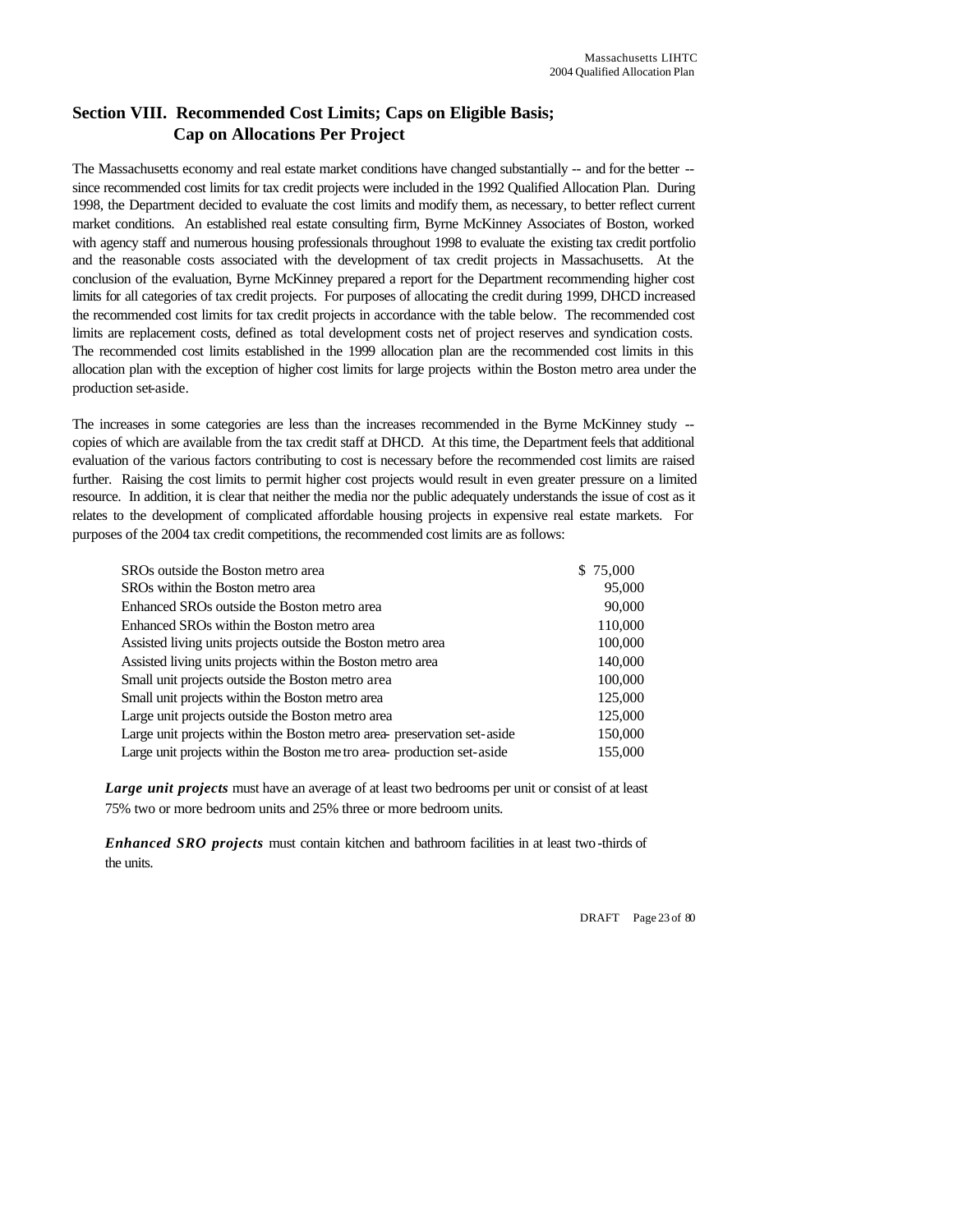As indicated, these limits are *recommended* limits: they are not intended to be absolute limits for projects seeking tax credits. However, the competitive scoring criteria described in Section X reward projects that fall within these recommended limits. In addition, applications for projects with costs higher than the recommended limits will undergo greater scrutiny, so that DHCD may attempt to understand the added costs. In these cases, applicants will have to justify the project costs to DHCD in order to be eligible for 2004 consideration.

**Additional limitations for competitively allocated credits:** Even if an application is accepted for review with costs higher than the recommended limits, DHCD will typically cap the project's eligible basis at \$150,000 (or \$155,000 for projects in the production set-aside). Thus, in determining the amount of tax credits for which a project is eligible, DHCD will typically base the calculation on a maximum eligible basis of \$150,000 (or \$155,000 for production set-aside). For example, in evaluating a preservation project with 30 tax credit units, the Department would calculate the credit allowance as follows: \$150,000 in maximum basis times 30 tax credit units times 9%, or \$405,000 in allowable annual credit. In evaluating a production project with 30 tax credit units, the Department would calculate the credit allowance as follows: \$155,000 in maximum basis times 30 tax credit units times 9%, or \$418,500 in allowable annual credit.

Finally, in order to ensure equitable distribution of limited tax credit resources, the Department has established limits to the tax credit amounts that certain types of projects may be awarded. In a change from prior allocation plans, the Department has established \$500,000 as the maximum amount that can be awarded to a new assisted living project – i.e., a project not previously submitted for tax credit consideration. The Department has established one million dollars as the maximum allocation amount that can be awarded to any other project – defined as a "single project" -- during the term of this allocation plan. The term "single project" shall apply to separate phases of one project. Requests for allocations in excess of one million will be considered if there is insufficient alternative demand for the credit.

DRAFT Page 24 of 80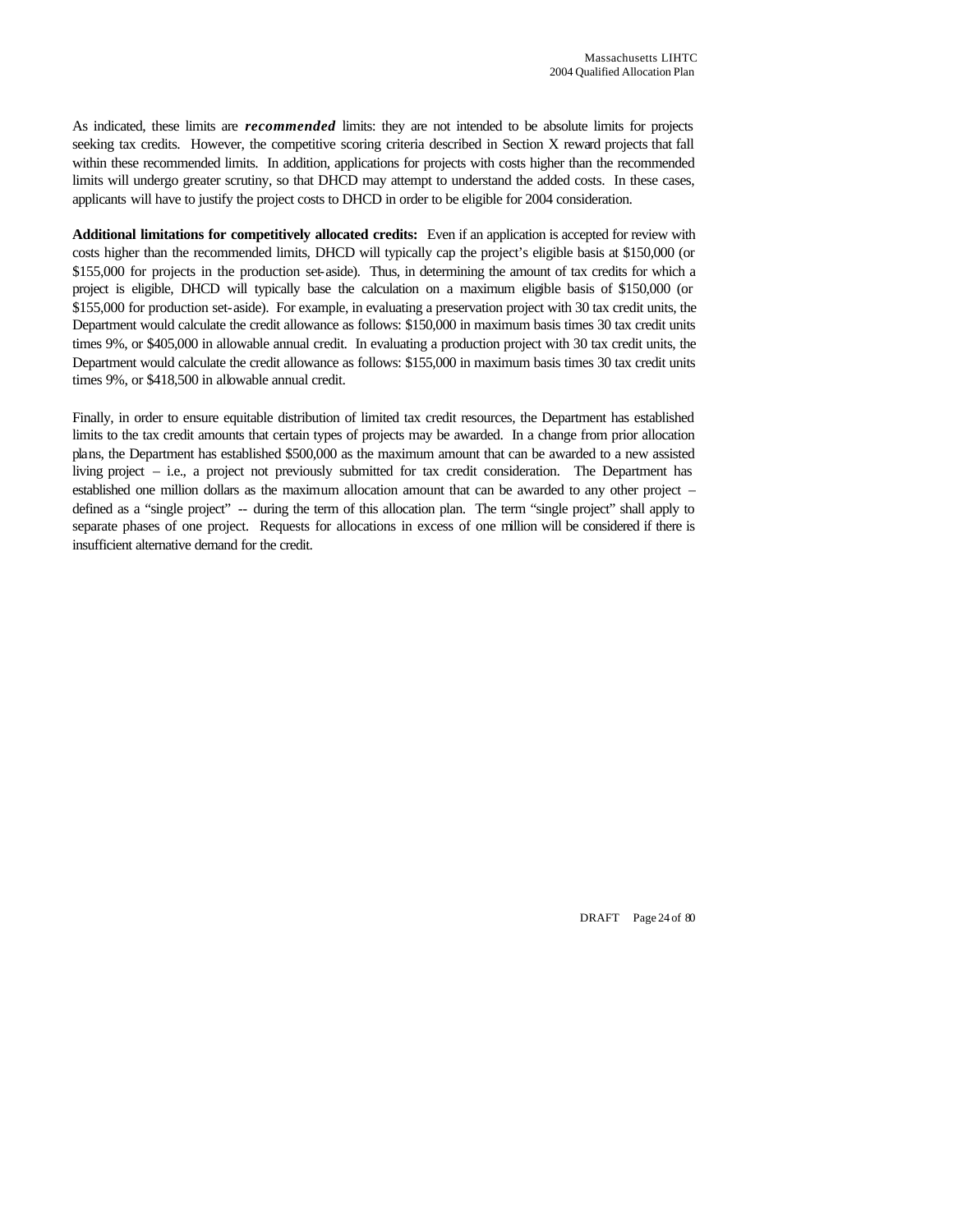## **Section IX. Threshold Criteria for 2004 Tax Credit Applications**

**Comment [esd5]:** Insert TitlePg Sec VIII

During 2004, DHCD will first evaluate all tax credit applications in accordance with threshold criteria, then in accordance with competitive scoring criteria totaling 182 points. Unless an application meets all the threshold criteria set forth in this section, the Department will not review the application in the competitive scoring categories**. In addition, each applicant must submit a narrative addressing the project's ability to satisfy the threshold requirements.** 

The eleven threshold criteria that all applications must meet are as follows:

Threshold #1: Conformance with Set-Aside Categories Threshold #2: Quality of Site Threshold #3: Evidence of Local Support or Local Processing Threshold #4: Creditworthiness of Sponsor/Owner Threshold #5: Evidence of Site Control Threshold #6: Identification of All Financing Sources Threshold#7: Status of Compliance Monitoring of Other Tax Credit Projects Threshold #8: Good Standing with Respect to Other DHCD Programs Threshold #9: Commitment to a Thirty-Year Term of Affordability Threshold #10: Tenant Supportive Services Threshold #11: Inclusion of units for Very Low Income Persons or Families

The requirements included in each threshold criterion are as follows:

## **Threshold #1: Conformance with Set-Aside Categories**

Each project submitted for 2004 consideration must meet the criteria for either the production or the preservation set-aside. The production set-aside, described in detail in an earlier section of this plan, includes a minimum project size of eight units. At least 75% of the units in a proposed production project must have two or more bedrooms. DHCD will permit exceptions on the number of bedrooms only if efficiency or one-bedroom units are appropriate for the intended residents. (For example, assisted living projects primarily will include efficiency or one-bedroom units and will not be subject to the two-bedroom requirement. An exception to the bedrooms requirement also will be made for single room occupancy projects.) Regardless of the exceptions described in this paragraph, the Department's priority in this set-aside is the production of rental units suitable for families.

The preservation set-aside also is described in detail in an earlier section of this plan. The minimum project size in this category is eight units. There is no maximum project size in this category. However, projects over 100 units will undergo greater scrutiny than projects of 100 units or less. The Department has a preference for projects that include units suitable for families, but recognizes that some preservation projects consist primarily of one-bedroom units for rental by older households. Other preservation projects are predominantly single room occupancy units for rental by individuals with special needs.

## **Threshold #2: Quality of Site**

The quality of the site is one of the most fundamental aspects of any housing project. Like other lenders, both

DRAFT Page 25 of 80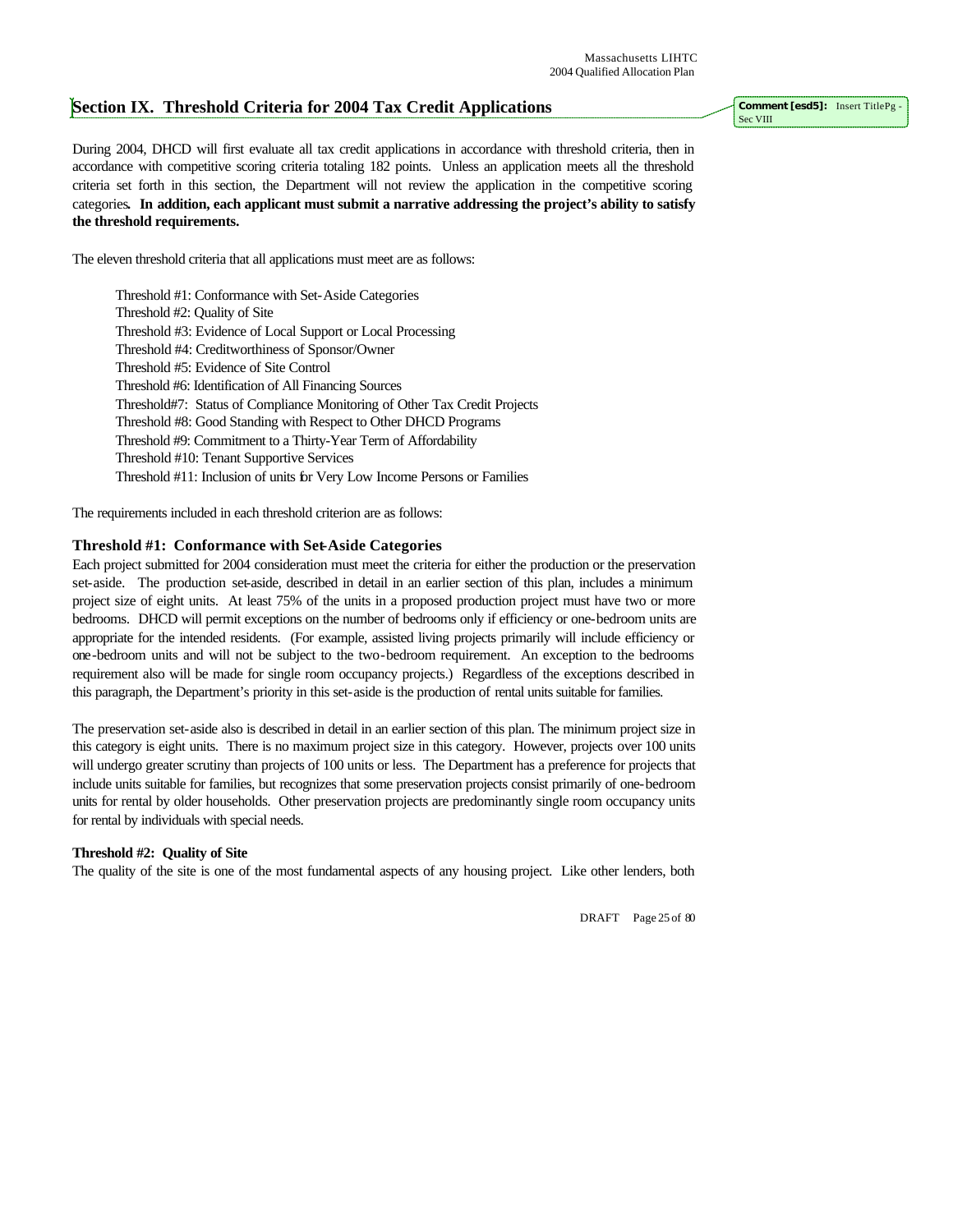public and private, the Department ideally wishes to fund only those projects in outstanding

locations, on problem-free sites. However, in reality, many tax credit applications represent existing, occupied residential properties located on sites that are acceptable, but not ideal. Additional applications represent abandoned or distressed properties that previously were occupied by tenants or homeowners. The sites of these properties also may be less than ideal.

The Department anticipates that a number of 2004 applications will represent occupied or previously occupied HUD properties. If DHCD were making the decision on quality of site, it might not agree with the decision already made by the U.S. Dept. of HUD. Since a whole class of applications include sites that have been accepted by the federal housing agency, DHCD has elected not to evaluate "site" as a competitive category in 2004.

However, every 2004 application submitted for consideration still must include a site acceptable, by Department standards, for the proposed housing use. Sponsors should review their project in light of the Sustainable Development principles outlined in Section 1 of this QAP. Appendix F includes a checklist of project characteristics that may be helpful in assessing a project's consistency with the principles. Before preparing a One-Stop Affordable Housing Application, each tax credit sponsor should contact the Division of Housing Development to schedule a site review. The Department will presume that a site is acceptable if it currently is the location of an occupied housing project, with no significant change proposed to the tenant group to be served. However, Housing Development staff will still conduct an on-site assessment using among other factors, the Sustainable Development principles. To schedule a site review, the tax credit sponsor should contact the Department at least one month prior to the competition deadline for submitting applications. With less than one month's notice, the Department may not be able to conduct a site evaluation prior to the competition deadline.

Sites proposed for new construction projects of 100 units or more must pass an additional test. The chief elected official of the municipality in which the site is located must sign a letter of support, indicating that the site and the proposed use are acceptable. No applications for new construction projects of 100 units or more will be deemed to meet threshold unless they include such a letter. After obtaining a letter from the chief elected official, the tax credit sponsor should contact DHCD to schedule a site visit. Thus, the site of proposed new construction projects of 100 units or more must meet Department standards and must have the written approval of the chief elected official of the municipality.

#### **Threshold #3: Evidence of Local Support or Local Processing**

In an ideal world, every affordable housing project would have the support of two key constituencies: its neighbors and the elected leaders of the community. Unfortunately, many projects lack local support, whether from the owners of abutting properties, local elected officials, or both. In some cases, support is withheld for good reason; in other cases, support is unreasonably withheld. In general, DHCD encourages applications from tax credit projects that have full local support. Projects with the support of the chief elected official will be rewarded in the competitive scoring criteria.

However, with two exceptions, sponsors may submit applications for DHCD's credit authority for projects that are not locally supported. If a sponsor/owner cannot demonstrate local support, he or she must instead demonstrate through a written narrative accompanying the One -Stop application substantial efforts to respond to

DRAFT Page 26 of 80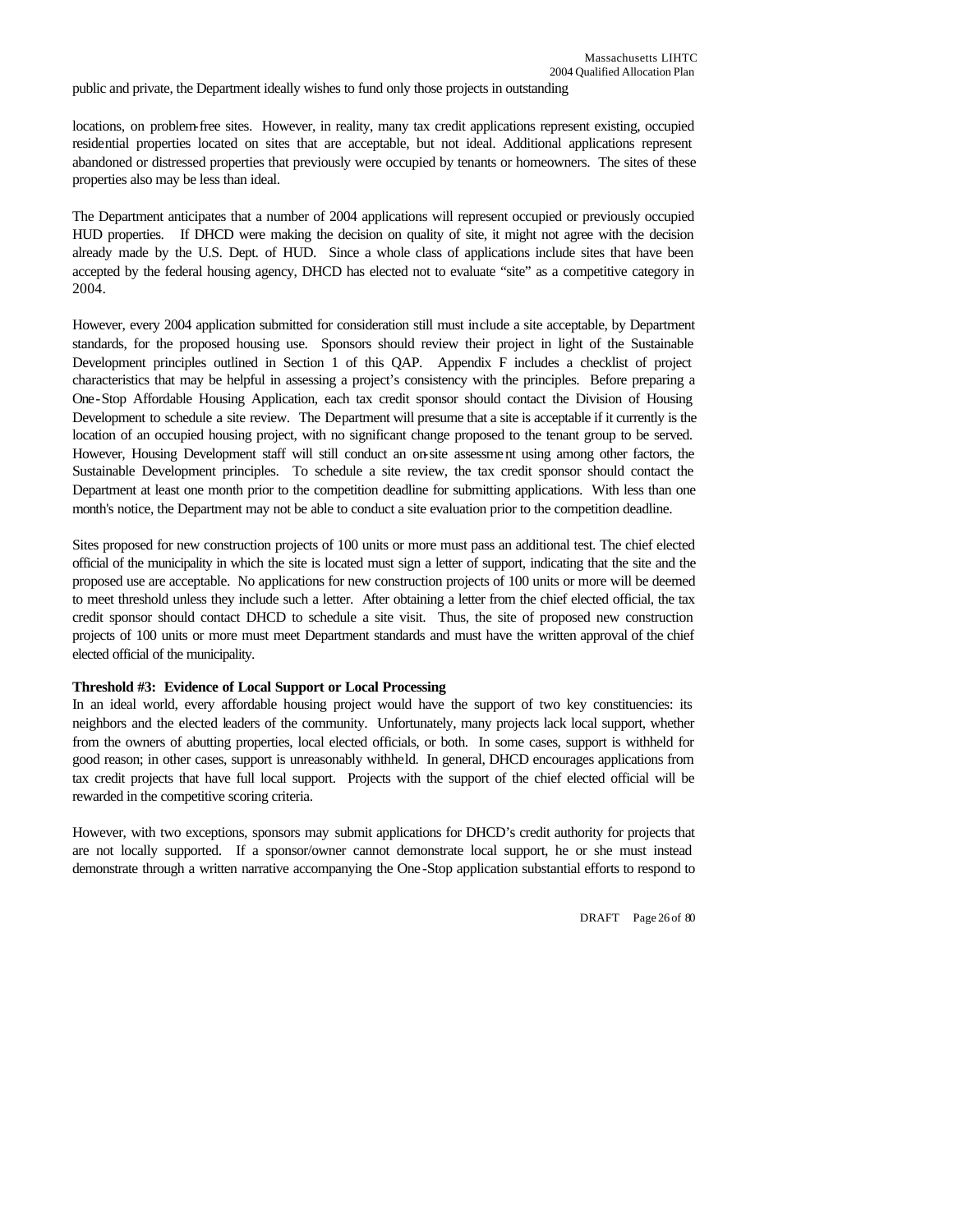Massachusetts LIHTC 2004 Qualified Allocation Plan

local concerns and obtain the chief elected official's support. If DHCD is not satisfied that the sponsor/owner has made every reasonable effort to obtain support, the Department will reject the tax credit

application.

As indicated, there are two exceptions to the category of projects that can seek tax credits from the Department in the absence of local support. Two kinds of project must have the written support of the chief elected official of the community in which the housing will be located in order to be eligible to receive an award of credit through DHCD:

- 1) New construction projects of 100 units or more
- 2) HOPE VI projects

DHCD will accept applications for its credit authority for new construction projects of 100 units or more and HOPE VI projects only with the chief elected official's written support.

With respect to local contributions, numerous projects submitted for tax credit consideration are located in municipalities that have their own funds through federal sources (i.e. Community Development Block Grant monies, the HOME Program, etc.), or through other sources. For projects located within such municipalities, the Director of DHCD reserves the right to require a local contribution of funds in order for the project to receive tax credit consideration.

## **Threshold #4: Creditworthiness of Sponsor/Owner**

The Department will accept tax credit applications from sponsoring entities that are creditworthy by DHCD standards. The standards of creditworthiness include the following:

- 1) The debt obligations of a partner or other principal of the sponsor/developer entity and the proposed mortgagor/owner entity are paid current;
- 2) No liens exist against property owned by the partner or other principal;
- 3) The partner or other principal of the sponsor/developer entity and the proposed mortgagor/owner entity has not failed to respond to a public filing such as a lien or a judgment;
- 4) The sponsor/developer entity and the proposed mortgagor/owner entity (including any affiliates) have not experienced any event(s) of foreclosure over the past five years.
- 5) The sponsor/developer entity and the proposed mortgagor entity (including any affiliates) have not declared bankruptcy.

In general, a corporation will not be considered creditworthy if there are tax liens against the corporation, its affiliates, its subsidiaries, or its properties. In addition, if there is a bankruptcy lien against the corporation, it will not be considered creditworthy. DHCD also will determine whether a corporate sponsor is current in payments

DRAFT Page 27 of 80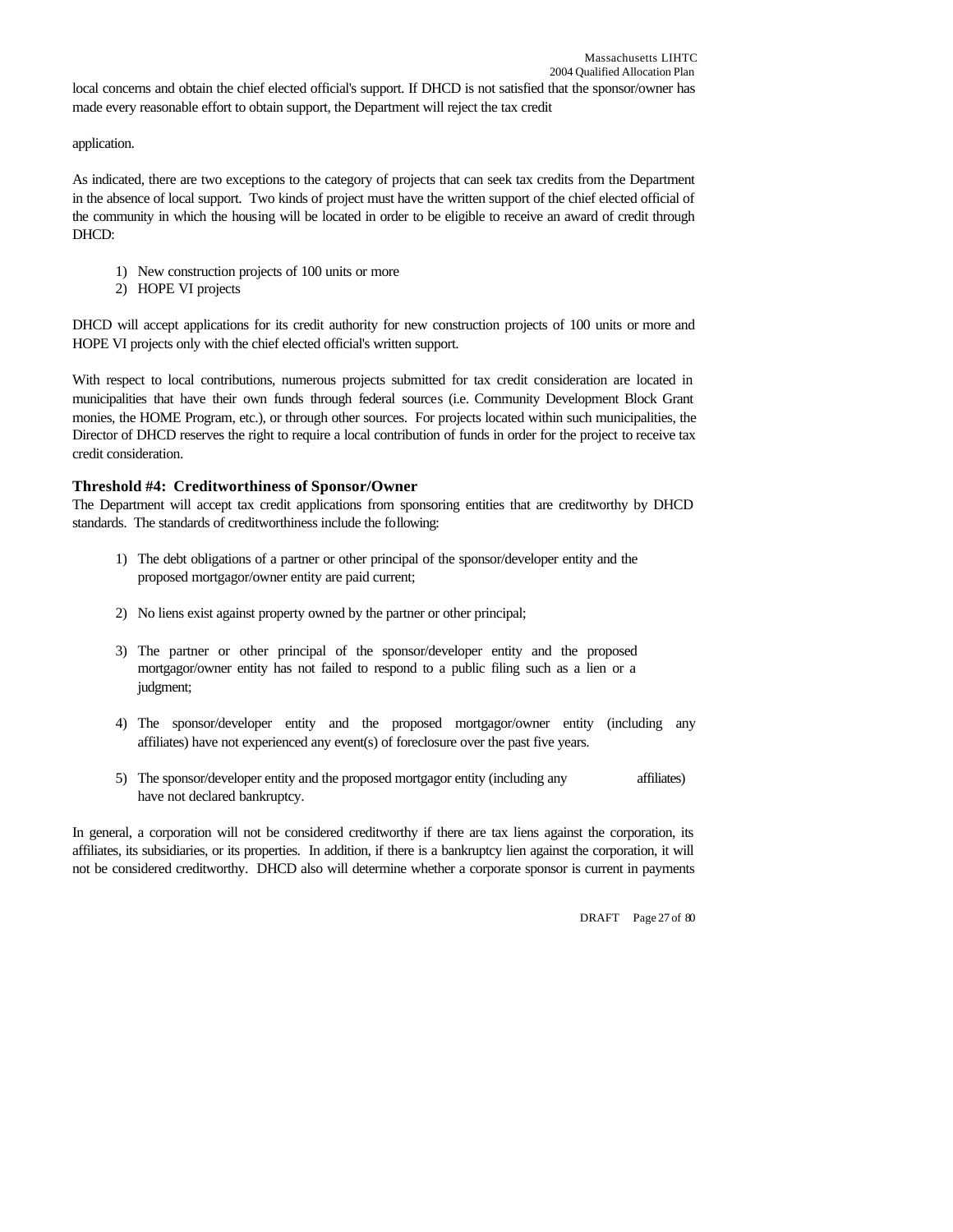to its creditors and will require a certificate that all state tax payments are current. The Department will require that a sponsor certify that all of the standards of creditworthiness listed above have been adequately satisfied as part of the One-Stop application submission package.

DHCD is considering entering into a Memorandum of Understanding (MOU) with the Internal Revenue Service in order to obtain tax information useful in determining an applicant's creditworthiness and good

standing with the agency. If an MOU is executed during 2004, DHCD reserves the right to require that all tax credit applicants complete Form 8821, Tax Information Authorization (Rev. 9-98), naming DHCD as the appointee to receive tax information.

#### **Threshold #5: Evidence of Site Control**

The project sponsor must be able to demonstrate full control of all land and buildings included in the project through a fully executed agreement such as an option agreement, a purchase or sale agreement, or another similar instrument. The instrument demonstrating site control must include a sales price and an expiration date. The expiration date of the instrument should extend at least eight weeks beyond the tax credit application deadline. Ownership of a note and assignment of a mortgage when combined with other factors may constitute full site control in certain limited circumstances.

Section X E. (Readiness to Proceed) below discusses the Code requirement for incurring costs which meet the so-called ten percent test. Property acquisition often serves as a substantial portion of these costs. If a development receives a tax credit allocation and later cannot meet the ten percent test, DHCD ris ks losing the credits. In order to avoid this potential outcome, DHCD attempts to ascertain that sponsors have full site control of all properties included in their respective projects.

The Department will consider all pertinent circumstances in determining whether the site control threshold has been satisfied.

#### **Threshold #6: Identification of All Financing Sources**

In the One-Stop Affordable Housing application, the sponsor of each tax credit project must identify funding sources sufficient to cover all development and operating costs. The sponsor may not be able to submit firm financing commitments for all sources by the application submission deadline. However, at minimum, the sponsor must submit documentation demonstrating a strong interest from each financing source. Sponsors of assisted living projects are expected to submit very strong letters from financing sources.

#### **Threshold #7: Status of Compliance Monitoring of Other Tax Credit Projects**

Many development team members submitting projects for 2004 consideration previously have participated in the development of tax credit projects that now are occupied. These projects may already have been monitored to determine compliance with Section 42 of the Internal Revenue Code. DHCD will not accept 2004 applications for tax credits if the proposed development team includes members who are affiliated with existing projects for which Forms 8823 ("Low income Housing Credit Agencies Report of Noncompliance") have been issued for material and/or continuing, but curable, non-compliance. In addition, DHCD may not accept applications from developers of tax credit projects financed in previous years with outstanding compliance monitoring fees due to

DRAFT Page 28 of 80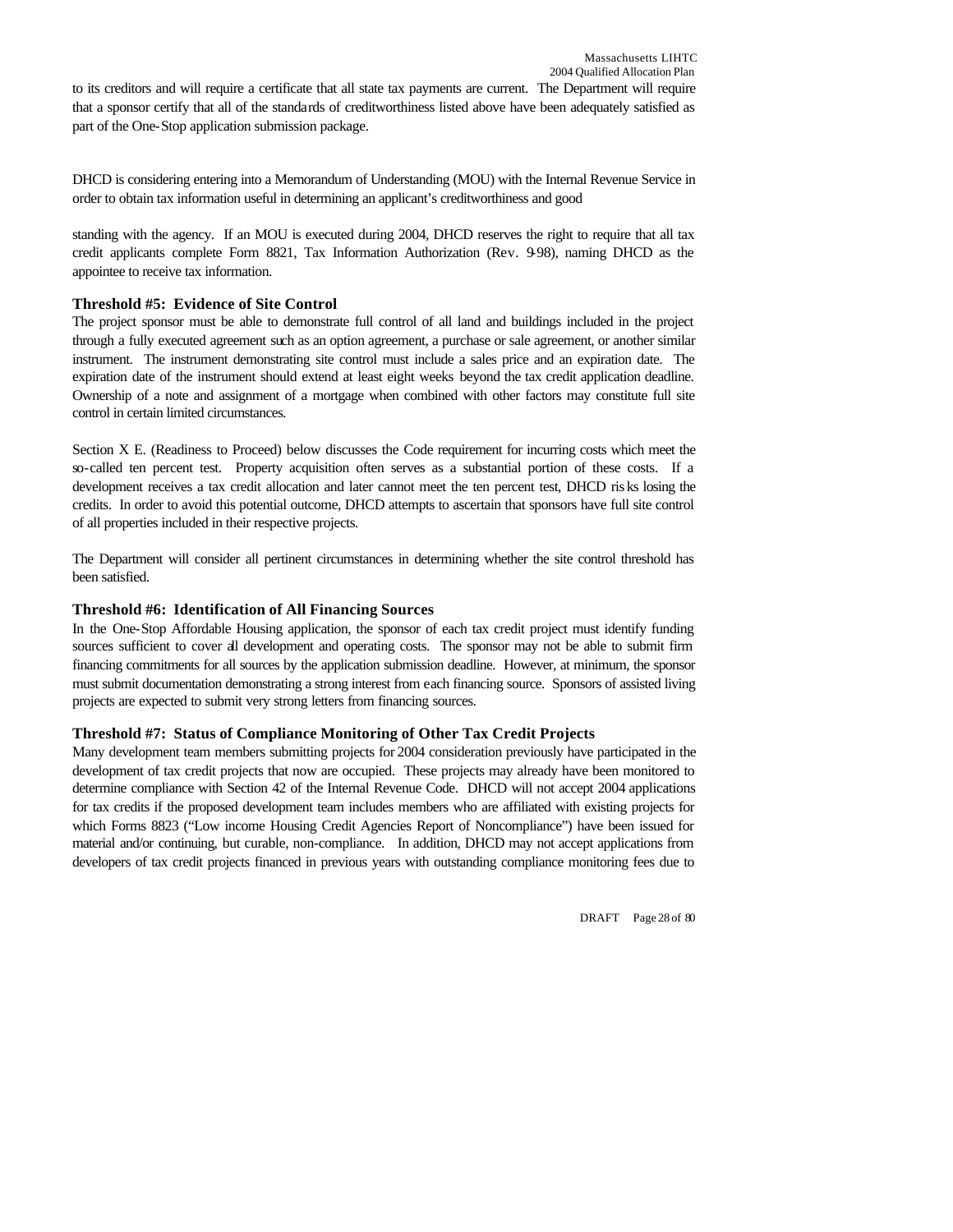These restrictions apply to all members of the development team. (Ownership and management of a project constitute an affiliation.) Before submitting a 2004 application, a sponsor/owner must verify that all team members can meet this threshold requirement.

## **Threshold #8: Good Standing with Respect to Other DHCD Programs**

Many development team members submitting 2004 tax credit applications have participated in other

DHCD-assisted projects. All key members of a development team seeking 2004 tax credits must be in good standing with DHCD with respect to other DHCD-assisted projects. As one example, many tax credit developers have used state HOME assistance. If a developer -- or other key team member -- participated in a state-assisted HOME project that has been monitored and determined to be out of compliance, DHCD will not accept a 2004 tax credit application from a team that includes this team member.

As another example, if a key team member has not made satisfactory progress on an earlier DHCD-assisted project, the Department may not accept a 2004 tax credit application that includes this team member. Developers of tax credit projects financed by DHCD in previous years will not be considered in good standing with the agency unless compliance monitoring and/or tax credit processing fees have been paid in full for all their existing projects. Before submitting a 2004 tax credit application, the sponsor/owner must determine that the following members of the team are in good standing with DHCD: consultant; architect; contractor; management agent; attorney. Obviously, the sponsor/owner also must be in good standing with DHCD.

## **Threshold #9: Commitment to a Thirty-Year Term of Affordability**

The sponsor/owner of each 2004 application must commit to at least a thirty-year term of affordability. With respect to affordability, the sponsor/owner must commit:

- To maintain the tax credit project as low income rental housing for at least 30 years; and
- To offer to the state an opportunity to present a "qualified contract", as such term is defined in Section 42 of the Internal Revenue Code, for the purchase of the project after expiration of the term of the Agreement.

Each tax credit project owner will be required to sign a Tax Credit Regulatory Agreement and Declaration of Restrictive Covenants ("the Agreement") before receiving the IRS Form(s) 8609. In the Agreement, the owner will be required to submit to DHCD a written request one year before expiration of the term of the Agreement (i.e., applicable term of affordability) for DHCD to procure such a qualified contract.

## **Threshold #10: Tenant Supportive Services**

Sponsors of some tax credit projects, including assisted living projects and HOPE VI projects, provide extensive supportive services for their tenants. The cost of services at assisted living properties and HOPE VI projects is part of the total development cost of the projects. At other tax credit projects, developers -- especially non-profit

DRAFT Page 29 of 80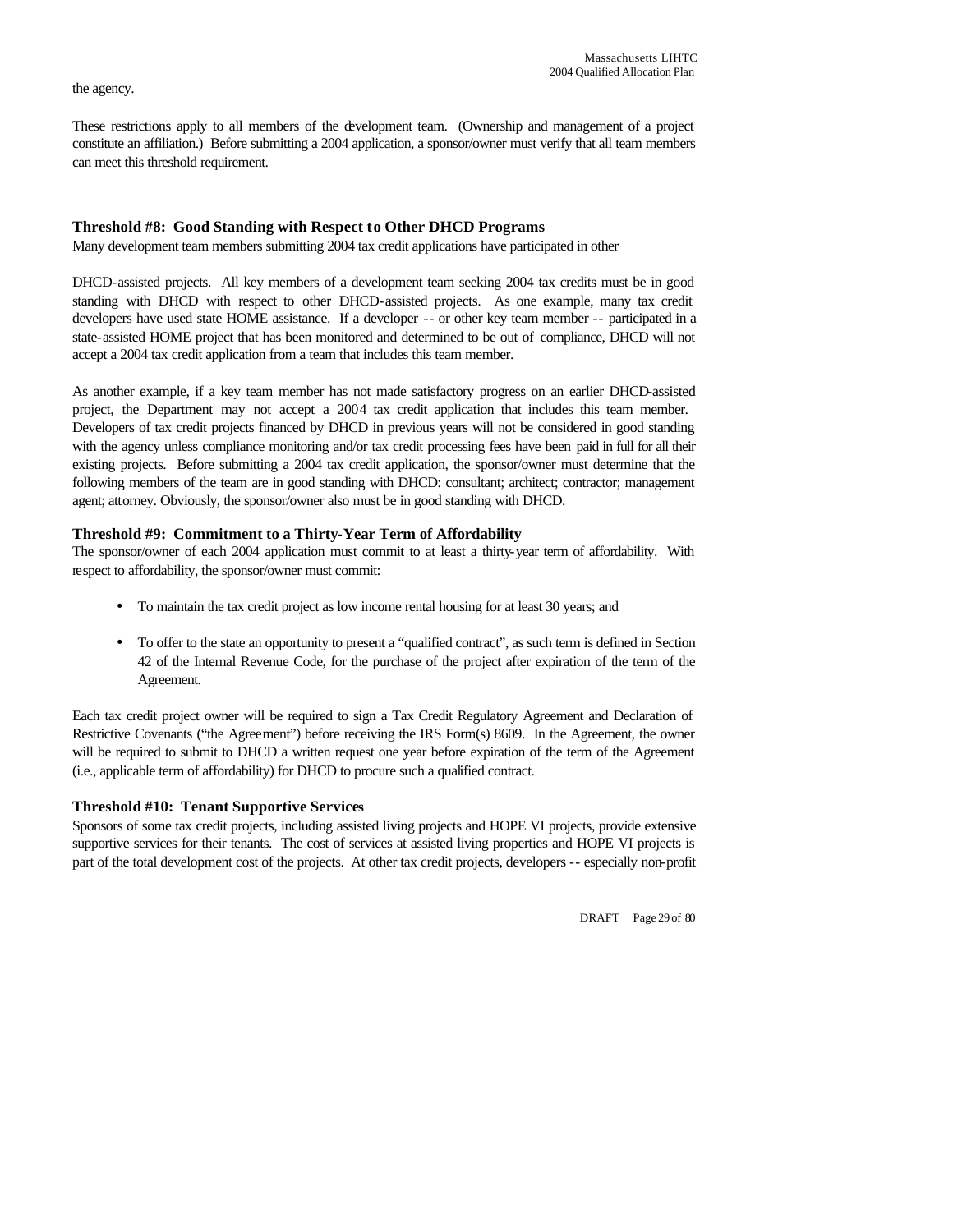developers -- work with neighborhood groups, churches, local schools, and local employers to attempt to create opportunities for their tenants. The services ultimately available at these projects are not part of total development cost but may prove highly beneficial to both tenants and owners over time. In the 2004 Qualified Allocation Plan, DHCD is requiring each applicant for 9% credit to provide a narrative with the One -Stop funding application describing services available in the community to the existing or future tenants of the project. Developers do not necessarily have to pay for the services,

but must identify the services and indicate how they will notify tenants, on a regular basis, of opportunities for education and employment training, and other important services.

#### **Threshold #11: Inclusion of Units for Very Low Income Persons or Families**

DHCD requires sponsors of 2004 tax credit applications to reserve ten percent of the total number of units in their projects for persons or families earning less than 30% of area median income. During 2004, DHCD will exempt only one type of project from this threshold. If a tax credit sponsor is seeking a comprehensive permit, is in conformance with Chapter 40B requirements, and is in the comprehensive permit hearing process prior to July 1, 2003, the sponsor does not need to add the units required by this threshold. However, it is DHCD's expectation that all tax credit sponsors will be in full conformance with this threshold by the end of 2004.

**Each applicant must submit a narrative addressing the project's ability to satisfy all threshold requirements.** 

DRAFT Page 30 of 80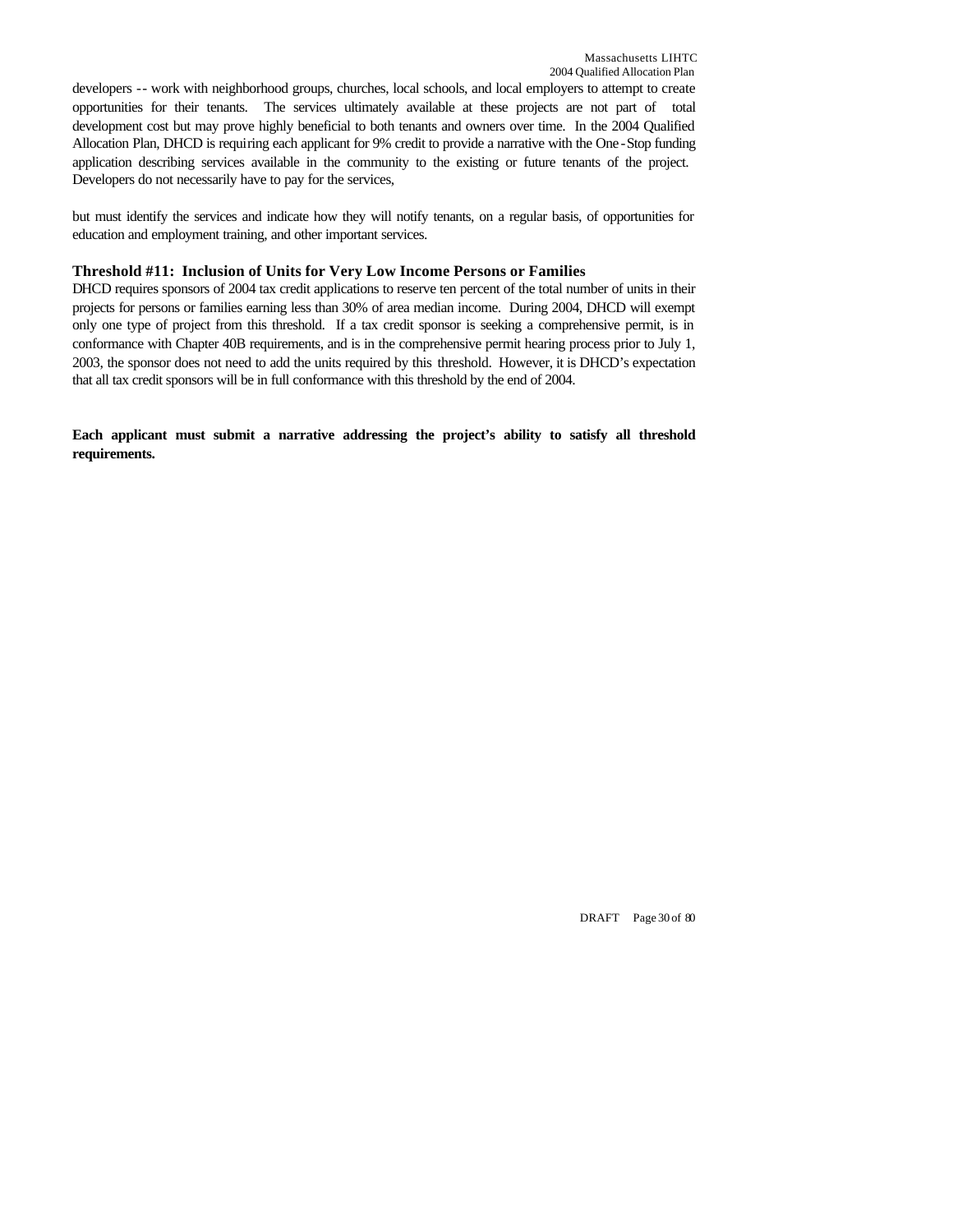## **Section X. The Competitive Scoring System**

During 2004, DHCD will evaluate all tax credit applications first in accordance with threshold criteria, then in accordance with competitive criteria, totaling 168 points. Applications for projects that meet all applicable threshold criteria will be scored in two competitive categories totaling 168 points. The two competitive categories are:

- I) Fundamental Project Characteristics -- 100 points
- II) Special Project Characteristics -- 68 points

The threshold criteria are set forth in the preceding section of this plan. The components of the two competitive categories are as follows:

## **Fundamental Project Characteristics**

A total of 100 points is available in this category, which includes the five fundamental components of any affordable housing project, regardless of type. The five fundamental components, valued equally at 20 points each, are:

- A. Design
- B. Development Team
- C. Marketability
- D. Financial Feasibility
- E. Readiness to Proceed

Each of the five components of "Fundamental Project Characteristics" is described in detail below and on the following pages. Every tax credit application must score at least 12 points in each of the five components of fundamental project characteristics. If an application scores fewer than 12 points in any of the five categories, it will not receive an allocation of tax credits during 2004. If an application scores at least 12 points in each of the five categories, totaling at least 60 points, it will be evaluated and scored in the second competitive category, "Special Project Characteristics".

If a project is evaluated favorably and receives a 2004 allocation of credit, the sponsor should note that later modifications to the project may result in a re-evaluation by the Department. If a project is modified substantially, the allocation may be withdrawn. DHCD reserves the right to suspend further review of a project once it has identified that the project has failed in any one of the

categories included in "fundamental project characteristics."

DRAFT Page 31 of 80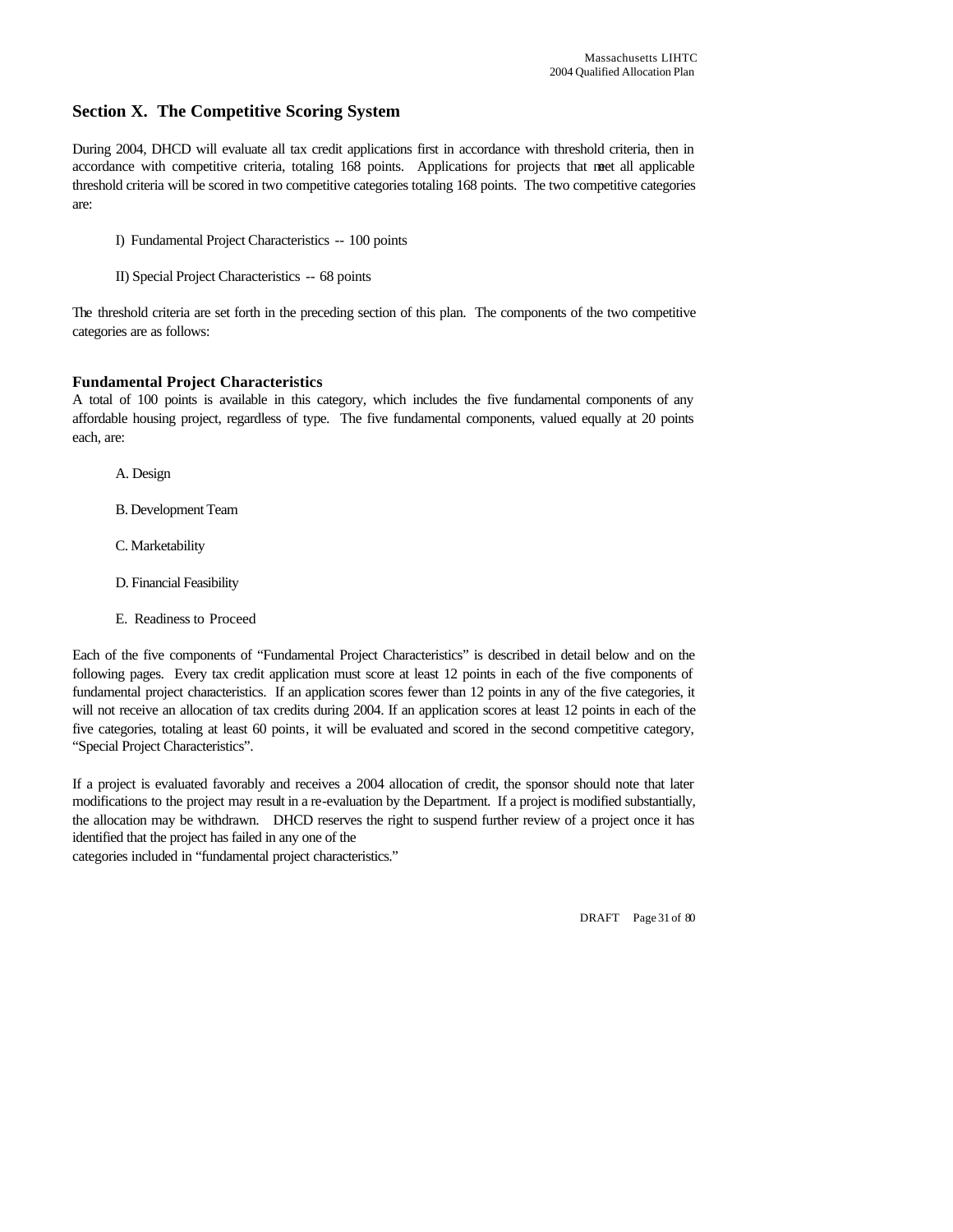## *A. Design -- 20 points total; 12 point minimum required score*

The design elements and the proposed scope of work for each 2004 tax credit project will be reviewed by

architects and/or cost estimators under contract to DHCD. The architects and/or cost estimators will evaluate the architectural aspects of each project to determine:

- Whether the project conforms with applicable laws, regulations, code requirements;
- Whether the architectural treatment is appropriate, given community standards and the surrounding neighborhood, as well as the project site;
- Whether proposed amenities are sufficient, appropriate for the target population, but not excessive;
- Whether the site layout and design adequately address environmental issues; parking needs; outdoor improvements appropriate for the target population, etc.;
- Whether the owner/developer has incorporated energy conservation measures and whether the project complies with EPA's ENERGY STAR standards, in addition to those required by code, which will result in cost efficiencies.

Project designs that use energy efficient technologies, recycled and/or non-/low-toxic materials, exceed energy codes and otherwise result in waste reduction and conservation of resources are preferred.

In general, DHCD will follow the HOME Rental Program Guidelines and Regulations with respect to minimum unit and room sizes, minimum suggested counter space, etc., for tax credit projects. With respect to the rehabilitation of existing structures, these minimum standards are intended for guidance and should be met whenever possible. The Department recognizes that, in some cases, constraints such as existing partitions, walls, plumbing, or excessive construction costs will prevent compliance with these standards. If a sponsor determines that it is not feasible to comply with all the HOME standards, he or she should provide an explanation in the tax credit application.

As was the case during 2003, DHCD will require during 2004 that each sponsor include in their application a construction cost proforma prepared by a qualified contractor or architect or a qualified construction cost consultant. DHCD also will require that all sponsors of existing projects submit a letter from the primary lender supporting the construction cost proforma and the proposed scope of work and confirming that such costs cannot be funded in part through a mortgage increase. **In addition, in accordance with industry recommended practices, sponsors of projects applying for funding under the preservation set-aside must submit a capital needs assessment that adequately supports the scope of proposed improvements to the Department's satisfaction. A qualified, licensed architect or engineer must perform this study.** 

In cases where the developer and the general contractor are affiliated, a third party construction a qualified unrelated third party contractor or architect must prepare cost proforma or qualified construction cost consultant. Related party contra ctors are subject to the maximum allowable builder's profit and overhead and general requirements indicated in the Program Guidelines as well.

DRAFT Page 32 of 80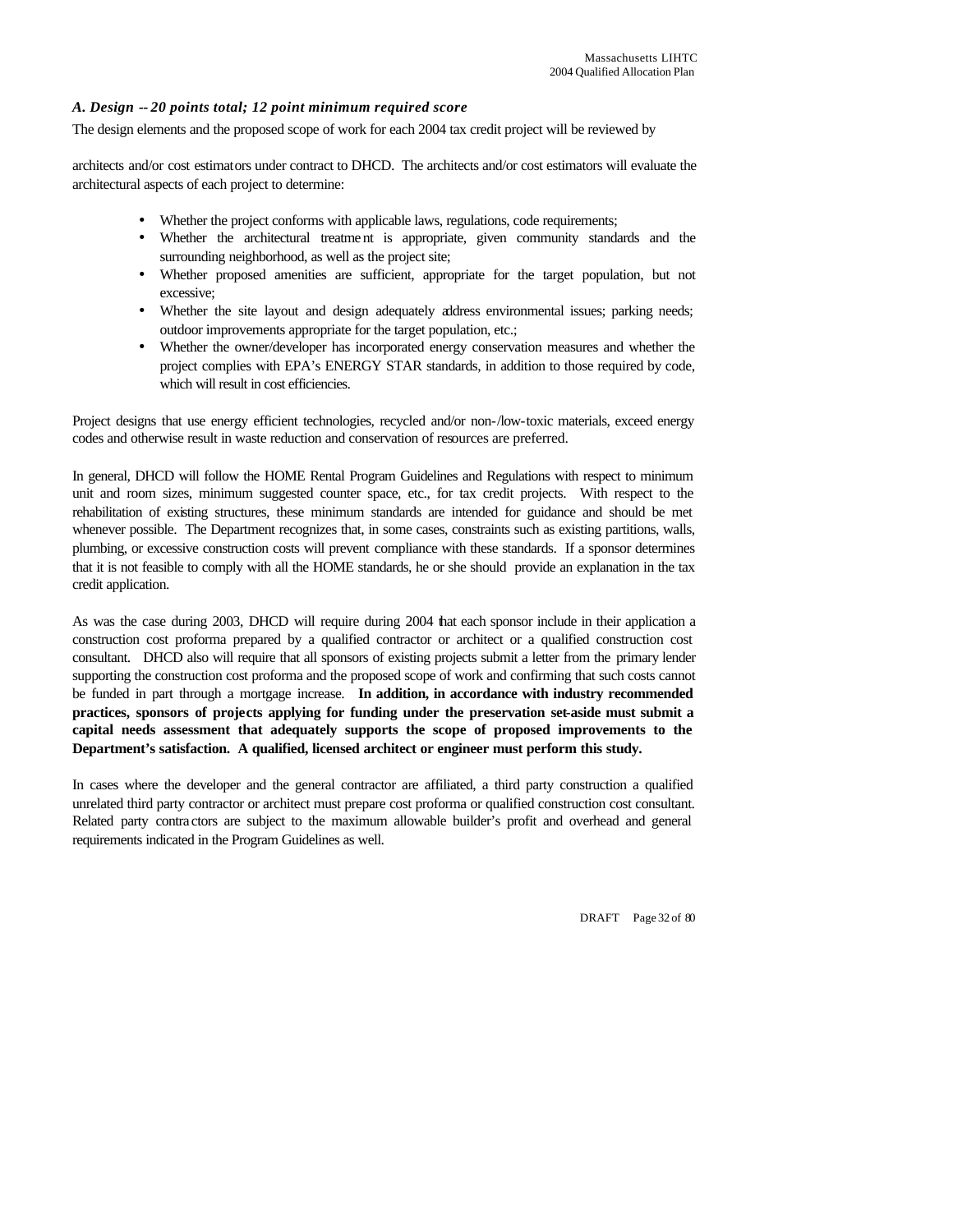## *B. Development Team -- 20 points total; 12 point minimum required score*

The key members of the development team are the owner/developer; the consultant; the architect; the contractor; the management agent; and the attorney. DHCD will review the background of the key team members to determine:

- Prior successful experience in developing tax credit projects
- Financial strength
- Physical and financial condition of other properties developed by the sponsor/owner
- Prior experience on other DHCD-assisted projects
- Inclusion of SOMWBA-certified Minority/Women's Business Enterprise members on the team as sponsor/owner; management agent; contractor.
- Inclusion of SOMWBA-certified Minority/Women's Business Enterprise members on the team as architect; attorneys; syndicators; accountants; consultants.

The intent of this scoring category is to identify those teams capable of financing and developing complicated tax credit projects and managing the projects successfully after completion and occupancy. The scoring in this category will reflect whether members of the team currently own or manage troubled properties. The scoring also will reflect whether members of the team recently have been involved with other DHCD-assisted projects that have not progressed to DHCD's satisfaction. In addition, the scoring will reflect whether the team includes members who are M/WBE certified in Massachusetts by the State Office of Minority and Women Business Assistance (SOMWBA).

To determine the application score in this category, the Department will evaluate the capacity of each key member of the team as identified in the One -Stop. Sponsors of tax credit projects should note that they have two options with respect to identifying a general contractor:

- 1) A sole contractor can be listed in the One-Stop, and the Department will evaluate the capacity of that contractor as part of the scoring process; or
- 2) 20 The names of three possible general contractors can be listed in the One -Stop, and the Department will evaluate all three entities for scoring purposes. If the sponsor chooses this option, the score for the contractor will be the average of the scores for each of the three entities listed.

Whether the sponsor chooses to make the final selection of a contractor before or after submitting the tax credit application, certain subcontract bidding processes must be followed to the Department's satisfaction. If a general contractor is selected before the project is submitted, the sponsor will have to demonstrate at a later time that subcontractors were selected through an appropriate bidding process. This requirement will be a condition in the tax credit reservation letter. If the sponsor elects to choose a contractor after receiving a tax credit reservation, he or she must select the lowest qualified bidder from a pool of at least three bidders and must document the selection process to the Department's satisfaction. Again, this requirement will be a condition in the tax credit reservation letter.

DRAFT Page 33 of 80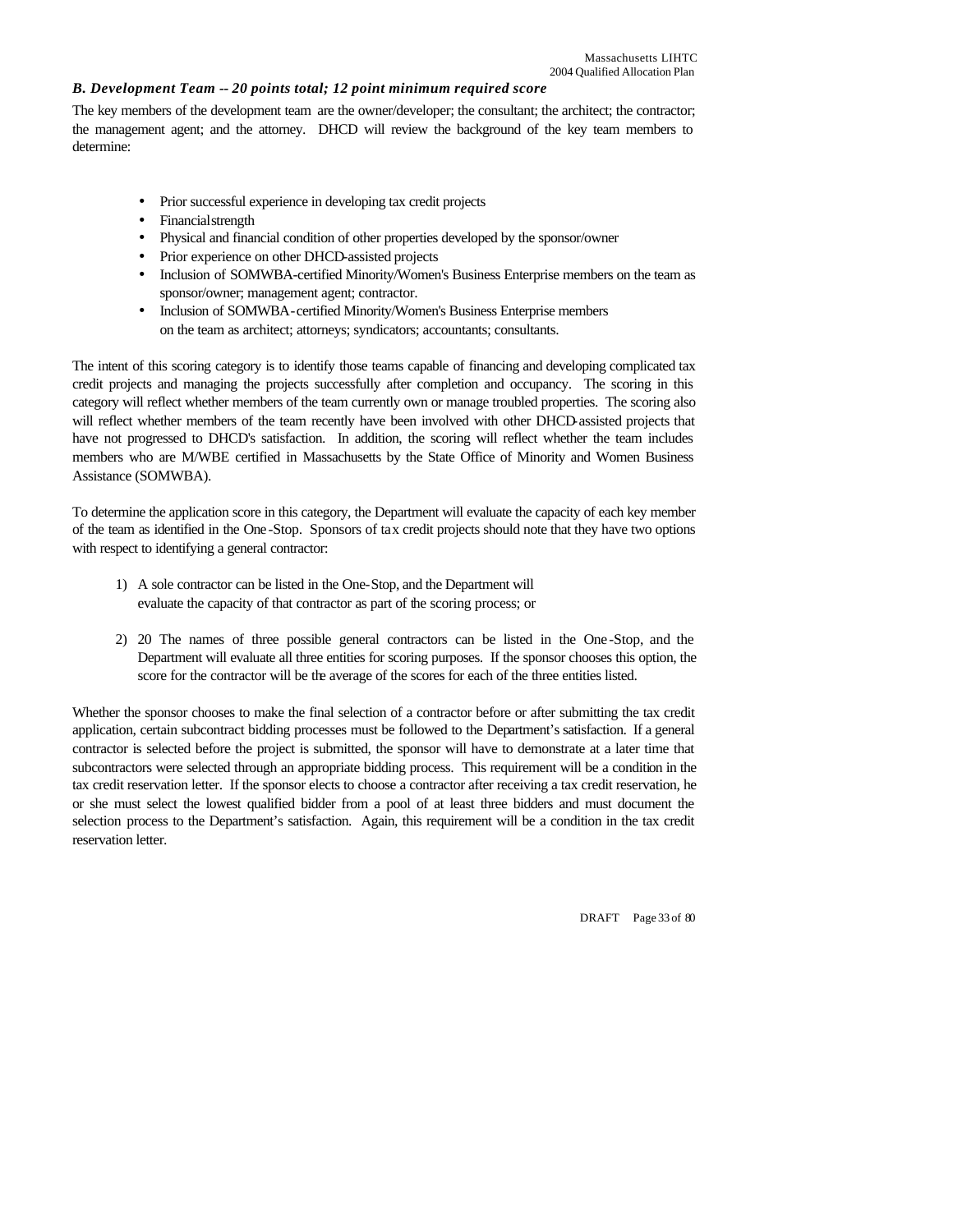Regardless of which approach the sponsor selects, the Department will require a submission describing bidding procedures later in the tax credit process.

In order to ensure that management entities have adequate experience in managing tax credit properties, DHCD reserves the right to require tax credit compliance training as a condition of its funding award.

#### *C. Marketability -- 20 points total; 12 points required minimum*

Unless a market exists for the proposed project, the project will fail. **The sponsor/owner identified in each 2004 tax credit application must include in the One-Stop Affordable Housing Application a detailed market study prepared by a qualified professional acceptable to DHCD.** If, during the course of its review, DHCD determines that the market study submitted with the application is inadequate, DHCD will require the sponsor/owner to submit a new market study. An application that includes a market study that does not confirm the viability of the proposed project will in all likelihood not score the minimum points required in this category. The market study included in the application should address need and demand in the specific housing market, including typical sales prices, rental rates for various types of projects, vacancy rates. The market study should include the sponsor/owner's analysis of why the proposed project will be competitive.

As part of the determination of marketability, DHCD will conduct an independent evaluation of housing need. This evaluation will investigate the project's marketability including whether the project is located:

- a) In a community in which the public housing waiting list exceeds, by a ratio of three to one, the total number of existing federal and state public housing units available for the proposed population (not including units occupied by federal or state rental assistance certificate holders); or
- b) In a community in which there is no public family housing; or

c) In a community where the rent burden is greater than 30%. Rent burden is defined as the median percentage of gross income spent on housing in the community in which the proposed project is located.

Sponsors of projects for populations with special needs (including assisted living facilities) should carefully address the anticipated demand for the proposed project and the reasons why the project will be attractive to the particular consumer group(s). Sponsors of these projects must include a resident social services plan acceptable to DHCD. DHCD will place great emphasis on the market study for assisted living applications.

DHCD also will review the proposed project's rent structure. In general, the proposed rents will be compared to rents for comparable, unassisted units in the subject market. DHCD also may consider such market factors as home sales, rentals, and average vacancy levels. Additional factors to be evaluated include, but are not limited to, the sponsor's comparables submitted with the One -Stop application and/or market study information, newspaper ads, etc. In determining the feasibility of the projected rents, DHCD will use Section 8 contract rents only if satisfactory evidence of a housing assistance payments contract is included with the One -Stop application. If an executed payments contract is not included, DHCD will compare the proposed rents to the lower of the current HUD FMR for the area or to comparable market rents for the area.

DRAFT Page 34 of 80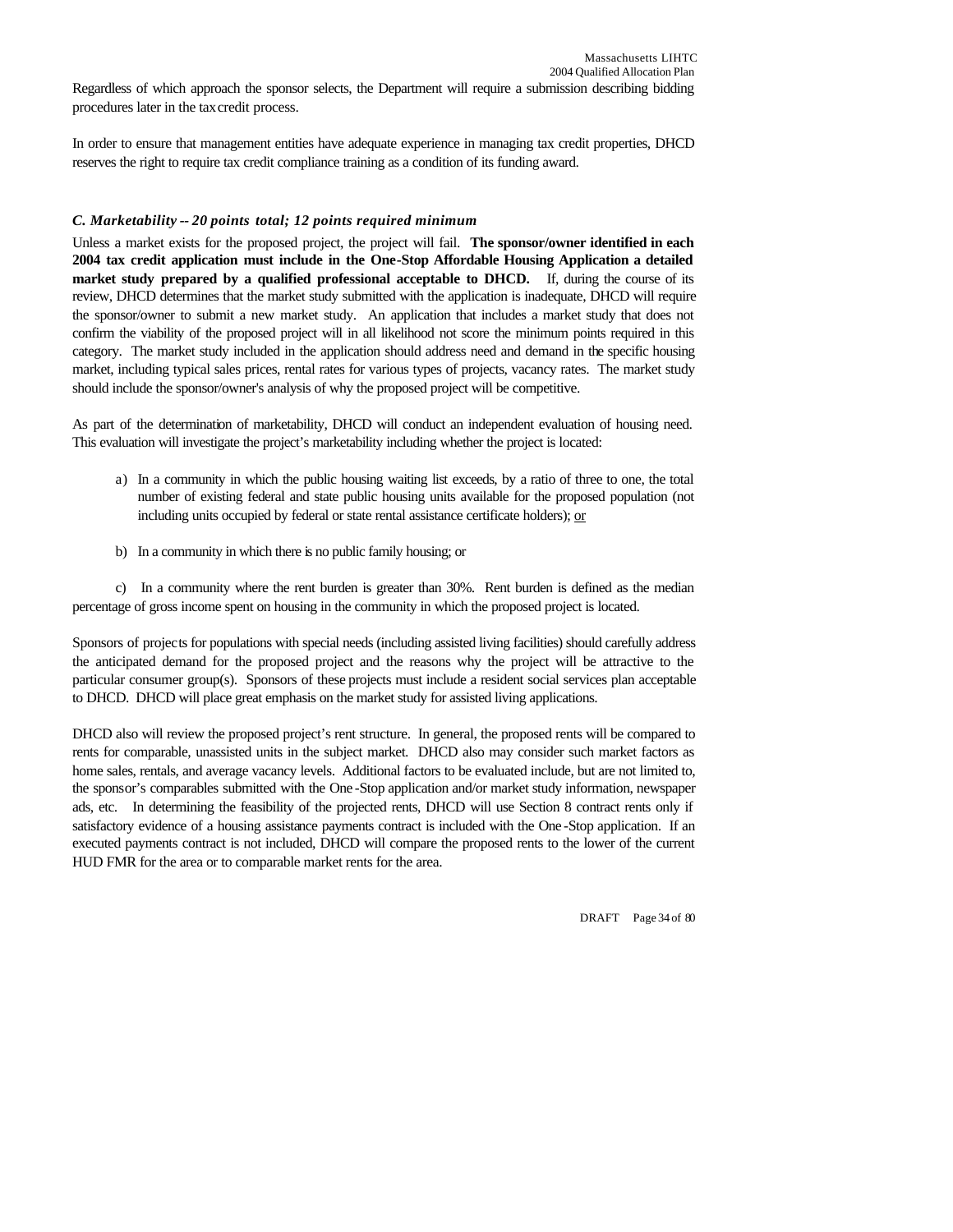DHCD also will evaluate the sponsor/owner's marketing and outreach plan. All sponsor/owners should include a detailed plan with their respective applications.

#### *D. Financial Feasibility -- 20 points total; 12 points required minimum*

The information contained in the One-Stop Affordable Housing Application must demonstrate to DHCD's satisfaction that the proposed project is financially feasible during construction and after completion. The sponsor/owner must include in the application solid evidence of financing commitments from construction and permanent lenders. If possible, the sponsor/owner should include a letter of interest from a syndicator. Assisted living applications must include a letter from a syndicator. The sponsor/owner must identify sufficient financing, sources for all project uses in the One -Stop application. The operating proformas included in the application must include trending assumptions and debt service coverage acceptable by current industry standards and explicitly acceptable to DHCD.

The amount of equity raised per tax credit dollar is determined by market forces and, therefore, is subject to change from time to time. For 2004 underwriting purposes, DHCD will assume that each project will obtain \$.75 per tax credit dollar available for development costs. In order for DHCD to accept a raise higher than \$.75 for underwriting purposes, the sponsor/owner must provide evidence

of a firm commitment from a syndicator acceptable to the Department. In determining the financial feasibility of the proposal, DHCD will consider the adequacy of the developer's fee and overhead to cover any gap that would result if an equity raise greater than \$.75 per tax credit dollar is not achieved.

Sponsor/Owners are encouraged to refer to the Program Guidelines for the Low Income Housing Tax Credit Program dated January 2004 for further details regarding recommended financing. A sponsor/owner using assumptions that deviate from the DHCD-recommended assumptions must justify such deviations to DHCD's satisfaction.

#### *E. Readiness to Proceed -- 20 points total; 12 points required minimum*

The sponsor/owner of each tax credit application must demonstrate to DHCD's satisfaction the ability to meet the Internal Revenue Code ten percent test and to receive a carryover allocation in timely fashion. For projects receiving a reservation of tax credits in the first half of the calendar year 2004, the sponsor/owner must incur costs, no later than the close of calendar year 2004, which are more than ten percent of the project's reasonably expected basis. In keeping with recent amendments to the Internal Revenue Code, a sponsor/owner receiving a reservation of tax credits in the second half of the calendar year 2004 will have an additional six months from the date of the 2004 carryover allocation or binding commitment (or until June 30, 2004) to meet the ten percent test.

The One -Stop application should include evidence of progress in areas including but not limited to land use and zoning approvals, environmental and historic reviews, ability to close on sources of financing, and so on. **Sponsor/Owners must include with the One-Stop a narrative that addresses the proposed costs to be incurred in meeting the ten percent test as well as an anticipated timeframe for meeting the test.** For properties located in historic districts or designated as buildings having historical significance, the sponsor/owner must include in the narrative the status of required historical approvals**.** 

DRAFT Page 35 of 80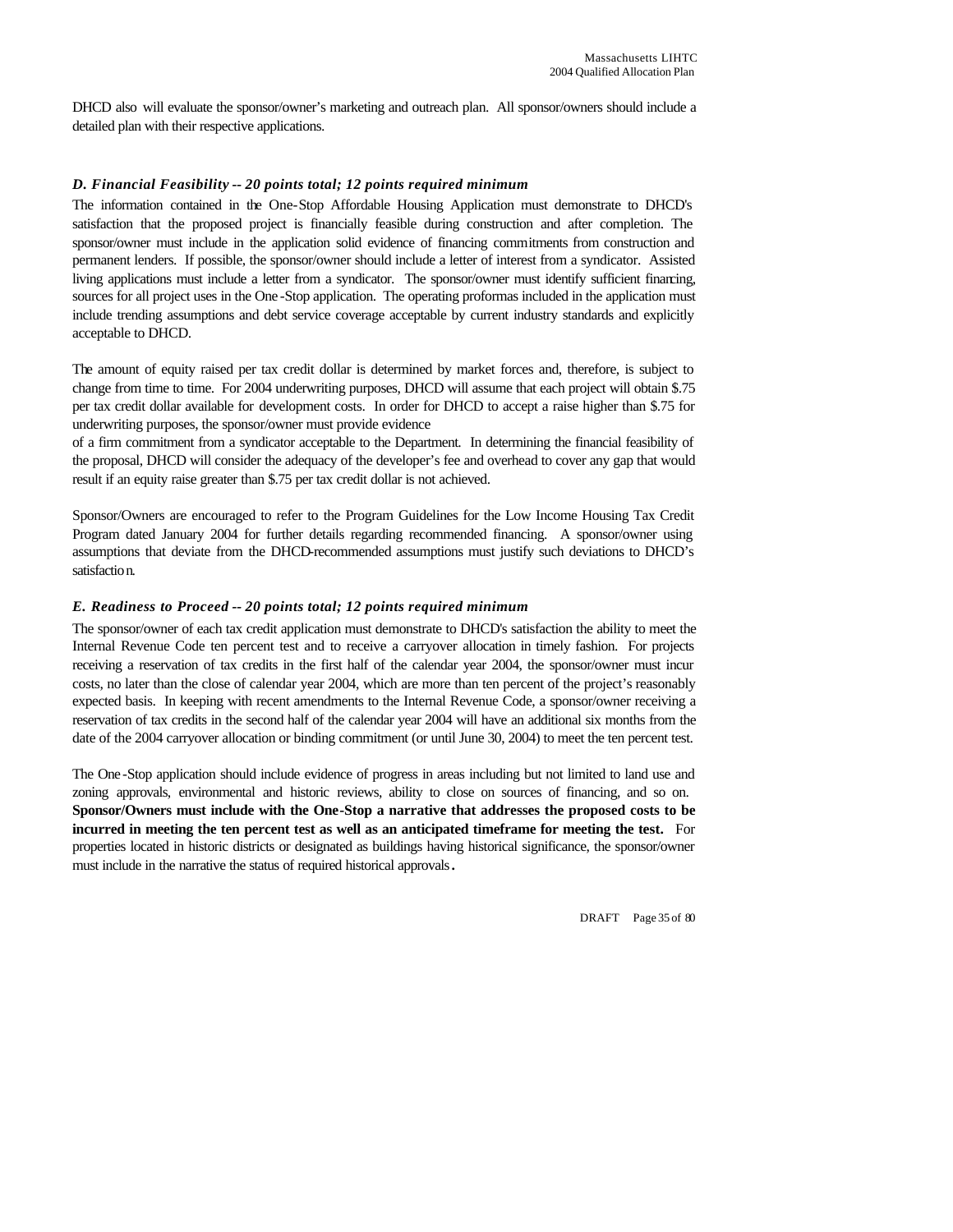During 2004, DHCD will give special consideration in this scoring category to projects that were submitted during a previous competition but not selected for funding, if DHCD determines that the project sponsors have addressed all issues that prevented them from receiving an earlier allocation.

DRAFT Page 36 of 80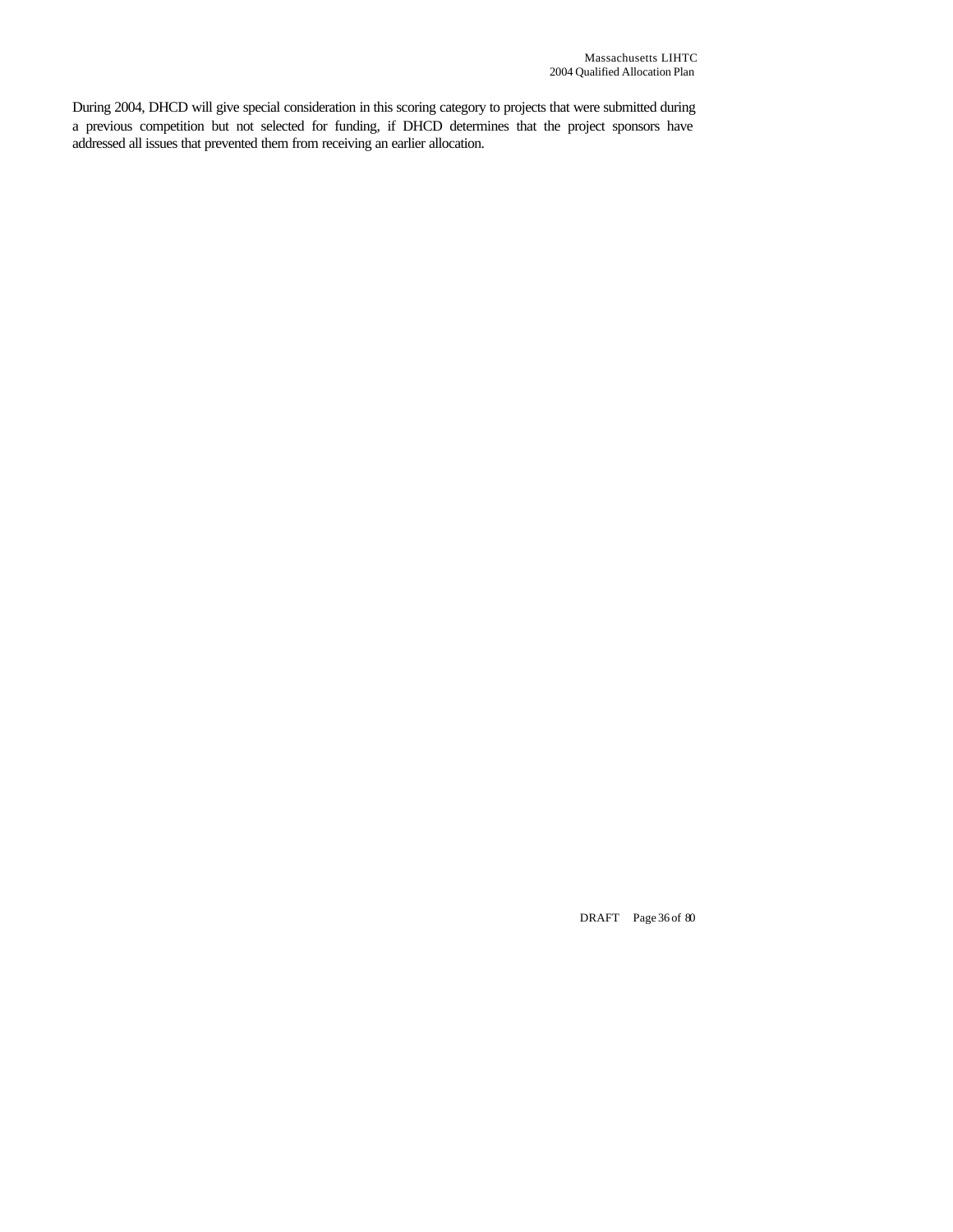## **Special Project Characteristics**

The Department has designed this scoring category to encourage and reward projects that include some of the characteristics DHCD would most like to support in affordable housing projects. The points in this category are available to projects that include the following special characteristics:

- Consistency with the Commonwealth's ten Sustainable Development principles (please refer to pages 3-4 in Section I. and Appendix F.)
- Official local support
- Part of a comprehensive neighborhood planning effort
- Non-profit sponsorship
- Inclusion of MBE/WBE members on the development team
- Low soft costs and developer's fee
- Special needs groups as intended consumers
- Inclusion of market rate units in the project
- Location in a community with less than 10% subsidized stock
- Conformance with Section 42 Code preferences

The Department values all of these project characteristics. The maximum points available per category are described on the following pages

## **Consistency with the Commonwealth's Sustainable Development principles – 14 Points Maximum:**

DHCD will award up to 12 points in this category for projects that demonstrate consistency with the ten Sustainable Development principles described in Section I. Project sponsors should submit a narrative response identifying the principles met by the project and identifying the tangible characteristics of the project that demonstrate such achievement.

## **Official Local Support -- 6 Points Maximum:**

DHCD will award up to six points to any application with a letter of support from the chief elected official of the community to benefit from the tax credit project. The letter must specifically endorse the proposed project. The number of points awarded in this category will depend, in part, on whether the chief elected official commits local resources to the project.

## **Inclusion in a Comprehensive Neighborhood Revitalization Effort -- 6 Points Maximum:**

Some proposals for tax credit projects are part of neighborhood plans prepared and endorsed by municipal officials. DHCD will award up to six points for 2004 applications that include some or all of the following features:

• Evidence that the proposed project is part of a formal neighborhood plan approved by the chief elected official of the municipality. The formal plan must be a written plan with the neighborhood delineated; target properties identified; proposed demolition, rehabilitation, and new construction identified; etc.

DRAFT Page 37 of 80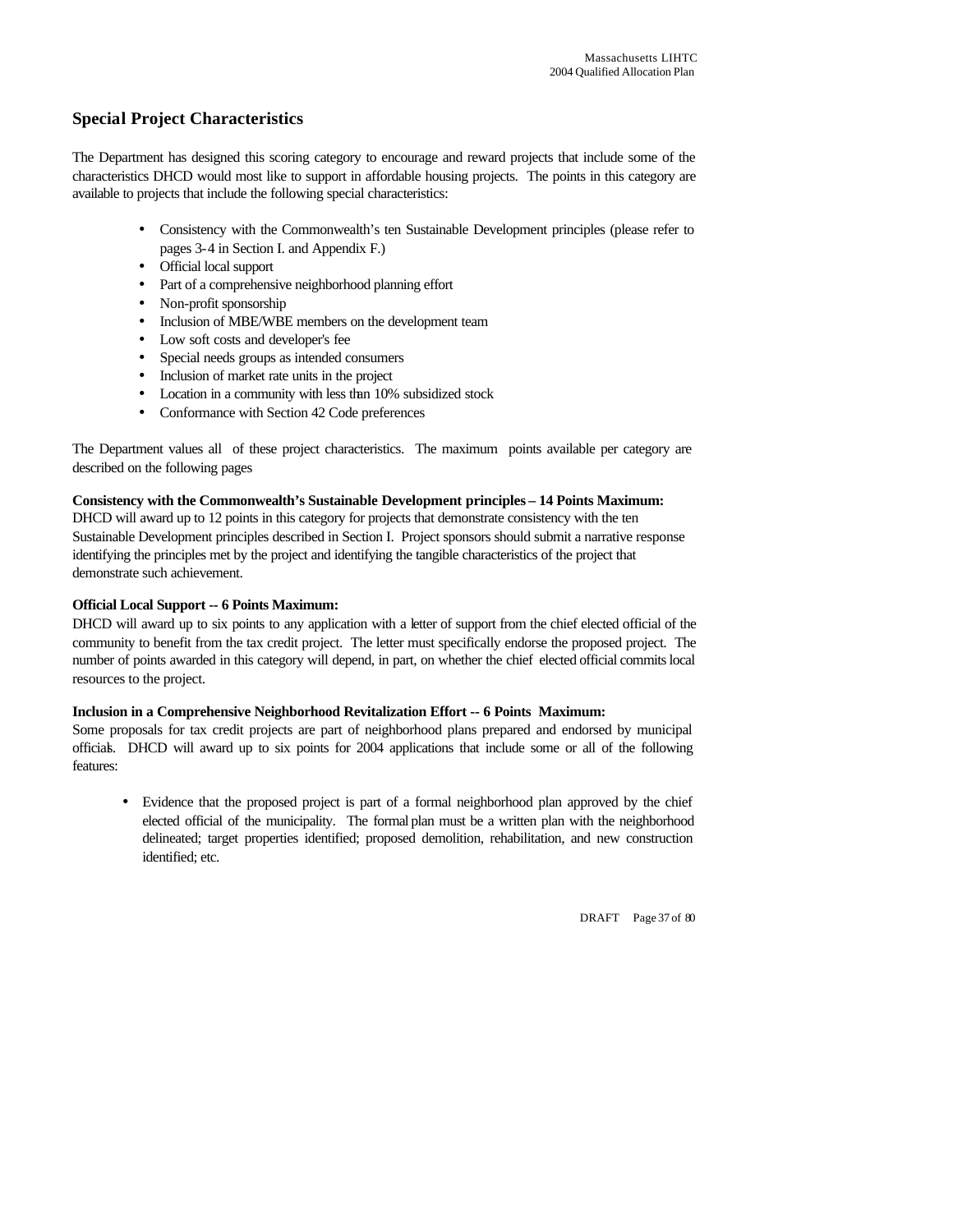• The plan also must include reliable information on local housing need, including current

characteristics of the neighborhood's housing stock; supply and demand for affordable rental and ownership units within the neighborhood, etc.

- Evidence that the proposed project is located in a qualified census tract.
- If the funding application seeks tax credits for a project with expiring use restrictions, the neighborhood plan must address the importance of the project, the need for preservation of the units, and the other housing options available to residents if the preservation effort is not successful.

#### Low Soft Costs and Developer's Fee - 6 Points Maximum:

Tax credit sponsors also may earn three points if they propose projects with soft costs -- exclusive of developer's fee and overhead, and consultants' fees -- representing less than 15% of the project total replacement cost carried on the One -Stop Affordable Housing application. If an application receives three points in this category, DHCD will not recognize future increases in the project soft costs.

An additional three points will be awarded to applications that include a combined developer's fee and overhead and consultants' fees totaling less than 10% of the project's total replacement cost carried on the One -Stop application. If an application receives three points in this category, DHCD will not recognize a future increase in the developer's fee and/or overhead, and/or consultants' fees.

It is important to note that points in this category will be awarded only if the project proformas conform to industry standards and DHCD standards for the affordable housing type proposed. For

example, an application may include soft costs constituting less than 15% of the project's total replacement cost. However, all other costs identified in the One-Stop must be reasonable -- neither too high nor too low. The minimum debt service coverage must be acceptable to DHCD. The rent levels, trending assumptions, and perunit operating costs also must be acceptable as outlined in the current Low Income Housing Tax Credit Program Guidelines. For instanc e, a sponsor could submit an application for a small-unit project in the Boston metropolitan area with soft costs below 15% of replacement cost, debt service coverage at 1.05, and per-unit operating costs below \$2,500. DHCD would not award points in this category to a project with these characteristics.

#### **MBE/WBE Membership on the Development Team -- 6 Points Maximum:**

If the project sponsor, general contractor, or management agent is certified by the State Office of Minority and Women Business Assistance (SOMWBA) as a Minority Business Enterprise (MBE) organization or a Women's Business Enterprise (WBE), DHCD will award six points in this category. If another key member of the development team -- the architect; the developer's consultant; the attorney; the accountant, the syndicator -- is SOMWBA-certified as MBE or WBE, DHCD will award a maximum of three points in this category. (It is important to note that six points will be awarded only if the sponsor, contractor, or management agent is MBE or WBE certified by SOMWBA.) No points will be awarded for development team members who are certified in trades not to be used at the proposed project nor will points be given for any subcontractors who are not under contract with the owner. All SOMWBA certifications must be current in order for the application to receive points.

DRAFT Page 38 of 80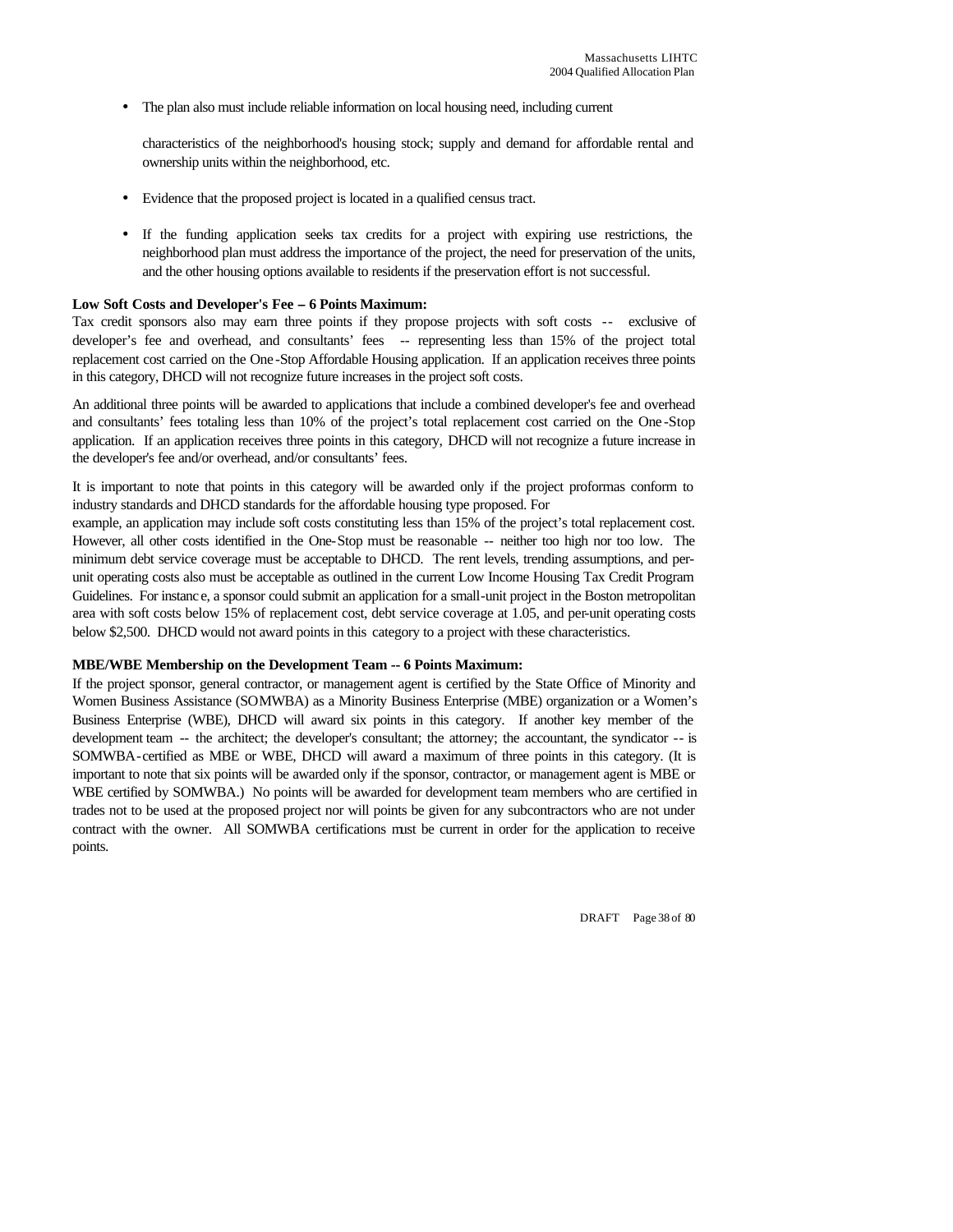#### **Non-profit Sponsorship -- 6 Points Maximum:**

Section 42 of the Internal Revenue Code requires that each allocating agency award at least 10% of the annual credit available to projects sponsored by non-profit organizations. In addition to meeting the

Section 42 requirements, DHCD wants to encourage non-profit sponsorship of tax credit applications. These applications often represent community-based projects that have strong local support and are critical to the redevelopment of troubled neighborhoods. DHCD will award six points in this category to any tax credit application sponsored by a non-profit organization that meets the qualifications in Section VII.

#### **Special Needs Groups as Intended Consumers -- 6 Points Maximum:**

DHCD will award six points in this category to projects intended to primarily serve individuals or households with special needs. This category includes but is not limited to the frail elderly to be served in assisted living projects; tenants with developmental disabilities; formerly homeless households making the transition to permanent housing; individuals with children; and so on. However, the points will be available only if the project design, amenity package, and services package are appropriate, in DHCD's estimation, for the intended residents. For example, if the sponsor of an assisted living project does not include adequate common space or services in the tax credit application, no points will be awarded in this category. Projects designed to serve the elderly but not intended as assisted living developments will not be eligible for points in this category. DHCD will award three points in this category to projects that intend to reserve at least half the total units for populations with special needs.

#### **Inclusion of Market Rate Units in the Project -- 6 Points Maximum:**

The Department will award six points to a tax credit application that includes at least 50% market rental units. Three points will be awarded to a project with at least 25% market rental units. DHCD will award points in this category only if the marketing information presented by the sponsor and confirmed by the Department supports the proposed mix of market and affordable units.

#### **Location in a Community with Less than 10% Subsidized Stock -- 6 Points Maximum:**

DHCD will award six points to any large family housing project located in a municipality which has less than 10% subsidized housing. DHCD will make this determination based on a municipality's percentage of low and moderate income housing as identified in DHCD's most recent subsidized housing inventory.

# Conformance with Section 42 Code Preferences - 6 Points Maximum:

In this category, the **total** number of points available to any project is six.

# **Extended Term of Affordability**

DHCD will award six points in this category to applications whose sponsors commit to an affordability term in perpetuity. Three points will be awarded to applications whose sponsors commit to a 50-year term of affordability. The extended terms of affordability will be included in the project's regulatory agreement. If a project receives points in this category, DHCD will not permit the term of affordability to be reduced at a later date.

#### **Lowest Income Population to be Served**

DHCD will award six points in this category to projects whose sponsors commit to renting at least 10% of the tax credit eligible units to individuals or families with incomes at or below 30% of median income. If a project receives points in this category, DHCD will require the sponsor's commitment to be included in

DRAFT Page 39 of 80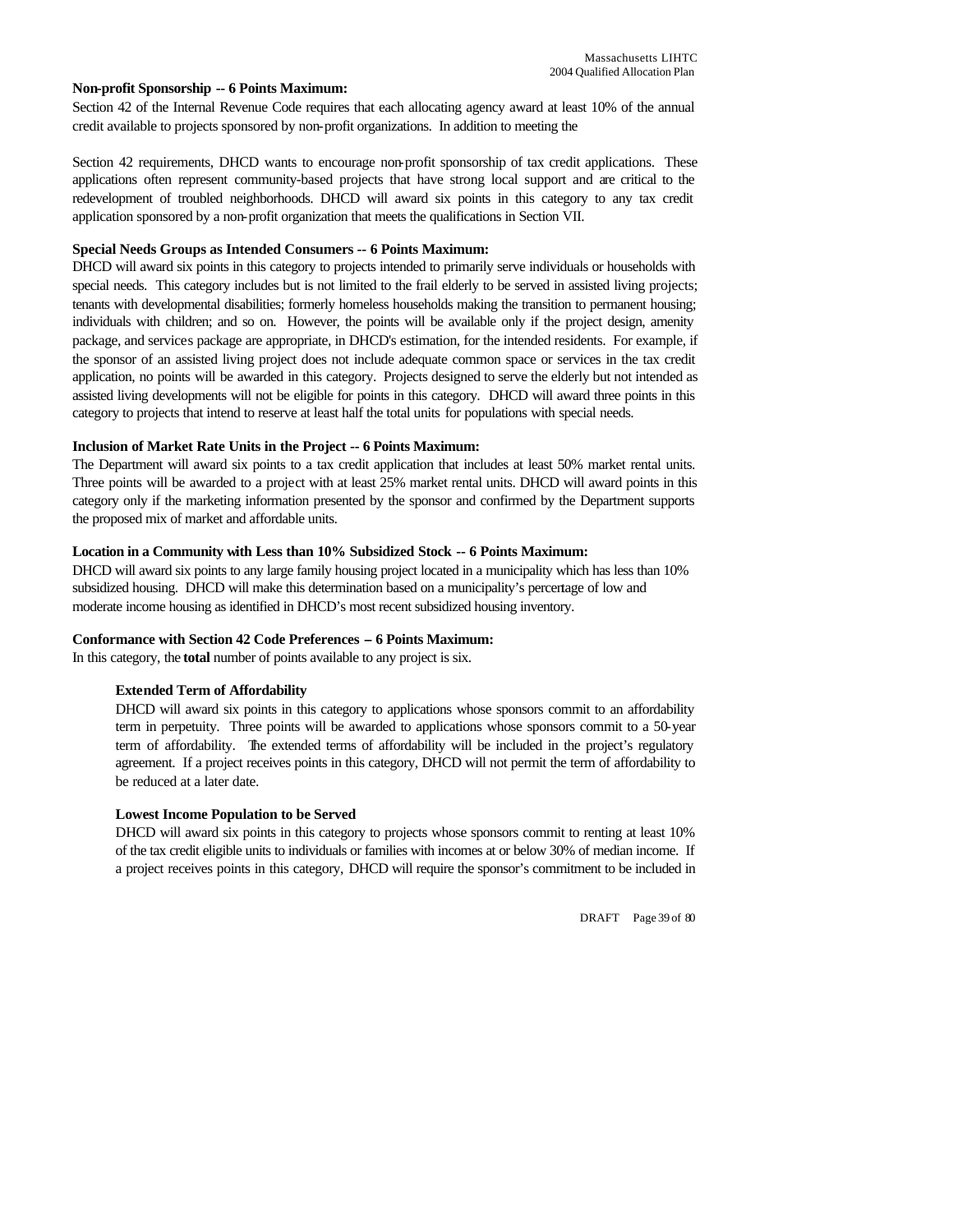the project's regulatory agreement. Units intended to count towards this set-aside must be clearly identified in the application in order for the project to earn points in this category.

#### **Projects Located in Qualified Census Tracts**

DHCD will award six points in this category to a project located in a qualified census tract, the development of which contributes to a concerted community revitalization plan. Internal Revenue Code section 42 (d)(5)(C)(ii) defines "Qualified Census Tract" as any census tract designated by the Secretary of HUD in which 50 percent or more of the households have an income less than 60 percent of area median gross income or, in certain instances, there is a poverty rate of at least 25 percent.

### **Executive Order 418 – 14 Bonus Points**

Executive Order 418, "Assisting Communities in Addressing the Housing Shortage", requires all communities to take steps to create housing for individuals and families across a broad range of incomes. In keeping with the intent of Executive Order 418, DHCD will award 14 bonus points to tax credit applications for projects located in communities that have been certified by DHCD as meeting the current requirements of Executive Order 418. Information on Executive Order 418 and the Implementation Guidelines for Executive Order 418, including the certification process, is available on DHCD's website at http://www.mass.gov/dhcd or by contacting DHCD's Low Income Housing Tax Credit office at (617) 727-7824.

DRAFT Page 40 of 80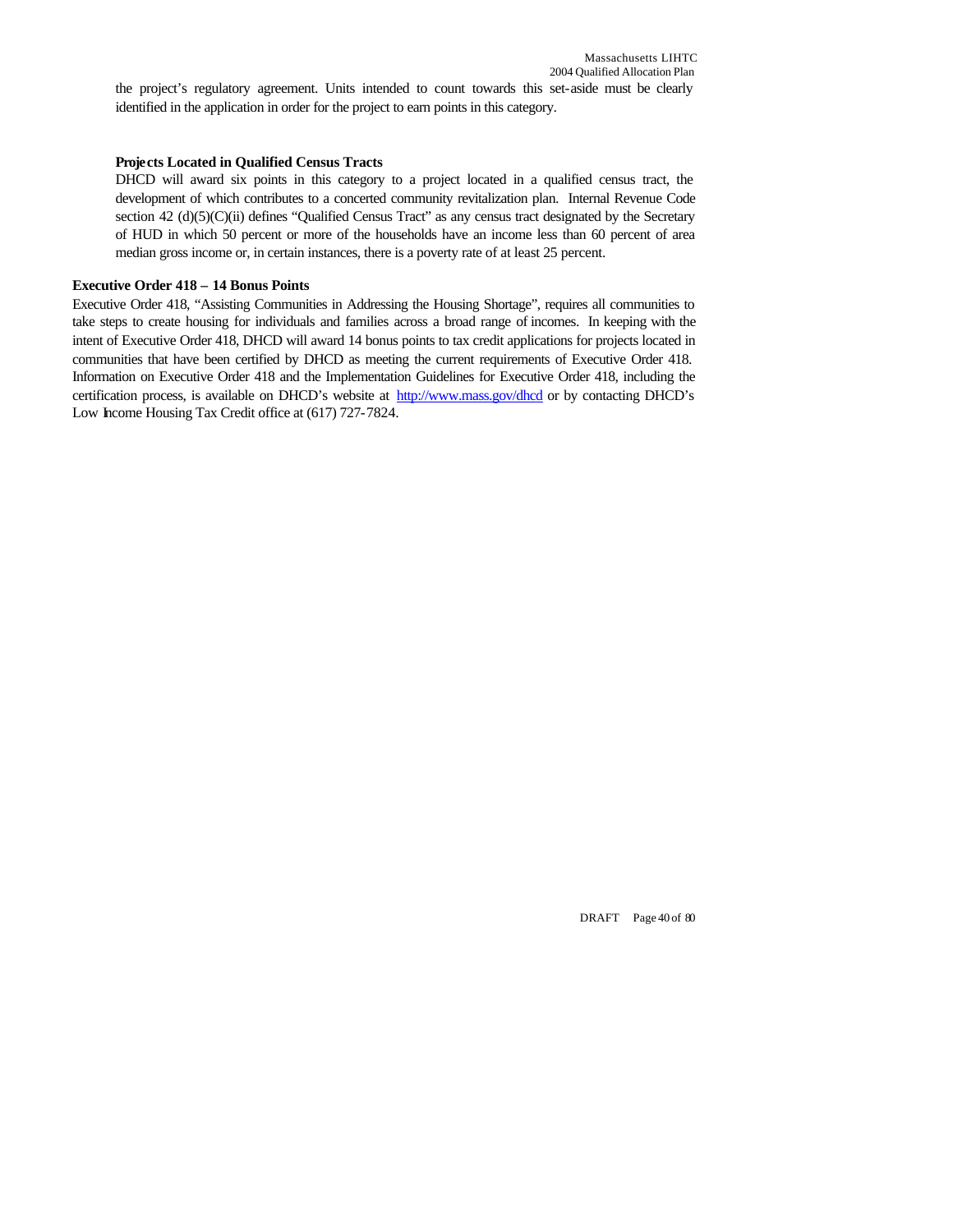# **Section XI. The Application Process for 2004 Credit**

During 2004, the Department of Housing and Community Development will hold two funding rounds for available tax credits and other DHCD resources in support of affordable rental housing. As of the date of this plan, the approximate amount of federal tax credits available for allocation during 2004 is \$3.5 million.

## **First Funding Round:**

The deadline for submitting applications for the first funding round will be Wednesday, February 25, 2004. All applications must be submitted on the computerized One-Stop Affordable Housing Application. Sponsors are required to submit two floppy disks, two copies of architectural materials, four application hard copies, and the application fee no later than the close of business on Wednesday, February 25, 2004 to:

> MA Department of Housing & Community Development Division Housing Development 100 Cambridge Street Boston, MA 02202

Applicants should refer to the most recent Notice of Funding Availability for further instruction regarding the number of application copies required for proposals seeking multiple funding resources.

**Applications received after the close of business on Wednesday, February 25, 2004 will not be reviewed. Prospective applicants are strongly encouraged to meet with DHCD tax credit staff to discuss their particular projects prior to the funding round deadline.**

In addition to the submissions to DHCD, each tax credit sponsor must provide a full copy of the One-Stop application to the chief elected official of the municipality in which the project is located. By Wednesday, March 17, 2004, the sponsor must submit to DHCD a certification that a One -Stop application identical to the submission to DHCD has been delivered to the chief elected official. If at any time during the competition DHCD determines that the sponsor failed to fully comply with this requirement, the Department will disqualify the sponsor's application.

The Department anticipates announcing the results of the first funding competition in May 2004. The Department reserves the right to allocate the entire credit amount available during the first funding round.

It is possible that a first round application will meet the competitive scoring threshold but will not receive an allocation of credit, due to the allocation of all available 2004 credit to higher scoring projects. If this happens, the project sponsor may request that DHCD re-evaluate the project during the second funding round. The sponsor will not be required to submit a new One -Stop nor an additional application fee unless the project changes. However, the sponsor may elect to submit a modified application for the project and pay the new application fee.

#### **Second Funding Round:**

Although DHCD may allocate the full amount of 2004 credit available during the first funding round, the Department will hold a second funding round during the year 2004 for tax credits and other agency

DRAFT Page 41 of 80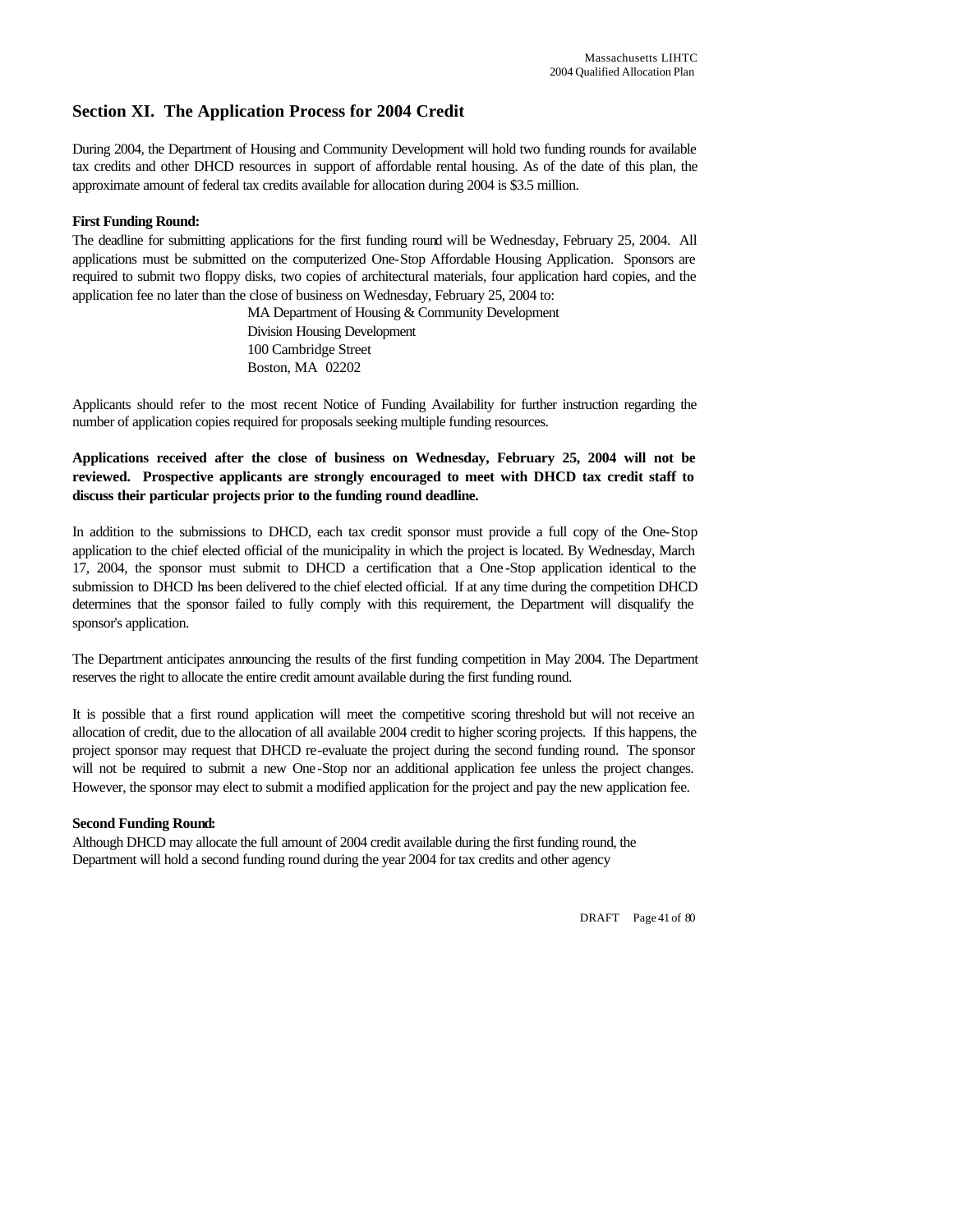resources in support of rental housing. The deadline for submitting applications to the second funding round will be the close of business on Friday, September 10, 2004. The application requirements for the second round, including the submission to the chief elected official, will be the same as for the first round. Applications received after the close of business on Friday, September 10, 2004 will not be reviewed. Sponsors must submit the certification of One-Stop delivery to the chief elected official by Friday, October 1, 2004.

The Department anticipates announcing the results of the second funding competition during December 2004. If no 2004 credit remains at that time, the Department may issue binding forward commitments of 2004 credit. In general, this amount shall not exceed \$2.5 million. The commitments will be made in sequential order to the highest-ranking applications submitted during the second funding round. The Department intends to treat the September round as the first round for awarding a significant amount of calendar 2004 credit.

#### **Anticipated Schedule for 2005 Funding Rounds:**

A number of affordable housing developers and experts have urged the Department to establish a longer-range pipeline for tax credit projects. The tax credit program arguably is the most complex of the affordable housing production programs. Developers reasonably contend that the development process can take longer than anyone would wish, and that an earlier commitment from the state to a strong tax credit project is in everyone's best interests. At this time, the Department intends to schedule two funding rounds during 2005 for tax credits and other resources in support of affordable rental housing. The Department anticipates that first round submissions will be due during February 2005, with decisions to be announced in May 2005. The exact deadline will be published by the Department in future notices. DHCD also anticipates holding a second round in August or September 2005, with the deadline to be announced in future Department notices. If all availa ble 2005 credit is allocated during the first round, DHCD may decide to issue binding forward commitments of a portion of 2006 credit during the second round.

#### **Application Completeness:**

Although most development projects change over time, and some projects change substantially, the Department must evaluate all project applications in a fair and equitable way. The One-Stop application essentially is a "snapshot" of a project on the day of submission. For purposes of threshold review and competitive evaluation, the Department will not accept the submission of additional documentation after the application deadline. Each project will be reviewed based on the materials contained in the One -Stop on the deadline for all submissions.

During 2004, DHCD will make an exception to this policy for projects that receive favorable financing commitments during funding competitions conducted by other public-purpose lenders. For example, the Federal Home Loan Bank Board -- an important source of funds for many affordable housing projects -- is expected to announce the results of its first 2004 competition in spring or summer 2004. If the DHCD competition is still underway at that time, DHCD will permit sponsors of projects that receive Federal Home Loan Bank Board commitments to notify the Department that they have received awards. DHCD will consider the new commitments in its review process during the first 2004 tax credit competition. In addition,

it its sole discretion, the Department may contact tax credit applicants after the application deadline to seek clarification on certain materials contained in the One-Stop application.

DRAFT Page 42 of 80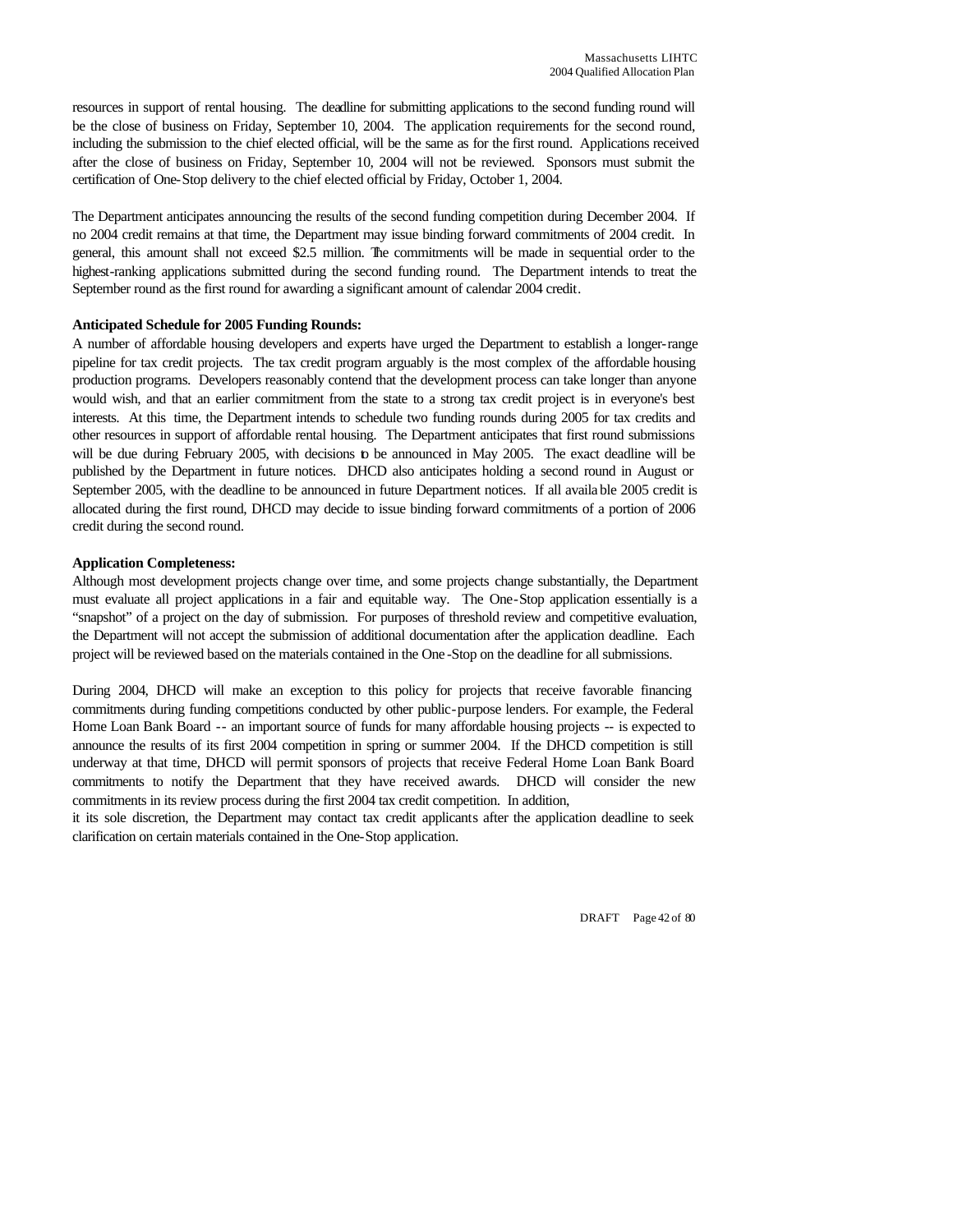# **Section XII. Processing Fees; Late Fees; Compliance Monitoring Fees**

## **A. Processing Fees:**

Sponsors seeking tax credits during 2004 will be required to pay processing fees as follows. Assuming that the sponsor/owner meets Department deadlines for submitting carryover documentation, the total processing fee will be either 8.5% or 4.5%. For tax credit projects sponsored by for-profit developers, the total processing fee is equal to 8.5% of the annual credit amount. For projects sponsored by non-profit developers, the total processing fee is equal to 4.5% of the annual credit amount. The credit amount will be the amount identified on the carryover allocation. If the project does not need a carryover allocation, the credit amount will be the amount identified on IRS Form 8609.

The processing fee for each project submitted during 2004 will be due in three installments:

- at the time of application;
- at the time the project receives a carryover allocation;
- at the time of final commitment of the credit.

**It is important to note that the Department will charge a late fee to all sponsors of projects who fail to submit the required documentation and processing fee installments by their deadlines as described below.**

## **First Installment at Application:**

All tax credits sponsors must pay either \$1,000 or \$5,000 at the time of application. Checks must be made payable to the Department of Housing and Community Development. The application fee is non-refundable. The application fee for non-profit sponsors and for sponsors of projects with 20 or fewer units is \$1,000. All other sponsors must pay \$5,000.

## **Second Installment at Carryover:**

Sponsors must pay the second installment of the processing fee before receiving a carryover allocation from DHCD. The amount due in this installment will be one -third of the total processing fee, less the amount of the first installment paid at the time of application. This second payment also is non-refundable.

#### **Third Installment at Allocation:**

Each sponsor must pay the remainder of the total amount of the processing fee before receiving a final allocation of credit and IRS form 8609 from DHCD. The third installment also is non-refundable.

# **B. Late Fees:**

Given the time-sensitive and critical nature of year-end Internal Revenue Code requirements, DHCD reserves the right to charge late fees to any and all sponsors failing to meet the deadlines for submitting required documentation and processing fee payments. **The Department will assess a \$3,000 penalty to any nonprofit sponsor and a \$5,000 penalty to any for-profit sponsor who fails to remit the required documentation and the second or third installments of the processing fee within the time** 

DRAFT Page 43 of 80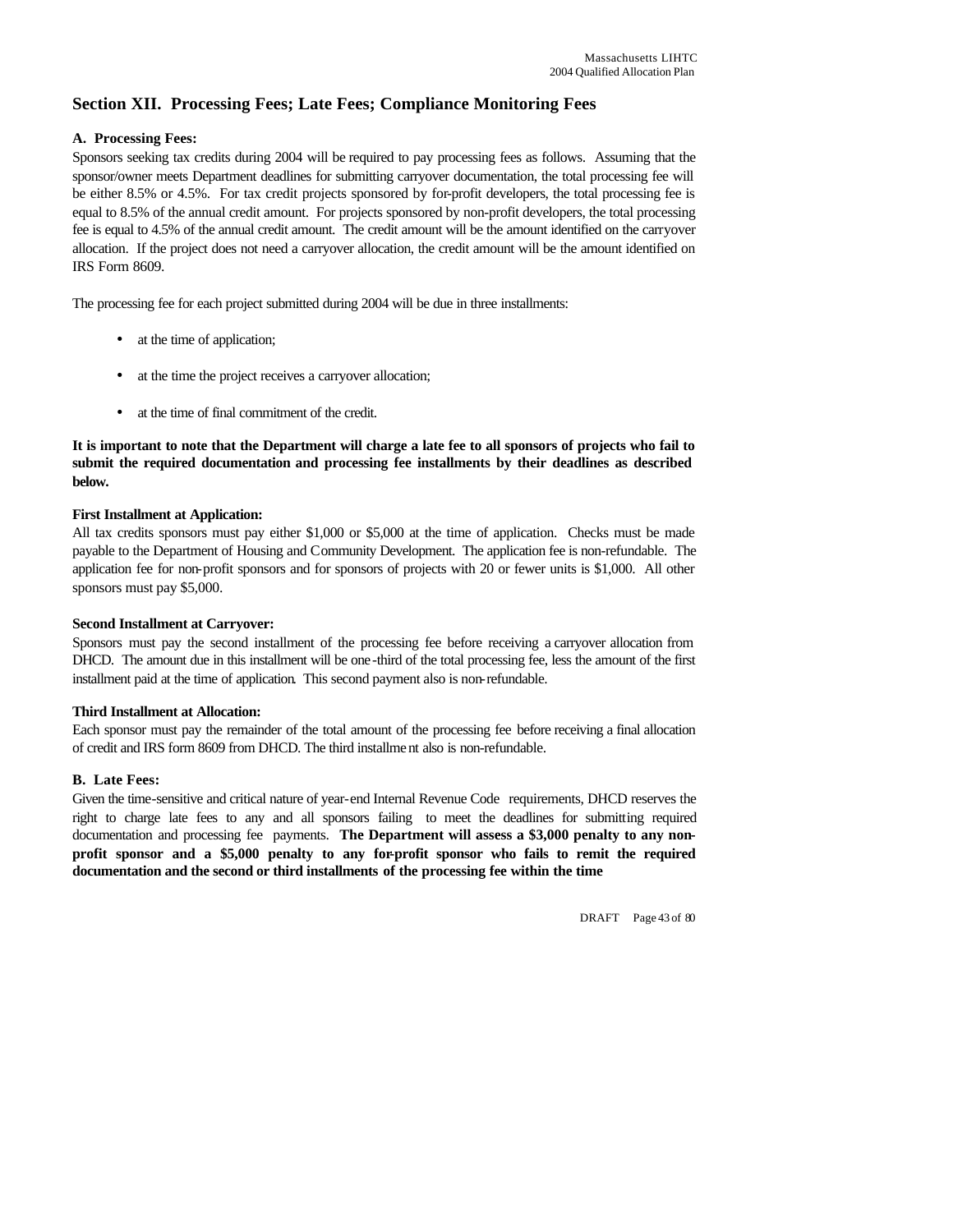**specified by the agency.** In either case, the carryover allocation and/or IRS Form 8609(s) will not be released to the sponsor until any outstanding processing fees and late fees have been paid.

Late submission of a signed regulatory agreement to the Department is also subject to a late fee. A finalized regulatory agreement, suitable for execution by the Department, must be submitted by December 1<sup>st</sup> of the year in which the sponsor first expects to take credit. **A fee assessed for late submission of a regulatory agreement - \$3,000 to a non-profit sponsor, \$5,000 to a for-profit sponsor - will be in addition to any late fee detailed above.**

In addition, any sponsor who fails to meet his or her carryover allocation deadline--thus endangering a portion of the Commonwealth's valuable tax credit resource--should note that the Department has the right to withdraw the tax credit commitment to the particular project. Furthermore, the Department reserves the right to reject future applications for tax credits from those parties who have failed to meet the Department's deadlines for year-end submissions. The Department is prepared to exercise these rights if necessary.

#### **C. Compliance Monitoring Fees:**

An annual monitoring fee will be due and payable by all projects (allocation years 1987-2004) to DHCD or its authorized delegate during the term of the compliance period (as defined in Internal Revenue Code Section 42) or required to be placed in an escrow by the owner. The fee will be based on a charge of \$30 per low income unit per year, as adjusted periodically by DHCD by the Consumer Price Index (CPI). If the actual compliance period for a project will begin in a year later than 2004, the monitoring fee will be required beginning in that same year. Projects which received an allocation of tax credits in years prior to 2004 will be required to pay only a tax credit monitoring fee as set forth below, notwithstanding any provision to the contrary in any prior year's Qualified Allocation Plan and/or Program Guidelines, including without limitation provisions for an annual administrative or monitoring fee. DHCD will utilize 1997, the first year that it collected compliance monitoring fees, as its base year in determining all subsequent fee adjustments.

The actual annual fee will be calculated and collected according to one of the two following methods, the selection of which will be at DHCD's sole discretion:

- The annual monitoring fee will be due and payable on a date designated annually by DHCD throughout the term (or remaining term) of the compliance period. Under this method, the fee will be calculated at \$30 per low income unit in 2004, which amount may be adjusted by DHCD periodically by the Consumer Price Index (CPI) for subsequent years. The total annual fee will not exceed the amount of \$4,000 per project in 2004, which amount may be adjusted by DHCD periodically by the Consumer Price Index (CPI) for subsequent years;
- The total amount of monitoring fees for the 15-year compliance period (or remaining years of the compliance period beginning with 2004) will be due and payable in one payment at a date designated by DHCD. DHCD may require projects that have not previously received IRS Form 8609 to make payment prior to the release of Form 8609. Under this method, the fee will be calculated at \$30 per low income unit multiplied by

DRAFT Page 44 of 80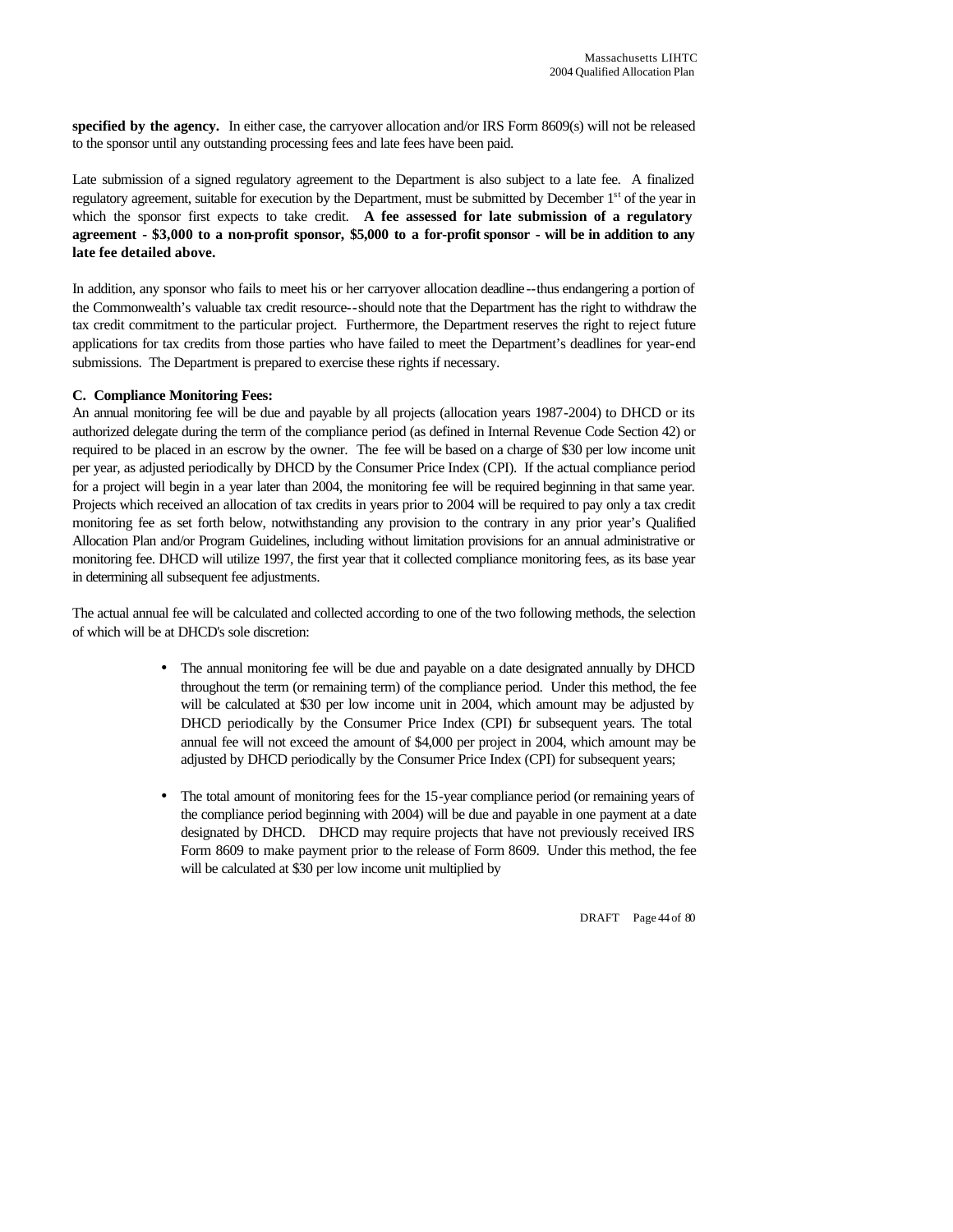15 or the number of remaining years in the compliance period, whichever number is less.

• **The total fee will not exceed the amount of \$4,000 per project** multiplied by 15 or the number of remaining years in the compliance period, whichever number is less. At DHCD's discretion, this total amount will be placed in escrow by DHCD or the Owner and will be used for the purpose of monitoring during the compliance period. If DHCD does not institute this method of collection in 2004, **DHCD may adjust the \$30 per low income unit and \$4,000 per project amounts by the Consumer Price Index (CPI) in any subsequent year.** 

DHCD reserves the right to charge a reasonable monitoring fee to perform compliance monitoring functions after the completion of the tax credit compliance period (as defined in Internal Revenue Code Section 42) for the remainder of the term of the Tax Credit Regulatory Agreement and Declaration of Restrictive Covenant.

DRAFT Page 45 of 80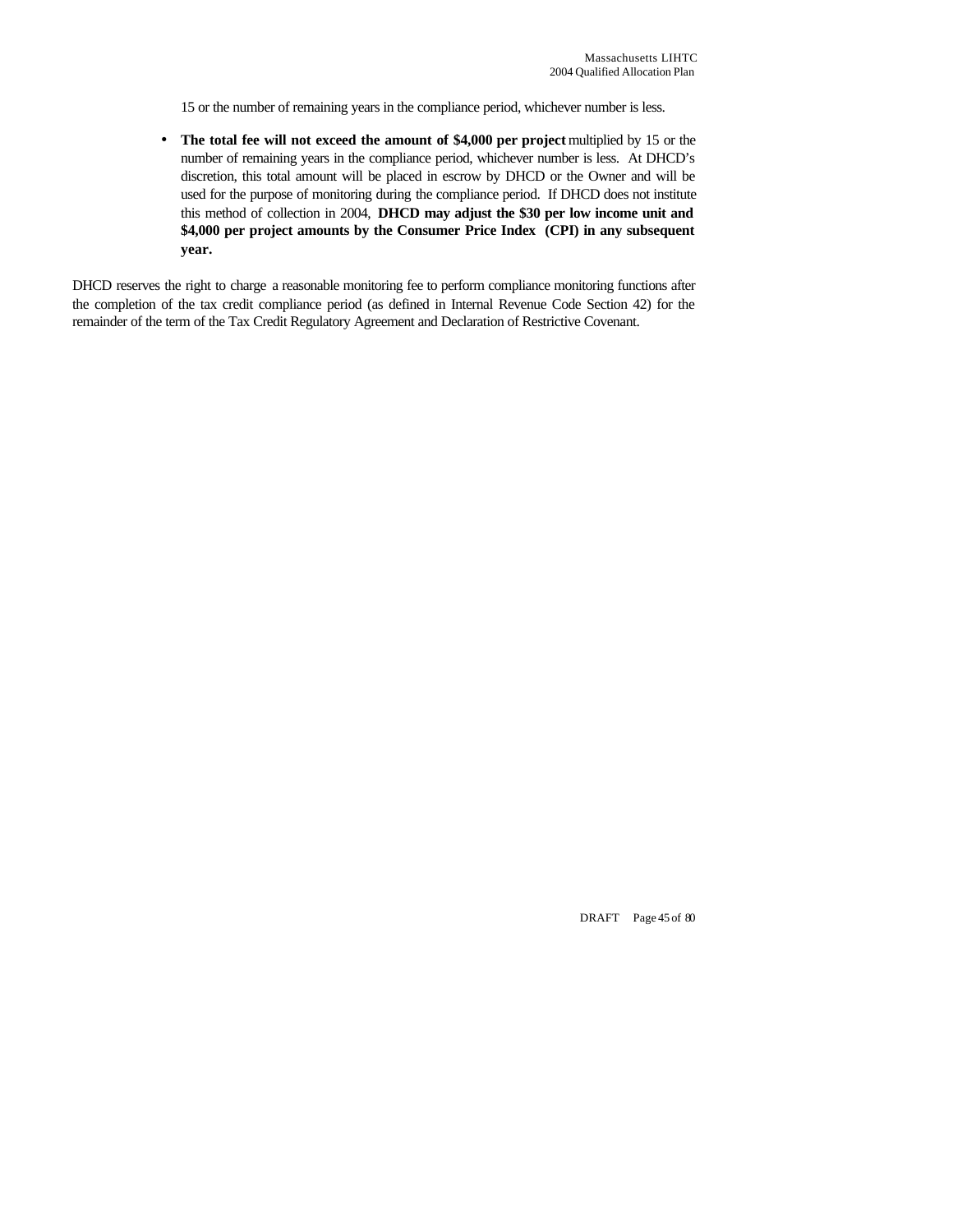# **Section XIII. Modification of the Allocation Plan**

DHCD will administer the allocation of tax credits in such a manner as it deems appropriate in accordance with federal law and procedure. It will make determinations, publish rules and guidelines, and require use of particular forms as necessary.

The Governor delegates to DHCD the power to amend this plan in response to changes in federal law or regulations. In addition, the Governor recognizes that circumstances not foreseen in the Plan may arise, and therefore delegates to DHCD the authority to resolve conflicts, inconsistencies, and ambiguities in the plan; to respond to any abuse of the allocation system; and, if necessary, to amend the plan after a public hearing. (Please refer also to Appendix B.)

During 2004, the Department will continue to examine its use of the Sustainable Development principles in evaluating projects that request assistance. Future Qualified Allocation Plans, or amendments to the 2004 Plan, may have more explicit requirements for projects seeking tax credit allocations in order to assure their consistency with the principles. The Department intends to work closely with the development community and will seek their input in determining appropriate criteria.

DRAFT Page 46 of 80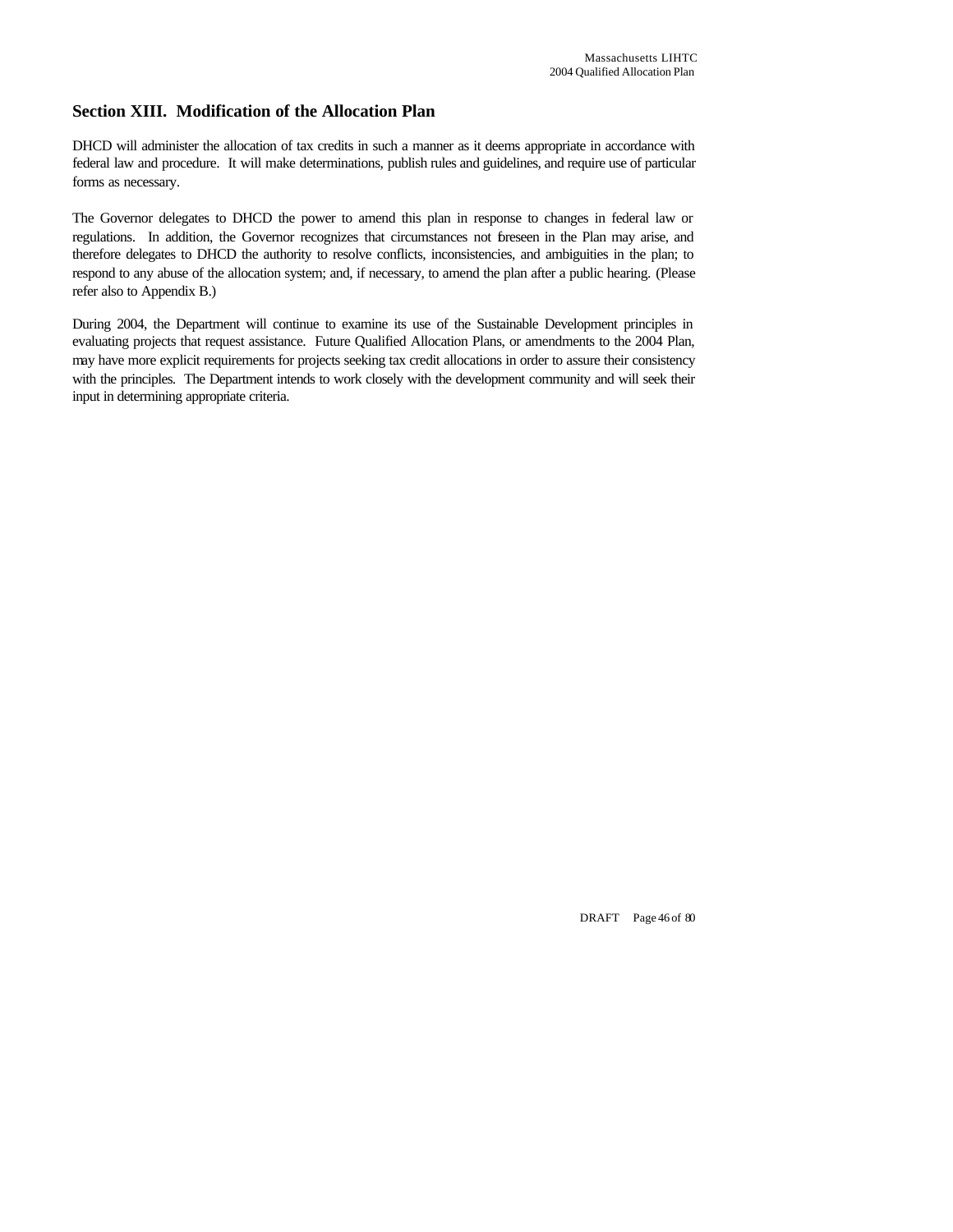# **Section XIV. Program Policies**

**Sponsors of 2004 tax credit projects should take into consideration the program policies described in this section. Additional program policies are described in the Low Income Housing Tax Credit Guidelines available from DHCD.** All applicants should read the guidelines in effect at the time of application**.**

# **A. Assumptions Regarding Value of the Credit and Least Amount Necessary for Feasibility**

Federal legislation requires that the administering agency allocate only the amount of credit necessary to make a project feasible. To determine the least amount of credit necessary for feasibility, DHCD must be aware of the full extent of financial resources available to a project and the project costs. In particular, federal law requires developers to certify to state credit agencies the extent of all federal, state, and local resources that apply or might apply to a project, as well as project costs at three different points in time:

- 1) At the time of application,
- 2) At the time an allocation is made, and
- 3) When the project is placed in service.

To determine the least amount of credit necessary for feasibility at the time of application and at the time of allocation, DHCD will assume that a project is to be syndicated and will determine a credit amount based on a set of assumptions regarding projected net equity to be raised. Developed by DHCD, these assumptions will be applied to all tax credit projects unless the developer provides definitive information, acceptable to DHCD, indicating that different assumptions should be used.

When a project places in service, DHCD requires an audited cost certification in its established format. The IRS Form 8609(s) will not be released to the project owner until the final analysis is completed by DHCD. DHCD may reduce the final allocation as it appears on the 8609(s) for the project if:

- The project does not have enough basis to support the original allocation; or
- The project costs are not acceptable to DHCD.

**DHCD will examine all costs for reasonableness, including but not limited to the following: acquisition; construction costs; general development costs; syndication costs; builder's profit, overhead, and general requirements; and operating costs. Only reserves required by a lender and/or DHCD will be allowed. If a developer has proceeded with or completed construction of a project without DHCD's knowledge, DHCD may deem tax credits unnecessary for the feasibility of that project. In these circumstances, the project will not be eligible for an award of tax credits. DHCD will not allow a development budget line item carried both as a source and a use, if it has no reasonable basis for being paid but is included for the purpose of calculating the eligible basis in an effort to increase the annual tax credit calculation.**

DRAFT Page 47 of 80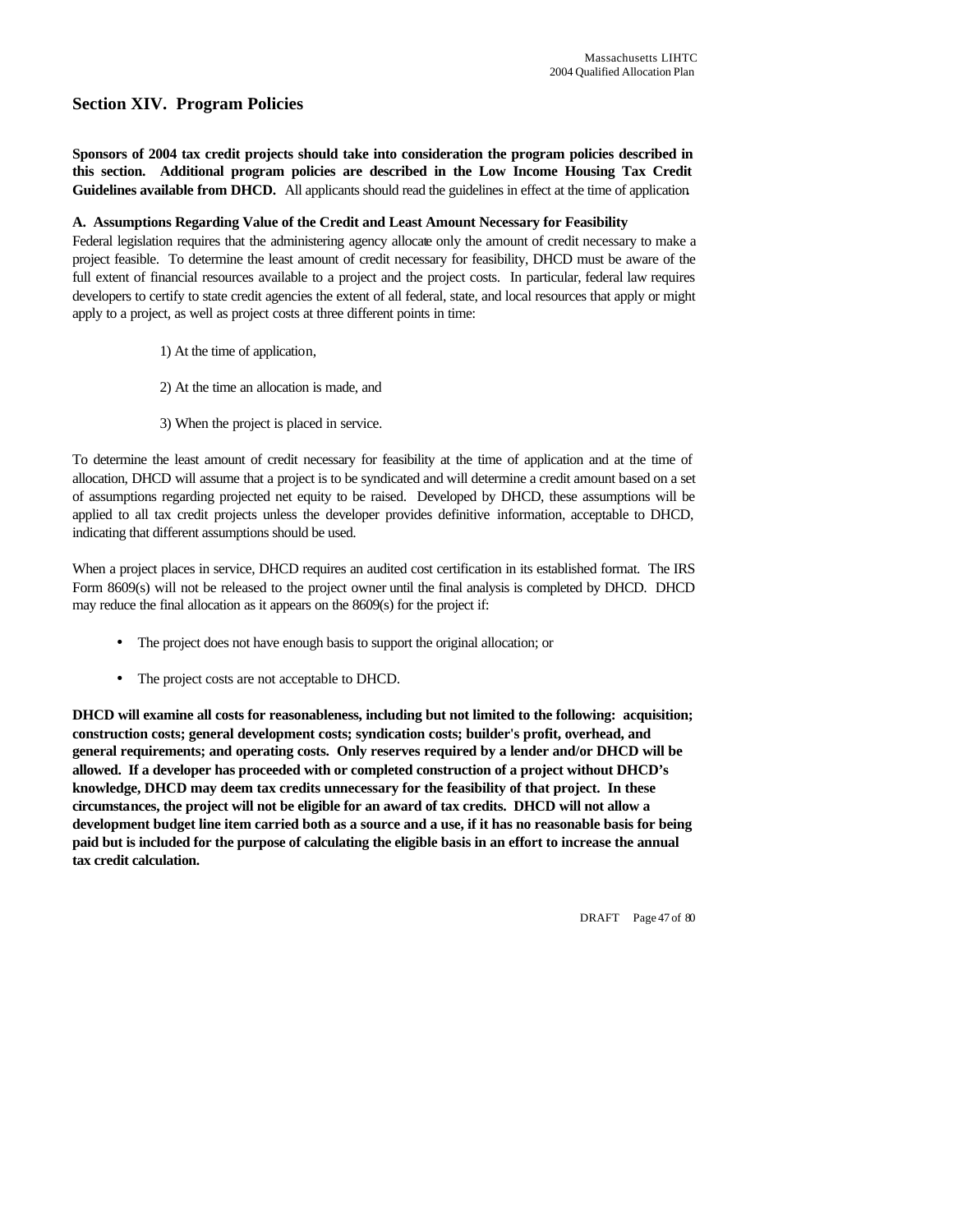## **B. Developer's Fee and Overhead**

DHCD will determine the calculation of each tax credit allocation based on eligible costs that include a developer's fee and overhead that conform to DHCD's maximum allowable developer's fee and overhead limits as calculated below. **Please note that the calculation of fees was changed in the 2000 QAP and those changes are reflected in this document.** DHCD will determine the developer's fee and overhead at three points in time: at the time of application, at the time of carryover allocation, and when the project sponsor applies for IRS form 8609. If the developer's fee and overhead exceed the allowable limits at any of the three points in time, the tax credits allocation will be reduced accordingly. Although DHCD recognizes the evolving nature of projects, in order to promote readiness and to encourage the best possible cost estimates, DHCD reserves the right to disallow increases in total developer's fe e and overhead that result primarily from increases in replacement costs after the time of application. For purposes of calculating the developer's fee and overhead, total replacement costs are defined as all total development costs net of project reserves and syndication costs approved by DHCD.

In calculating the allowable developer's fee and overhead, sponsors should consider any development or operating reserves or escrows funded by cash at closing or through syndication as part of the developer's fee and overhead, as follows:

- Reserves or escrows that are intended to remain in the project for more than five years will not be included in the developer's fee and overhead. The five year holding period is assumed to begin on the first day that the development has achieved full occupancy, and end five years following such date;
- 80% of reserves or escrows that are intended to remain in the project for less than five years are included in the developer's fee and overhead;
- Development consultant costs are included in the developer's fee and overhead allowed.

The maximum allowable developer's fee and overhead shall be calculated according to the following schedule (see the exception below):

- Developer's fee and overhead may equal up to 5% of project acquisition cost, and, in addition;
- Developer's fee and overhead may equal up to 15% of the first \$3 million in total replacement costs less acquisition, and, in addition;
- Developer's fee and overhead may equal up to 12.5% of the total replacement costs less acquisitions that are from \$3 million to \$5 million, and, in addition;
- Developer's fee and overhead may equal up to 10% of the total replacement costs less acquisition that is over \$5 million.

DRAFT Page 48 of 80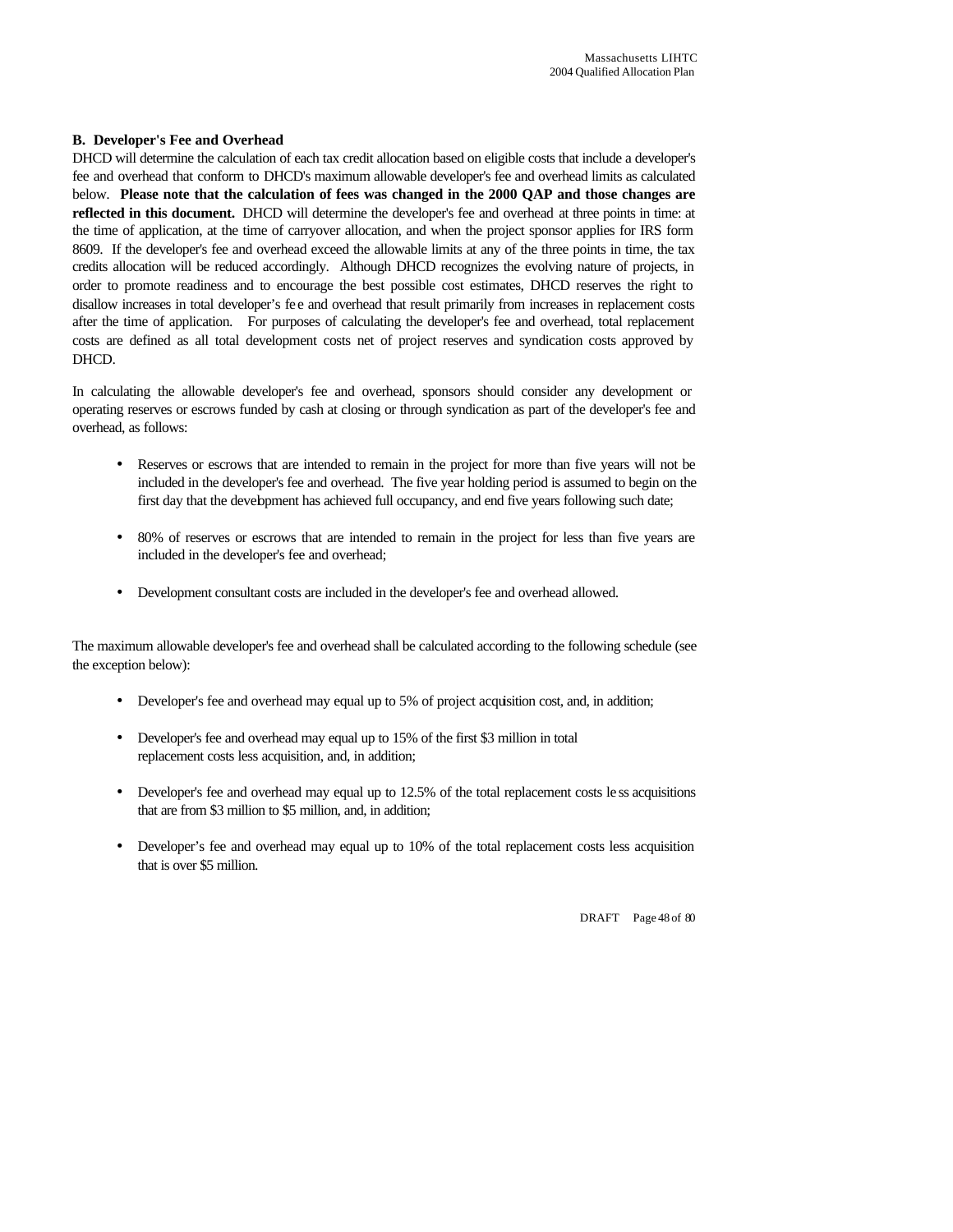If the developer's fee and/or overhead for a project is determined to be unreasonable, the Director of

DHCD reserves the right to reduce the permissible fee, even though that fee may otherwise meet program guidelines based on the project's size. As previously noted, DHCD intends to re-evaluate its maximum allowable developer's fee and overhead limits as part of its overall review of program costs. The Department will make any proposed changes available to the public for review and discussion once its review has been completed. Once any changes to the current limits have been approved, the Department will hold a public hearing and modify the allocation plan accordingly to incorporate the new limits.

#### **C. Compliance Monitoring**

Beginning with 1990 allocations, the federal legislation requires that an extended low income use agreement be in effect for a minimum of 30 years for every project receiving tax credits. To enforce these and other program use restrictions, DHCD will require that each project owner enter into a Tax Credit Regulatory Agreement and Declaration of Restrictive Covenants ("the Agreement"). In the case of buildings of which at least 50% of the aggregate basis (including land and the building) is financed with the proceeds of tax-exempt bonds, DHCD will require that the owner enter into an Extended Low Income Housing Agreement and Declaration of Restrictive Covenants ("the Agreement") with the Massachusetts Housing Finance Agency (MHFA) or the Massachusetts Development Finance Agency (MDFA). These Agreements limit the use of all of the low income units to rental housing, with income and rental restrictions, for a minimum period of thirty years.

In addition, DHCD has an obligation, as of January 1, 1992, to monitor the compliance of all tax credit projects with tax credit requirements as set forth in Section 42 of the Internal Revenue Code and applicable regulations. DHCD will monitor tax credit projects for compliance with the requirements of the Agreement. DHCD also will perform physical inspections taking into consideration local health, safety and building codes. Owners may be charged an annual fee to cover the administrative costs of such monitoring.

DHCD's procedure for monitoring compliance with Low Income Housing Tax Credits requirements is outlined in Appendix A to this plan. DHCD's procedure is adopted pursuant to Section  $42(m)(1)(B)$  of the Internal Revenue Code and Treasury Regulation Section 1.42-5. DHCD reserves the right to amend this procedure as may be necessary or appropriate to conform to applicable changes in the Interna l Revenue Code or regulations promulgated there under. Notwithstanding anything to the contrary in this Allocation Plan, DHCD may adopt such amendments without a public hearing process, but shall give reasonable notice before implementation of any such amendment to all tax credit applicants and owners. In addition, DHCD may adopt further monitoring forms and procedures as part of its Low Income Housing Tax Credit Guidelines or as otherwise deemed appropriate.

Pursuant to Section 42(m)(1)(B) and Treasury Regulation Section 1.42-5(f), DHCD may retain an agent or other private contractor ("Authorized Delegate") to perform compliance monitoring functions. Any reference to DHCD in this monitoring procedure shall also include, where appropriate, an Authorized Delegate of DHCD.

Pursuant to Section 42 (m)(1)(B)(iii), **this monitoring procedure applies to all owners of buildings or projects for which the low income housing credit is or has been claimed at any time.** If DHCD becomes aware of noncompliance that occurred prior to January 1, 1992, DHCD is required to notify the Internal Revenue Service of such noncompliance. The monitoring procedure includes provisions for

DRAFT Page 49 of 80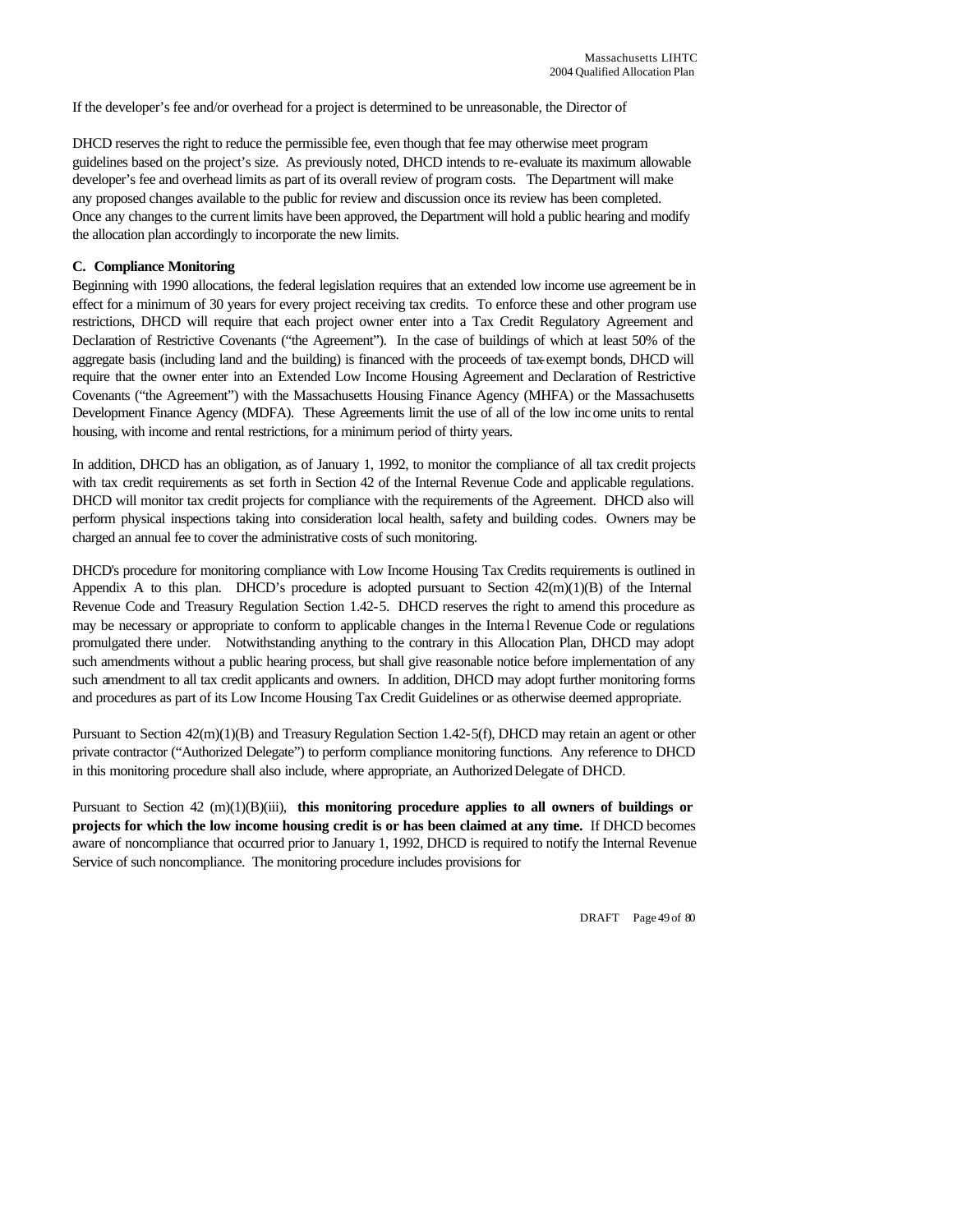record keeping and record retention, annual certification and review, on-site records review, building inspection, and notification to owners and the Internal Revenue Service of noncompliance.

# **D. 130% Rule**

Projects located in qualified census tracts or difficult-to-develop areas as identified by the U.S. Department of Housing and Urban Development may seek up to 130% of the rehabilitation credit basis amount for which they are eligible. The 130% factor may not be applied to the acquisition basis. DHCD will award up to 130% of the rehabilitation credit at its discretion and only if necessary for project feasibility. Current information about the designation of qualified census tracts and difficult development areas was issued by HUD on June 30, 1999, and September 22, 2000, respectively. At the time that this QAP was drafted, revised 2004 designations had not yet been published by HUD. The definition of qualified census tract has also been changed in the new federal legislation.

Tax-exempt projects are eligible for up to 130% of credit, subject to the determination of least amount of credit necessary for feasibility.

# **E. Lead Paint**

All units in all tax credit buildings must be de-leaded prior to the issuance of a final allocation (IRS Form(s) 8609) for the project. All de-leading work must be performed in accordance with the provisions of M.G.L. c.111, 190- 199B, 105 CMR 460.000.

# **F. Handicapped Accessibility**

Tax credit projects must be in compliance with all applicable federal and state statutes and regulations with regard to the operation of adaptable and accessible housing for the handicapped. Sponsors should note the requirements of the Architectural Access Board (AAB) that the public areas and at least five percent of the units must be made accessible in projects containing 20 or more units.

# **G. Affirmative Action**

DHCD requires developers to establish affirmative action goals for the percent of minority participation in each project. Developers and management agents must establish effective marketing plans to reach the identified minority groups. Prior to initial occupancy of any unit in the project, the owner shall adopt and implement 1) an affirmative fair marketing plan for all units and 2) a tenant selection plan for the low income units, in both cases consistent with any standards and guidelines adopted by DHCD as then in effect and consistent with all applicable laws. Both the affirmative fair marketing and tenant selection plans shall be subject to review by DHCD, at DHCD's request.

If a tax credit project is located in a predominantly white neighborhood in the City of Boston, according to a list maintained at DHCD, the affirmative fair marketing plan shall have the percentage goals for occupancy of the low income units which reflect the racial composition of the City of Boston as determined in the most recent U.S. Census. As of the date of the issuance of this allocation plan, these percentages are as follows:

59.0% White 23.8% Black

DRAFT Page 50 of 80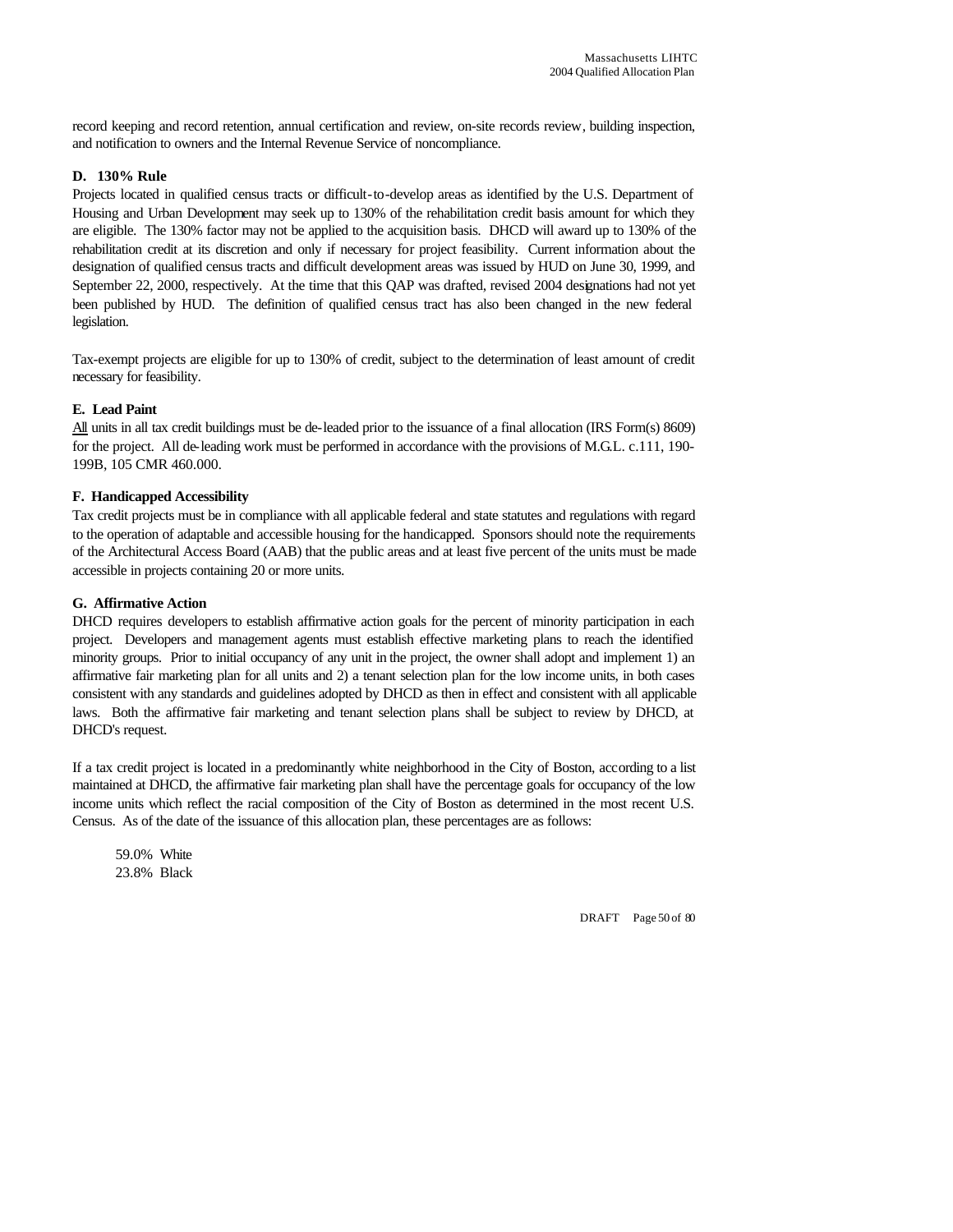10.8% Hispanic .3% Native American

5.2% Asian/Pacific Island

1.0% Other

# **H. HUD Subsidy Layering Guidelines**

Pursuant to Section 911 of the Housing and Community Development Act of 1992, HUD is required to determine that projects receiving or expecting to receive both federal, state or local assistance and tax credits do not obtain subsidies in excess of that which is necessary to produce affordable housing. On December 15, 1994, the U.S. Dept. of HUD issued administrative guidelines referred to as subsidy layering guidelines, regarding limitations on combining Low Income Housing Tax Credits with HUD and other government assistance in the Federal Register. The guidelines make a provision for housing credit agencies to implement the subsidy layering reviews for projects that are at least receiving HUD housing assistance and are receiving or allocated Low Income Housing Tax Credits. Housing credit agencies may perform the subsidy layering review function provided that the housing credit agency certifies to HUD that it will properly apply the guidelines that HUD establishes. DHCD is the housing credit agency in Massachusetts. However, at the time of issuance of this allocation plan, DHCD has not made the certification to HUD to assume these responsibilities. Applicants should call the Low Income Housing Tax Credit Program office for updated information and/or a copy of the guidelines. If DHCD does not assume these responsibilities, subsidy layering will be performed by HUD in accordance with its guidelines.

# **I. Project Size**

In order to avoid undue concentration of resources in any one area, DHCD will consider tax credit projects of 100 units or more on a case-by-case basis. DHCD will evaluate community support to substantiate the need for a project of such size. DHCD will require a very detailed market study and will closely examine the probable absorption rate for these projects.

# **J. Single Room Occupancy**

Federal law requires that a Low Income Housing Tax Credits unit may not be used on a transient basis. Tax regulations require a minimum lease term of six months. However, single room occupancy units rented on a month-to-month basis may qualify for the credit if they are funded under the Stewart B. McKinney Act.

# **K. Housing for the Homeless**

The tax credit has become a substantial resource for transitional housing for the homeless. The portion of a building used to provide supportive services may be included in the qualified basis. Transitional housing for the homeless must contain sleeping accommodations and kitchen and bathroom facilities and be located in a building used exclusively to facilitate the transition of homeless individuals to independent living within 24 months.

# **L. Luxury Items In Tax Credit Projects**

In accordance with federal tax law, the eligible basis of a building must be reduced by the amount of the adjusted basis attributable to those market units in the building that are above average quality standard of the low income units. However, the developer may elect to exclude from the eligible basis the excess cost of the market units, provided that such excess cost does not exceed 15% of the cost of a low income unit.

DRAFT Page 51 of 80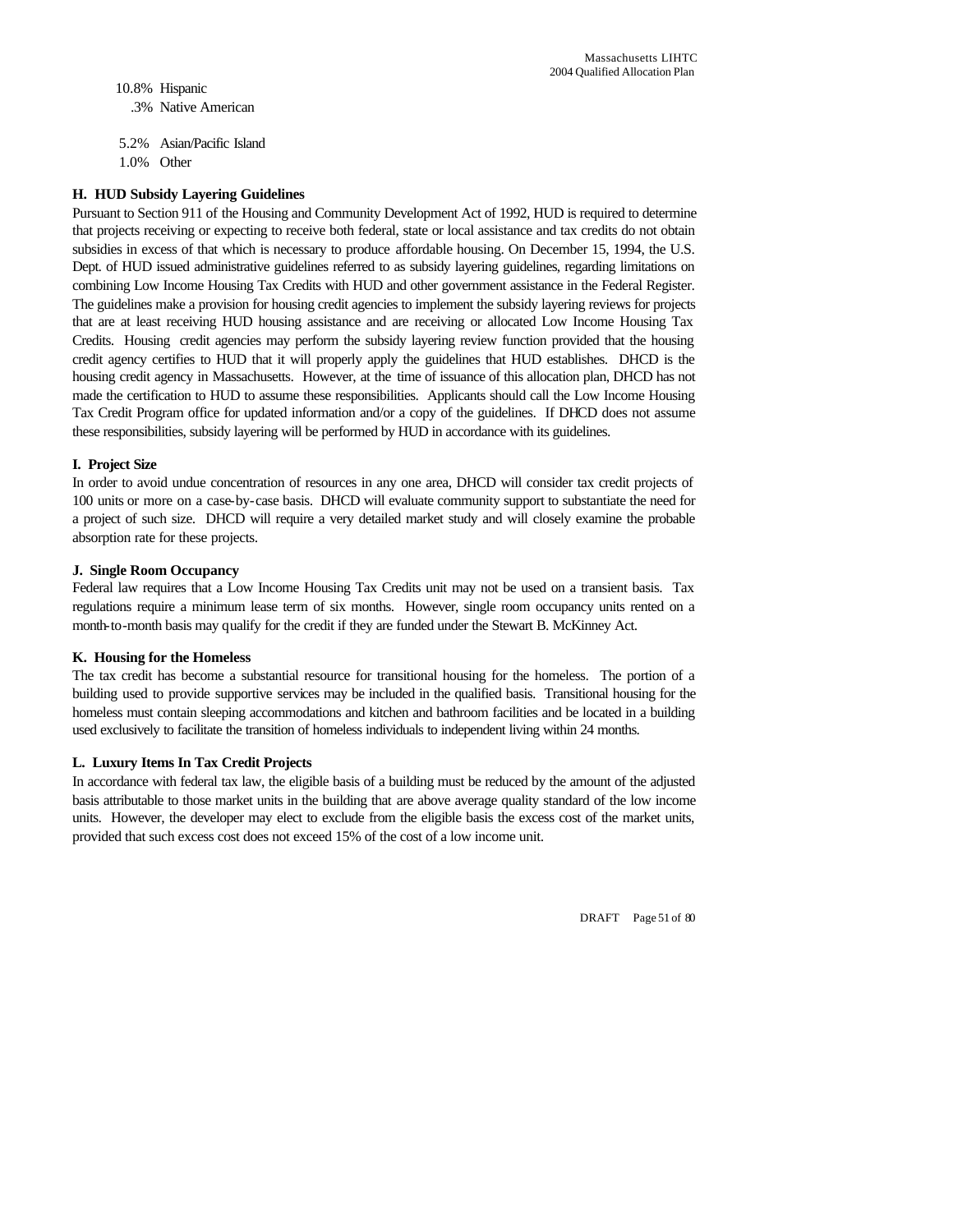Massachusetts LIHTC 2004 Qualified Allocation Plan

# **APPENDICES**

DRAFT Page 52 of 80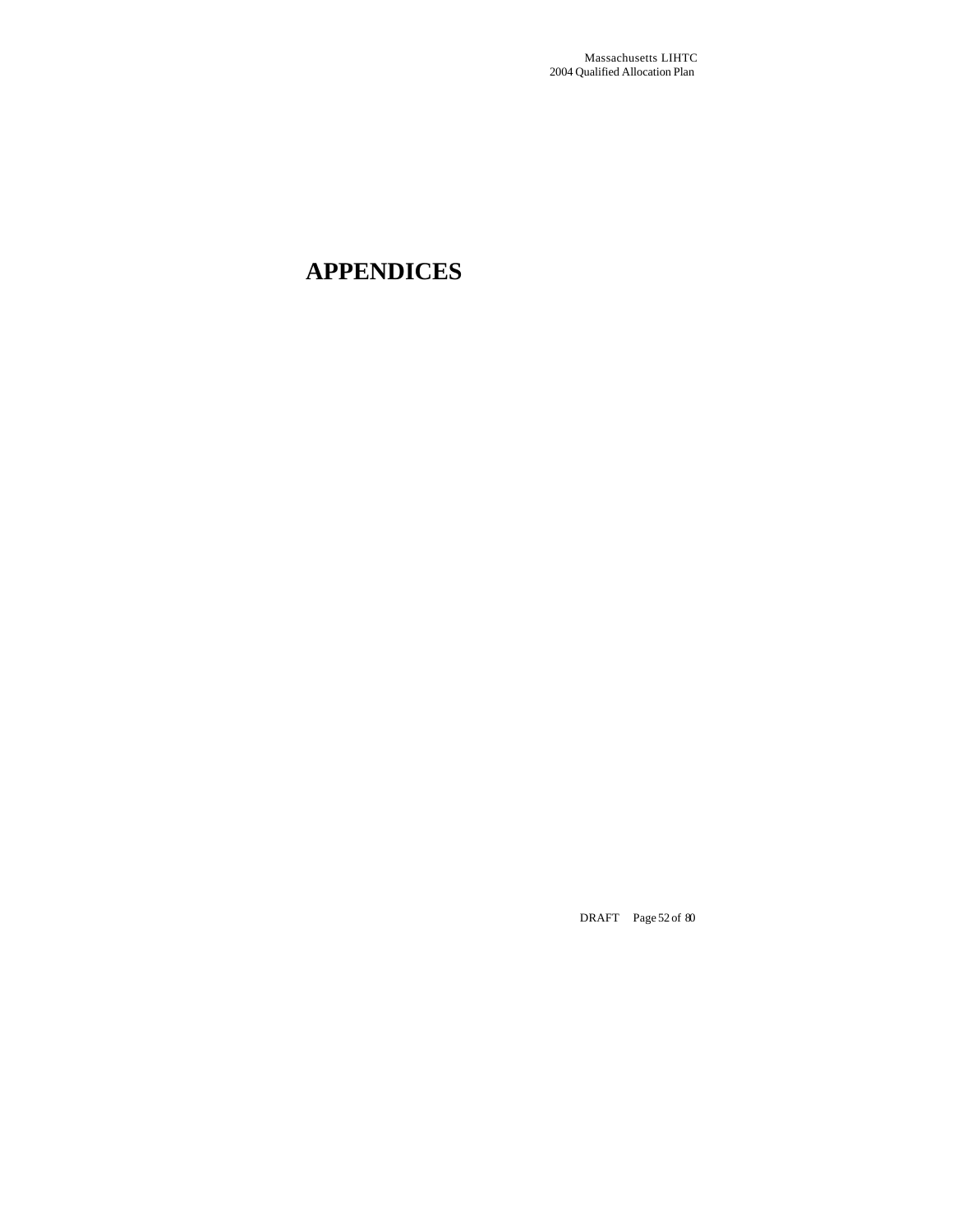# **Appendix A: Compliance Monitoring Procedure**

The compliance monitoring procedure includes five components:

- 1. Record keeping and Records Retention
- 2. Annual Certification and Review
- 3. Records Review
- 4. Building Inspection
- 5. Notification of Noncompliance

These components are based on and incorporate the requirements of Internal Revenue Code section 42 and Treasury Regulation section 1.42-5. "Low income units" refers to tax credit eligible units as defined by Section  $42(g)$ .

#### **I. Record keeping And Record Retention**

Record keeping: For each year in the compliance period, which is equal to 15 taxable years beginning the first year the tax credit is taken, the Owner shall maintain records for each building in the project showing the:

- a. Total number of residential rental units in the building (including the number of bedrooms and the size in square feet of each residential rental unit);
- b. Percentage of residential rental units in the building that are low income units as defined by Section 42(g), and the size in square feet of each low income unit.
- c. Rent charged on each residential rental unit in the building (including any utility allowance);
- d. Number of occupants in each low income unit if the rent is determined by the number of occupants per unit under Section 42(g)(2) (as in effect prior to 1989 amendments);
- e. Annual income certification for each low income tenant per unit;
- f. Documentation to support each low income tenant's income certification (for example, a copy of the tenant's federal income tax returns, W-2 Form, verification from a third party such as an employer or a state agency paying unemployment compensation, and/or a statement from the local housing authority declaring that the tenant did not exceed the income limit under Section 42(g) if a tenant is receiving Section 8 housing assistance payments,);
- g. Each low income vacancy in the building and information that shows when, and to whom, the next available units were rented;

DRAFT Page 53 of 80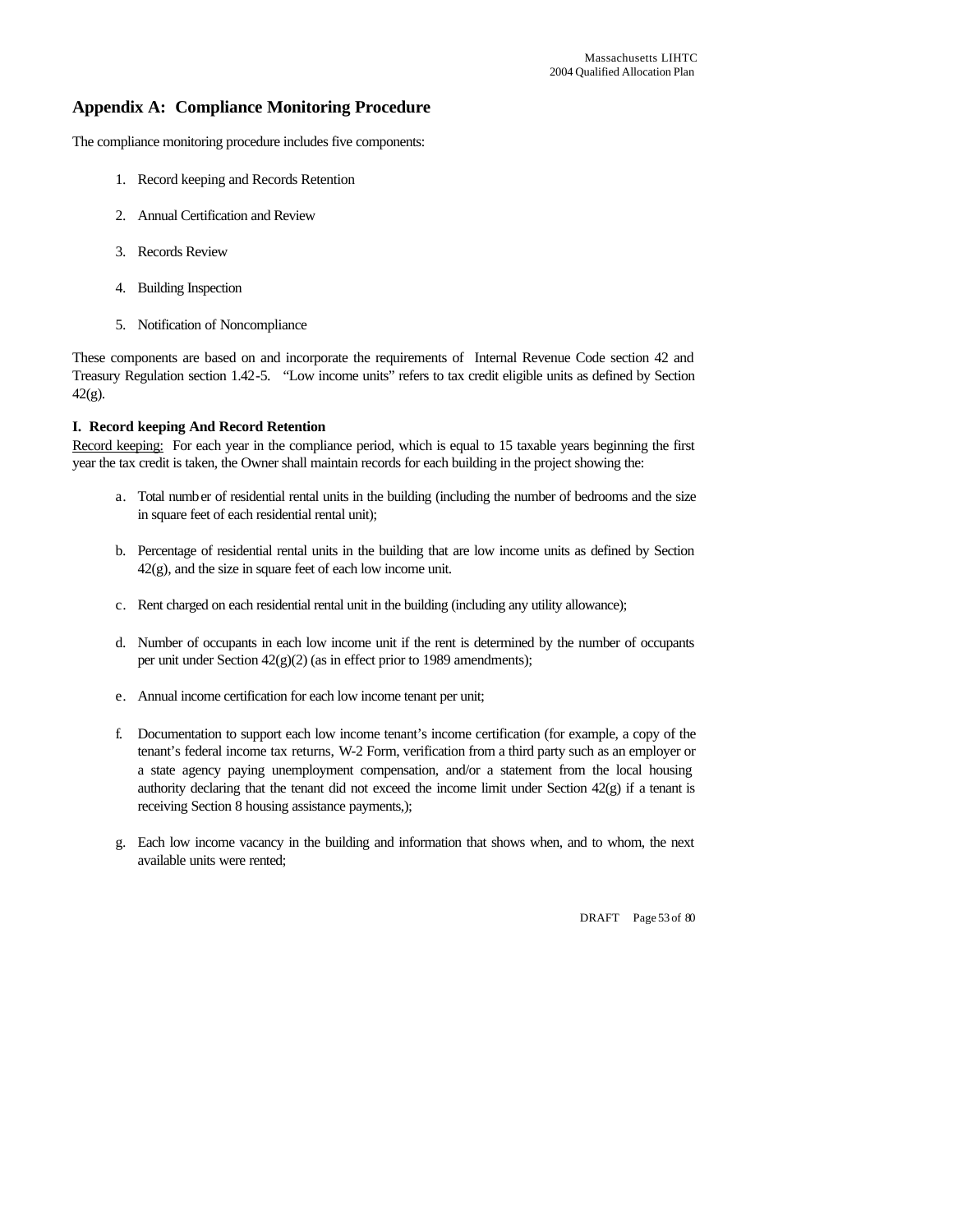- h. Eligible basis and qualified basis of the building at the end of the first year of the credit period; and
- i. Character and use of the nonresidential portion of the building included in the building's eligible basis under Section 42(d).

Specific Requirements: In accordance with Treasury Regulation Section 1.42-5 and Revenue Procedures 94-64 and 94-65, DHCD adopts the following specific requirements: (i) As provided in Section 5.01(3) of Revenue Procedure 94-64, the requirement for annual income re-certification will apply to all owners, including all owners of 100% low income buildings. DHCD will not provide an owner with a written statement as required in Section 5.01(2) of Revenue Procedure 94-64. (ii) As provided in Section 4.04 of Revenue Procedure 94-65, DHCD will require owners to obtain documentation, other than the statement described in Section 4.02 of the Revenue Procedure, to support a low income tenant's annual certification of income from assets.

Records Retention: The Owner shall retain records for the first year of the credit period for at least six years beyond the due date (with extensions) for filing the tax return for the last year of the compliance period of the building. The Owner shall retain the records described above for all subsequent years in the compliance period for at least six years after the due date (with extensions) for filing the federal income tax return for that year.

Additionally, for each year that the Agreement remains in effect after the compliance period, the Owner shall retain records adequate to demonstrate compliance with the terms and conditions of the Agreement, including, but not necessarily limited to, income and rent records pertaining to tenants. The Owner shall retain the records pertaining to a particular year for at least 6 years following the close of that year.

**Inspection Records Retention: The Owner shall also retain and provide, for DHCD's inspection, any original report or notice issued by a State or local authority of a health, safety, or building code violation concerning the Project. Retention of the original violation report or notice is not required beyond the time when DHCD reviews the report or notice and completes its inspection pursuant to Section III below, except where the violation remains uncorrected.**

# **II. Annual Certification And Review**

Submission of Certification: The Owner of every project that has received tax credits must submit to DHCD at least annually for each year in the compliance period an Owner's Certification of Continuing Tax Credit Compliance, which will be provided by DHCD. In this document, the Owner shall certify to DHCD, under the penalty of perjury, that for the preceding 12-month period:

a. The project was continually in compliance with the terms and conditions of its Agreement with DHCD, MHFA or MDFA;

DRAFT Page 54 of 80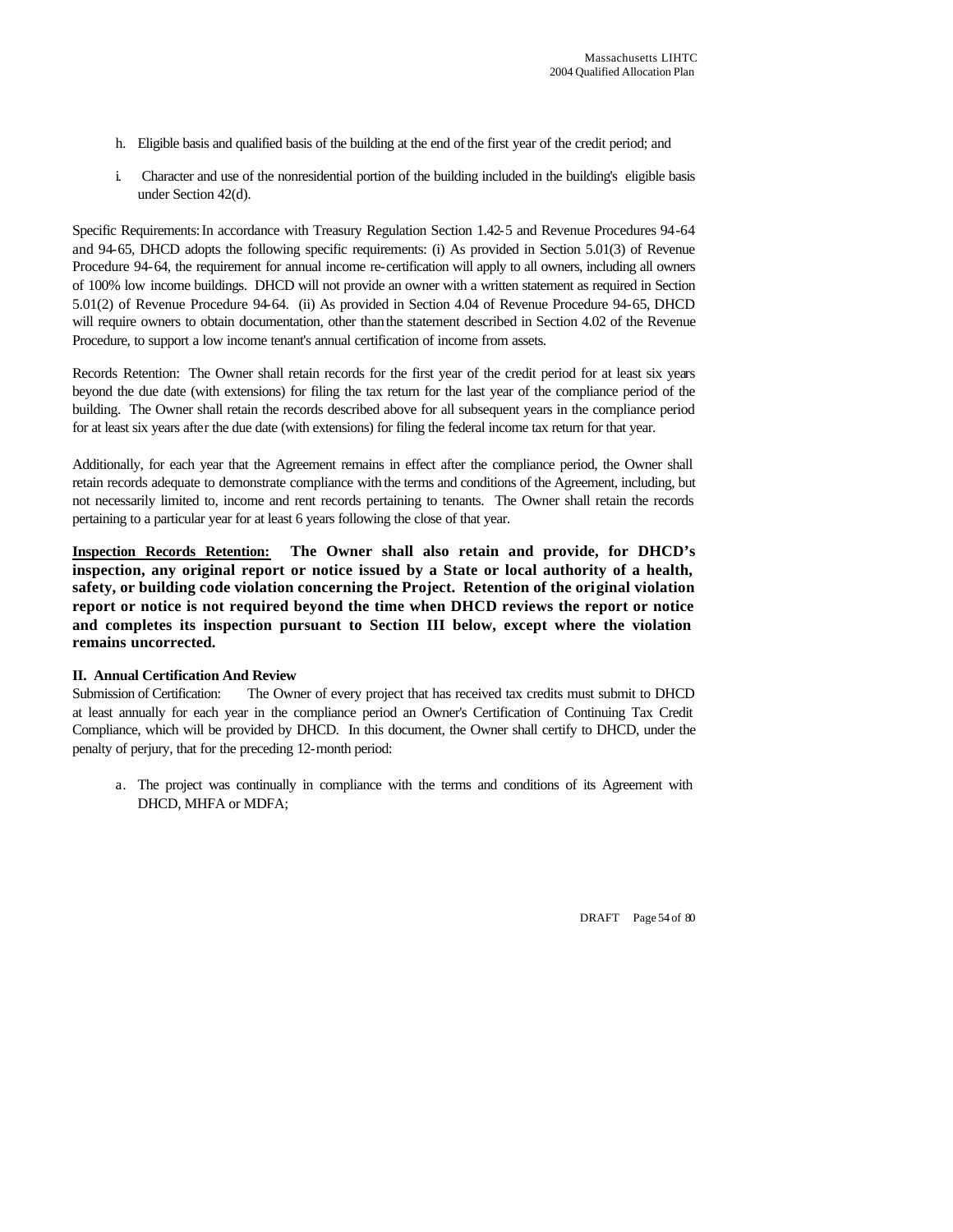b. The project met either the 20-50 test under Section  $42(g)(1)(A)$  or the 40-60 test under Section  $42(g)(1)(B)$ , whichever minimum set-aside test was applicable to the project (The 20-50 test means that a minimum of 20% of the project's units were set aside for tenants at 50% of the

area median income at tax credit restricted rent levels. The 40-60 test means that a minimum of 40% of the project's units were set aside for tenants at 60% of the area median income at tax credit restricted rent levels);

- c. There was no change in the applicable fraction as defined by Section  $42(c)(1)(B)$  of any building in the project, or that there was a change, and a description of that change is provided;
- d. The Owner has received an annual income certification from each low income tenant, and documentation to support that certification; or in the case of a tenant receiving Section 8 housing assistance payments, that the Owner has received a statement from a public housing authority that the tenant's income does not exceed the applicable income limit under Section 42(g). In accordance with Treasury Regulation Section 1.42-5 and Revenue Procedures 94-64 and 94-65, DHCD adopts the following specific requirements: (i) As provided in Section 5.01(3) of Revenue Procedure 94-64, the requirement for annual income re-certification will apply to all owners, including all owners of 100% low income buildings. DHCD will not provide an owner with a written statement required in Section 5.01(2) of Revenue Procedure 94-64. (ii) As provided in Section 4.04 of Revenue Procedure 94- 65, DHCD will require owners to obtain documentation, other than the statement described in Section 4.02 of the Revenue Procedure, to support a low income tenant's annual certification of income from assets;
- e. Each low income unit in the project was rent-restricted under Section  $42(g)(2)$ ;
- f. All units in the project were for use by the general public (as defined in Treas. Reg. 1.42-9), including the requirement that no finding of discrimination under the Fair Housing Act, 42 U.S.C. 3601-3619, occurred for the project. (A finding of discrimination includes an adverse final decision by the Secretary of the Department of Housing and Urban Development (HUD), 24 CFR 180.680, an adverse final decision by a substantially equivalent state or local fair housing agency, 42 U.S.C. 3616a(a)(1), or an adverse judgment from a federal court.);
- g. The buildings and Low Income units in the project were suitable for occupancy, taking into account local health, safety, and building codes (or other habitability standards), and the State or local government office responsible for making local health, safety, or building code inspections did not issue a violation report or notice for any building or Low Income unit in the project. Alternatively, if a violation report or notice was issued by a State or local government office, the owner must state whether the violation has been corrected and must also attach to the Owner's Certification either a statement summarizing the violation report or notice or a copy of the violation report or notice;
- h. There was no change in the eligible basis (as defined in Section 42(d)) of any building in the project, or there was a change, and information regarding the nature of that change is provided;

DRAFT Page 55 of 80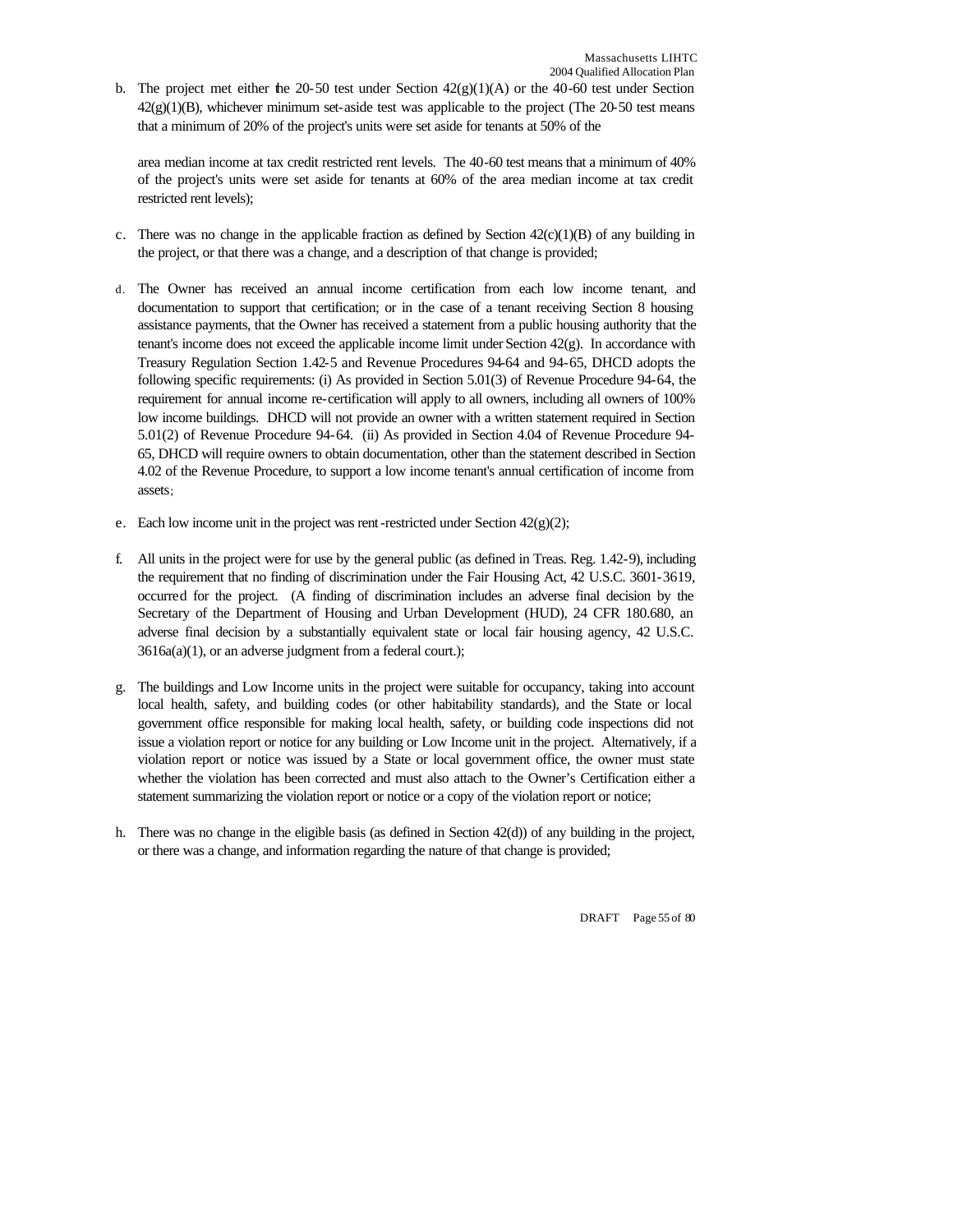- i. All tenant facilities included in the eligible basis under Section 42(d) of any building in the project were provided on a comparable basis without charge to all tenants in the building;
- j. If a low income unit in the project became vacant during the year, reasonable attempts were made to rent that unit or the next available unit of comparable or smaller size to tenants having a qualifying income before any units in the project were or will be rented to tenants not having a qualifying income;
- k. If the income of tenants of a low income unit in the building increased above the limit allowed in Section  $42(g)(2)(D)(ii)$ , the next available unit of comparable or smaller size in the building was or will be rented to tenants having a qualifying income;
- l. An extended Low Income housing commitment as described in Section 42(h)(6) was in effect (for buildings subject to section 7108(c)(1) of the Omnibus Budget Reconciliation Act of 1989), including the requirement under Section  $42(h)(6)(B)(iv)$  that an owner cannot refuse to lease a unit in the project to an applicant because the applicant holds a voucher or certificate of eligibility under section 8 of the United State Housing Act of 1937;
- m. All Low Income units in the project were used on a nontransient basis (except for transitional housing for the homeless provided under Section  $42(i)(3)(iii)$  or single room occupancy units rented on a month-by-month basis under Section 42(i)(3)(B)iv); and
- n. Any additional information that DHCD deems pertinent.

In addition, the Owner must submit completed IRS Forms 8609 [with parts I and II (the top and bottom sections) completed] to DHCD for every building in the project for the first year of the compliance period. For every year of the compliance period thereafter, the Owner must submit Schedule A of Form 8609 for every building in the project. The Owners of all low income housing projects will also be required to submit to DHCD at least once each year information on tenant income and rent for each low income unit, in the form and manner designated by DHCD.

Review of Certification: DHCD will review the above -described certifications submitted by Owners for compliance with the requirements of Section 42 for all tax credit projects, including those buildings financed by the Rural Housing Services (RHS), formerly the Farmers Home Administration (FMHA), under its Section 515 Program, and buildings of which at least 50% of the aggregate basis (including land and the building) is financed with the proceeds of tax-exempt bonds and administered by MHFA or MDFA.

The submission and review of certifications described above shall be made at least annually covering each year of the compliance period which is equal to 15 taxable years beginning with the first year the tax credit is taken. DHCD reserves the right to continue monitoring for any additional term that the Agreement remains in effect.

# **III. Records Review**

DHCD will conduct a records review of a project's Low Income units which have been selected for on-site inspection pursuant to section IV below.

DRAFT Page 56 of 80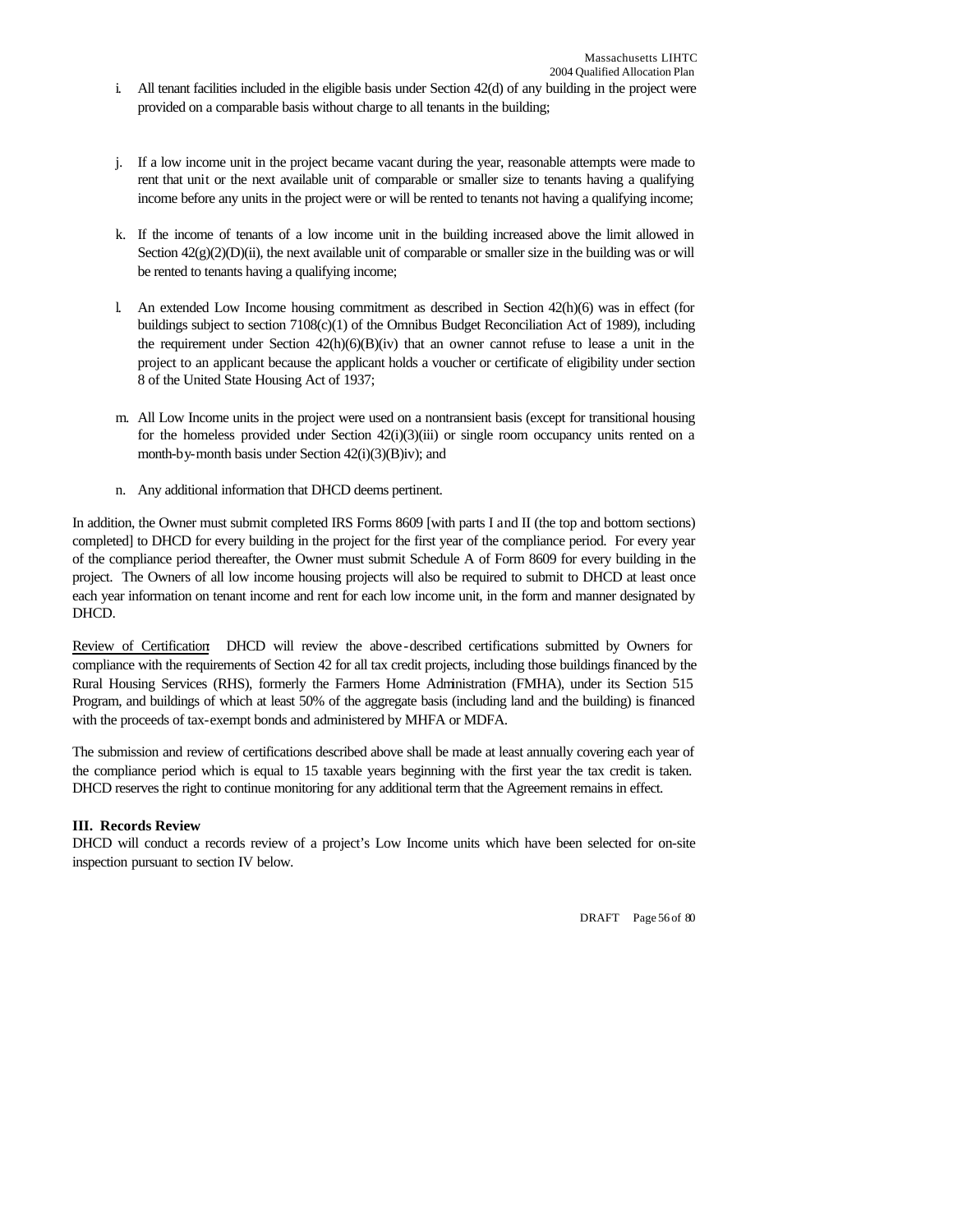The records review will include an examination of the annual Low Income certifications, the documentation the Owner has received supporting the certifications, and the rent records for the tenants in

those units. The Owner must have definitive documentation to support the income certification. For example, in the case of a tenant receiving Section 8 housing assistance payments, a letter from the local housing authority will only be accepted if that statement notes the tax credit income limit for the tenant's family size in the municipality, states that the tenant's income does not exceed such tax credit income limit, and states the effective date of the certification.

In conjunction with the selection of units to be inspected under section IV below, DHCD will select the records to be reviewed randomly and in a manner that will not give an owner advance notice that tenant records for a particular year will or will not be reviewed. However, DHCD may give an owner reasonable notice that tenant record review will occur so that the owner may assemble the tenant records. The review of tenant records may be undertaken wherever the owner maintains or stores the records (either on-site or off-site).

In addition to the above procedures, DHCD will review the records from the first year of the compliance period for every project in order to establish initial eligibility for the Low Income Housing Tax Credit.

Buildings financed by the RHS under its Section 515 Program and buildings of which at least 50% of the aggregate basis (taking into account the building and land) is financed with the proceeds of tax-exempt bonds will be excepted from this records review provision if DHCD enters into an agreement with the RHS and/or MHFA or MDFA, providing among other terms and conditions that RHS and/or MHFA or MDFA must provide information concerning the income and rent of the tenants in the building to DHCD. DHCD may assume the accuracy of any such information provided by RHS, MHFA, or MDFA. DHCD shall review such information and determine that the income limitation and rent restriction of Section  $42(g)(1)$  and (2) are met. However, if the information so provided is not sufficient for DHCD to make this determination, DHCD must request the necessary additional information directly from the Owner of the buildings.

The certifications and review under Sections I and II must be made at least annually covering each year of the 15 year compliance period. DHCD retains the right to require such certifications and review for any additional term that a Low Income Housing Tax Credit Regulatory Agreement between the owner and DHCD (or its successors) remains in effect.

# **IV. Building Inspection**

DHCD will conduct an on-site inspection of all buildings in a project by the end of the second calendar year following the year the last building in the project is placed in service. The minimum number of units to be inspected will be the greater of twenty percent of the project's low income units or three low income units.

Following the initial inspection, DHCD will conduct an on-site inspection of all buildings in a project at least once every three years. The minimum number of units to be inspected will be the greater of twenty percent or the project's Low Income units or three Low Income units.

DRAFT Page 57 of 80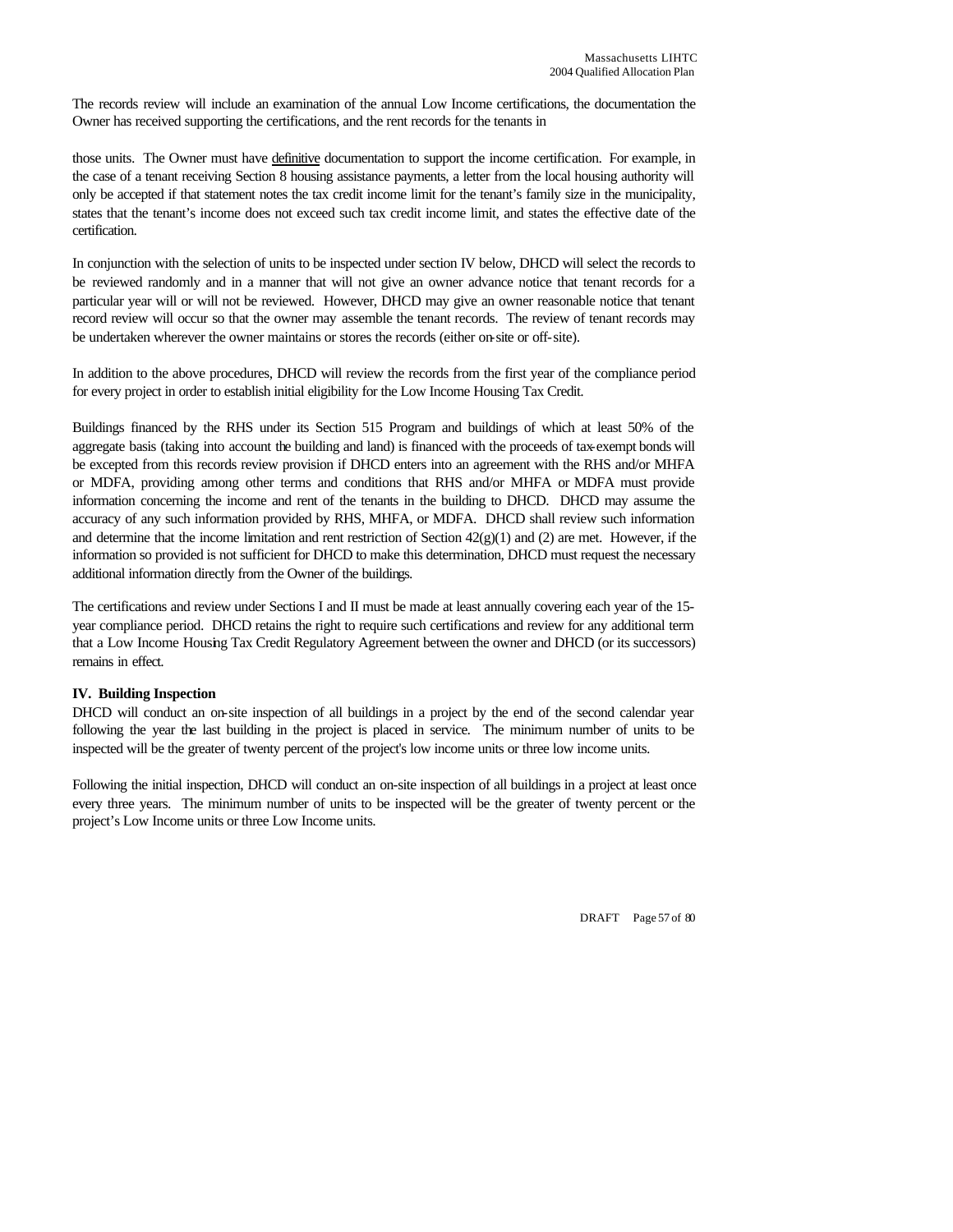DHCD will select the Low Income units to be inspected randomly and in a manner that will not give an owner advance notice that a unit will or will not be inspected. However, DHCD may give an owner reasonable notice that an inspection of the building and Low Income units will occur so that the owner may notify tenants of the inspection.

DHCD Will review any health, safety, or building code violations reports or notices retained by the owner as required in Section I above and will determine:

- a. Whether the buildings and units are suitable for occupancy, taking into account state and local health, safety and building codes (or other habitability standards); or
- b. Whether the buildings and units satisfy, as determined by DHCD, the uniform physical condition standards for public housing established by HUD (24 CFR 5.703).

Regardless of whether DHCD makes its determination under a. or b. above, the project must continue to satisfy applicable state and local health, safety, and building codes. If DHCD becomes aware of any violation of these codes, it must report the violation under Section V below.

A building financed by RHS under its Section 515 program will be excepted from this inspection provision if RHS inspects the building (under 7 CFR part 1930) and the RHS and DHCD enter into a memorandum of understanding, or other similar arrangement, under which RHS agrees to notify DHCD of the inspection results.

DHCD retains the right to perform on-site inspections of the buildings of any project at least through the end of the compliance period and for any additional term that a Low Income Housing Tax Credit Regulatory Agreement and Declaration of Restrictive Covenants between the owner and DHCD remains in effect.

# **V. Notification Of Non-Compliance**

DHCD will provide prompt written notice to the Owner if DHCD does not receive the certifications described above, does not receive or is not permitted to review the tenant income certifications, supporting documentation, and rent record described above, or discovers by inspection, review, or in some other manner, that the project is not in compliance with Section 42. DHCD will file Form 8823, "Low Income Housing Credit Agencies Report of Noncompliance of Building Disposition", with the IRS no later than 45 days after the end of the correction period and no earlier than the end of the correction period, whether or not the noncompliance or failure to certify is corrected. The correction period, as specified in the noncompliance notice to the Owner, shall not exceed 90 days from the date of the notice to the Owner, unless extended by DHCD for up to six months where DHCD determines that there is good cause for granting an extension. DHCD will retain records of noncompliance or failure to certify in accordance with applicable Treasury regulations. If noncompliance or failure to certify is corrected within three years after the end of the correction period, DHCD will file Form 8823 reporting the correction.

DHCD will report its compliance monitoring activities annually on Form 8610, "Annual Low Income Housing Credit Agencies Report".

DRAFT Page 58 of 80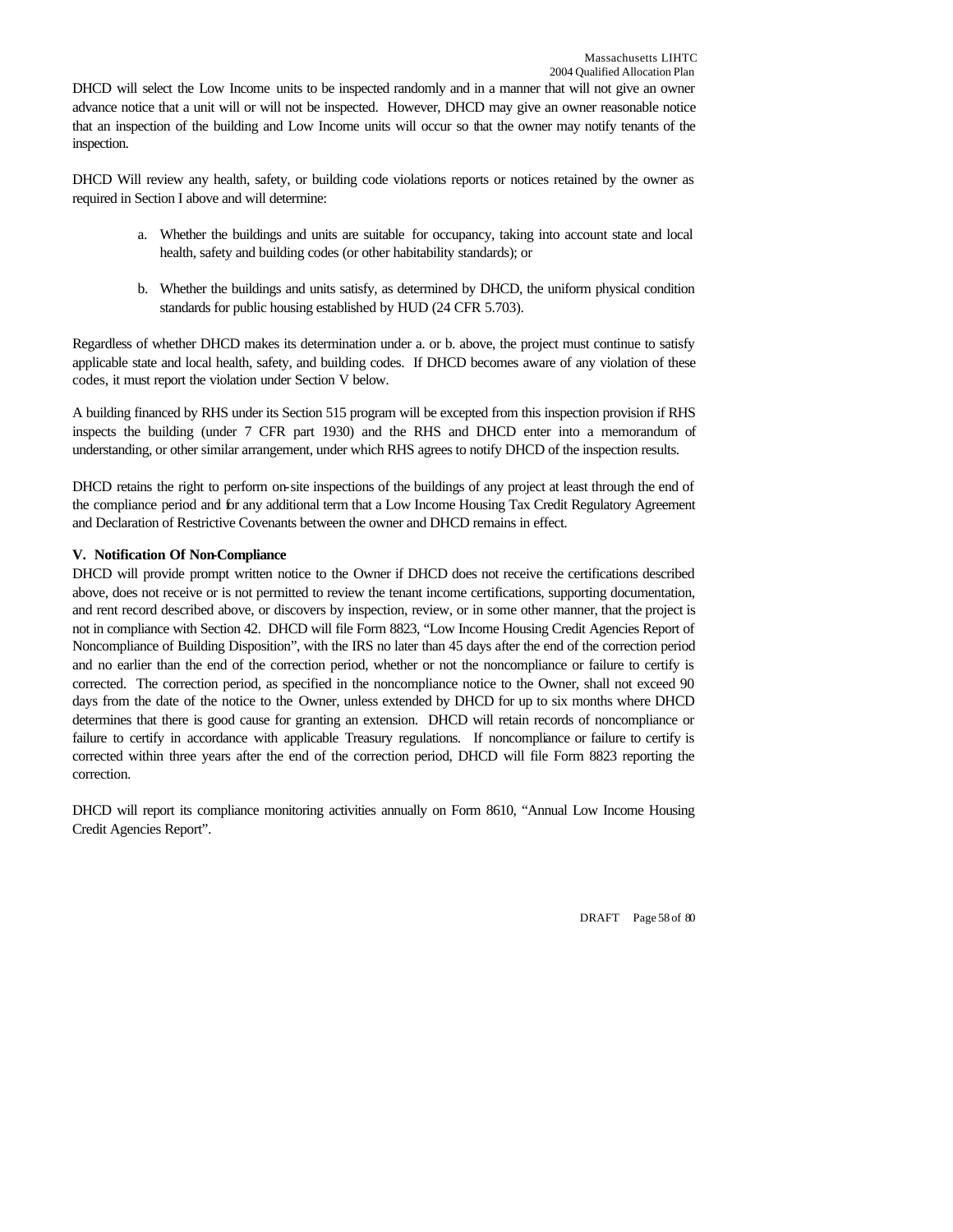# **Appendix B: Future Changes to the 2004 Allocation Plan**

Without limiting the generality of DHCD's power and authority to administer, operate, and manage the allocation of Low Income Housing Tax Credits according to federal law, federal procedures and this Plan, DHCD shall make such determinations and decisions, publish administrative guidelines and rules, require the use of such forms, establish such procedures and otherwise administer, operate, and manage allocations of tax credits in such manner as may be, in DHCD's determination, necessary, desirable, or incident to its responsibilities as the administrator, operator, and manager of the Low Income Housing Tax Credit Program.

The Governor recognizes and acknowledges that DHCD may encounter situations which have not been foreseen or provided for in the Plan and expressly delegates to DHCD the authority to amend the Plan, after the public has had the opportunity to comment through the public hearing process, and to administer, operate, and manage allocations of tax credits in all situations and circumstances, including, without limiting the generality of the foregoing, the power and authority to control and establish procedures for controlling any misuse or abuses of the tax credit allocation system and the power and authority to resolve conflicts, inconsistencies or ambiguities, if any, in this Plan or which may arise in administering, operating, or managing the Low Income Housing Tax Credit Program.

During 2004, the Department will continue to examine its use of the Sustainable Development principles in evaluating projects that request assistance. Future Qualified Allocation Plans may have more explicit requirements for projects seeking tax credit allocations in order to assure their consistency with the principles. The Department intends to work closely with the development community and will seek their input in determining appropriate criteria.

The Governor further expressly delegates to DHCD the ability to amend this Plan to ensure compliance with federal law and regulations as such federal law may be amended and as federal regulations are promulgated governing tax credits.

DRAFT Page 59 of 80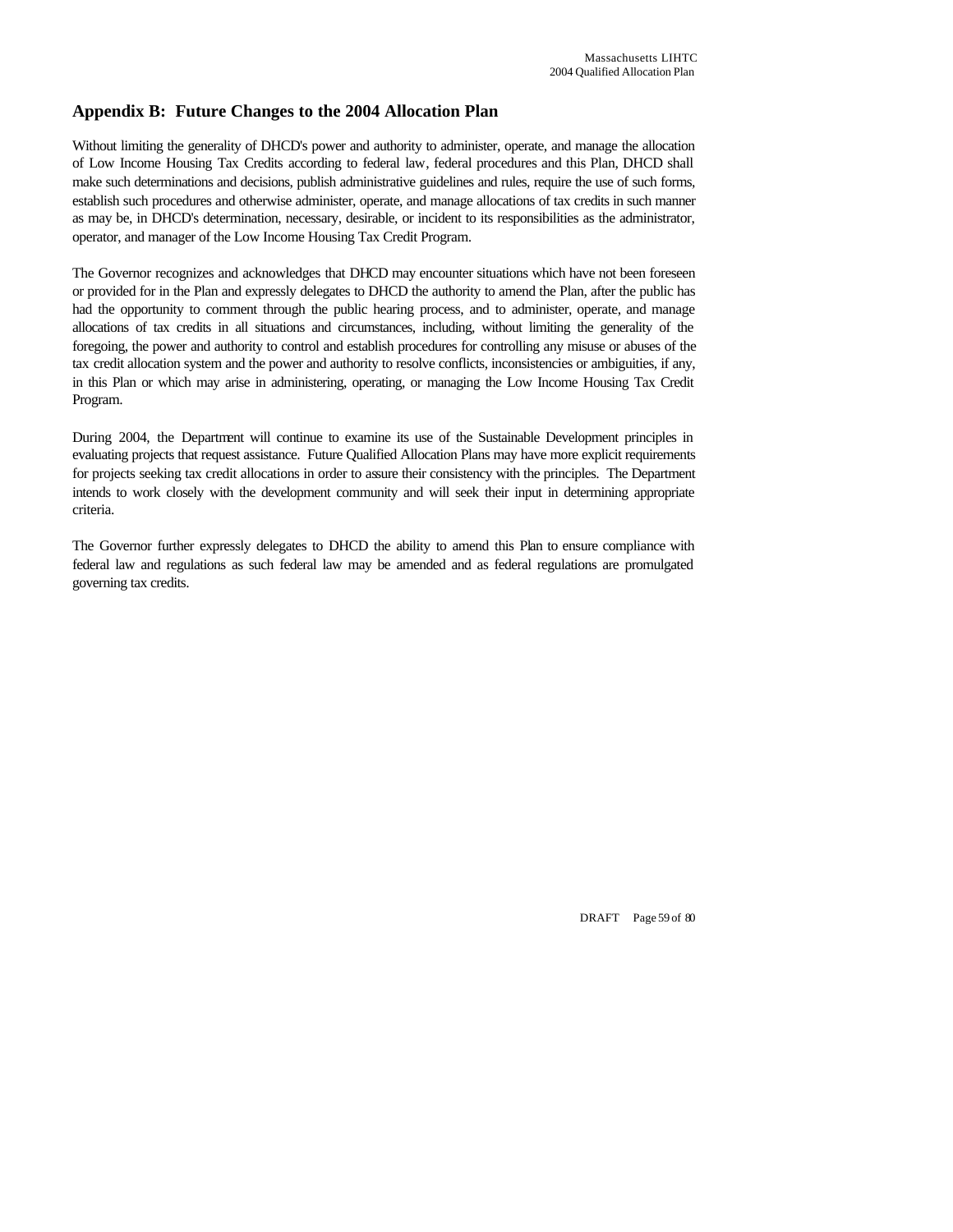# **Appendix C: Summary of Comments and Suggestions from the Public Process**

During the process of developing the 2004 Qualified Allocation Plan, the Department of Housing and Community Development met with numerous interested parties, including for-profit and non-profit developers, municipal officials, consultants, other public and private lenders, attorneys, syndicators, advocates, and other members of the affordable housing community. The Department solicited comments and suggestions on various aspects of the tax credit allocation process, including the priorities to be included in the 2004 allocation plan, the set-aside categories, the scoring system, the recommended cost limits, and the best approach to allocating the state housing credit.

In accordance with Section 42 federal requirements, DHCD held a public hearing in the Department's offices on January 5, 2004. XXX interested parties presented testimony at the hearing. An attorney from Greater Boston Legal Services stated that more tax credit projects should be located in suburban communities rather than urban ones. Greater Boston Legal Services offered the same testimony at the public hearing for the 2002 Qualified Allocation Plan. A representative of an advocacy group called Homes for Families praised DHCD for adding the requirement that tax credit sponsors include a 10% tier for very low income households or individuals.

In addition, DHCD received written comments from the Conservation Law Foundation strongly encouraging consideration of smart growth principles in tax credit funding decisions. Department staff contacted Conservation Law Foundation staff and discussed the fact that the portfolio of tax credit projects is heavily urban and includes many projects with smart growth characteristics.

DRAFT Page 60 of 80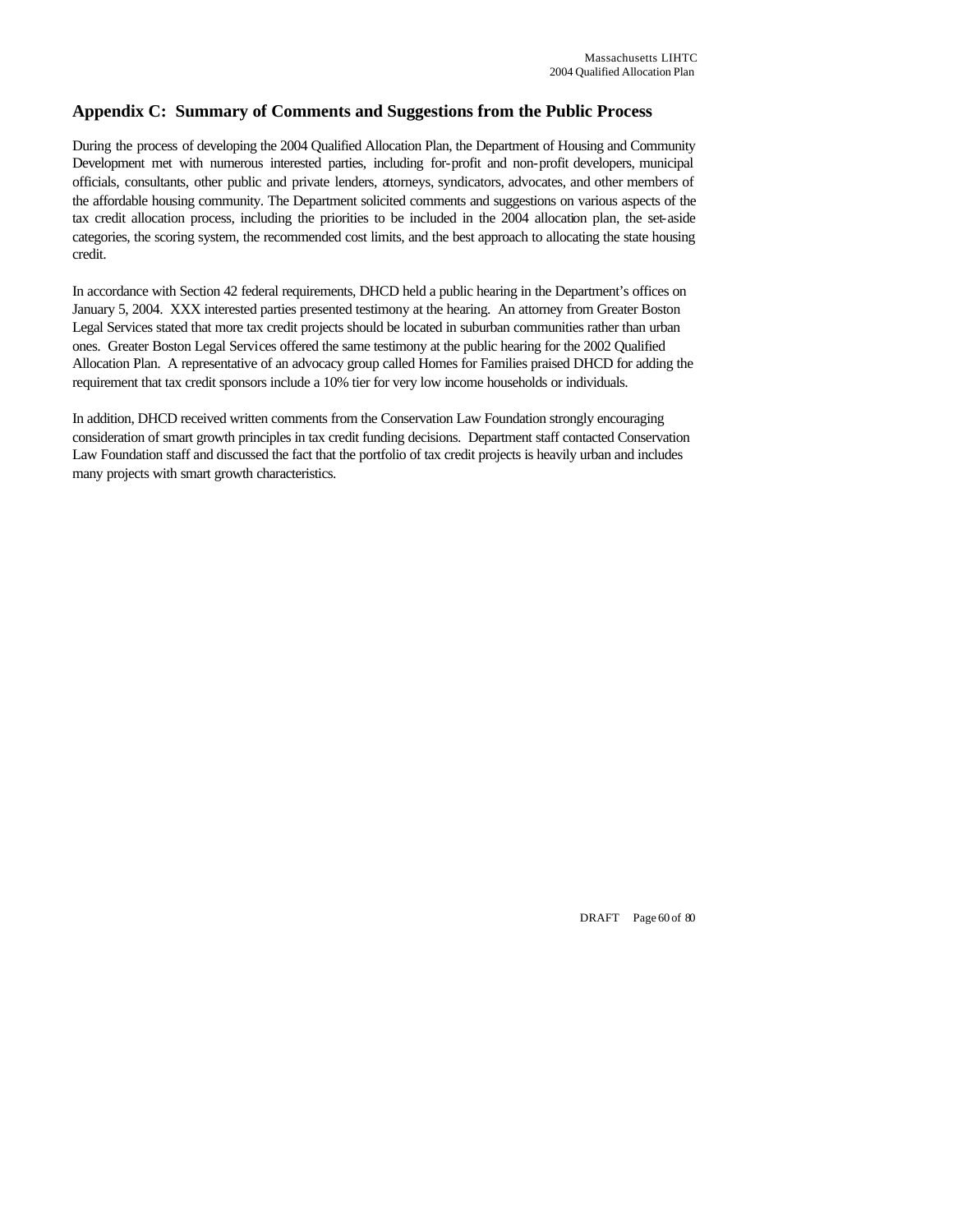# **Appendix D: The Massachusetts Low Income Housing Tax Credit Program**

760 CMR 54.00 MASSACHUSETTS LOW INCOME HOUSING TAX CREDIT PROGRAM

#### Section

54.01: Scope, Purpose and Applicability 54.02: Definitions 54.03: Amount of Credit Authorized 54.04: Eligible Projects 54.05: Eligible Recipients 54.06: Allotment of Credit Among Partners, etc. 54.07: Transferability of Credit 54.08: Prerequisites to Cla iming Credit 54.09: Placed in Service Requirement; Time for Claiming Credit 54.10: Carryforward of Credit 54.11: Limitations on Credit; Ordering of Credit 54.12: Recapture 54.13: Reporting and Recordkeeping Requirements 54.14: Application Process and Administrative Fees 54.15: Reference to Federal Credit Rules 54.16: Authorization of Department to Take Further Actions

54.01: Scope, Purpose and Applicability

(1) General. 760 CMR 54.00 explains the calculation of the low-income housing tax credit established by M.G.L. c. 23B, s.3, M.G.L. c .62, s. 61 and M.G.L. c. 63, s. 31H (St. 1999, c. 127, s.s. 34, 82, 90). The Department of Housing and Community Development may allocate annually, for the five -year period beginning January 1, 2001 and ending December 31, 2005, Massachusetts low-income housing tax credit in the amount set forth in M.G.L. c. 23B, s.3, M.G.L. c .62, s. 61 and M.G.L. c. 63, s. 31H (St. 1999, c. 127, s.s. 34, 82, 90) for projects that qualify for the federal low-income housing tax credit under Section 42 of the Internal Revenue Code of 1986, as amended.

(2) Effective Date. 760 CMR 54.00 takes effect upon promulgation and applies to tax years beginning on or after January 1, 2001.

# 54.02: Definitions

For purposes of 760 CMR 54.00 et seq., the following terms have the following meanings, unless the context requires otherwise:

DRAFT Page 61 of 80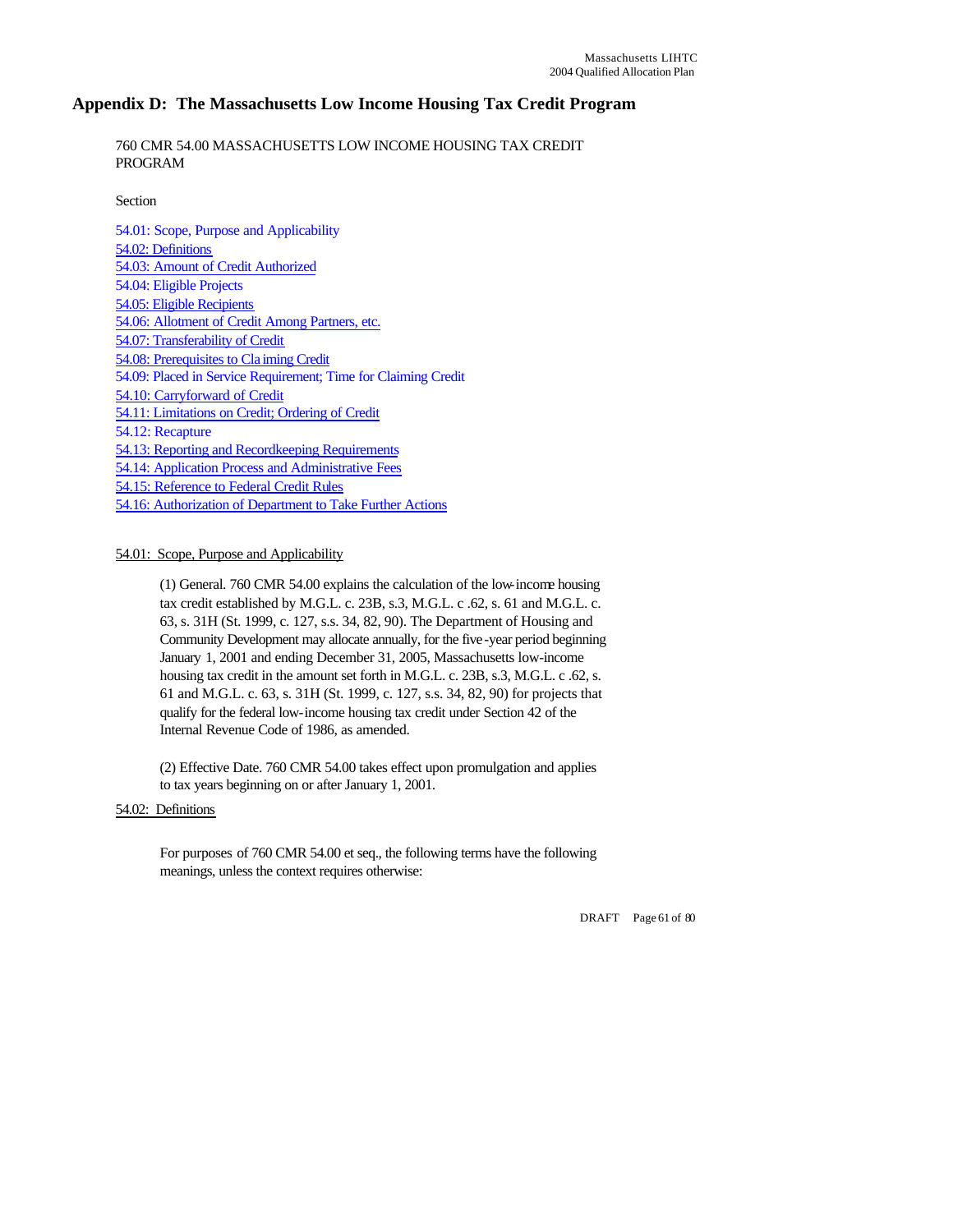Act, M.G.L. c. 23B, s. 3, M.G.L. c. 62, s. 61 and M.G.L. c. 63, s. 31H (St. 1999, c. 127, s. s. 34, 82, 90).

Allocation of Massachusetts Credit, the award by the Department of the authorized Massachusetts low-income housing tax credit among qualified Massachusetts projects.

Allotment, in the case of a qualified Massachusetts project owned by an unincorporated flow through entity, such as a partnership, limited liability company or joint venture, the share or portion of credit allocated to the qualified Massachusetts project that, consistent within and subject to 760 CMR 54.06, may be claimed by a taxpayer who is designated a member or partner of such entity or by a transferee of such member or partner.

Building Identification Number, the identification number assigned to each building in a qualified Massachusetts project by the Department.

Code, the Internal Revenue Code of 1986, as amended and in effect for the taxable year.

Commissioner, the Commissioner of Revenue.

Compliance Period, the period of 15 taxable years beginning with the first taxable year during which a qualified Massachusetts project first meets all of the requirements of 760 CMR 54.08.The following text is effective 11/24/2000

Credit Period the five-year period during which a qualified Massachusetts project is eligible for the Massachusetts low-income housing tax credit. The credit period begins with the taxable year in which a project meets all of the requirements of 760 CMR 54.08 and ends five years later.

Department, the Department of Housing and Community Development.

Eligibility Statement a statement authorized and issued by the Department certifying that a given project is a qualified Massachusetts project and setting forth the annual amount of the Massachusetts low-income housing tax credit allocated to the project. The Department shall only allocate tax credit to qualified Massachusetts projects consisting of one or more buildings that are all placed in service on or after January 1, 2001.

Federal Carryover Allocation federal carryover allocation of a tax credit where a federal low-income housing tax credit is allocated under Section 42 (h)(1)(E) or (F) of the Code prior to the calendar year in which the buildings comprising the

DRAFT Page 62 of 80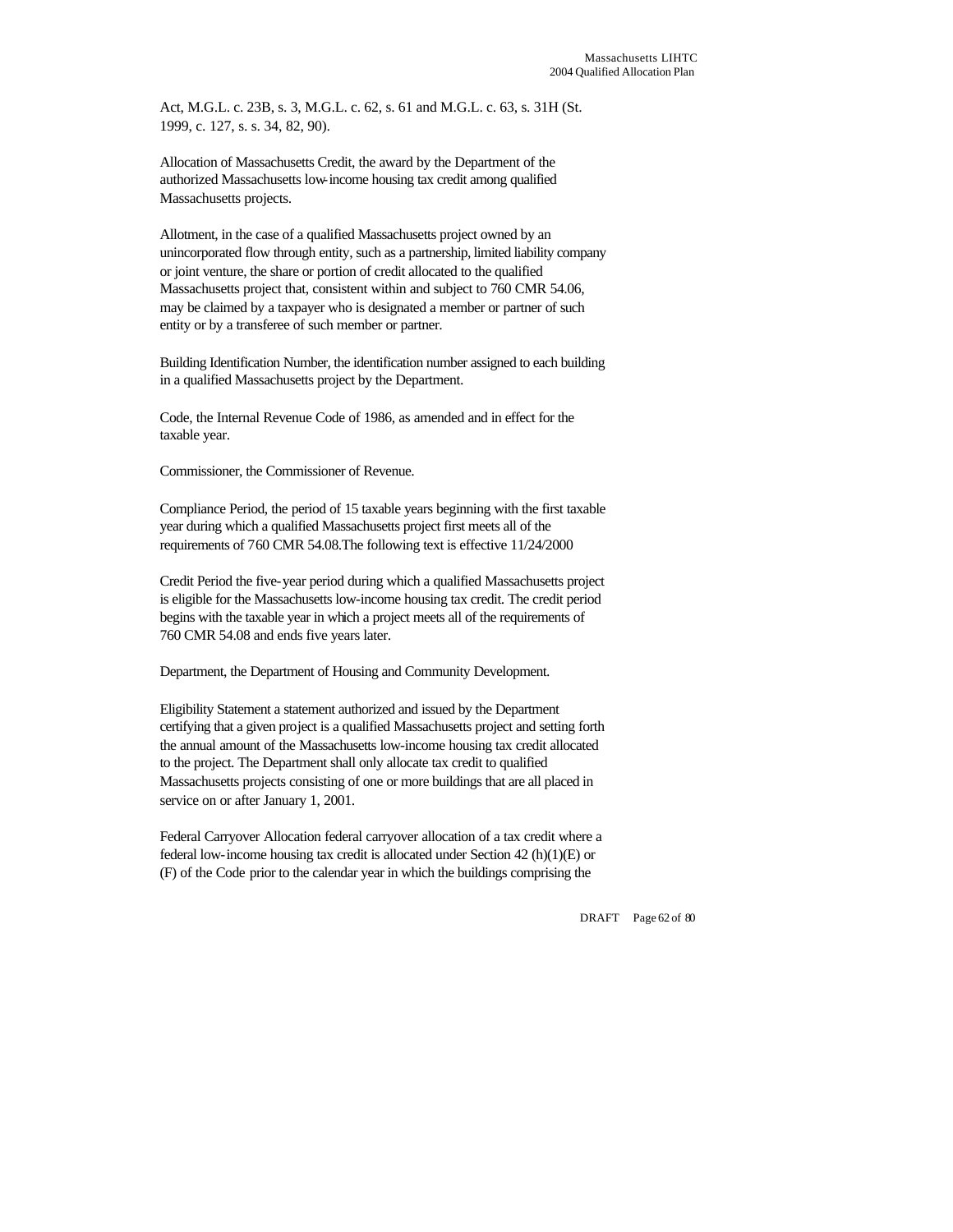project are placed in service.

Federal Low Income Housing Tax Credit the federal tax credit as provided in Section 42 of the Code.

Low income Project, a qualified low-income housing project, as defined in Section 42 (g)(1) of the Code, which has restricted rents that do not exceed 30% of the applicable imputed income limitation under said Section 42 of the Code, for at least 40% of its units occupied by persons or families having incomes of 60% or less of the median income or for at least 20% of its units occupied by persons or families having incomes of 50% or less of the median income.

Median Income, the area median gross income as such term is used in Section 42 of the Code, and which is determined under United States Department of Housing and Urban Development guidelines and adjusted for family size.

Placed in Service, this term shall have the same meaning as the term is given under Section 42 of the Code and the federal regulations the reunder.

Qualified Massachusetts Project, a low-income project located in the Commonwealth which meets the requirements of M.G.L. c. 23B, s.3, M.G.L. c. 62, s. 61 and M.G.L. c. 63, s. 31H (St. 1999, c. 127, s.s. 34, 82, 90) and whose owner enters into a regulatory agreement.

Regulatory Agreement an agreement between the owner of a qualified Massachusetts project and the Department recorded as an affordable housing restriction under M.G.L c. 184 with the registry of deeds or the registry district of the land court in the county where the project is located that requires the project to be operated in accordance with the requirements of 760 CMR 54.00, and M.G.L. c. 23B, s.3, M.G.L. c .62, s. 61 and M.G.L. c. 63, s. 31H (St. 1999, c. 127, s. s. 34, 82, 90) for not less than 30 years from the expiration date of the compliance period.

Taxpayer any person, firm, or other entity subject to the personal income tax under the provisions of M.G.L. c. 62, or any corporation subject to an excise under the provisions of M.G.L. c. 63.

#### 54.03: Amount of Credit Authorized

(1) Authorized Amount. The amount of Massachusetts low-income housing tax credit authorized to be allocated in each year during the five year period commencing January 1, 2001 and ending December 31, 2005 equals the sum of

DRAFT Page 63 of 80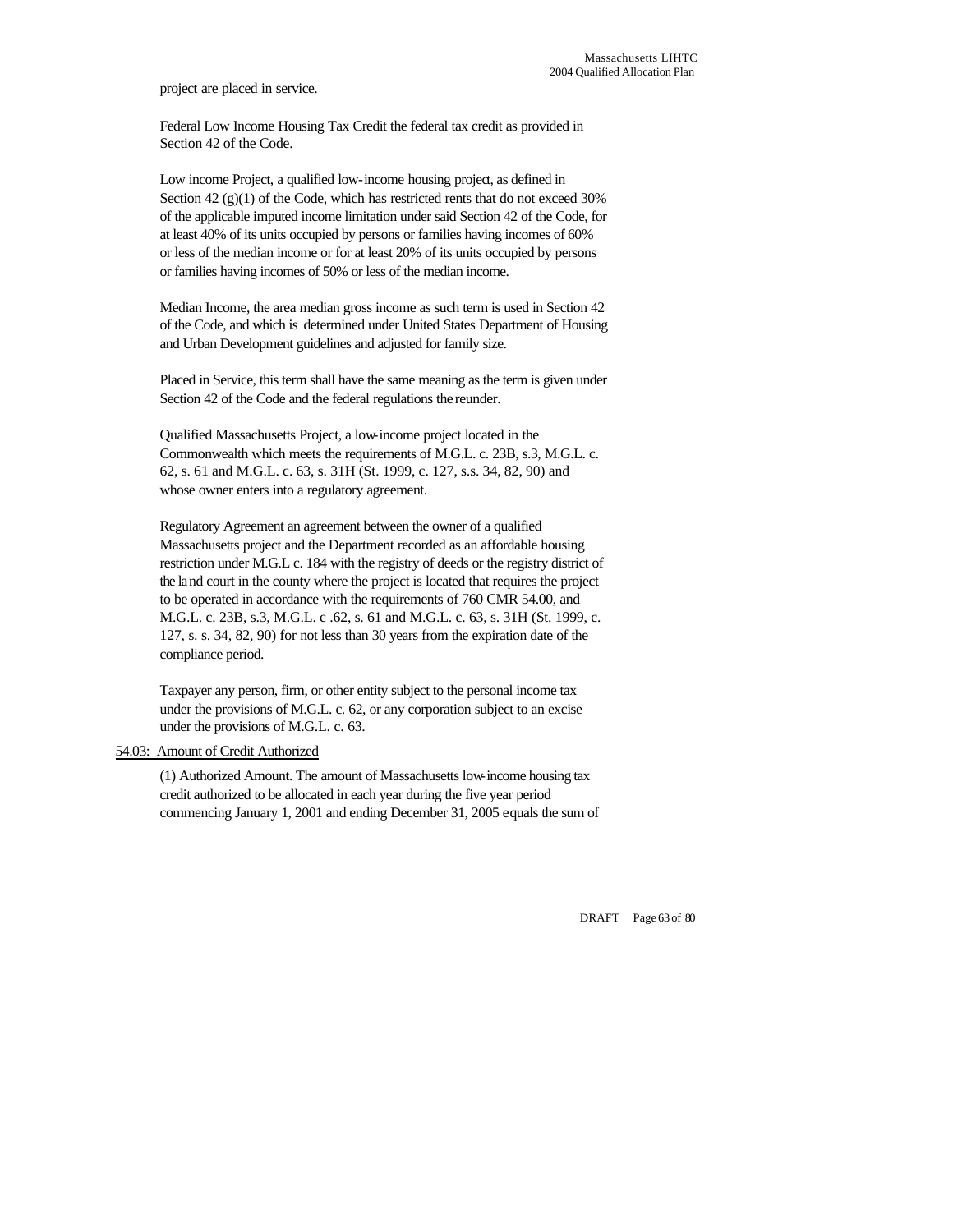(a) the lesser of 50% of the federal per capita low-income housing tax credit awarded to the Commonwealth in such year or \$4,000,000;

(b) unused Massachusetts low-income housing tax credit, if any, for all preceding calendar years; and The following text is effective 11/24/2000

(c) any Massachusetts low-income housing tax credit returned to the Department. Under M.G.L. c. 62, s. 61(c)(3)and M.G.L. c. 63, s. 31H(c)(3), an amount of Massachusetts low-income housing tax credit equal to the annual credit allocation awarded by the Department to a project is to be claimed each year for five tax years.

(2) Example. Assume the Department allocates \$3 million of 2001 Massachusetts low-income housing tax credit and \$6 million of 2001 federal low-income housing tax credit equally among 40 projects such that each project receives a federal credit award of \$150,000 and a Massachusetts low-income housing tax credit award of \$75,000. Assume further that each project is owned by an individual who retains all rights to claim the credit allocated. If the projects are placed in service on January 1, 2001 and no carryover or recapture provisions apply, each individual owner would be eligible to claim \$150,000 in federal low-income housing tax credit in 2001 and in each of the following nine years and \$75,000 in Massachusetts low-income housing tax credit in 2001 and in each of the following four years.

#### 54.04: Eligible Projects

(1) Project Eligibility. Three types of qualified Massachusetts projects are eligible for an allocation of Massachusetts low-income housing tax credit:

(a) projects to which the Department has made a prior allocation of federal low-income housing tax credit, (b) projects to which the Department makes a simultaneous allocation of federal low-income housing tax credit and (c) projects with respect to which the federal low-income housing tax credit is allowable by reason of Section 42(h)(4) of the Code applicable to buildings financed with tax exempt bonds.

(2) Prioritization by the Department. The Department shall amend or supplement its existing qualified allocation plan or its program guidelines, or both, to provide taxpayers guidance on how Massachusetts low-income housing tax credit will be allocated among competing projects. Such guidance shall adhere to the statutory requirements of providing the least amount of combined federal and

DRAFT Page 64 of 80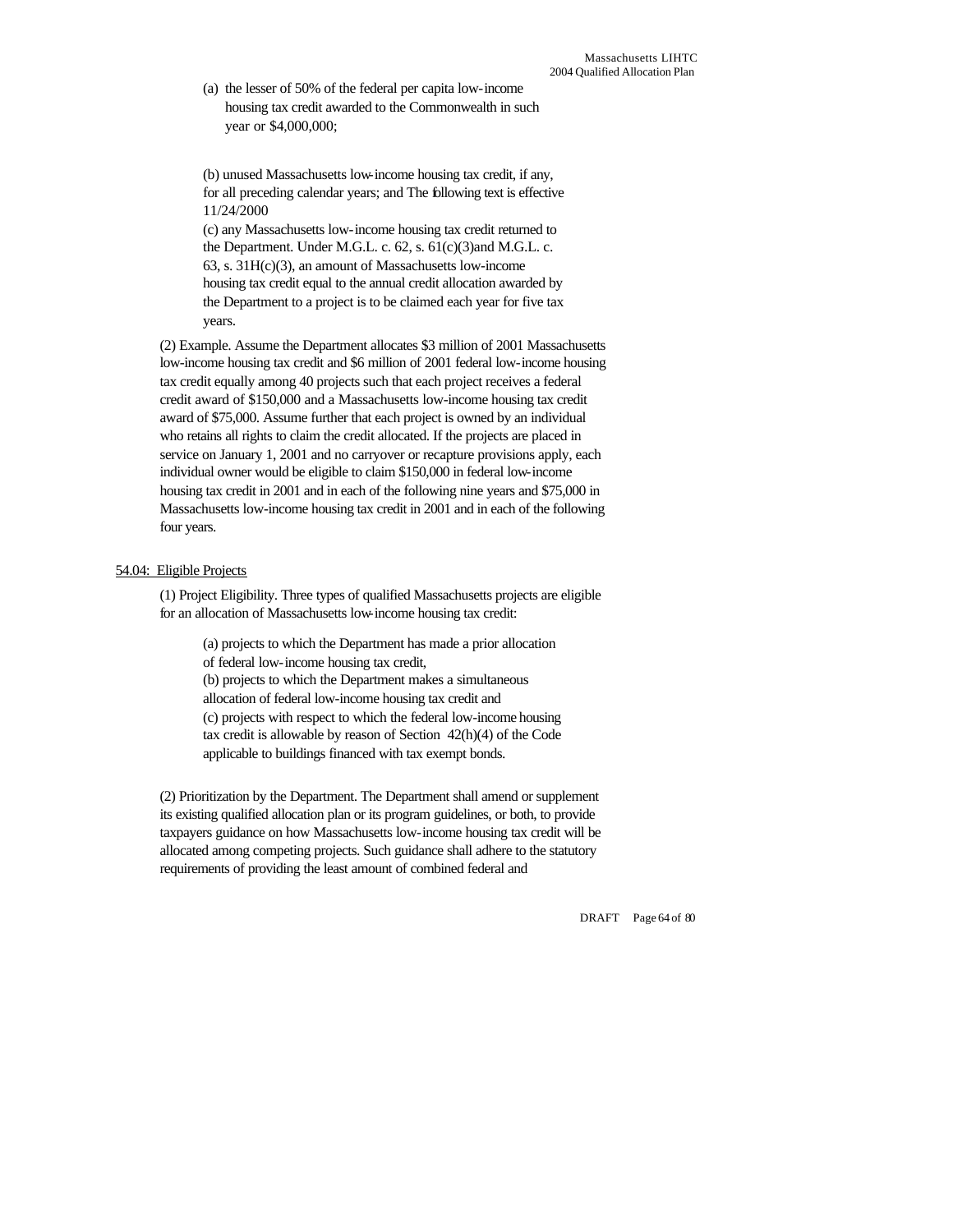Massachusetts low-income housing tax credit necessary to ensure financial feasibility of selected projects while allocating the total available Massachusetts low-income housing tax credit among as many qualified Massachusetts projects as fiscally feasible. Subject

to these statutory constraints, the Department may, in its discretion, provide guidance that

> (a) requires owners of projects with more than a designated dollar amount of federal credit to fund a portion of project equity from funds attributable to the Massachusetts low-income housing tax credit,

> (b) encourages owners of certain projects to raise equity primarily using the Massachusetts low-income housing tax credit while using a minimal amount of the so-called 9% federal low-income housing tax credit,

> (c) encourages the creation of projects funded through a combination of Massachusetts low-income housing tax credit and the so-called 4% federal low-income housing tax credit allowable to buildings financed with tax-exempt bonds, and (d) encourages the creation of any other projects that the Department deems to be consistent with the statutory goal of increasing the overall number of low-income housing units.

#### 54.05: Eligible Recipients

Any person or entity (of whatever type) with an ownership interest in a qualified Massachusetts project and who receives an allocation of federal low-income housing tax credit with respect to such project is eligible to receive an allocation of Massachusetts low-income housing tax credit with respect to such project. The following text is effective 11/24/2000.

# 54.06: Allotment of Credit Among Partners, *etc.*

Whenever an owner of a qualified Massachusetts project with respect to which Massachusetts low-income housing tax credit has been allocated is an unincorporated flow-through entity, such as a partnership, limited liability company or joint venture, the entity may allot the Massachusetts tax credit available to the entity among persons designated by it as partners or members in such amounts or proportions. as they may agree in the organizational documents governing such entity, provided that the owner certifies to the Commissioner the amount of Massachusetts low-income housing tax credit allotted to each member or partner on a form designated by the Commissioner. The allotment of Massachusetts low-income housing tax credit need not follow or be consistent with the allocation, as the word is used in Section 704(b) of the Code, of other

DRAFT Page 65 of 80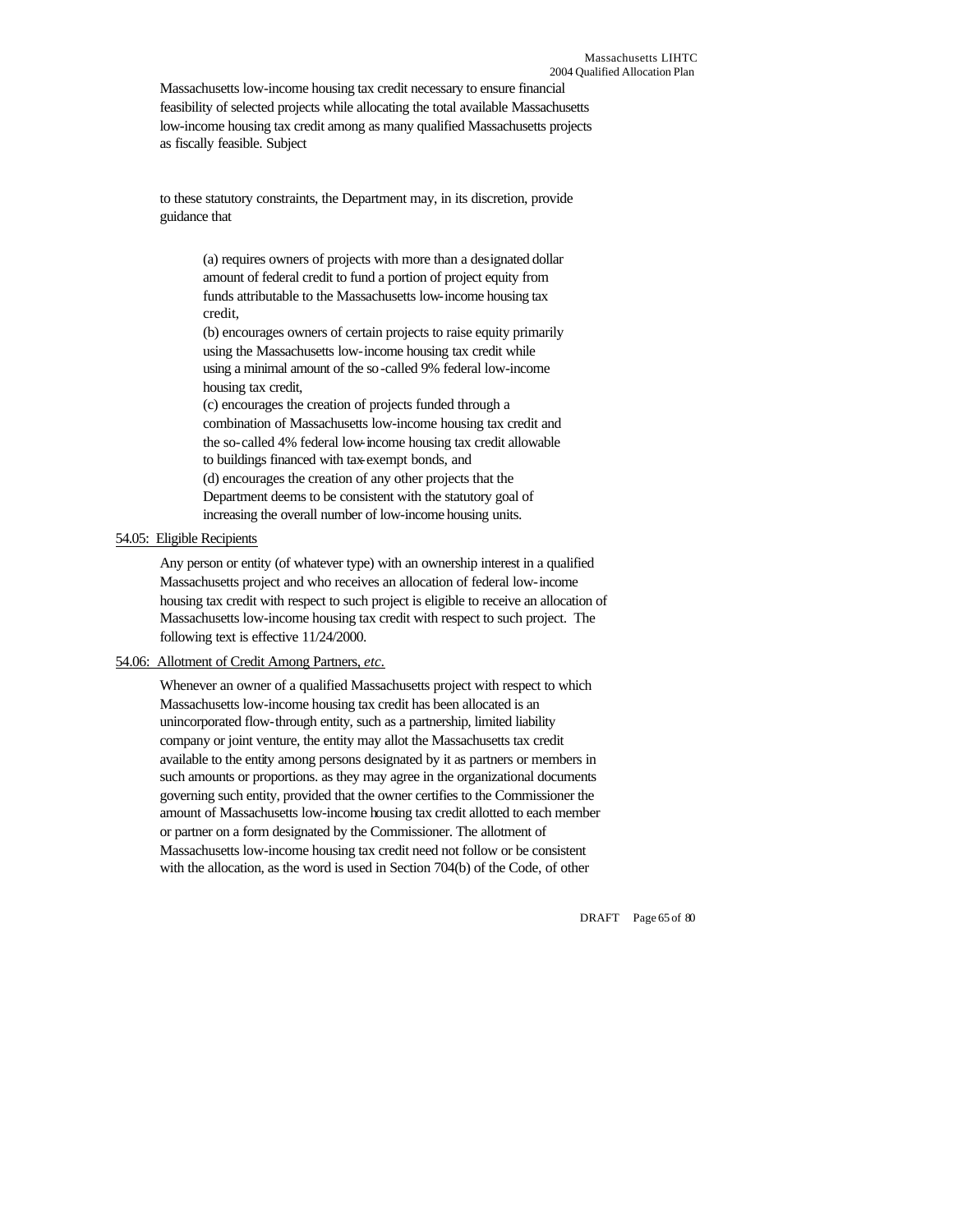#### Massachusetts LIHTC 2004 Qualified Allocation Plan

partnership items (e.g., income, loss, deduction or credit, including the federal low-income housing tax credit). Similarly, whenever Massachusetts low-income housing tax credit is allocated with respect to a qualified Massachusetts project that is owned through a joint tenancy or similar ownership arrangement, the owners of such project may allot the right to claim the Massachusetts low-income housing tax credit allocated with respect to such project among themselves

in such amounts as they agree, without regard to their actual ownership interest in the project, provided that the owners certify to the Commissioner the amount of Massachusetts low-income housing tax credit allotted to each owner on a form designated by the Commissioner.

## 54.07: Transferability of Credit

(1) Transferors, Transferees. Any taxpayer with an ownership interest in a qualified Massachusetts project with respect to which there has been allocated Massachusetts low-income housing tax credit and any taxpayer to whom the right to claim Massachusetts low-income housing tax credit has been allotted or transferred may transfer the right to claim unclaimed Massachusetts low-income housing tax credit to any other Massachusetts taxpayer eligible to claim a federal low-income housing tax credit with respect to the original or a different qualified Massachusetts project without the necessity of transferring any ownership interest in the original project or any interest in the entity which owns the original project. The transferor must transfer all credit attributable to periods after the transfer date agreed upon by the parties. For treatment of carry forward credit, see 760 CMR 54.10.

(2) Transfer Contract Requirements. A taxpayer, owning an interest in a qualified Massachusetts project or to whom the right to claim Massachusetts low-income housing tax credit has been allotted or transferred, who transfers his, her or its credit such that credit may be claimed by a taxpayer without ownership in the project and without an interest in the entity that owns the project must enter into a transfer contract with the transferee. The transfer contract must specify the following:

(a) Building Identification Numbers for all buildings in the project;

(b) the date each building in the project was placed in service;

(c) the 15-year compliance period for the project;

(d) the schedule of years during which the credit may be claimed

and the amount of credit previously claimed; and

(e) the taxpayer or taxpayers that are responsible for paying recapture if recapture should occur.

DRAFT Page 66 of 80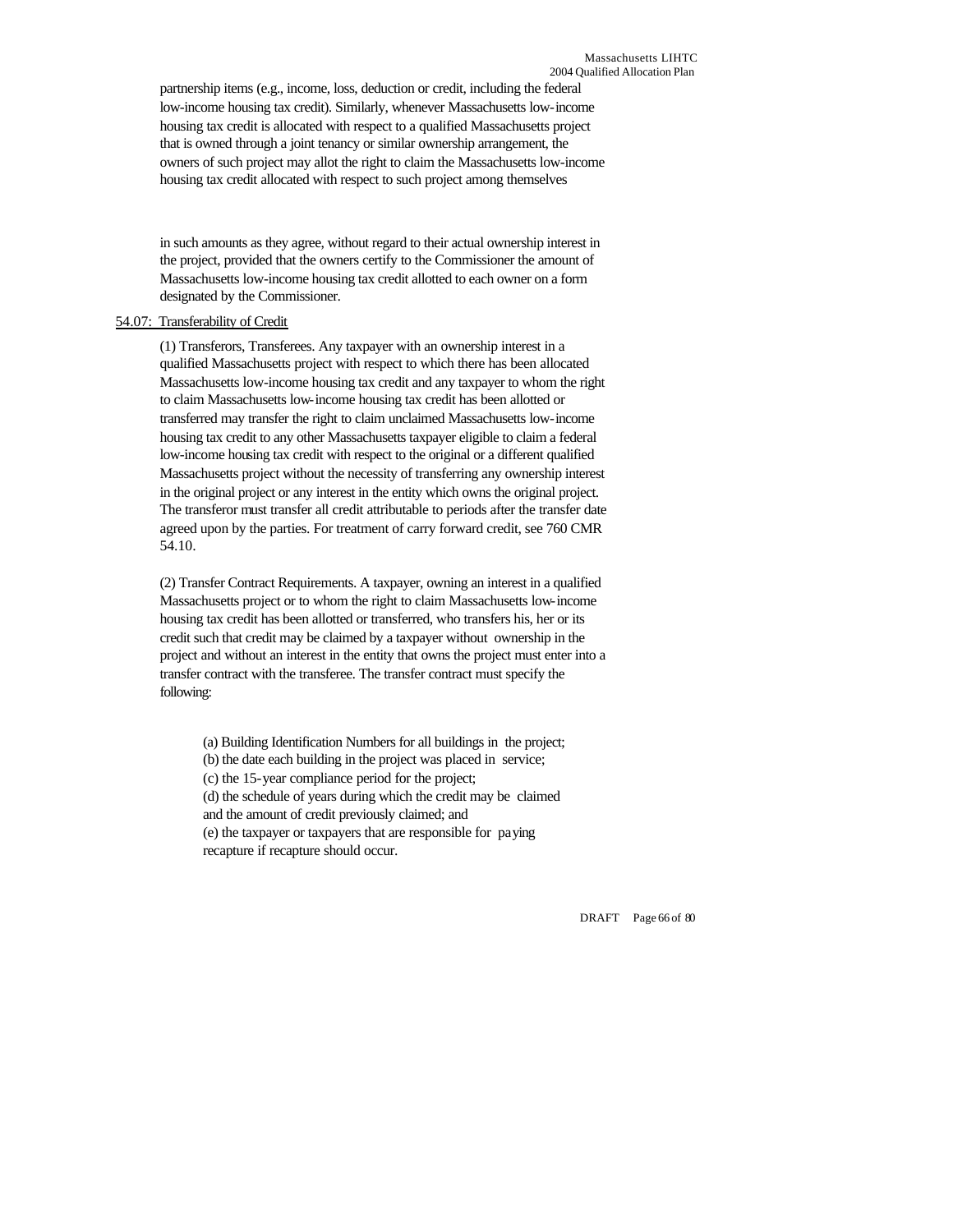The transferring party shall attach a copy of this contract to the transfer statement required under 760 CMR 54.13(4).

(3) Transferred Eligibility to Claim Credit. Any taxpayer who is a transferee of the right to claim a Massachusetts low-income housing tax credit with respect to a qualified Massachusetts project may, provided all transfer

requirements and all other requirements for claiming such credit are met, claim such credit notwithstanding the fact that the credit may initially have been allocated to a taxpayer paying a different income tax (i.e., personal or corporate)

(4) Sale of Credit is Sale of Capital Asset. The sale of Massachusetts lowincome housing tax credit will be treated as the sale of a capital asset under the Massachusetts personal income tax or the net income measure of the corporate excise. The following text is effective 11/24/2000

(5) Examples. The following examples illustrate the application of 760 CMR 54.07:

> (a) Example 1. If taxpayer X receives an allotment of Massachusetts low-income housing tax credit as a partner in a partnership that owns a qualified Massachusetts project, taxpayer X may transfer the Massachusetts low-income housing tax credit allotted to it to taxpayer Y, whether or not taxpayer Y is a partner in the partnership, so long as taxpayer Y is entitled to claim a federal low-income housing tax credit with respect to any qualified Massachusetts project. (b) Example 2. Credit is allocated with respect to a project

> owned by a limited liability company and allotted to individuals who are members in the company. One of the members may sell his or her credit to a corporation, whether or not such corporation is a member in the company, so long as the corporation is entitled to claim a federal low-income housing tax credit with respect to any qualified Massachusetts project.

#### 54.08: Prerequisites to Claiming Credit

When Massachusetts low-income housing tax credit is allocated with respect to a qualified Massachusetts project, such credit may not be claimed by any taxpayer with respect to any building in such project unless and until (1) all buildings in such project have been placed in service, and

(2) the project has met the minimum set-aside and occupancy requirements of Section 42(g) of the Code. Before the end of the first taxable year in which credit

DRAFT Page 67 of 80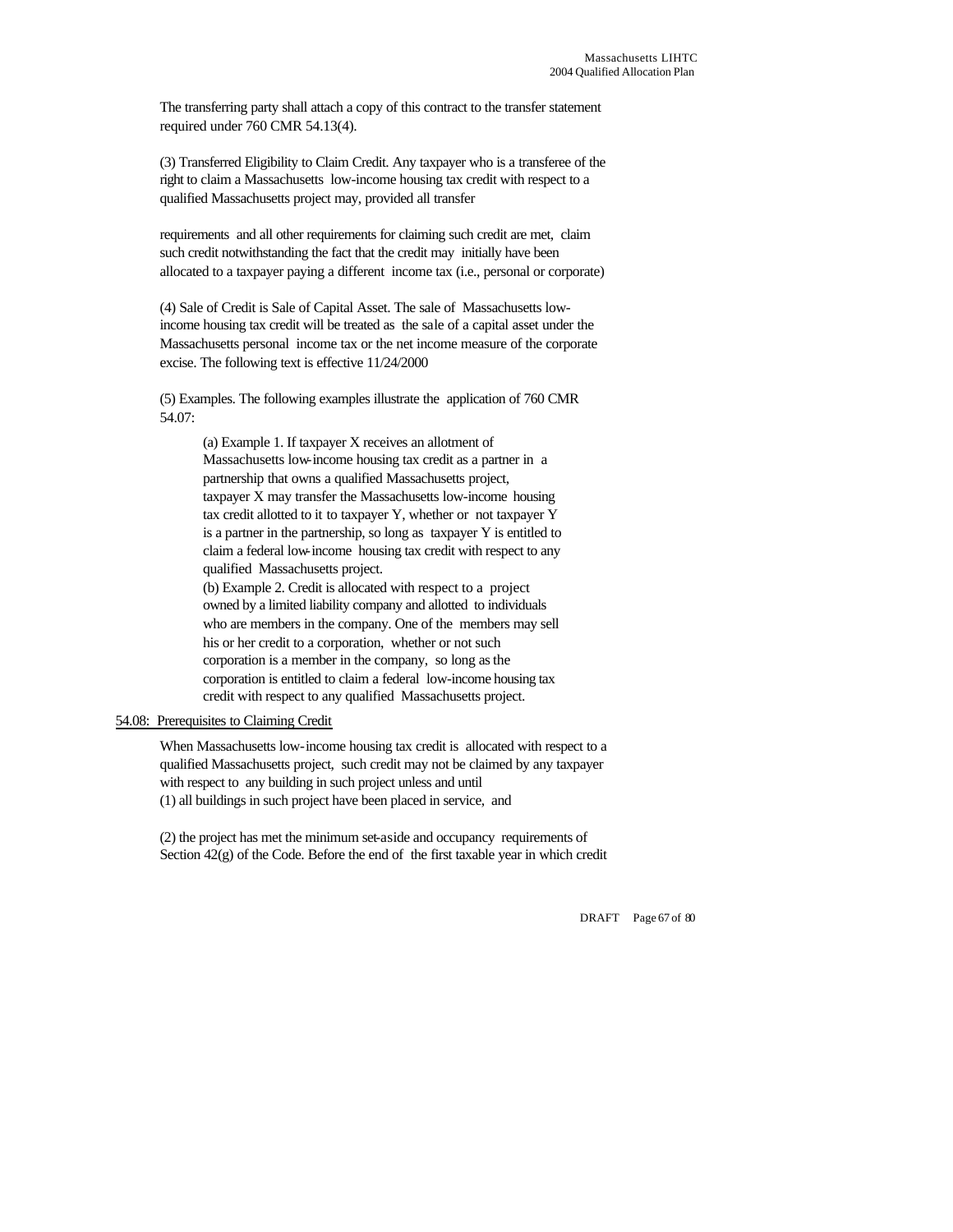is claimed, the taxpayer must record a Regulatory Agreement in a form acceptable to the Department with respect to such project.

#### 54.09: Placed in Service Requirement; Time for Claiming Credit

(1) Placed in Service Requirement. All buildings in a project must generally be placed in service in the year in which the allocation of Massachusetts low-income housing tax credit is made. Notwithstanding the foregoing sentence:

(a) whenever a project qualifies for a federal carryover allocation under Section 42(h)(1)(E) or (F) of the Code and the federal regulations thereunder, such project may continue to be a qualified Massachusetts project if the owner of the project enters into a satisfactory carryover allocation agreement with the Department prior to the end of the year in which the allocation of credit is made; and

(b) with respect to a project described in 760 CMR 54.04(1)(c), such project may continue to be a qualified Massachusetts project if, in the judgment of the Department, the project would otherwise meet all of the requirements for a federal carryover allocation under Section  $42(h)(1)(E)$  or  $(F)$  of the Code and the federal regulations thereunder and the owner of the project enters into a satisfactory carryover allocation agreement with the Department prior to the end of the year in which the allocation of credit is made.

The Department shall provide a form of Massachusetts carryover allocation agreement for the Massachusetts low-incoming housing tax credit.

(2) Timing of Claiming Credit. Any taxpayer holding the right to claim Massachusetts low-income housing tax credit with respect to a qualified Massachusetts project may claim a pro rata portion of the annual amount of Massachusetts low-income housing tax credit allocated with respect to such project for the calendar year in which such project first meets the conditions described in 760 CMR 54.08, with proration based on the portion of such calendar year during which the project meets those conditions. Any amount of annual credit deferred on account of proration may be claimed in the sixth tax year, assuming the project remains qualified.

(3) Early Credit Election. Notwithstanding the generally applicable timing for claiming Massachusetts low-income housing tax credit described in 760 CMR 54.09(2), an owner of a qualified Massachusetts project may elect to accelerate the time for claiming the credit. Provided that the project first meets the conditions described in 760 CMR 54.08, an owner of such qualified

DRAFT Page 68 of 80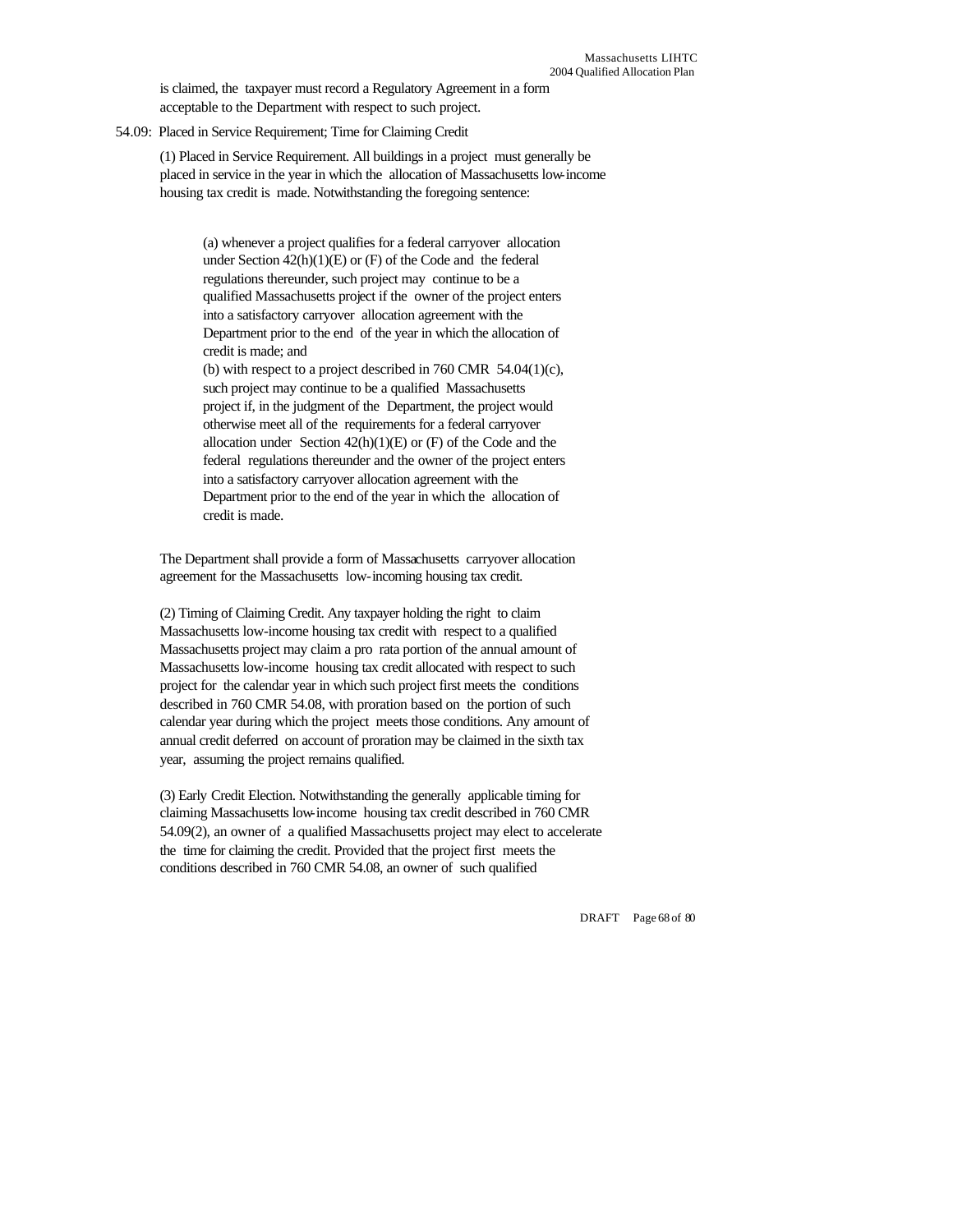Massachusetts project may file a notice with the Commissioner in a form to be determined by the Commissioner that the owner has elected to accelerate the credit. The following text is effective 11/24/2000

(4) Effect of Early Credit Election. When an owner of a qualified Massachusetts project makes an early credit election in the first year of the credit period and such project meets the requirements for making such an election, then notwithstanding 760 CMR 54.09(2), any taxpayer holding the right to claim Massachusetts low-income housing tax credit with respect to

such project shall claim the taxpayer's share of the project's entire annual allocation of Massachusetts low-income housing tax credit for the taxable year in which such election is validly made, without proration or adjustment on account of the date during such year on which the project is placed in service or on which such election is made, subject to any other applicable limitations.

(5) Examples. The following examples illustrate the application of 760 CMR 54.09.

> (a) Example 1. Assume \$100,000 of Massachusetts low income housing tax credit is allocated with respect to a project in 2001. The project is owned by one individual who retains the right to claim such credit. No Massachusetts carryover allocation agreement under 760 CMR.54.09(1) has been entered into. The individual's tax year coincides with the calendar year. If the project meets the conditions described in 760 CMR 54.08 and is placed in service on October 1, 2001, then the individual holding the right to claim such credit may claim \$25,000 in Massachusetts low-income housing tax credit on his or her Massachusetts tax return for the year 2001 subject to any other applicable limitations. The individual would be expected to claim \$100,000 on his or her Massachusetts tax returns for each of the years 2002, 2004, 2004, and 2005, and to claim \$75,000 on his or her Massachusetts tax return for the year 2006, assuming the project remains qualified and the individual retains the right to claim all of the credit.

> (b) Example 2. The same individual elects to take the early credit option instead of the pro rata approach. The individual may claim \$ 100,000 in Massachusetts low income housing tax credit on his or her tax return for 2001, and \$ 100,000 per year for each of the subsequent four years.

(c) Example 3. The same individual has a tax year that runs from July I to June 30. The individual elects to take the early credit

DRAFT Page 69 of 80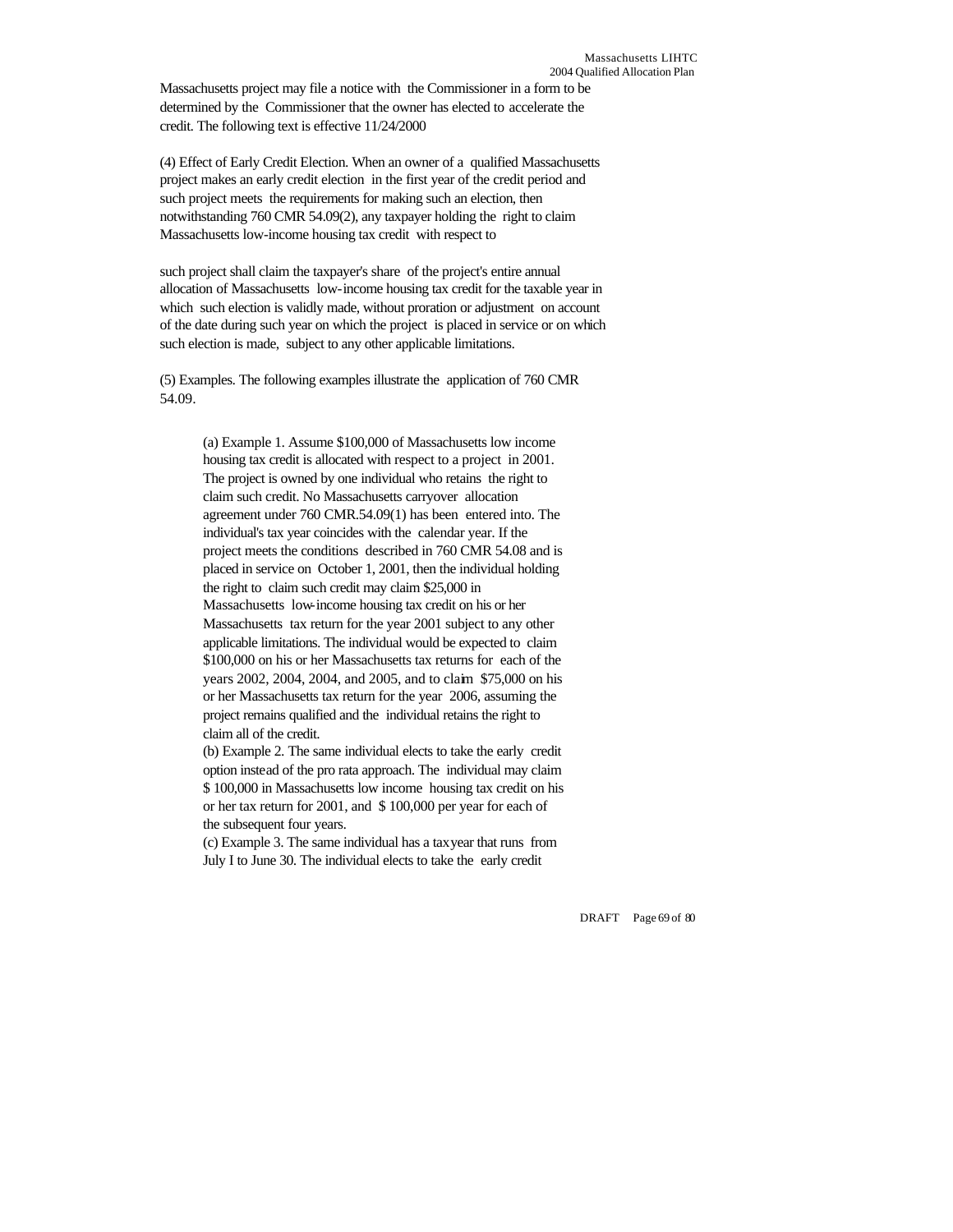option. The individual takes the \$100,000 credit available on October 1, 2001 in his tax year that ends on June 30, 2002 and \$ 100,000 per year for each of the taxpayer's subsequent four tax years.

#### 54.10: Carryforward of Credit

(1) Carryforward Period. Any amount of the credit that exceeds the claimant's tax due may be carried forward to any of the five subsequent taxable years. (2) Transfer of Carryforward. A taxpayer who transfers an unclaimed

portion of the credit pursuant to 760 CMR 54.07(1) may choose whether or not to include carryforward credit from prior years in the transfer. (3) Transferee Treated Like Original Owner. For the purpose of determining the carryforward period, the transferee shall be bound by the same schedule for claiming a credit as the taxpayer originally entitled to the credit as an owner of a qualified Massachusetts project, regardless of how often the credit has been transferred.

#### 54.11: Limitations on Credit; Ordering of Credit

(1) Limitations on Credit. The credit may not be applied to increase the maximum amount of credit allowed under M.G.L. c. 63, or to reduce the minimum corporate excise imposed under M.G.L. c. 63.

(2) Ordering of Credit. The credit may be applied in combination with other credits allowed under M.G.L. c. 63 in any order. Similarly, the credit may be applied in combination with other credits allowed under M.G.L. c. 62 in any order.

(3) Credit Nonrefundable. The credit is not refundable to the taxpayer. The following text is effective 11/24/2000.

## 54.12: Recapture

(1) Recapture; Disallowance. Whenever an event or circumstance occurs with respect to a qualified Massachusetts project that results in any recapture of federal low-income housing tax credit, any Massachusetts low-income housing tax credit claimed with respect to the project shall also be subject to recapture in the amount described below, and any Massachusetts low-income housing tax credit allocated to such project and not yet claimed as of the date of the recapture event shall be disallowed. Notwithstanding any agreement between transferor and transferee, each taxpayer who has claimed any portion of the Massachusetts low-income housing tax credit allocated to the project in question shall be liable for payment of his, her or its respective recapture amount as specified in 760 CMR 54.12(3).

DRAFT Page 70 of 80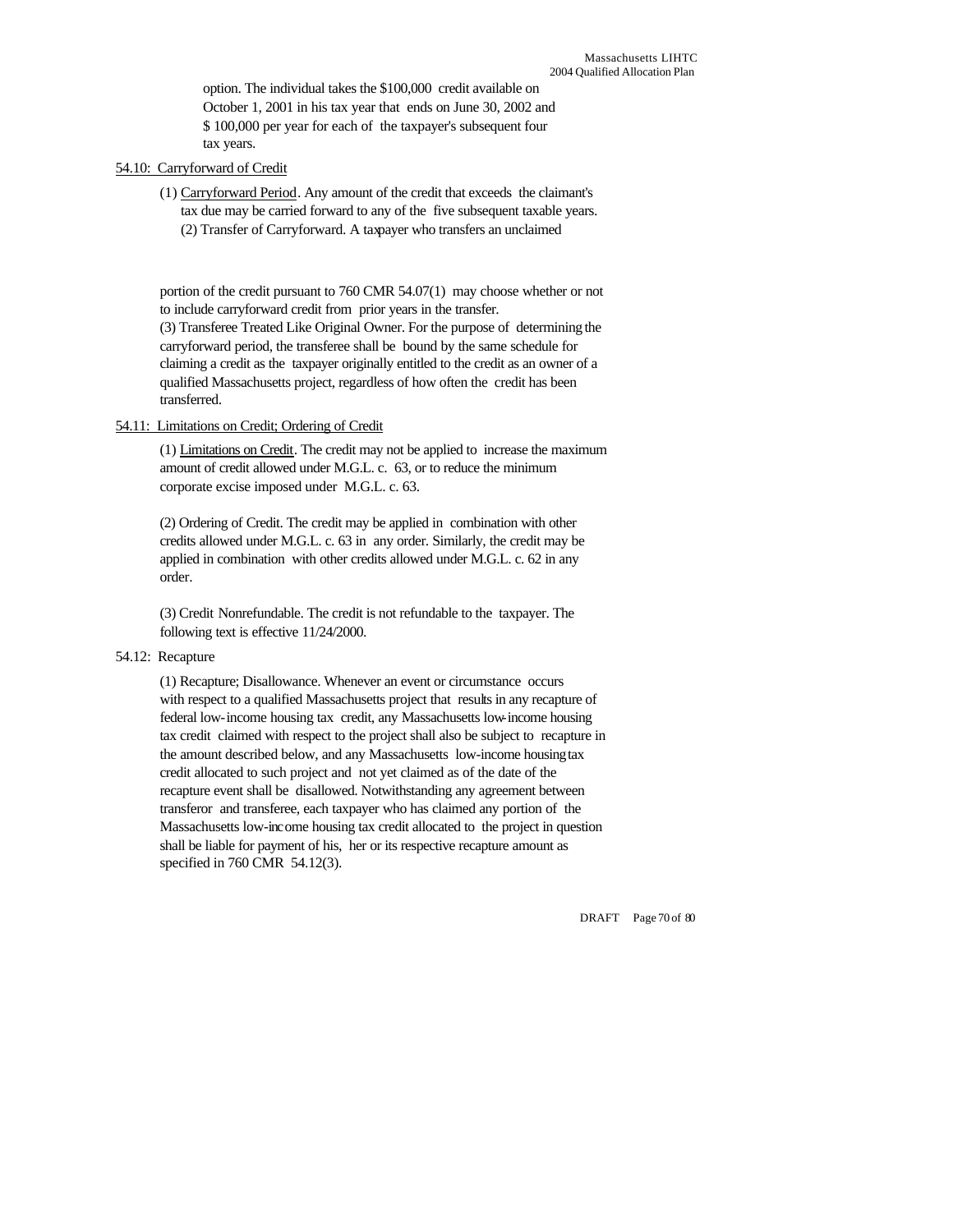(2) Recapture Period. Massachusetts low-income housing tax credit allocated with respect to a project is subject to recapture (and disallowance to the extent not yet claimed) at any time during the 15-year compliance period if the project is subject to recapture of federal low-income housing tax credit.

(3) Amount of Recapture. The amount of Massachusetts low-income housing tax credit to be recaptured from any taxpayer upon the occurrence of a recapture event equals the product of

(a) the Massachusetts low-income housing tax credit claimed by such taxpayer prior to the recapture event times (b) the recapture fraction. The recapture fraction is a fraction in which the numerator is the amount of all federal low-income housing tax credit recaptured with respect to the project and the denominator is the amount of all federal low-income housing tax credit previously claimed with respect to the project.

(4) Timing of Recapture. The amount of recapture of the Massachusetts lowincome housing tax credit shall be reported and shall be subject to tax in the taxable year during which the federal recapture event takes place.

(5) Example. The following example illustrates the application of 760 CMR 54.12. Assume, the owner of a qualified Massachusetts project is a calendar year taxpayer. The annual credit amount allocated to the project is \$20,000. The project meets the requirements of 760 CMR 54.08 on October 1, 2001. Taxpayer makes an early credit election and takes a \$20,000 credit for tax year 2001. Taxpayer takes a second \$20,000 credit for tax year 2002. On April 1, 2004, the project goes out of compliance and becomes subject to federal recapture. No credit is available to taxpayer for tax years 2004, 2004 and 2005. The \$40,000 credit previously taken by the taxpayer is subject to recapture according to the formula in 760 CMR 54.12(3).

54.13: Reporting and Recordkeeping Requirements

(1) Taxpayer Requirements. In order to claim the credit, a taxpayer must provide to the Commissioner the following:

(a) eligibility statement as provided in 760 CMR 54.13(2); (b) allotment certification, if applicable, as provided in 760 CMR 54.13(3);

(c) transfer statement, if applicable, as provided in 760 CMR

DRAFT Page 71 of 80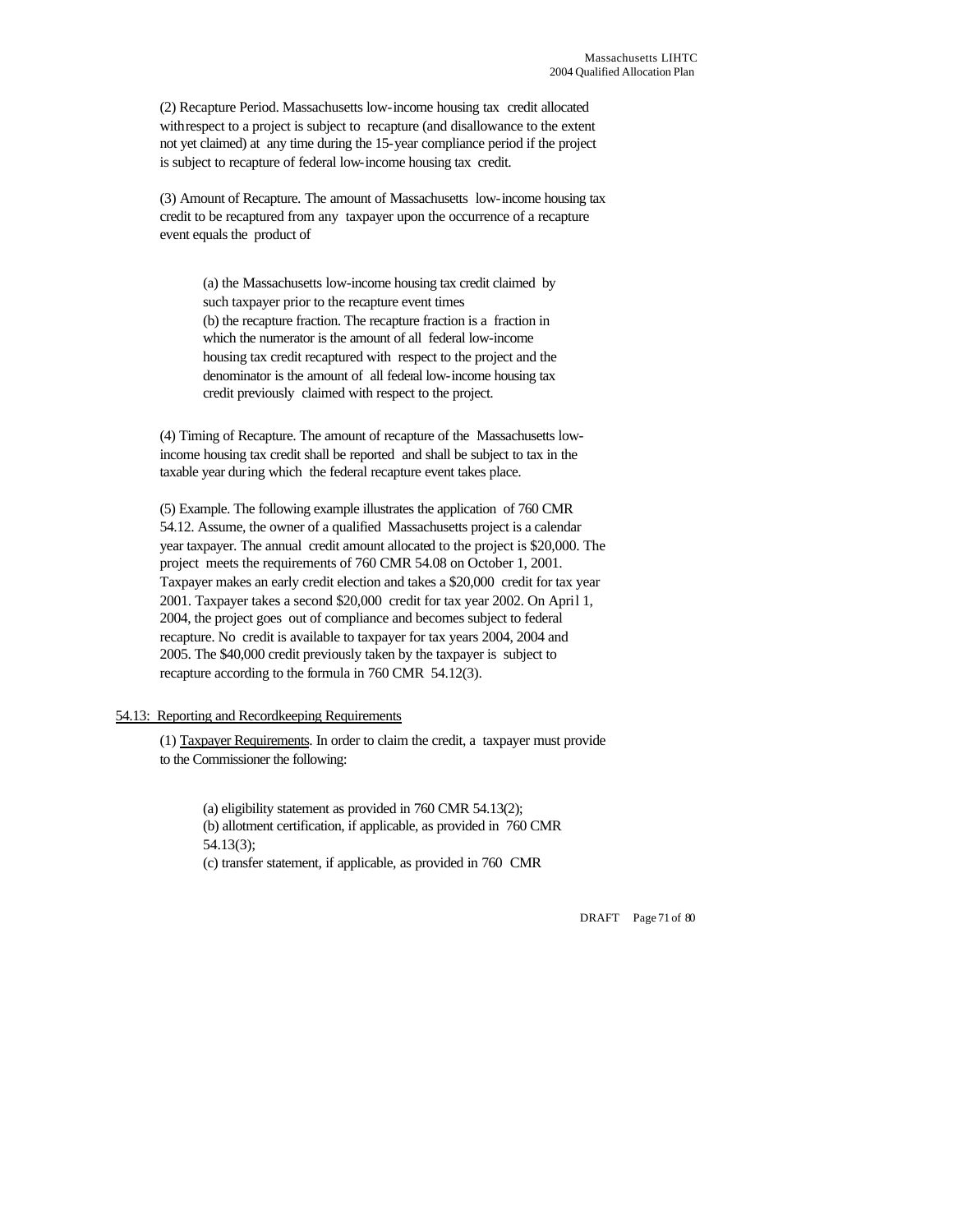54.13(4) (with a copy of transfer contract, if applicable, as provided in 760 CMR 54.07(2)); and (d) Massachusetts carryover allocation agreement, if applicable, as provided in 760 CMR 54.09(1).

(2) Eligibility Statement. The Department shall adopt a form of eligibility statement to be issued by the Department evidencing a qualified Massachusetts project's eligibility for Massachusetts low-income housing tax credit. Each taxpayer claiming any Massachusetts low-income housing tax credit with respect to a project shall file a copy of the eligibility statement with each Massachusetts tax return on which any Massachusetts

low-income housing tax credit is claimed.

(3) Allotment Certification. The Commissioner, in consultation with the Department, shall provide a form of allotment certification to be filed by any unincorporated flow-through entity

> (a) that is the owner of a project with respect to which Massachusetts low-income housing tax credit has been allocated or The following text is effective 11/24/2000 (b) to which the right to claim a Massachusetts low-income housing tax credit has been allotted or transferred. The entity shall file such certification with the Commissioner following the close of the first taxable year in the credit period or the first taxable year the entity holds the right to claim credit, whichever is later. Such certification shall provide the name and federal taxpayer identification number of each taxpayer with an interest in the entity on the date the project met all of the requirements of 760 CMR 54.08, and shall also indicate the amount of Massachusetts low-income housing tax credit allotted to each such taxpayer. The certification shall also contain such other information as the Commissioner may from time to time require. Each taxpayer claiming any Massachusetts low-income housing tax credit by way of a flow-through entity shall file a copy of such certification with each Massachusetts tax return on which any Massachusetts low-income housing tax credit is claimed.

(4) Transfer Statement. The Commissioner, in consultation with the Department, shall promulgate a form of transfer statement to be filed by any person who transfers the right to claim Massachusetts low-income housing tax credit with respect to a qualified Massachusetts project. The transfer statement shall be

DRAFT Page 72 of 80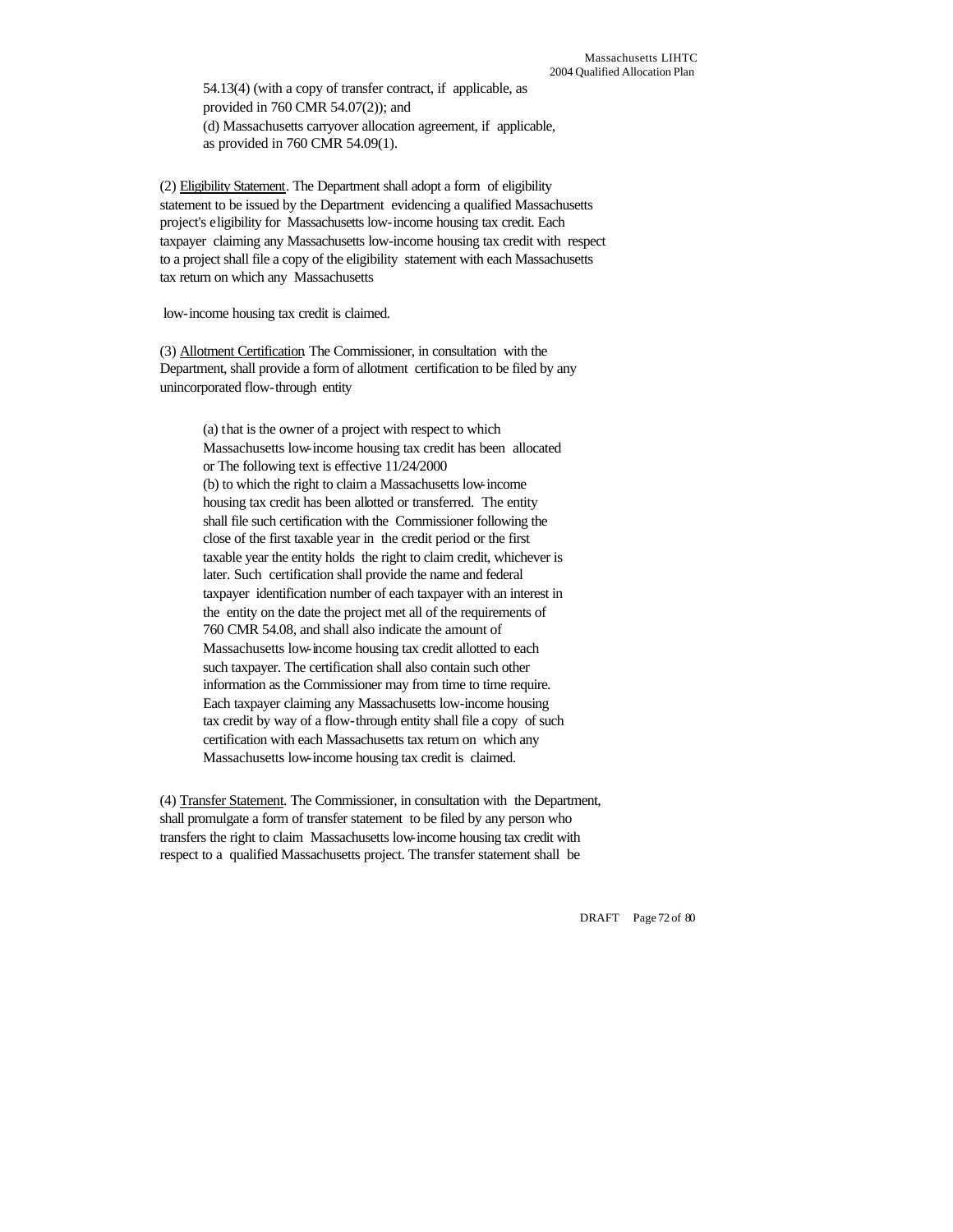required in addition to the transfer contract required in 760 CMR 54.07(2). The transferor shall file a transfer statement with the Commissioner within 30 days after transfer. The transferor shall also provide a copy of such statement to the owner of the project with respect to which the transferred credit was allocated within 30 days after transfer. The transfer statement shall provide the name and federal taxpayer identification number of each taxpayer to whom the filing transferor transferred the right to claim any Massachusetts low-income housing tax credit with respect to the project and shall also indicate the amount of Massachusetts low-income housing tax credit, including any carry forward credit, transferred to each such person or entity. The statement shall also contain such other information as the Commissioner may from time to time require. A copy of the transfer contract, if required under 760 CMR 54.07(2), shall be attached

to the transfer statement. Each taxpayer claiming any Massachusetts low-income housing tax credit shall file with each Massachusetts tax return on which any Massachusetts low-income housing tax credit is claimed copies of all transfer statements and transfer contracts necessary to enable the Commissioner to trace the claimed credit to the credit that was initially allocated with respect to the project. Each project owner shall file copies of all transfer statements and transfer contracts received regarding a project with such owner's annual Massachusetts tax or informational return.

(5) Record keeping Requirements. Owners of qualified Massachusetts projects and taxpayers that transfer or claim credit with respect to such projects shall be required to keep all records pertaining to credit until the expiration of the regulatory agreement; if a Massachusetts carryover allocation agreement is entered into with the Department under 760 CMR 54.09(1), the records must include a copy of the Massachusetts carryover allocation agreement and documents relevant thereto.

## 54.14: Application Process and Administrative Fees

(1) Application. Project applicants seeking an allocation of Massachusetts lowincome housing tax credit shall include a request for such credit allocation in the same application to be filed with the Department through which such proponent requests an allocation of federal low-income housing tax credit. With respect to projects described in 760 CMR 54.04(1)(c), the request for Massachusetts lowincome housing tax credit shall be made in the form of a letter to the Department accompanied by:

(a) a copy of the applicant's submission to the agency providing the tax-exempt bond financing for the project; and (b) such additional information as would be included in an application to the Department for a federa l low-income housing

DRAFT Page 73 of 80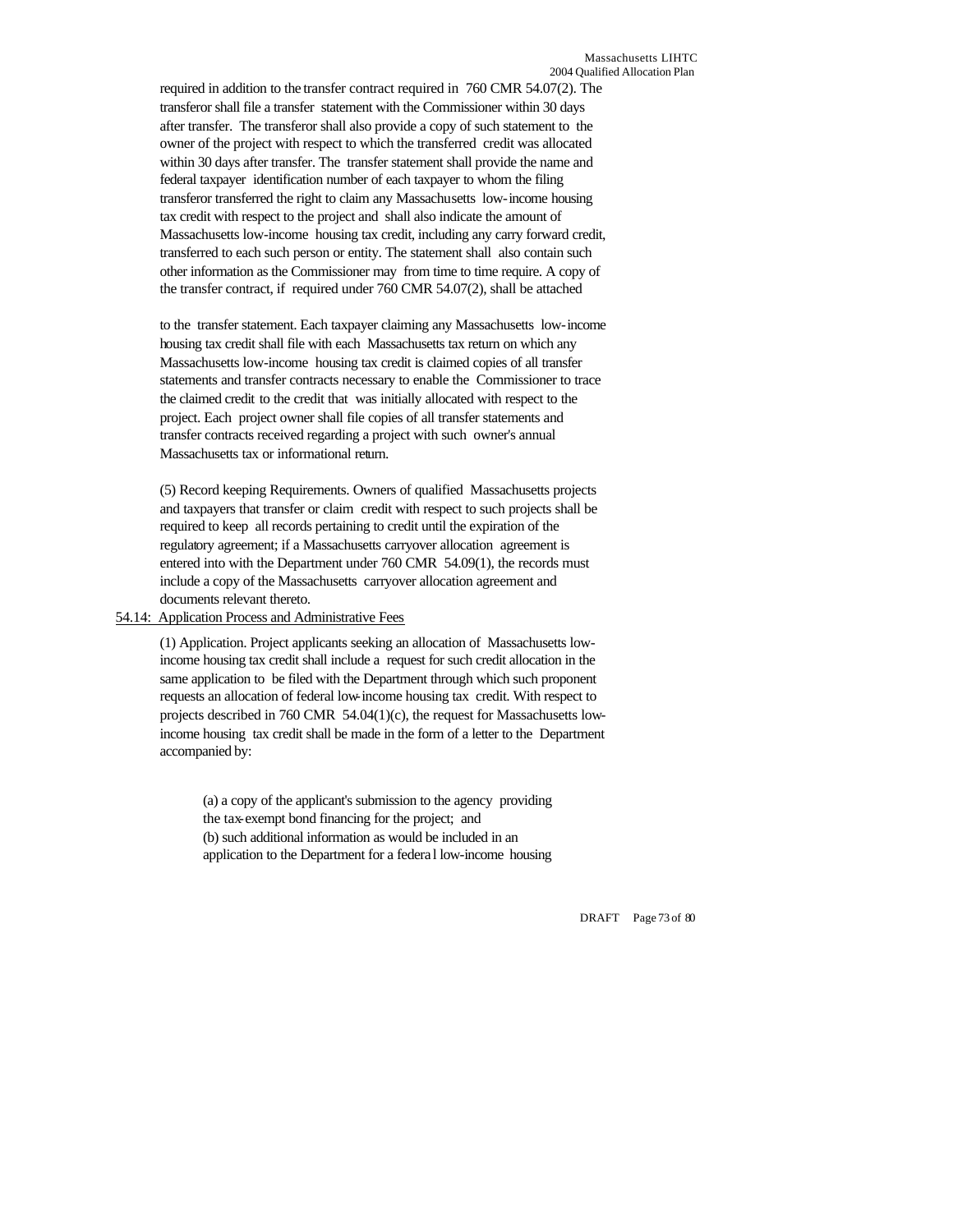tax credit allocation. The Department shall issue guidance describing any additional information to be included with credit requests. The Department may require that the applicant provide analyses of alternative funding scenarios that allow the Department to evaluate the comparative efficiency of allocating varying levels of federal and Massachusetts low-income housing tax credit to such proposed project.

The following text is effective 11/24/2000

(2) Filing Fee. Each applic ation seeking an allocation of Massachusetts lowincome housing tax credit shall be accompanied by a filing fee set by the Department which shall be payable to the Commonwealth of Massachusetts.

#### 54.15: Reference to Federal Credit Rules

Unless otherwis e provided in M.G.L. c. 23B, s.3, M.G.L. c .62, s. 61 and M.G.L. c. 63, s. 3 1 H (St. 1999, c. 127, s.s. 34, 82, 90) or 760 CMR 54.00 or unless the context clearly requires otherwise, the Massachusetts low-income housing tax credit shall be administered and allocated in accordance with the standards and requirements applicable to the federal low-income housing tax credit as set forth in Section 42 of the Code and the federal regulations adopted there under.

54.16: Authorization of Department to Take Further Actions

Nothing in 760 CMR 54.00 shall be deemed to limit the authority of the Department to take all actions deemed by the Department in its discretion to be consistent with the authority granted the Department under M.G.L. c. 23B, s.3, M.G.L. c.62, s. 61 and M.G.L. c. 63, s. 31H (St. 1999, c. 127, s.s. 34, 82, 90).

### REGULATORY AUTHORITY

760 CMR 54.00: M.G.L. c. 23B, s.s. 3, 6; c. 62, s.s. 61 (a), (c)(7), (e), (f)(4), (g); M.G.L. c. 63, s. s.  $31H$  (a), (c)(7), (e), (f)(4), (g).

DRAFT Page 74 of 80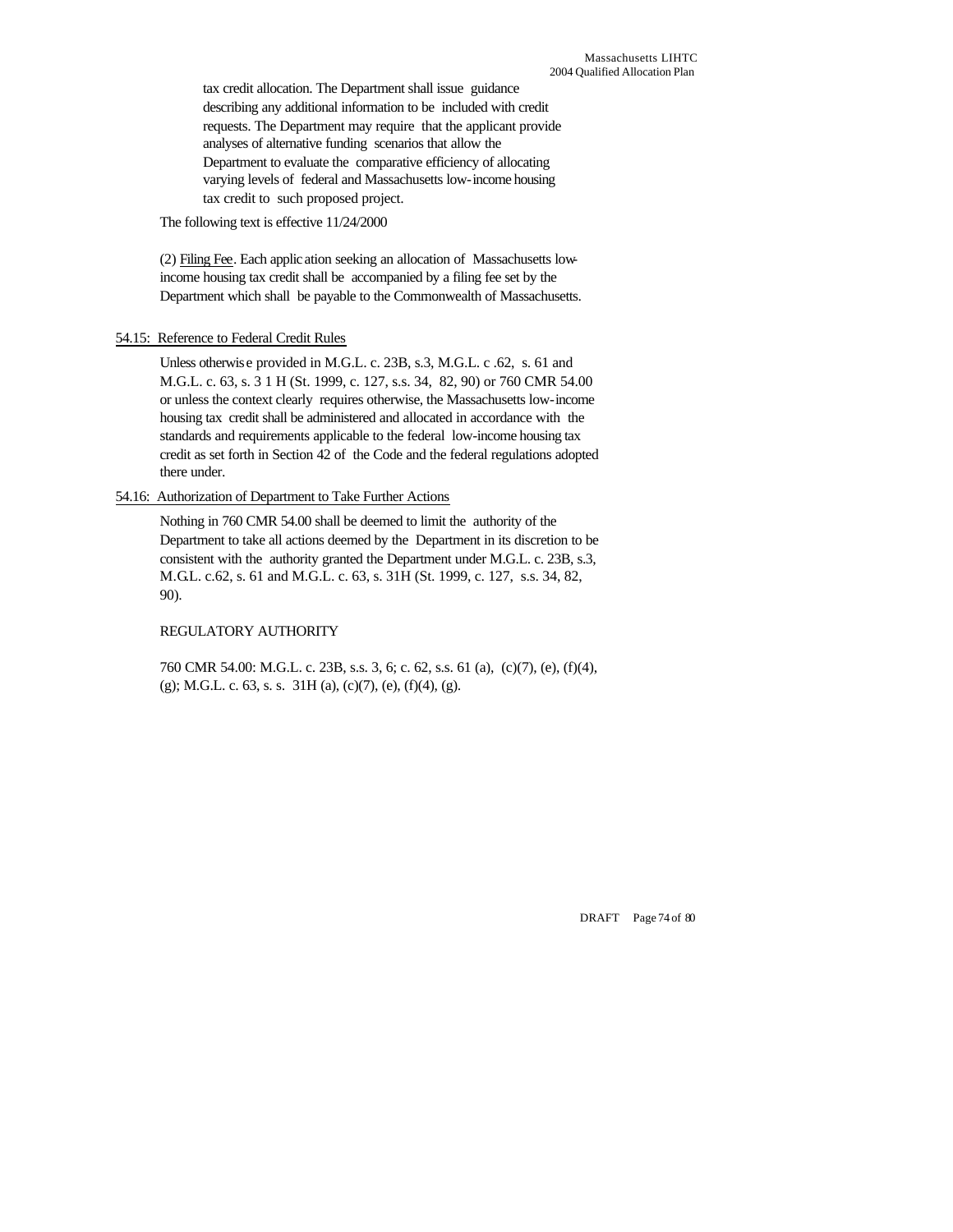### **Appendix E: Glossary of Terms**

Tax credit applicants should note that the federal rules governing Low Income Housing Tax Credits are complex. All developers should consult a qualified tax attorney or accountant to determine eligibility for the credit. The terms defined below are not meant to substitute for a reading of Section 42 but are only meant to provide prospective applicants with a general understanding of commonly used terms.

| 4% Credit                    | The term "4% credit" refers to the 30% tax credit, which has a present<br>value equal to 30% of the project's qualified development costs, or<br>approximately 4% per year over a 10-year period. The "4% credit" is<br>available in two situations: 1) Development costs of new building or<br>substantial rehabilitation developed with a federal subsidy, including tax-<br>exempt financing; and 2) Acquisition cost of an existing building, which<br>must also be substantially rehabilitated (the greater of \$3,000 per low<br>income unit or 10 % of the depreciable basis of the building) in order to<br>qualify for the credit for the acquisition cost.                                                                                                                                                                                                              |
|------------------------------|-----------------------------------------------------------------------------------------------------------------------------------------------------------------------------------------------------------------------------------------------------------------------------------------------------------------------------------------------------------------------------------------------------------------------------------------------------------------------------------------------------------------------------------------------------------------------------------------------------------------------------------------------------------------------------------------------------------------------------------------------------------------------------------------------------------------------------------------------------------------------------------|
| 9% Credit                    | The term "9% credit" refers to the 70% tax credit, which has a present<br>value equal to 70% of the project's qualified development costs, or<br>approximately 9% per year over a 10-year period. The "9% credit" is<br>available for the development costs of a new building or substantial<br>rehabilitation of an existing building without a federal subsidy.                                                                                                                                                                                                                                                                                                                                                                                                                                                                                                                 |
| <b>Applicable Fraction</b>   | The smaller of the "unit fraction" or the "floor space fraction" (see Section<br>$42(c)(1)$ of the Internal Revenue Code. The "unit fraction" is the fraction<br>of qualified low income units in the building. The "floor space fraction" is<br>the fraction of total floor space contained in the qualified low income units<br>in the building.                                                                                                                                                                                                                                                                                                                                                                                                                                                                                                                                |
| <b>Carryover Allocation</b>  | An exception to the general rule that a credit allocation is valid only if the<br>allocation occurs within the calendar year in which the building is placed in<br>service. Under this type of allocation, 1) more than 10 percent of the<br>project's reasonably anticipated basis (costs) must be incurred by the end<br>of the calendar year in which the allocation is made; and $2$ ) the building(s)<br>in the project must be placed in service by the end of the second calendar<br>year following the year of the allocation. "However, projects which<br>receive reservations in the second half of any calendar year will have six<br>months from the date of allocation (or until the following June 30, if later)<br>to incur more than 10 percent of the project's reasonably anticipated basis<br>as of the end of the second calendar year following allocation". |
| <b>Compliance Monitoring</b> | DHCD must actively monitor all tax credit projects to determine if                                                                                                                                                                                                                                                                                                                                                                                                                                                                                                                                                                                                                                                                                                                                                                                                                |

DRAFT Page 75 of 80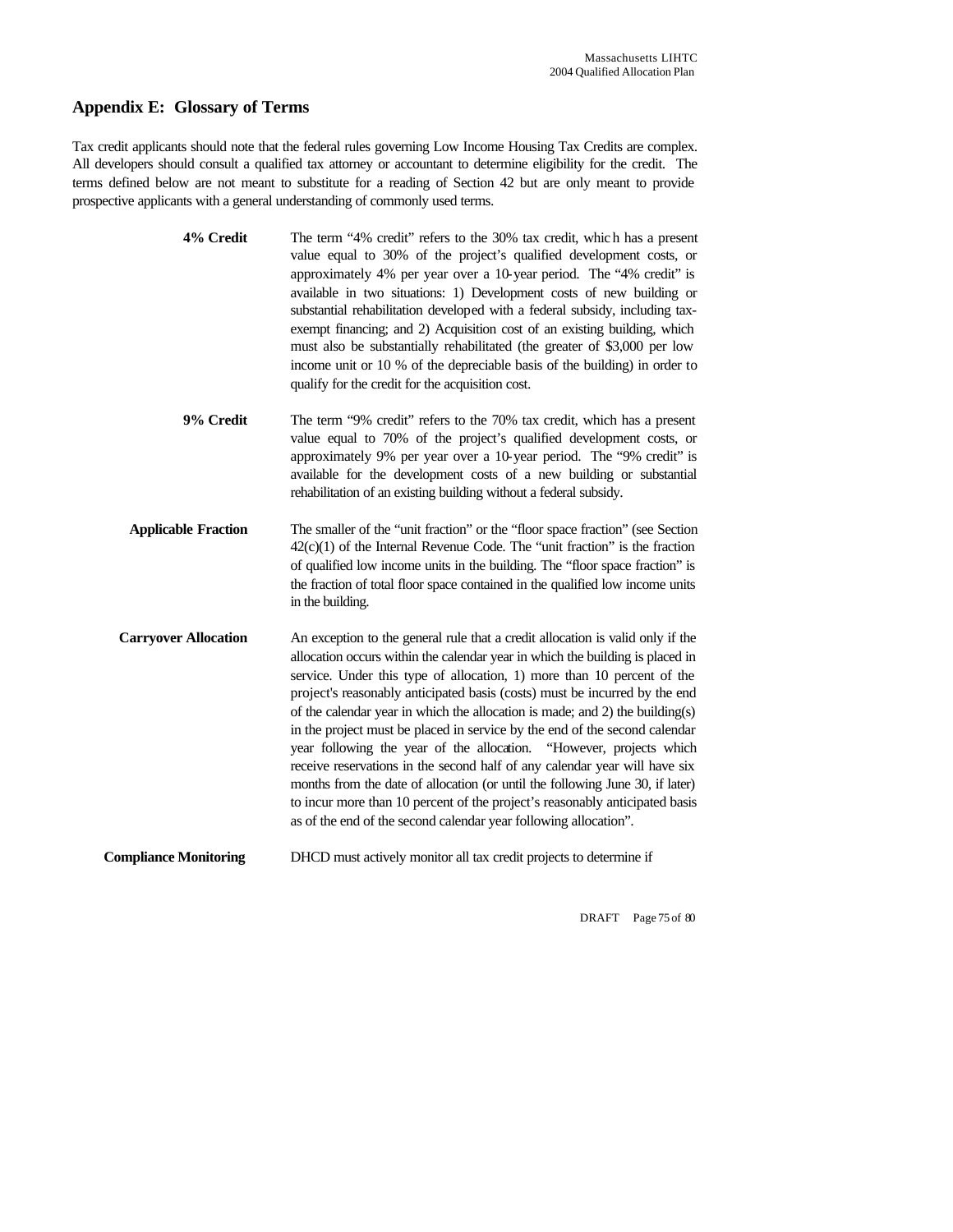they are complying with the various requirements of the tax credit program, which include, but are not limited to, determining whether the rents charged on tax credit units exceed maximum allowable rents and whether the incomes of tenant households at initial occupancy and during subsequent reviews exceed maximum allowable income limits.

**Department of Housing** The Department of Housing and Community Development **& Community Development** (DHCD) is the designated tax credit allocating agency for the Commonwealth of Massachusetts. DHCD administers federal community development programs, administers the state's public housing programs, coordinates its anti-poverty efforts, and provides a variety of services to local government officials. The focus of DHCD is to make state and federal funds and technical assistance available to strengthen communities and help them plan new developments, encourage economic development, revitalize older areas, improve local government management, build and manage public housing, stimulate affordable housing through the private sector and respond to the needs of low- income people.

- **Eligible Basis** The sum of the eligible cost elements that are subject to depreciation, such as expenditures for new construction, rehabilitation, building acquisition, and other costs used to determine the cost basis of the building(s) (see IRC Section 42 for a more detailed definition). The eligible basis is increased by 30 percent if the building(s) in the project are located in a difficult development area or qualified census tract.
	- **EUR** Title VI subtitle A of the Cranston-Gonzalez National Affordable Housing Act contains the Low Income Housing Preservation and Resident Homeownership Act of 1990 ("LIHPRHA" or Expiring-Use Restriction ("EUR") program). Contracts under low-interest loan programs of the 1960's & 1970's permitted certain owners to prepay federally assisted mortgages after the twentieth year of the forty year mortgage term. The statute's basic objectives are to assure that most of the "prepayment" inventory of HUD-assisted housing remains affordable to low income households and to provide opportunities for tenants to become homeowners
	- **HOPE VI** In 1992, Congress created the Urban Revitalization Demonstration Program (otherwise known as HOPE VI) for the purpose of revitalizing severely distressed public housing developments. HOPE VI is funded by the U.S. Department of Housing and Urban Development to provide localities with funds and flexibility to reshape existing public housing neighborhoods. It can supply up to

DRAFT Page 76 of 80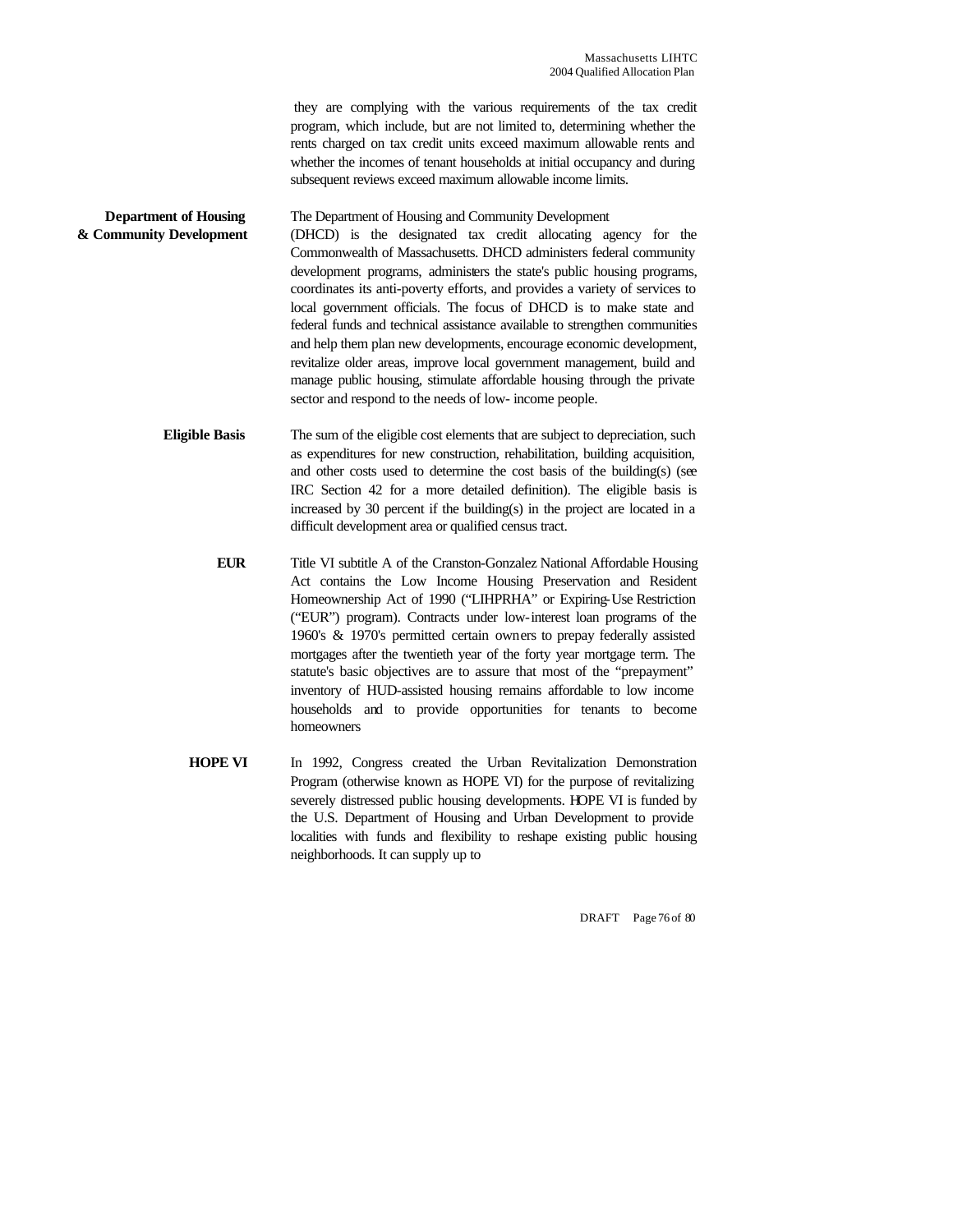|                                                           | Massachusetts LIHTC<br>2004 Qualified Allocation Plan<br>\$50 million to transform an entire public housing development.                                                                                                                                                                                                                                                                                                                                                                                                                                                                                                   |
|-----------------------------------------------------------|----------------------------------------------------------------------------------------------------------------------------------------------------------------------------------------------------------------------------------------------------------------------------------------------------------------------------------------------------------------------------------------------------------------------------------------------------------------------------------------------------------------------------------------------------------------------------------------------------------------------------|
| <b>Internal Revenue Code</b>                              | The Low Income Housing Tax Credit Program (LIHTC) is a housing<br>program contained within Section 42 of the Internal Revenue Code of<br>1986, as amended, governs tax credits for owners or investors in low<br>income housing projects.                                                                                                                                                                                                                                                                                                                                                                                  |
| <b>Massachusetts Development</b><br><b>Finance Agency</b> | The Massachusetts Development Finance Agency (MDFA)<br>was created by the Massachusetts legislature to expand<br>economic development opportunities. MDFA funds its<br>programs through the sale of taxable and tax-exempt bonds<br>to private investors.                                                                                                                                                                                                                                                                                                                                                                  |
| <b>Massachusetts Housing</b><br><b>Finance Agency</b>     | The Massachusetts Housing Finance Agency (MHFA) was<br>created by the Massachusetts legislature to expand rental and<br>homeownership opportunities for low and moderate income households.<br>MHFA funds its programs through the sale of taxable and tax-exempt<br>bonds to private investors.                                                                                                                                                                                                                                                                                                                           |
| <b>Qualified Basis</b>                                    | The portion or percentage of the eligible basis that qualifies for the tax<br>credit. A building's qualified basis equals its eligible basis multiplied by its<br>applicable fraction.                                                                                                                                                                                                                                                                                                                                                                                                                                     |
| <b>Section 42</b>                                         | Section 42 of the Internal Revenue Code of 1986, as amended, governs<br>tax credits for owners or investors in low income housing projects, which<br>has received an allocation under the terms of this plan.                                                                                                                                                                                                                                                                                                                                                                                                              |
| <b>TDC</b>                                                | Total Development Costs. Costs incurred for the purchase and/or<br>rehabilitation of existing buildings or new construction. Development costs<br>may include planning, oversight, relocation, demolition, construction or<br>rehabilitation, reserves and all other costs necessary to develop the<br>affordable housing project.                                                                                                                                                                                                                                                                                         |
| Ten Percent (10%) Test                                    | In order to qualify for a carryover allocation, the developer's basis in the<br>property at the end of the year in which the allocation is received must be<br>more than ten percent of the amount that the project's basis is reasonably<br>expected to be at the end of the second year following the allocation year.<br>Basis consists of the project's depreciable costs and land that is<br>reasonably expected to be part of the project. However, projects which<br>receive reservations in the second half of the calendar year will have six<br>months from the date of allocation to meet the ten percent test. |

DRAFT Page 77 of 80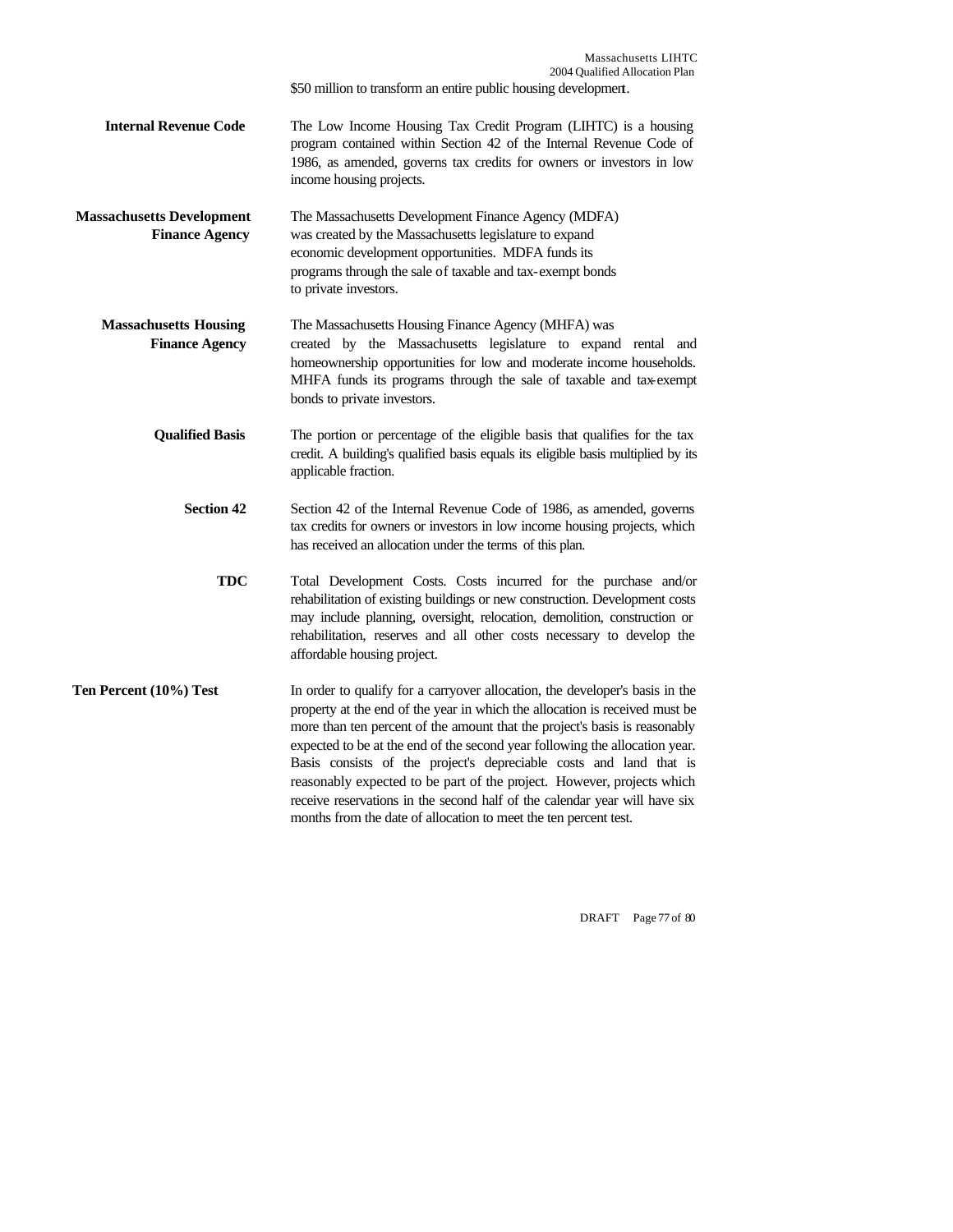## **Appendix F.**

The Department has developed the checklist below to assist potential applicants in assessing the consistency of their project with the Commonwealth's principles for development. The list reflects the key concepts contained in the principles. Greater consistency with the concepts listed indicates a project more likely to be consistent with the Commonwealth's preferences for development.

The full text of the principles as outlined in a memo from the Office for Commonwealth Development (OCD), follows the checklist.

#### **Self-Assessment Checklist for Consistency with the Commonwealth's Ten Principles for Sustainable Development**

Does your project have characteristics consistent with these concepts?

1.

- **Q** Revitalization of town centers and neighborhoods,
- □ Use and/or rehabilitation of existing infrastructure,
- **q** Redevelopment of brownfields,
- $\Box$  Preservation and reuse of historic structures,
- $\Box$  Rehabilitation of existing housing and schools?

2. 3.

- □ Compact, mixed-use development that fosters a sense of place?
- $\Box$  Equitable sharing of the benefits and burdens of development,
- q Consistency with inc lusive community planning and social, economic, and environmental justice?

4.

- □ Conservation of land and water,
- q Protection and restoration of environmentally sensitive resources including cultural and historic landscapes,
- $\Box$  Increases in the quantity, quality and accessibility of open space?

5.

- $\Box$  Waste reduction of water, energy and materials,
- q Construction of buildings and infrastructure that use land, energy, water and materials efficiently?

6.

- $\Box$  Production of housing that is coordinated with the location of jobs, transit and services,
- $\Box$  Development of housing that is compatible with a community's character and vision?

7.

- $\Box$  Increased access to transportation options,
- □ Located where a variety of transportation modes can be made available?
- 8.
- $\Box$  Expanded access to educational and entrepreneurial opportunities,
- □ Supportive of the growth of new and existing local businesses?

**9** 

 $\Box$  Strengthens sustainable businesses,

DRAFT Page 78 of 80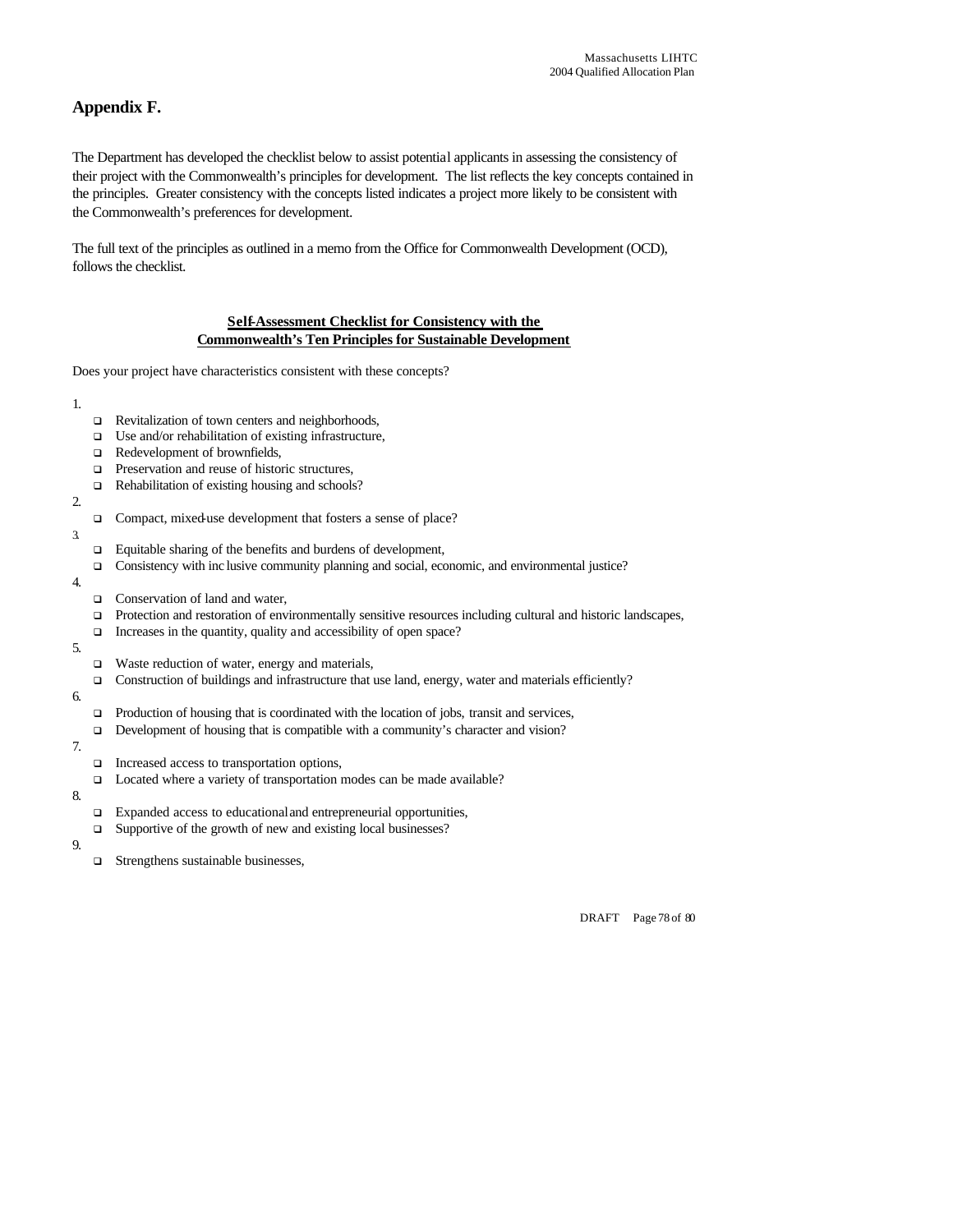Massachusetts LIHTC 2004 Qualified Allocation Plan

- □ Is supportive of economic development in industry clusters consistent with regional and local character?
- 10.
- q Is consistent with local and regional plans that have broad public support and are consistent with these principles,
- $\hfill\Box$  Fosters development with regional or multi-community benefit?

DRAFT Page 79 of 80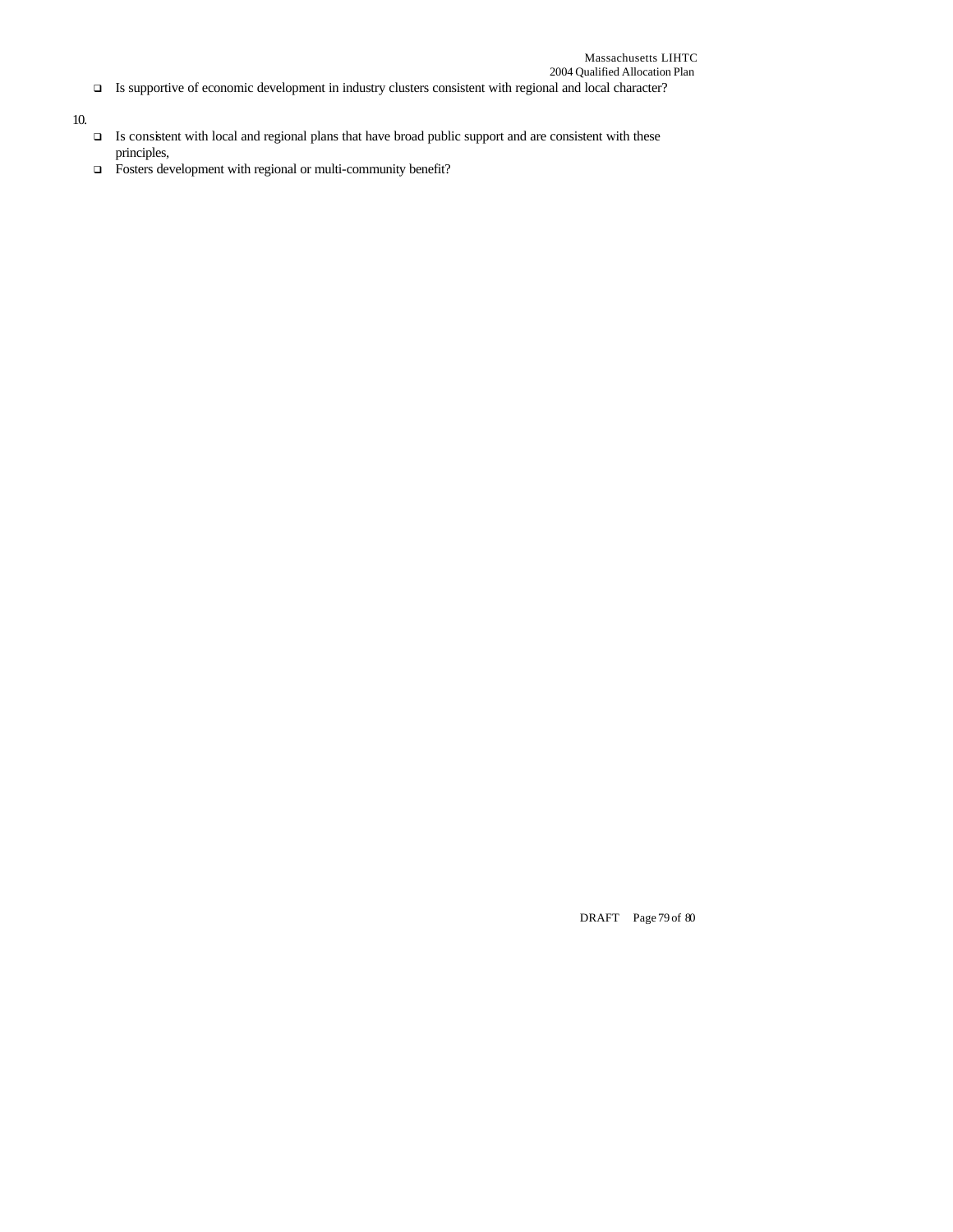

# Commonwealth of Massachusetts OFFICE FOR COMMONWEALTH DEVELOPMENT

Mitt Romney, Governor  $\blacklozenge$  Kerry Healey, Lt. Governor  $\blacklozenge$  Douglas I. Foy, Chief

## **Enhancing Our Commonwealth**

The Office for Commonwealth Development is dedicated to careful stewardship of our natural resources, wise investment in public infrastructure and the expansion of opportunity for all our residents. The beauty and bounty of Massachusetts are the result of decisions made in past generations; our choices today must create value and opportunity for all our residents now and in the future. To improve the health and wealth of all our communities, we must draw together the creativity of our people, the vitality of markets, the resources of government, and the natural treasures we have inherited to design and build communities of diversity and delight for Massachusetts.

The quality of life in all of Massachusetts depends upon growth decisions made in each unique community. Planning for growth in a vibrant Commonwealth means working with those communities to integrate the diverse needs for housing, jobs, services, transportation and historic, cultural, and natural resources. In order to achieve these objectives, the Office for Commonwealth Development will:

- Encourage the coordination and cooperation of all agencies.
- Invest public funds wisely in smart growth and equitable development.
- Give priority to investments that will deliver living wage jobs, transit access, housing, open space, and community-serving enterprises.
- Be guided by the following principles:
	- 1. **Redevelop first.** Support the revitalization of town centers and neighborhoods. Encourage reuse and rehabilitation of existing infrastructure rather than the construction of new infrastructure in undeveloped areas. Give preference to redevelopment of brownfields, preservation and reuse of historic structures and rehabilitation of existing housing and schools.
	- 2. **Concentrate development.** Support development that is compact, conserves land, integrates uses, and fosters a sense of place. Create walkable districts mixing commercial, civic, cultural, educational and recreational activities with open space and housing for diverse communities.
	- 3. **Be fair.** Promote equitable sharing of the benefits and burdens of development. Provide technical and strategic support for inclusive community planning to ensure social, economic, and environmental justice. Make regulatory and permitting processes for development clear, transparent, cost-effective, and oriented to encourage smart growth and regional equity.
	- 4. **Restore and enhance the environment.** Expand land and water conservation. Protect and restore environmentally sensitive lands, natural resources, wildlife habitats, and cultural and historic

State House, Room 360 Boston, Massachusetts 02113 617.725.4000

DRAFT Page 80 of 80<br>www.mass.gov/